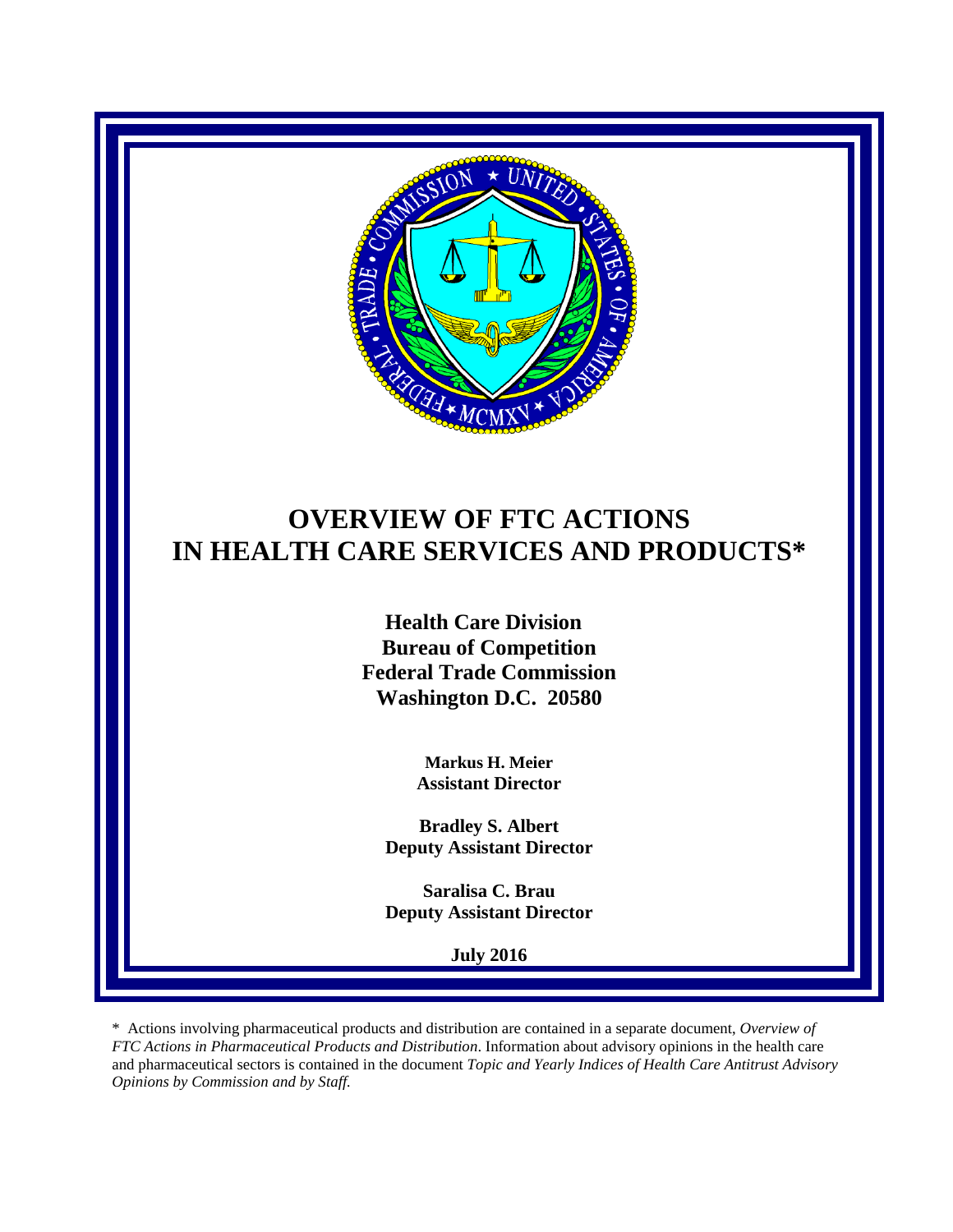# **TABLE OF CONTENTS**

| I.   |                                                      |                                                                      |  |  |
|------|------------------------------------------------------|----------------------------------------------------------------------|--|--|
| Π.   | CONDUCT INVOLVING HEALTH CARE SERVICES AND PRODUCTS3 |                                                                      |  |  |
|      | A.                                                   |                                                                      |  |  |
|      | <b>B.</b>                                            |                                                                      |  |  |
|      | C.                                                   | Agreements to Obstruct Innovative Forms of Health Care Delivery or   |  |  |
|      | D.                                                   |                                                                      |  |  |
|      |                                                      | 1.                                                                   |  |  |
|      |                                                      | 2.                                                                   |  |  |
|      | E.                                                   |                                                                      |  |  |
|      | F.                                                   |                                                                      |  |  |
| III. |                                                      |                                                                      |  |  |
|      | A.                                                   |                                                                      |  |  |
|      | <b>B.</b>                                            |                                                                      |  |  |
|      | $\mathcal{C}$ .                                      |                                                                      |  |  |
| IV.  |                                                      |                                                                      |  |  |
| V.   |                                                      |                                                                      |  |  |
| VI.  | INDUSTRY GUIDANCE STATEMENTS INVOLVING HEALTH CARE   |                                                                      |  |  |
|      | A.                                                   |                                                                      |  |  |
|      | <b>B.</b>                                            | 2011 Statement of Antitrust Enforcement Policy Regarding Accountable |  |  |
|      | $\mathcal{C}$ .                                      |                                                                      |  |  |
|      | D.                                                   |                                                                      |  |  |
|      |                                                      | 1.                                                                   |  |  |
|      |                                                      | 2.                                                                   |  |  |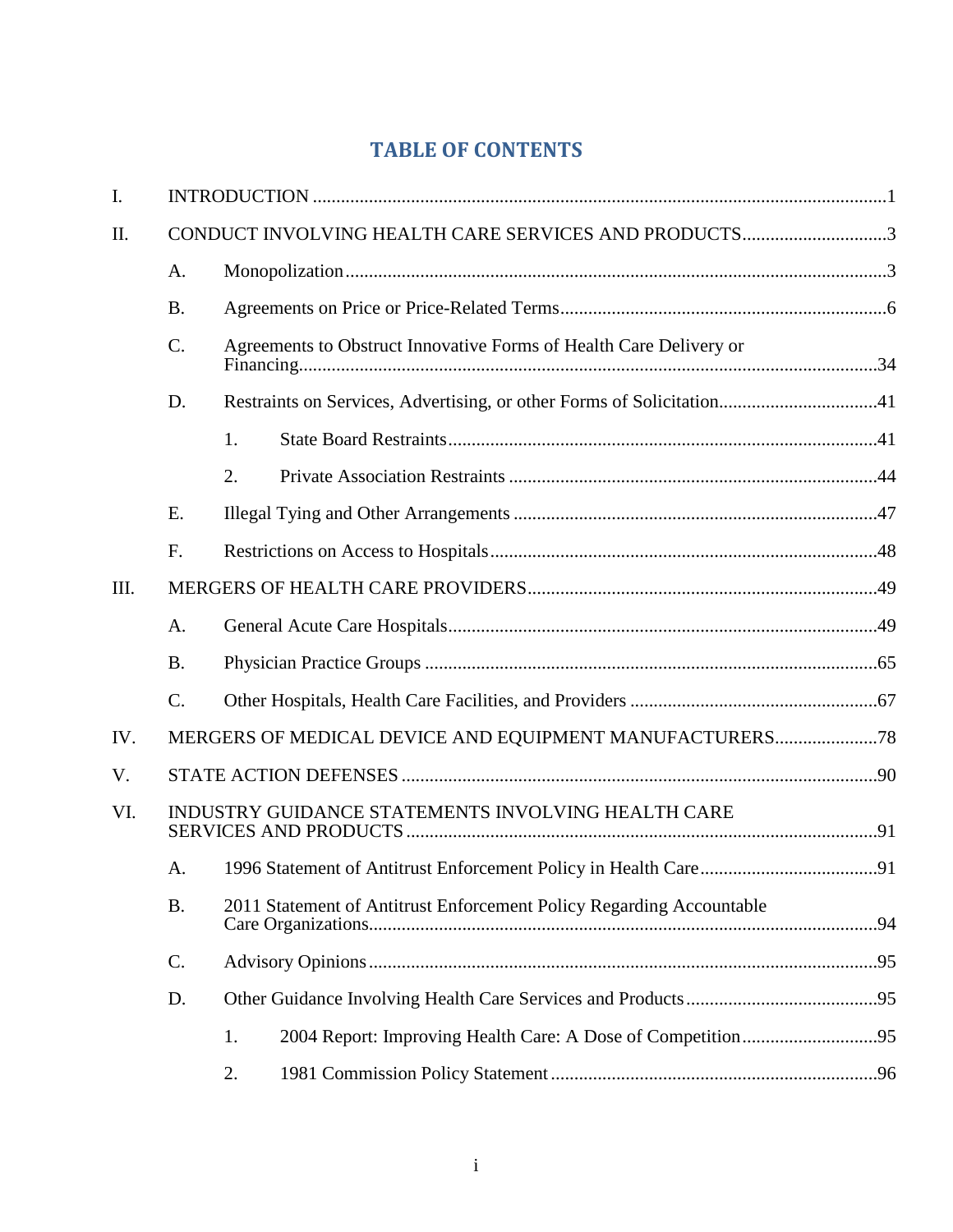| VII. AMICUS BRIEFS INVOLVING HEALTH CARE SERVICES AND |  |
|-------------------------------------------------------|--|
|                                                       |  |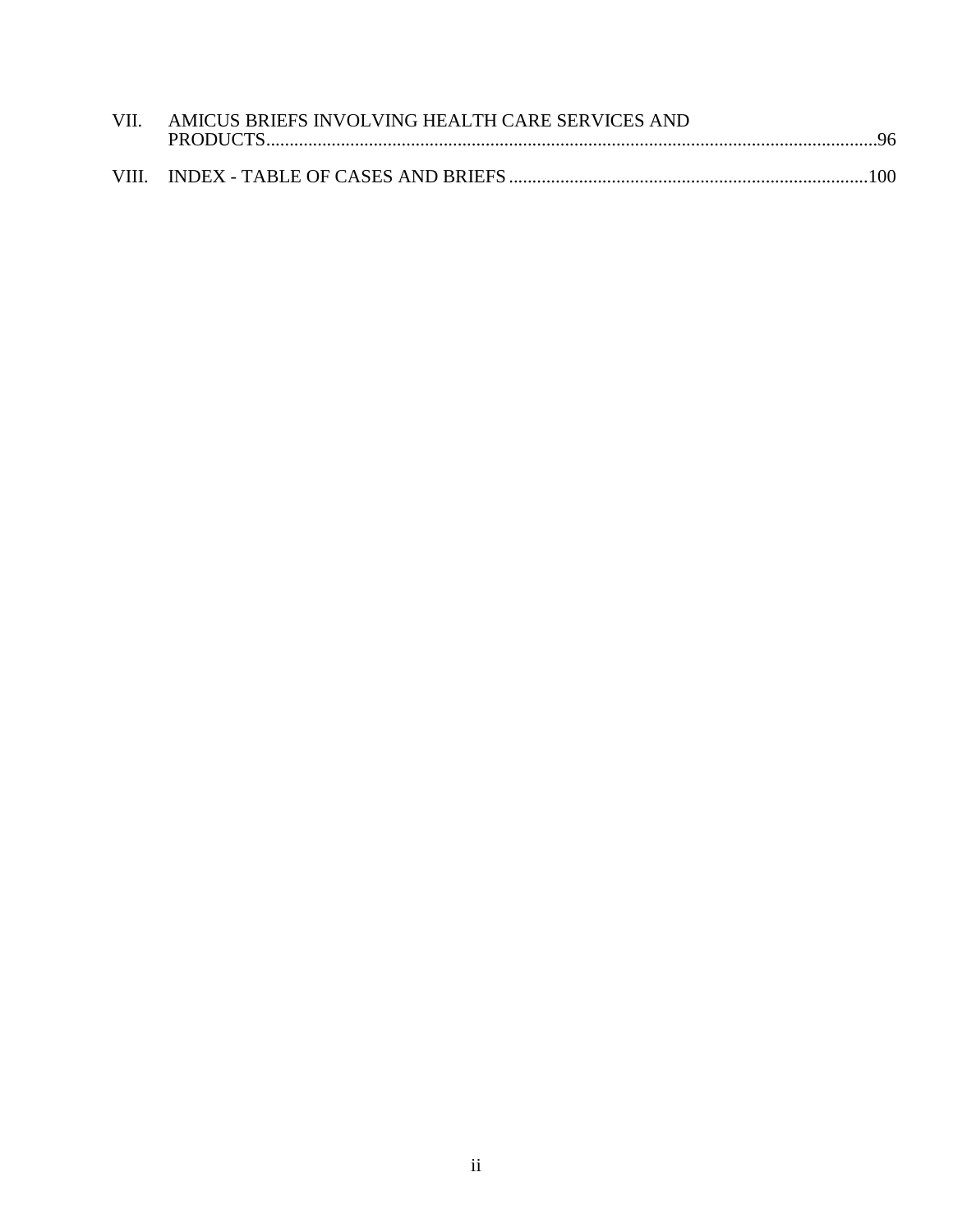#### **FTC ACTIONS IN HEALTH CARE SERVICES AND PRODUCTS[1](#page-3-1)**

#### <span id="page-3-0"></span>**I. INTRODUCTION**

The Federal Trade Commission is a law enforcement agency charged by Congress with protecting the public against anticompetitive behavior and deceptive and unfair trade practices. The FTC's antitrust arm, the Bureau of Competition, is responsible for investigating and prosecuting "unfair methods of competition" which violate the FTC Act. The FTC shares with the Department of Justice responsibility for prosecuting violations of the Sherman Act and the Clayton Act.

When litigation becomes necessary, the FTC may conduct an administrative adjudication before an FTC Administrative Law Judge. This provides the opportunity for matters raising complex legal and economic issues to be heard, in the first instance, in a forum specially suited for dealing with such matters. Appeals from Commission decisions are taken directly to the federal courts of appeal. The Commission also has the authority under Section 13(b) of the FTC Act to seek a preliminary injunction in federal district court whenever the Commission has reason to believe that a party is violating, or is about to violate, any provision of law enforced by the FTC. Such preliminary injunctions are intended to preserve the status quo, or to prevent further consumer harm, pending administrative adjudication before the Commission. Additionally, the Commission has the authority to seek a permanent injunction in federal district court in a "proper case" pursuant to section 13(b) of the FTC Act.

In the mid-1970's, the FTC formed a division within the Bureau of Competition to investigate potential antitrust violations involving health care. The Health Care Division consists of approximately 35 lawyers and investigators who work exclusively on health care antitrust matters. FTC cases involving health care services and products<sup>[2](#page-3-2)</sup> are summarized below.<sup>[3](#page-3-3)</sup> The summaries are intended to provide a brief overview of the FTC enforcement actions. They do not reflect all subsequent actions taken by the Commission or the parties. The Commission and its

<span id="page-3-1"></span> $<sup>1</sup>$  This summary has been prepared by the FTC Health Care Division staff, and has not been reviewed or approved by</sup> the Commission or the Bureau of Competition. Section III describes FTC enforcement involving mergers of health care providers, which are now conducted primarily by the Mergers IV Division of the Bureau of Competition. Section IV describes FTC enforcement involving mergers of medical device and equipment manufacturers, which are conducted primarily by the Mergers I Division of the Bureau of Competition.

<span id="page-3-2"></span><sup>2</sup> Actions involving pharmaceutical products and distribution are contained in a separate document*, Overview of FTC Actions in Pharmaceutical Products and Distribution*, [https://www.ftc.gov/tips-advice/competition](https://www.ftc.gov/tips-advice/competition-guidance/industry-guidance/health-care)[guidance/industry-guidance/health-care.](https://www.ftc.gov/tips-advice/competition-guidance/industry-guidance/health-care)

<span id="page-3-3"></span><sup>&</sup>lt;sup>3</sup> Commission complaints and orders issued since March 1996 are available at the FTC's website at <http://www.ftc.gov/tips-advice/competition-guidance/industry-guidance/health-care> (under the "Cases" drop down menu).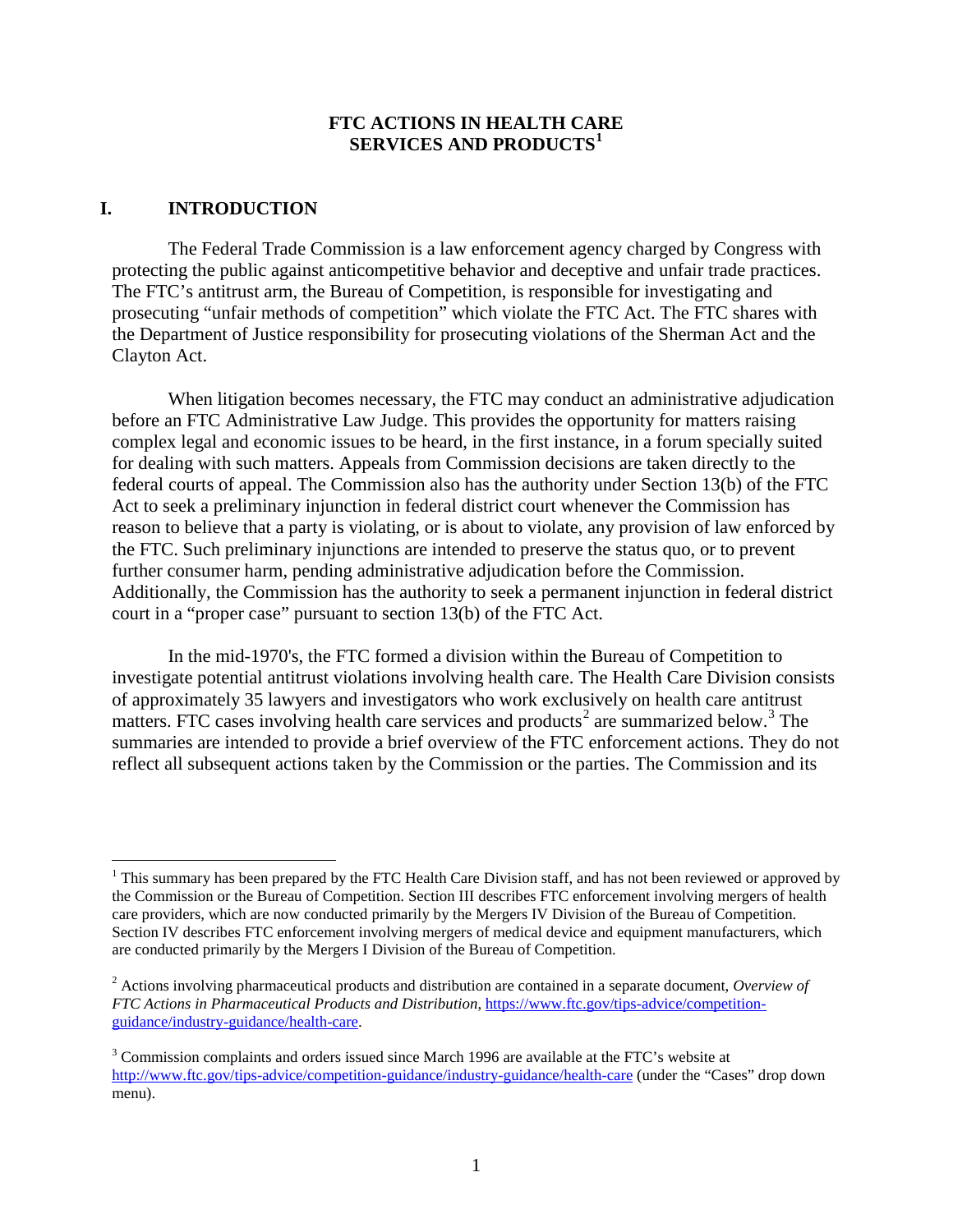staff have also responded to numerous requests for guidance from health care industry participants through, among other things, the advisory opinion letter process.<sup>[4](#page-4-0)</sup>

For further information about matters handled by the FTC's Health Care Division, or to lodge complaints about suspected antitrust violations, please write, call, e-mail,  $5$  or fax this office as follows:

| <b>Mailing Address:</b> | <b>Health Care Division</b>     |
|-------------------------|---------------------------------|
|                         | <b>Bureau of Competition</b>    |
|                         | <b>Federal Trade Commission</b> |
|                         | Washington, DC 20580            |
| Telephone Number:       | 202-326-2206                    |
| E-Mail:                 | antitrust@ftc.gov               |
| Fax Number:             | 202-326-3384                    |

For further information about mergers involving medical devices and equipment manufacturers handled by the FTC's Mergers I Division, please write, call, e-mail, or fax the Mergers I Division as follows:

| Mergers I Division              |
|---------------------------------|
| <b>Bureau of Competition</b>    |
| <b>Federal Trade Commission</b> |
| Washington, DC 20580            |
| 202-326-2682                    |
| antitrust@ftc.gov               |
| 202-326-2655                    |
|                                 |

For further information about mergers involving hospitals and other health care facilities handled by the FTC's Mergers IV Division, please write, call, e-mail, or fax the Mergers IV Division as follows:

| <b>Mailing Address:</b> | Mergers IV Division               |  |
|-------------------------|-----------------------------------|--|
|                         | <b>Bureau of Competition</b>      |  |
|                         | <b>Federal Trade Commission</b>   |  |
|                         | Washington, DC 20580              |  |
| Telephone Number:       | (202) 326-3680 and (202)-326-3296 |  |
| E-Mail:                 | antitrust@ftc.gov                 |  |
| Fax Number:             | $(202)$ 326-2655                  |  |

<span id="page-4-0"></span> <sup>4</sup> Information regarding advisory opinions is set forth in the *Topic and Yearly Indices of Health Care Antitrust Advisory Opinions by Commission and by Staff.* The indices, the advisory opinions, and other information relating to the Commission's advisory opinion program are also available at the FTC's website at [http://www.ftc.gov/tips](http://www.ftc.gov/tips-advice/competition-guidance/industry-guidance/health-care)[advice/competition-guidance/industry-guidance/health-care.](http://www.ftc.gov/tips-advice/competition-guidance/industry-guidance/health-care)

<span id="page-4-1"></span><sup>&</sup>lt;sup>5</sup> Note that e-mail is not secure. Confidential information should be marked "Confidential" and sent via regular mail. To learn how we may use the information you provide, please read our Privacy Policy.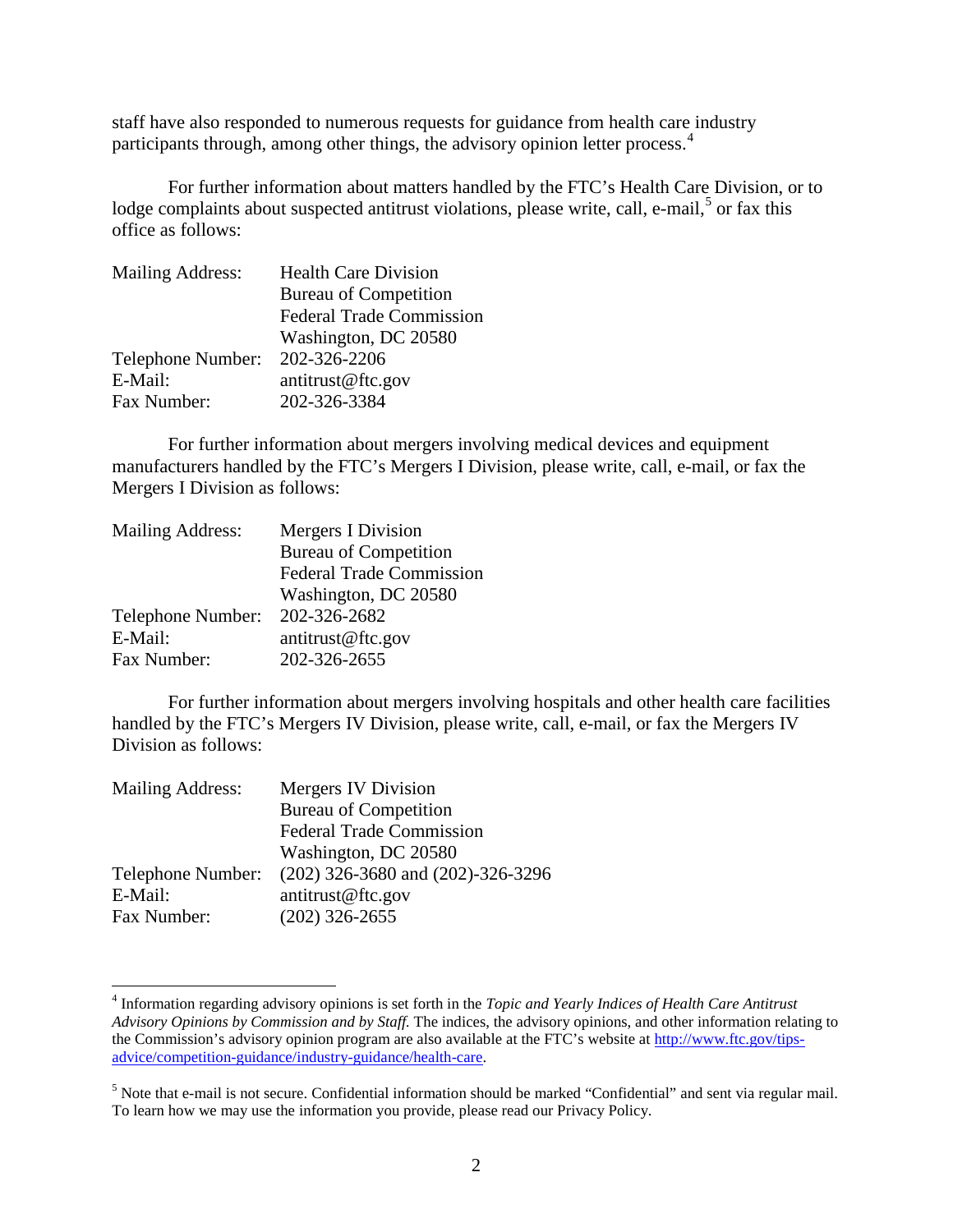# <span id="page-5-0"></span>**II. CONDUCT INVOLVING HEALTH CARE SERVICES AND PRODUCTS**

# **A. Monopolization**

<span id="page-5-1"></span>**Victrex plc/Invibio Limited/Invibio, Inc.**, FTC File No. 1410042 (proposed consent order accepted for public comment April 27, 2016) [\(https://www.ftc.gov/enforcement/cases](https://www.ftc.gov/enforcement/cases-proceedings/141-0042/victrex-plc-et-al-matter)[proceedings/141-0042/victrex-plc-et-al-matter\)](https://www.ftc.gov/enforcement/cases-proceedings/141-0042/victrex-plc-et-al-matter). The complaint charged that Invibio, the first company to sell implant-grade polyetheretherketone (PEEK) to medical device makers, illegally exercised its monopoly power to maintain higher prices and impede rivals from becoming effective competitors through its exclusive contracting practices. Implant-grade PEEK is a specialty polymer used by medical device makers to construct spinal, orthopedic, and other human implants. At the time of the complaint, Invibio was the dominant supplier of implantgrade PEEK. Its only competitors in the sale of implant-grade PEEK were Solvay Specialty Polymers LLC and Evonik Corporation. Solvay and Evonik each began to sell PEEK after Invibio had established market dominance, offering prices significantly below the prices charged by Invibio.

According to the complaint, both before and after entry by Solvay and Evonik, Invibio included exclusivity terms in its long-term supply contracts with customers. Invibio employed various strategies to coerce or induce device makers to accede to its exclusivity terms, including threatening to discontinue PEEK supply or to withhold access to regulatory support. The complaint alleged that Invibio's insistence on exclusivity terms was a deliberate and successful strategy to hinder its competitors and to maintain its monopoly power. In 2014, years after entry by Solvay and Evonik, and despite Solvay's and Evonik's lower prices, Invibio still accounted for over 90 percent of PEEK sales worldwide.

The order prohibits Invibio, Inc. and Invibio Limited, along with their corporate parent, Victrex plc, from implementing any agreement or policy that results in exclusivity with customers and from preventing current customers from using an alternate source of PEEK in new products. In addition, the companies must allow current customers meeting certain conditions to modify existing contracts to eliminate any requirement that the customer purchase PEEK exclusively from Invibio. Also under the order, the companies are generally barred from using pricing terms in new contracts that could effectively result in an exclusive arrangement between Invibio and a device maker. These prohibited terms include setting minimum purchase requirements; conditioning discounts or important services on a device maker's purchase from Invibio of a specified percentage of its PEEK requirements; and providing retroactive volume discounts.

**Federal Trade Commission v. Cardinal Health**, Case 15-cv-3031, FTC File No. 1010006 (final order issued April 23, 2015) [\(https://www.ftc.gov/enforcement/cases-proceedings/101-](https://www.ftc.gov/enforcement/cases-proceedings/101-0006/cardinal-health-inc) [0006/cardinal-health-inc\)](https://www.ftc.gov/enforcement/cases-proceedings/101-0006/cardinal-health-inc). In April 2015, the FTC filed a stipulated permanent injunction in federal court settling charges that Cardinal Health, Inc. excluded potential entrants and maintained monopoly power in 25 local markets for the sale and distribution of low energy radiopharmaceuticals, by obtaining *de facto* exclusive rights to distribute an essential input, heart profusion agents, from the only two manufacturers. Low energy radiopharmaceuticals are drugs containing radioactive isotopes used by hospitals and clinics for nuclear imaging and other procedures. Radiopharmacies, including Cardinal's, distribute and sell radiopharmaceuticals to hospitals and clinics, which rely on radiopharmacies to compound radiopharmaceuticals and to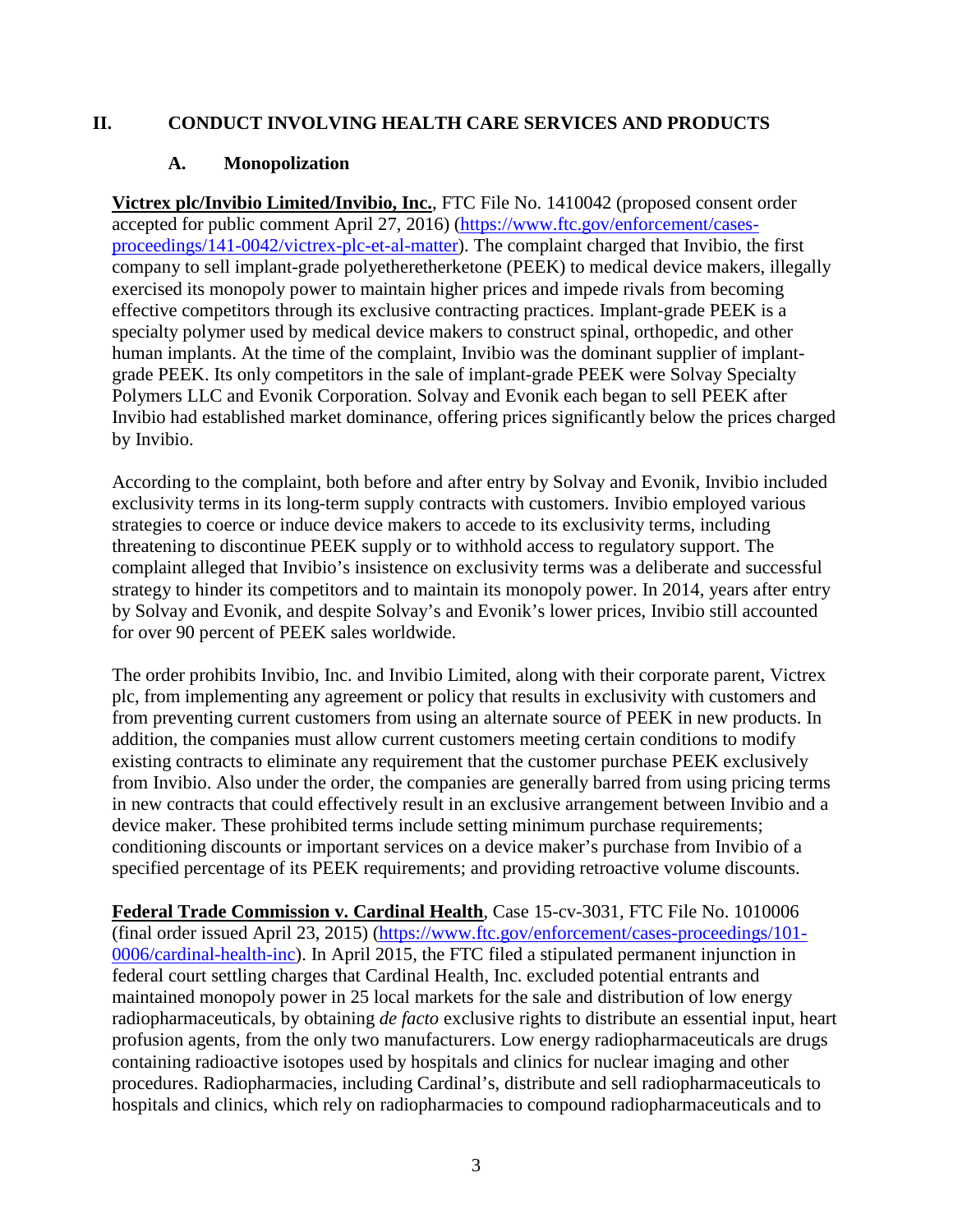provide just-in-time delivery on a daily basis for procedures. At the time of the complaint, Cardinal owned the nation's largest chain of radiopharmacies.

According to the complaint, a radiopharmacy could not profitably operate and compete in a local market without obtaining the right to distribute heart profusion agents from one of the two manufacturers. Cardinal employed various tactics to induce or coerce the only two manufacturers of heart profusion agents to refuse to grant distribution rights to potential entrants in the 25 markets in which Cardinal operated the only radiopharmacy. Cardinal's coercive tactics did not enhance efficiency or otherwise serve procompetitive ends, but rather had the purpose and effect of insulating Cardinal's downstream monopolies from competition. The complaint alleged that Cardinal's conduct enabled it to amass substantial ill-gotten gains by charging hospitals and clinics in the 25 geographic markets supra-competitive prices.

Under the terms of the final order and stipulated permanent injunction, Cardinal was required to disgorge its ill-gotten gains by paying \$26.8 million into a fund for distribution to customers injured by its conduct. The order bars Cardinal from engaging in similar conduct in the future and requires Cardinal to notify the Commission before entering into new exclusive distribution agreements or buying radiopharmacy assets that would not otherwise be subject to the notification requirements of the Hart-Scott Rodino Act. The order also contains provisions designed to facilitate entry and restore competition in six of the relevant markets where Cardinal continues to operate as the sole or dominant radiopharmacy.

**IDEXX Laboratories, Inc.**, C-4383, FTC File No. 1010023 (final order issued February 11, 2013) [\(https://www.ftc.gov/enforcement/cases-proceedings/1010023/idexx-laboratories-inc](https://www.ftc.gov/enforcement/cases-proceedings/1010023/idexx-laboratories-inc-matter)[matter\)](https://www.ftc.gov/enforcement/cases-proceedings/1010023/idexx-laboratories-inc-matter). According to the FTC complaint, IDEXX Laboratories, Inc., the largest U.S. supplier of diagnostic testing products used by companion animal veterinarians, engaged in monopolistic behavior in the market for point-of-care (POC) diagnostic products, including rapid assay tests, equipment and supplies, used to test, diagnose and treat conditions such as heartworm during a single office visit. POC diagnostic products allow veterinarians to provide consumers with realtime results that cannot be obtained by other services, such outside labs. At the time of the complaint, more than 85 % of all products and supplies that companion animal veterinarians purchased through distribution were sourced through one of IDEXX's five top distributors. IDEXX's share of the POC diagnostic market had been at least 70% during each of the prior five years (2006-2011), and no other firm had had more than a 20 % market share. The complaint stated that distributors were the most efficient and easiest way to market POC diagnostic product to veterinarians, and IDEXX barred its distributors from carrying any competing POC diagnostic testing products. Distributors had no choice but to agree to carry IDEXX's products exclusively to avoid termination by IDEXX. The company's exclusionary conduct blocked its competitors from this sales channel, often forcing them out of the market.

The order prohibits IDEXX from maintaining concurrent exclusive distribution agreements with the three top tier distributors for ten years. IDEXX also is prohibited from retaliating against non-exclusive distributors, withholding products, or using other means to limit the distributor's sales of other manufacturer's products. In addition, all future non-exclusive agreements between IDEXX and one of the three national distributors must meet the requirements of the proposed order, and will begin with a two-year term, followed by renewal terms of at least one year. If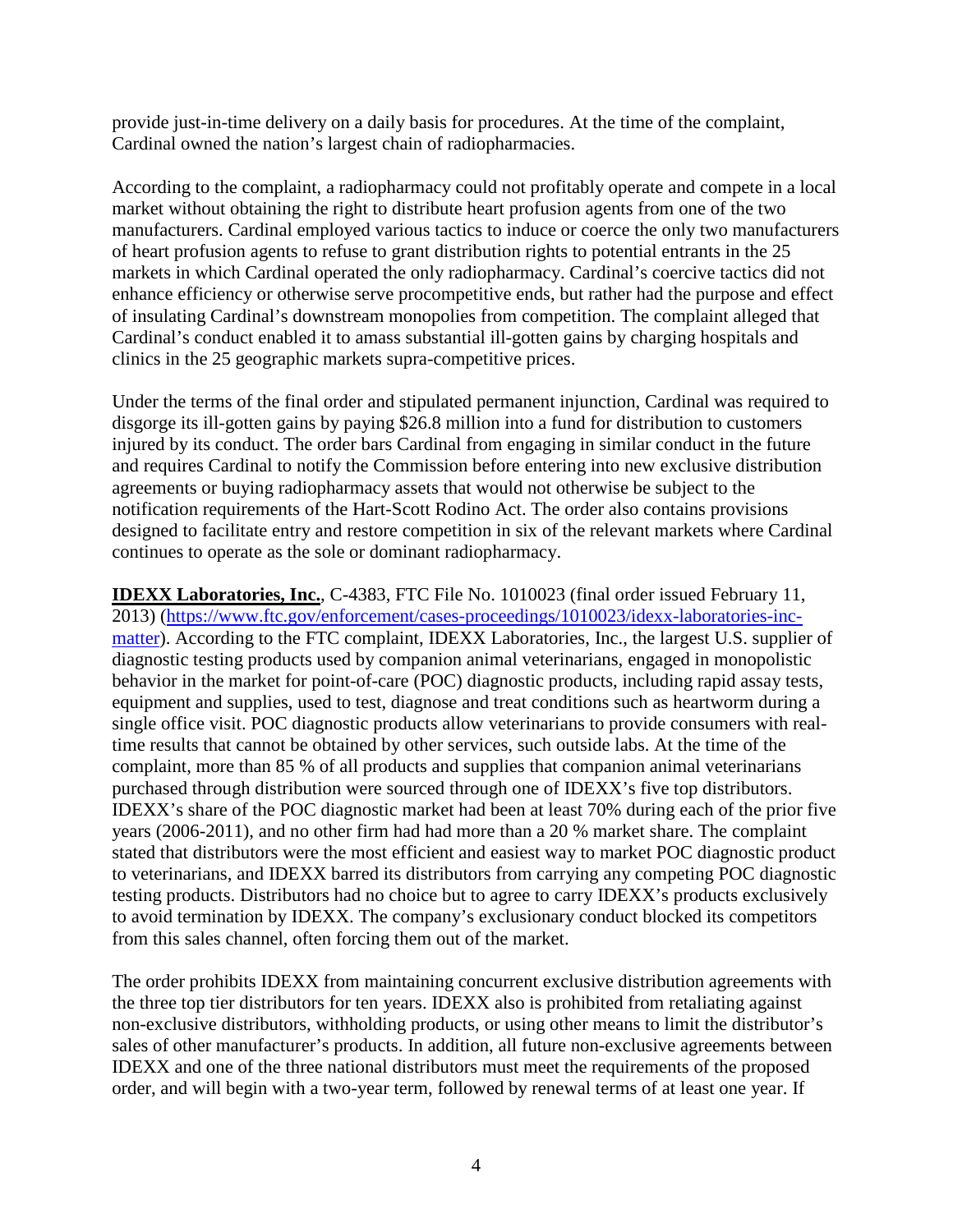IDEXX terminates any non-exclusive distributor agreement, it must notify the FTC and show any future agreements to the agency 30 days before they are signed.

**Transitions Optical, Inc.**, C-4289, FTC File No. 0910062 (final order issued April 22, 2010) [\(https://www.ftc.gov/enforcement/cases-proceedings/091-0062/transitions-optical-inc\)](https://www.ftc.gov/enforcement/cases-proceedings/091-0062/transitions-optical-inc).[4](#page-7-0) The complaint charged that Transitions – which had an 80-85% share of the \$630 million U.S. wholesale photochromic lens market – illegally maintained its monopoly power by engaging in unlawful exclusionary acts at nearly every level of the distribution chain.

Consumers of corrective ophthalmic lenses (used for vision correction and worn in eyeglasses) could purchase those lenses with a photochromic treatment, which protects eyes from ultraviolet (UV) rays, and which lighten and darken depending on the amount of UV light to which they are exposed. Lens manufacturers (known as "lens casters") supplied lenses to Transitions, which used proprietary methods to apply patented photochromic dyes and other materials to the lenses. Transitions then sold the treated lenses back to the lens casters, who were Transitions' only direct customers. Lens casters, in turn, sold the photochromic lenses to wholesale optical labs (which resold the lenses to ophthalmologists, optometrists, and opticians) and optical retailers (which dealt directly with consumers).

The complaint charged that Transitions had adopted exclusionary practices with respect to lens casters by: (1) terminating its relationships with lens casters that had developed or sold competing photochromic lenses or treatments; (2) entering into exclusive agreements with certain lens casters; (3) announcing to the industry that it would deal only with lens casters that sold Transitions lenses exclusively; and (4) threatening to terminate lens casters that did not want to sell Transitions lenses on an exclusive basis. According to the complaint, these practices were effective in deterring competition because Transitions photochromic lens sales could represent up to 40% of a lens caster's profits.

The complaint also charged that Transitions directed its exclusionary practices at wholesale optical labs and optical retailers by: (1) entering into long-term agreements, which were exclusive and difficult to terminate, with over 50 retailers – including many of the largest chains; (2) entering into agreements with over 100 wholesale labs that required those labs to promote Transitions lenses as their preferred photochromic lens, and to withhold sales efforts for competing photochromic lenses; and (3) agreeing with retailers and wholesale labs that a discount would be provided only if the customer purchases all, or almost all, of its photochromic lens needs from Transitions. According to the complaint, these practices were effective in foreclosing Transitions' competitors from up to 40% of the retailer and wholesale lab distribution channels. The complaint also alleged that the photochromic lens industry had high barriers to entry, including: significant product development costs and capital requirements; intellectual property rights; regulatory requirements; and Transitions' ability to exclude competitors and control prices.

<span id="page-7-0"></span><sup>&</sup>lt;sup>4</sup> This matter was handled by the Anticompetitive Practices Division of the FTC's Bureau of Competition, which can be contacted at (202) 326-2584 (phone) or (202) 326-3496 (fax).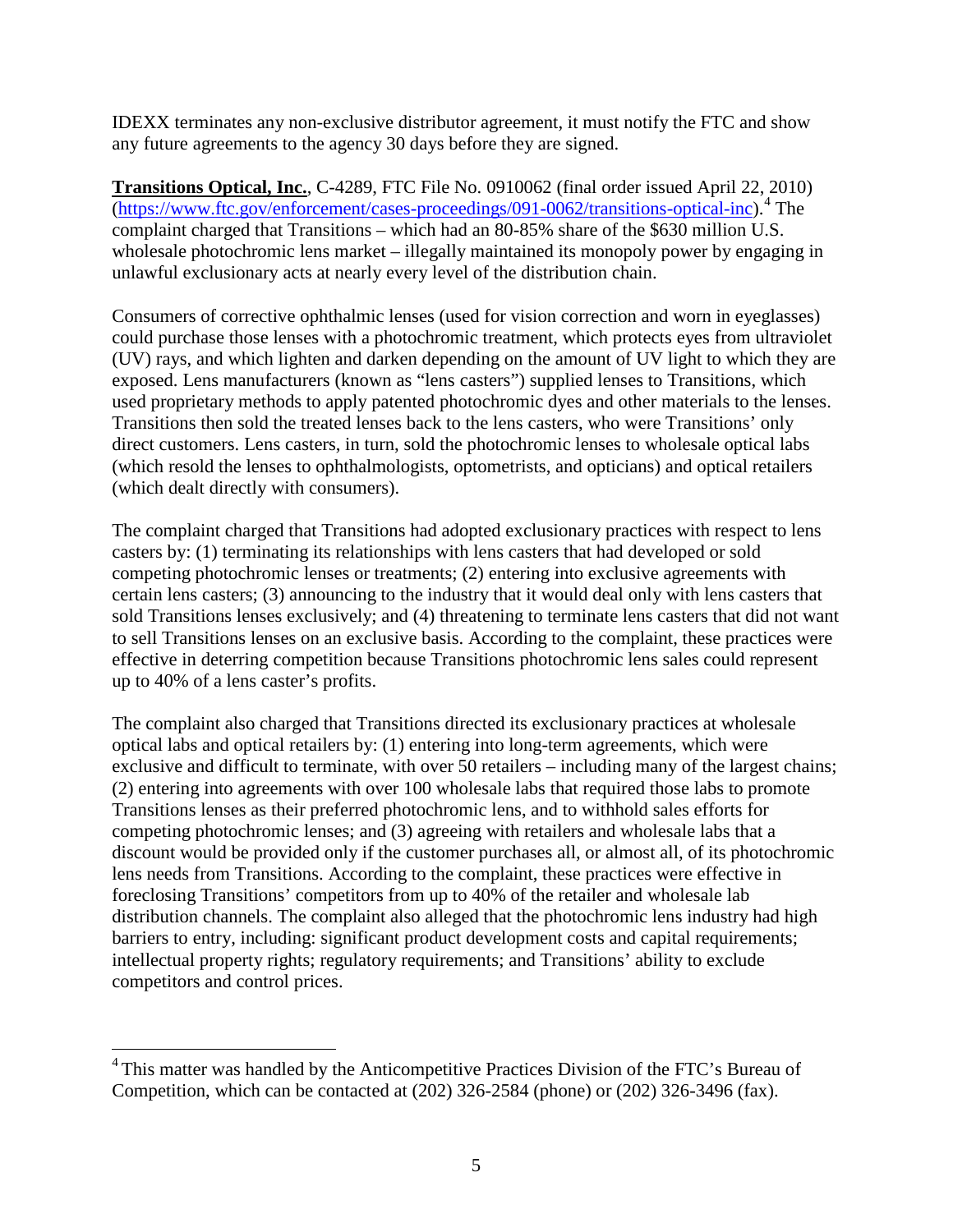The consent order: (1) prohibits Transitions from adopting or implementing any agreement or policy that results in exclusivity with lens casters; (2) requires certain safeguards before Transitions may enter into exclusive agreements with retailers or wholesale labs; (3) prohibits Transitions from limiting its customers from communicating or discussing a competing photochromic lens with consumers and others; (4) limits Transitions' ability to offer customers certain types of discounts; and (5) prohibits Transitions from discriminating or retaliating against customers that purchase or sell Transitions lenses on a non-exclusive basis.

**Inverness Medical Innovations, Inc.**, C-4244, FTC File No. 061123 (final order issued January 23, 2009) [\(http://www.ftc.gov/enforcement/cases-proceedings/061-0123/inverness-medical](http://www.ftc.gov/enforcement/cases-proceedings/061-0123/inverness-medical-innovations-inc-matter)[innovations-inc-matter\)](http://www.ftc.gov/enforcement/cases-proceedings/061-0123/inverness-medical-innovations-inc-matter). The complaint charged that Inverness – the dominant firm in the U.S. market for consumer pregnancy tests, with a 70 % market share – unreasonably restrained competition through its acquisition of certain assets of ACON Laboratories, Inc. (ACON), a competing producer of consumer pregnancy tests. In 2006, Inverness acquired a consumer pregnancy test based on water-soluble dye technology that ACON was developing, as well as assets related to a digital consumer pregnancy test joint venture between ACON and another company, Church & Dwight. The complaint charged that these acquisitions unreasonably restrained competition in two ways. First, Inverness limited potential competition from digital consumer pregnancy test products by, among other things: (1) imposing a covenant not to compete on ACON, which limited the scope and duration of its joint venture with Church & Dwight; (2) requiring ACON to provide Inverness with all profits from the joint venture; and (3) acquiring rights to certain intellectual property developed by ACON and Church & Dwight during their joint venture. Second, Inverness engaged in unfair competition to maintain its monopoly in the consumer pregnancy test market when it bought, but did not use, ACON's water-soluble dye technology assets, because the acquisition of these assets solidified Inverness' monopoly, and kept that technology from being developed into products that would compete with Inverness' consumer pregnancy tests. The consent order contains provisions to prevent Inverness from interfering with the ACON-Church & Dwight joint venture, and to enable those firms to remain competitively viable after the joint venture ends. The order also requires Inverness to divest assets related to ACON's water-soluble dye technology to Aemoh Products, Inc. The order also prohibits Inverness from making infringement claims against certain products that use its water-soluble dye technology.

# **B. Agreements on Price or Price-Related Terms**

<span id="page-8-0"></span>**Práxedes E. Alvarez Santiago, M.D. et al.**, C-4402, FTC File No. 121-0098 (final order issued May 1, 2013) [\(https://www.ftc.gov/enforcement/cases-proceedings/1210098/praxedes-e-alvarez](https://www.ftc.gov/enforcement/cases-proceedings/1210098/praxedes-e-alvarez-santiago-md-et-al-pr-nephrologists-matter)[santiago-md-et-al-pr-nephrologists-matter\)](https://www.ftc.gov/enforcement/cases-proceedings/1210098/praxedes-e-alvarez-santiago-md-et-al-pr-nephrologists-matter). The complaint charged that eight independent kidney specialists (nephrologists) in Puerto Rico violated federal antitrust laws beginning late 2011 by jointly negotiating and fixing prices in order to extract higher reimbursement rates than they were entitled to receive under their contracts with Humana Health Plans of Puerto Rico (Humana) to provide care to indigent patients under Puerto Rico's Medicaid program. When Humana refused to accede to their price demands, the nephrologists collectively terminated their contracts with Humana and refused to treat Humana patients enrolled in the Puerto Rico Medicaid program. The complaint charged that the termination of nephrology services had a significant negative impact on patients and resulted in higher reimbursement rates for physicians. The order prohibits the physicians from jointly entering into agreements regarding any price or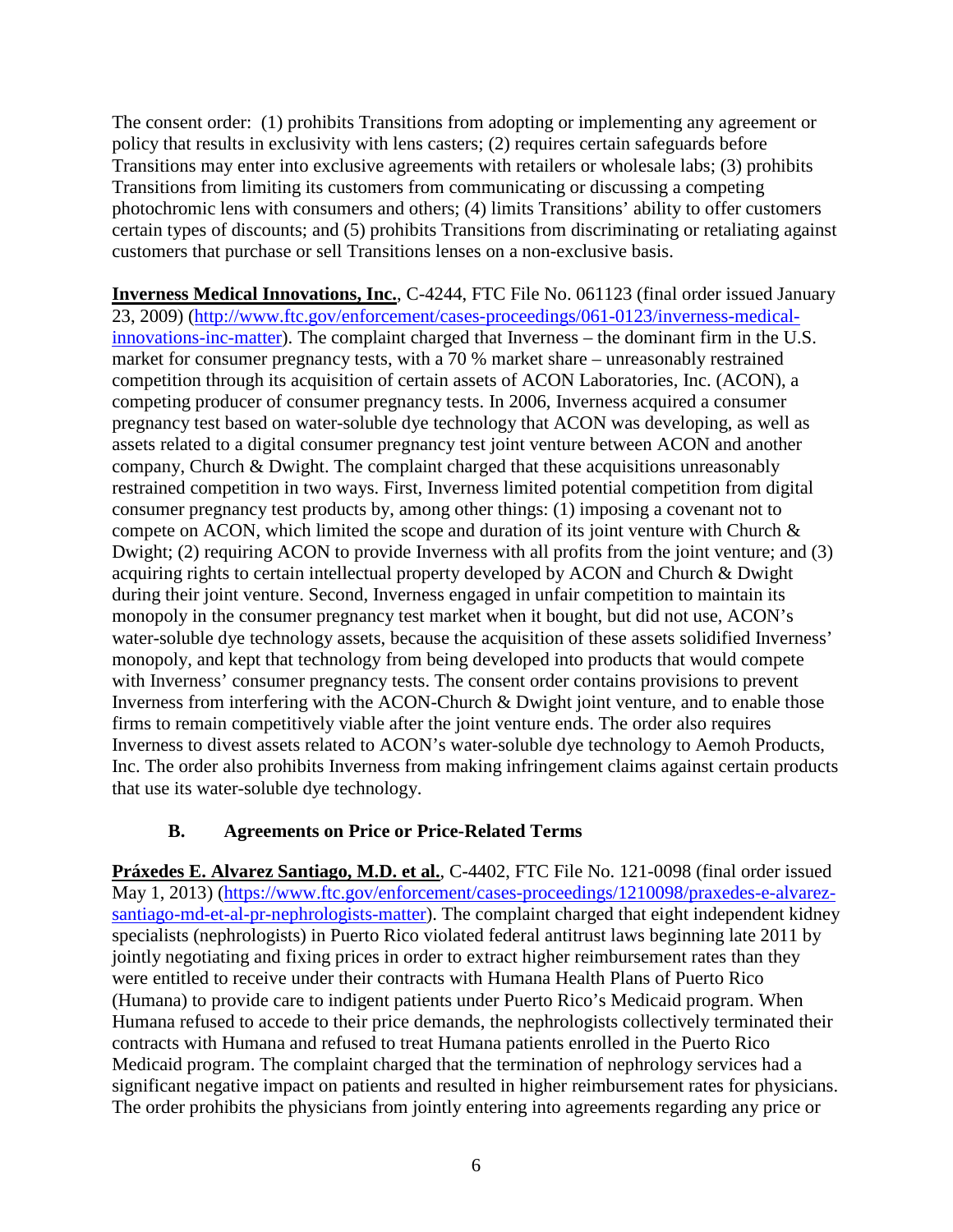non-price terms upon which any individual physician deals with any insurer; negotiating on behalf of another physician with any insurer; or refusing to deal, or threatening to refuse to deal, with any insurer. The order also bars the physicians from collectively refusing to treat patients. It requires the physicians to notify the Commission before entering into certain joint arrangements and to distribute the order to certain people so that they are aware of its terms.

#### **Southwest Health Alliances, Inc., d/b/a BSA Provider Network**, C-4327, FTC File No.

0910013 (final order issued July 8, 2011) **(**[https://www.ftc.gov/enforcement/cases](https://www.ftc.gov/enforcement/cases-proceedings/0910013/southwest-health-alliances-inc)[proceedings/0910013/southwest-health-alliances-inc\)](https://www.ftc.gov/enforcement/cases-proceedings/0910013/southwest-health-alliances-inc). In its complaint, the Commission alleged that Southwest Health Alliances, Inc., d/b/a BSA Provider Network (Southwest Health), violated federal law since 2000 by fixing the prices that its member physicians charged insurers. This violation led to higher prices for consumers and businesses. Southwest Health agreed to an FTC order prohibiting similar conduct in the future, and the Commission approved the final order on July 8, 2011. Southwest Health also settled similar charges brought by the Texas Attorney General. At the time of the complaint, Southwest Health was an independent practice association (IPA) of approximately 900 physician members representing multiple, independent medical practices in the Amarillo area. Three hundred of the physicians provided primary care services. The complaint alleged that since 2000 the network had restrained competition by entering into and implementing agreements to fix the prices and terms of its contracts with health plans. It had also collectively negotiated the terms and conditions under which it would deal with the health plans. According to the complaint, the agreements eliminated competition and harmed consumers by increasing prices for physician services. An IPA that clinically or financially integrates its members' practices may create efficiencies that would justify joint price negotiations. However, because Southwest Health's physicians undertook no such integration, the agreements produced no efficiencies that were beneficial to consumers.

The order settling the FTC's complaint is designed to stop Southwest Health's alleged anticompetitive conduct while permitting it to continue to engage in legitimate joint conduct. The order prohibits Southwest Health from engaging in the following conduct to enter into or facilitate agreements among physicians: (1) negotiations on behalf of any physician with any insurer; (2) enter into negotiations as a payer with any physician; (3) dealing, refusing to deal, or threatening to refuse to deal with any insurer; and (4) not dealing individually with any insurer, or not dealing with any insurer, except through Southwest Health. The order bars Southwest Health from facilitating the exchange of information between physicians concerning the terms on which they will contract with insurers. It does not preclude Southwest Health from engaging in conduct that is reasonably necessary to form or participate in legitimate "qualified risk-sharing" or "qualified clinically integrated" arrangements, as defined in the order. The order also does not prohibit agreements that only involve physicians who are part of the same medical practice. In addition, the order contains notification provisions that will allow the FTC to monitor Southwest Health's compliance with the terms of the order. It will also allow insurers to terminate any contracts, without penalty, entered into with the network since its alleged restraint of trade began in 2000. The order expires in 20 years.

**Minnesota Rural Health Cooperative**, C-4311, FTC File No. 0510199 (final order issued December 28, 2010) [\(http://www.ftc.gov/enforcement/cases-proceedings/051-0199/minnesota](http://www.ftc.gov/enforcement/cases-proceedings/051-0199/minnesota-rural-health-cooperative-matter)[rural-health-cooperative-matter\)](http://www.ftc.gov/enforcement/cases-proceedings/051-0199/minnesota-rural-health-cooperative-matter). The complaint charged that competing hospitals, physicians,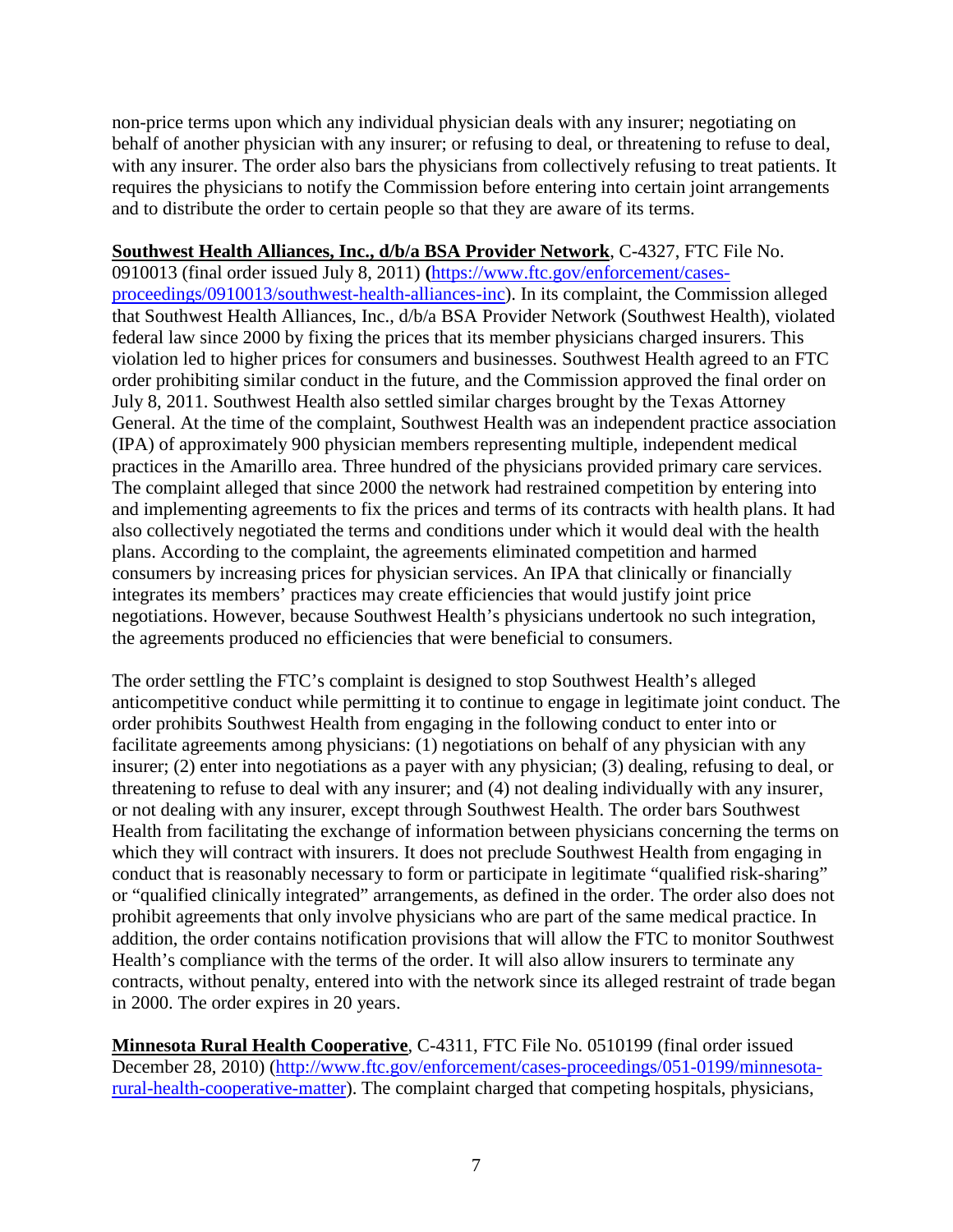and pharmacies in rural southwestern Minnesota agreed to fix prices and collectively negotiate contracts – including price terms – with third-party payers in Minnesota through the Minnesota Rural Health Cooperative (MRHC); and that MRHC had undertaken no efficiency-enhancing integration that could justify this conduct. MRHC had about 22 hospital members (representing most of the hospitals and two-thirds of hospital beds) and 114 physician members (who practiced in about 47 clinics) in SW Minnesota. The complaint charged that, since 1996, MRHC negotiated prices and other competitively significant terms with payers in Minnesota on behalf of MRHC physician and hospital members. MRHC and its members refused to negotiate individually with payers. MRHC also threatened to terminate contracts with payers to pressure them to increase reimbursement rates for MRHC physicians and hospitals. The complaint charged that, through its collective negotiations and coercive tactics, MRHC extracted higher payments and other favorable price-related terms from payers. (*E.g.*, one payer agreed to pay MRHC physicians 27% more, and MRHC hospitals 10% more, than comparable non-MRHC physicians and hospitals.)

The complaint also alleged that, from early 2005 to late 2007, MRHC represented about 70 pharmacy members in obtaining higher Medicare "Part D" prescription drug program reimbursement levels. The complaint charged that MRHC took advantage of Part D regulations requiring each participating pharmacy benefit management company (PBM) or other payer to include enough pharmacies in its pharmacy benefits plan to ensure that 70% of rural Part D beneficiaries lived no more than 15 miles from a participating pharmacy. MRHC urged member pharmacies not to deal individually with PBMs so as to "leverage" their negotiating power, and negotiated and contracted collectively with at least six PBMs.

The order, among other things, prohibits MRHC from entering into or facilitating agreements between or among physicians, hospitals, or pharmacies: (1) to refuse, or threaten to refuse, to deal with any payer regarding the terms, conditions, or requirements upon which any physician deals, or is willing to deal, with any payer (including, but not limited to, price terms); or (2) to not deal individually with any payer, or to not deal with any payer through any arrangement other than one involving MRHC. The order also prohibits MRHC from submitting to the Minnesota Department of Health for approval any agreement with any payer if MRHC or any of its officers, directors, members, or employees engaged in any acts of coercion, intimidation, or boycott of, or any concerted refusal to deal with, any payer seeking to contract with MRHC – provided, however, that it would not violate the order for MRHC, when negotiating with a payer in compliance with Minnesota Annotated Code § 62R.01, *et seq.*, to: (1) reject any offer or counter-offer, or refuse to contract; or (2) exchange information that is reasonably necessary to contract pursuant to negotiating with any payer. This latter order provision recognizes that Minnesota laws: (1) authorize health care provider cooperatives to contract with purchasers on a fee-for-service basis; (2) specify that, with certain limitations, such contracts are not contracts that unreasonably restrain trade; and (3) establish a process by which the State's Department of Health is to review and approve or disapprove health care provider cooperatives with third-party payers.

**Roaring Fork Valley Physicians IPA, Inc.**, C-4288, FTC File No. 0610172 (final order issued April 5, 2010) [\(https://www.ftc.gov/enforcement/cases-proceedings/061-0172/roaring-fork](https://www.ftc.gov/enforcement/cases-proceedings/061-0172/roaring-fork-valley-physicians-ipa-inc)[valley-physicians-ipa-inc\)](https://www.ftc.gov/enforcement/cases-proceedings/061-0172/roaring-fork-valley-physicians-ipa-inc). The complaint charged that an independent practice association (IPA)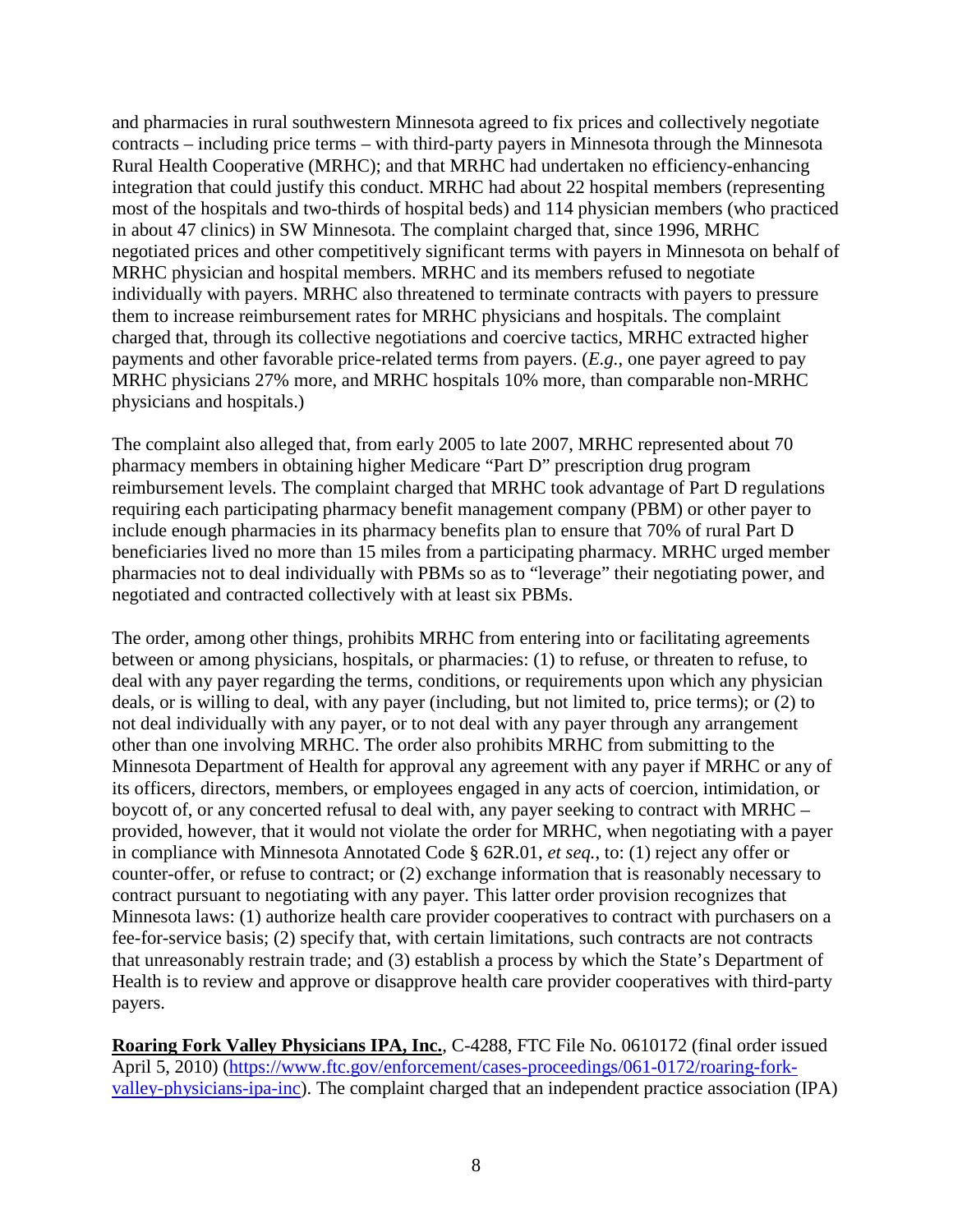of approximately 85 independent, competing physicians and physician groups in the Garfield County, Colorado area acted to increase and maintain the reimbursement rates at which its members contracted with payers by: (1) refusing to deal with payers except on collectively agree-upon terms; and (2) coordinating agreements among its members on price-related terms. The complaint charged that, in order to join the RFVP IPA, member physicians signed an agreement by which they agreed to refuse to enter into contracts except on RFVP's collectively agreed-upon terms. One of the terms was the "Bona Fide Offer Criteria," under which RFVP would not consider any Medicare-based reimbursement rates proposal to be a bona fide offer – and would not messenger such offers to members. Also, under RFVP's "Best Practices," the IPA insisted that a cost of living increase must be included in payer contracts. In addition, RFVP adopted a restrictive network adequacy rule, under which the IPA would only sign and administer messengered contracts that had been accepted by at least 80% of all its members and 50% of each specialty among its members. The complaint charged that the effect of these practices had been to maintain and increase reimbursement levels in contracts between RFVP members and payers. The order prohibits RFVP from entering into or facilitating agreements between or among health care providers: (1) to negotiate on behalf of any physician with any payer; (2) to refuse, or threaten to refuse, to deal with any payer; (3) to designate the terms, conditions, or requirements upon which any physician deals, or is willing to deal, with any payer (including, but not limited to, price terms); and (4) to not deal individually with any payer, or to not deal with any payer through any arrangement other than one involving RFVP.

**Boulder Valley Individual Practice Association**, C-4285, FTC File No. 0510252 (final order issued April 2, 2010) [\(https://www.ftc.gov/enforcement/cases-proceedings/051-0252a/boulder](https://www.ftc.gov/enforcement/cases-proceedings/051-0252a/boulder-valley-individual-practice-association)[valley-individual-practice-association\)](https://www.ftc.gov/enforcement/cases-proceedings/051-0252a/boulder-valley-individual-practice-association). The complaint charged that a multi-specialty IPA of approximately 365 physician members in the Boulder County, Colorado, area unreasonably restrained competition by unreasonably restraining price and other forms of competition among its members in contracting with payers. The complaint charged that, between 2001 and 2006, BVIPA negotiated and signed agreements, on behalf of its member physicians, with approximately 17 payers, and conducted periodic renegotiations of its contracts with large payers to increase rates. During this time, BVIPA threatened payers facing rate increases with contract termination if they refused to negotiate with the physicians through the IPA, or to otherwise respond to the IPA's demands. In addition, BVIPA actively discouraged members from contracting with payers, and some payers that tried to contract with individual IPA member physicians were required to go through the IPA. Finally, although BVIPA claimed to offer payers the choice of contracting methods, in reality it did not do so, and the IPA continued to negotiate with payers on behalf of its members. The order prohibits BVIPA from entering into or facilitating agreements between or among health care providers: (1) to negotiate on behalf of any physician with any payer; (2) to refuse, or threaten to refuse, to deal with any payer; (3) to designate the terms, conditions, or requirements upon which any physician deals, or is willing to deal, with any payer (including, but not limited to, price terms); and (4) to not deal individually with any payer, or to not deal with any payer through any arrangement other than one involving BVIPA.

**M. Catherine Higgins**, C-4286, FTC File No. 0510252 (final order issued March 30, 2010) [\(https://www.ftc.gov/enforcement/cases-proceedings/051-0252/matter-m-catherine-higgins](https://www.ftc.gov/enforcement/cases-proceedings/051-0252/matter-m-catherine-higgins-individual)[individual\)](https://www.ftc.gov/enforcement/cases-proceedings/051-0252/matter-m-catherine-higgins-individual). The complaint charged that Ms. Higgins, the executive director of the Boulder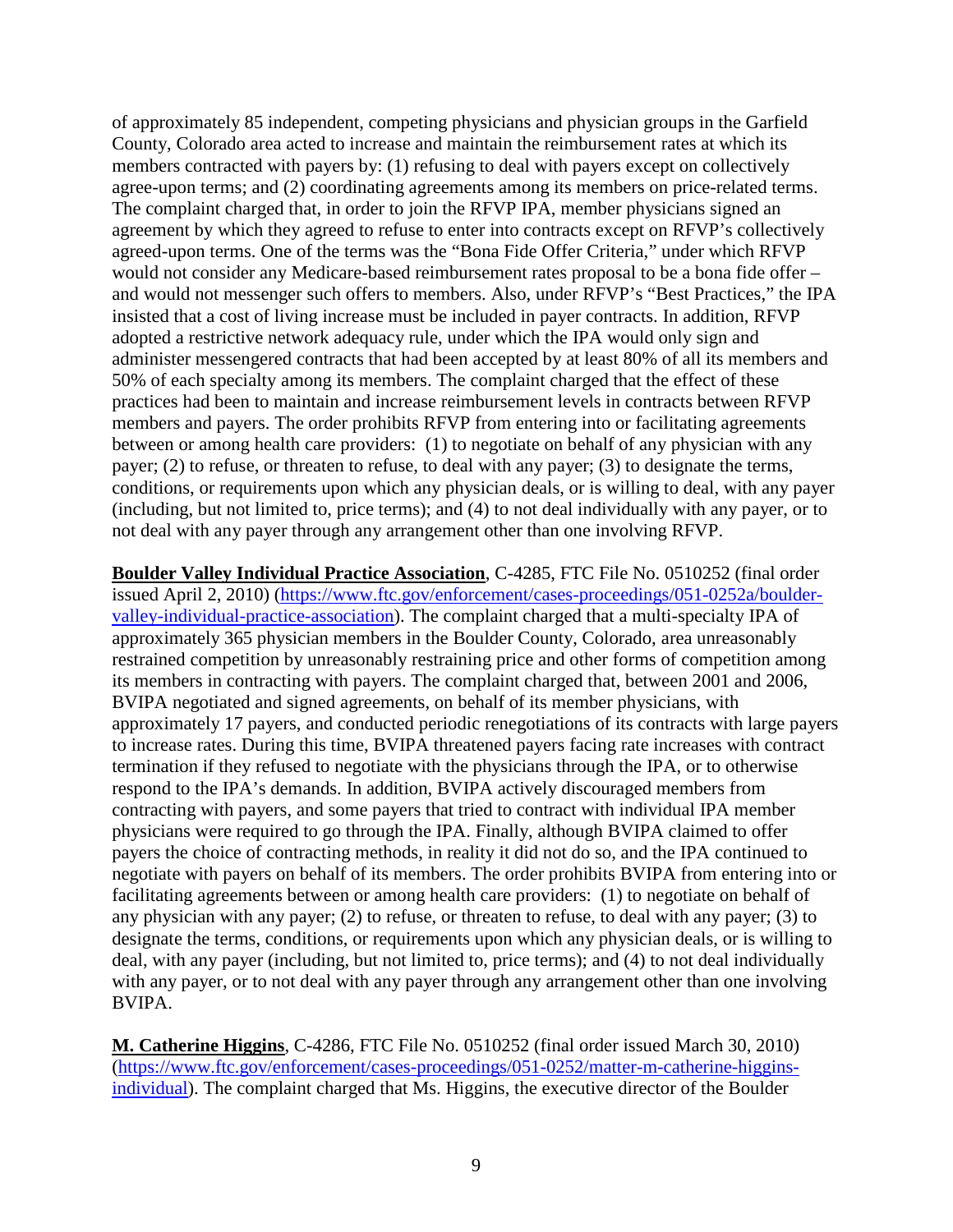Valley Individual Practice Association (BVIPA), tried to evade the terms of a 2008 FTC consent agreement with BVIPA (*see* above, and at [https://www.ftc.gov/enforcement/cases](https://www.ftc.gov/enforcement/cases-proceedings/051-0252a/boulder-valley-individual-practice-association)[proceedings/051-0252a/boulder-valley-individual-practice-association\)](https://www.ftc.gov/enforcement/cases-proceedings/051-0252a/boulder-valley-individual-practice-association). Under that agreement, BVIPA and its employees were ordered to stop facilitating agreements among physicians regarding price terms or collective refusals to deal. However, shortly after the consent agreement was signed, Ms. Higgins asserted that, because she was not named as an individual in the consent order, she could continue to negotiate fees on behalf of BVIPA physicians. BVIPA's Board of Directors granted Ms. Higgins, as executive director, blanket authority to negotiate contracts with payers on behalf of BVIPA and its physician members (who compete with each other), including the authority to enter into contracts without the approval of BVIPA or its members. The complaint charged that, during her tenure, Ms. Higgins and BVIPA's members used their combined negotiating leverage in negotiations with payers to increase substantially the prices they were paid for physician services. As a result of these negotiations, payers reimbursed BVIPA members at rates approximately 15 to 27 percent higher than those paid in individual contracts in the same geographic area. Ms. Higgins actively exhorted BVIPA members to contract jointly through BVIPA, rather than individually, in order to maximize their bargaining leverage and increase the prices paid to BVIPA members by payers. The complaint also charged that Ms. Higgins and BVIPA refused, or threatened to refuse, to deal with payers except on collectively agreed-upon terms. Even in cases where some BVIPA members sought to contract individually with a payer, Ms. Higgins negotiated and consulted for those members, thereby facilitating the exchange of rate information among them and the coordination of rates among members. The complaint also alleged that Ms. Higgins and BVIPA misled payers during negotiations, by offering them fictitious contracting choices, including a "modified messenger model" and the option of contracting with individual BVIPA members outside the IPA. However, proposals from payers were not messengered to BVIPA's individual members for review unless Ms. Higgins deemed the proposed prices acceptable. Moreover, when payers approached individual BVIPA members, many of these members refused to discuss contracting on an individual basis (referring the payers to BVIPA), while other members agreed to discuss individual contracts only if Ms. Higgins represented them in the negotiations.

The order prohibits Ms. Higgins from entering into or facilitating agreements between or among health care providers: (1) to negotiate on behalf of any physician with any payer; (2) to refuse, or threaten to refuse, to deal with any payer; (3) to designate the terms, conditions, or requirements upon which any physician deals, or is willing to deal, with any payer (including, but not limited to, price terms); and (4) to not deal individually with any payer, or to not deal with any payer through any arrangement other than one involving BVIPA.

**Alta Bates Medical Group, Inc.**, C-4260, FTC File No. 0510260 (final order issued July 10, 2009) [\(https://www.ftc.gov/enforcement/cases-proceedings/0510260/alta-bates-medical-group](https://www.ftc.gov/enforcement/cases-proceedings/0510260/alta-bates-medical-group-inc)[inc\)](https://www.ftc.gov/enforcement/cases-proceedings/0510260/alta-bates-medical-group-inc). In its complaint, the Commission charged that, since at least 2001, ABMG – an IPA consisting of about 600 physician members in the Berkeley/Oakland, California, area – restrained competition on contracts with health plans to provide fee-for-service medical care. The complaint charged that the ABMG did this by facilitating, entering into, and implementing agreements: to fix the prices and other terms in contracts with payers; to engage in collective negotiations over terms and conditions of dealing with payers; and to have ABMG members refrain from negotiating individually with payers, or contracting on terms other than those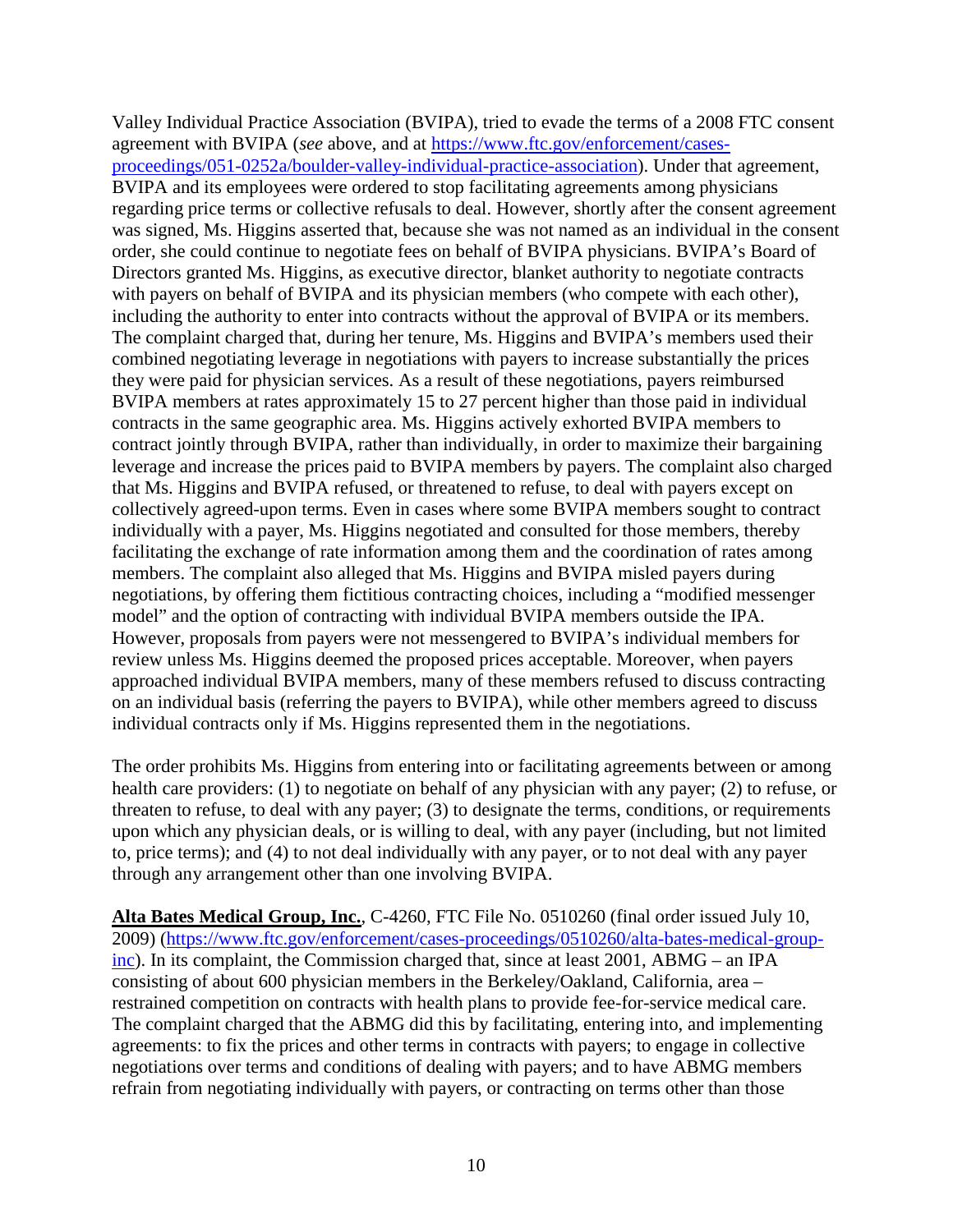approved by ABMG. Specifically, the complaint charged that ABMG made proposals and counter-proposals, as well as accepted or rejected offers, without consulting with its individual physician members regarding the prices they unilaterally would accept, and without transmitting payers' offers to its individual physician members until ABMG had approved the negotiated prices. The complaint charged that ABMG did not engage in any activity –  $e.g.,$  clinical or financial integration of their practices to create sufficient efficiencies – that might justify such collective pricing agreements. The consent order prohibits ABMG from entering into or facilitating agreements between or among health care providers: (1) to negotiate on behalf of any physician with any payer; (2) to refuse, or threaten to refuse, to deal with any payer; (3) regarding any term, condition, or requirement upon which any physician deals, or is willing to deal, with any payer (including, but not limited to, price terms); and (4) to not deal individually with any payer, or to not deal with any payer through any arrangement other than one involving ABMG.

**North Texas Specialty Physicians v. Federal Trade Commission**, D-9312 (Commission decision issued November 29, 2005,  $\frac{\text{aff'}d}{\text{ad}}$  528 F.3d 346 (5<sup>th</sup> Cir. 2008), cert. denied 555 U.S. 1170 (Order No. 08-515, February 23, 2009) [\(https://www.ftc.gov/enforcement/cases](https://www.ftc.gov/enforcement/cases-proceedings/0210075/north-texas-specialty-physicians-matter)[proceedings/0210075/north-texas-specialty-physicians-matter\)](https://www.ftc.gov/enforcement/cases-proceedings/0210075/north-texas-specialty-physicians-matter). The administrative complaint alleged that North Texas Specialty Physicians, a group of approximately 600 physicians in the Fort Worth, Texas, area, has acted to restrain competition among its participating physicians by combining to fix prices and other competitively significant terms of dealing with payers, thereby increasing the cost of health care for consumers in the Fort Worth area. According to the complaint, NTSP conducted polls of its physician members concerning the minimum fee each would accept for reimbursement, refused to submit payer offers to its physicians unless the terms of those contracts met the group's minimum fee standards, and discouraged physicians from negotiating directly with payers. On November 8, 2004, the administrative law judge issued an opinion in which he upheld the Commission's complaint that NTSP engaged in horizontal price fixing by collectively setting the prices for physician services in non-risk contracts negotiated with health plans. Respondents appealed the ALJ's decision. On November 29, 2005, the Commission affirmed the initial decision with some modifications, and issued an order requiring NTSP to cease and desist from the illegal conduct and to terminate the pre-existing contracts with the health plans. The Commission found that the FTC had jurisdictional authority over NTSP and that NTSP's activities affected interstate commerce because of the payment of fees to NTSP physicians by out-of-state health plans. In addition, the Commission found that the physicians conspired to fix prices even though they did not communicate directly with each other because NTSP acted as an agent for the physicians and was not a "sole actor." Finally, the Commission found that NTSP's claims of efficiencies and spillover were not legitimate. NTSP appealed the Commission's ruling to the U.S. Court of Appeals for the Fifth Circuit. On May 14, 2008, the Court unanimously affirmed the Commission's decision finding that the NTSP had participated in horizontal price-fixing that was not related to any procompetitive efficiencies. The Court remanded the case back to the Commission for modification of one provision in the remedial order. The Commission issued its revised Order on Remand on September 12, 2008.

**Independent Physician Associates Medical Group, Inc., dba AllCare IPA**, C-4245, FTC File No. 0610258 (final order issued February 2, 2009) [\(http://www.ftc.gov/enforcement/cases](http://www.ftc.gov/enforcement/cases-proceedings/061-0258/independent-physicians-associates-medical-group-inc-dba)[proceedings/061-0258/independent-physicians-associates-medical-group-inc-dba](http://www.ftc.gov/enforcement/cases-proceedings/061-0258/independent-physicians-associates-medical-group-inc-dba) ). In its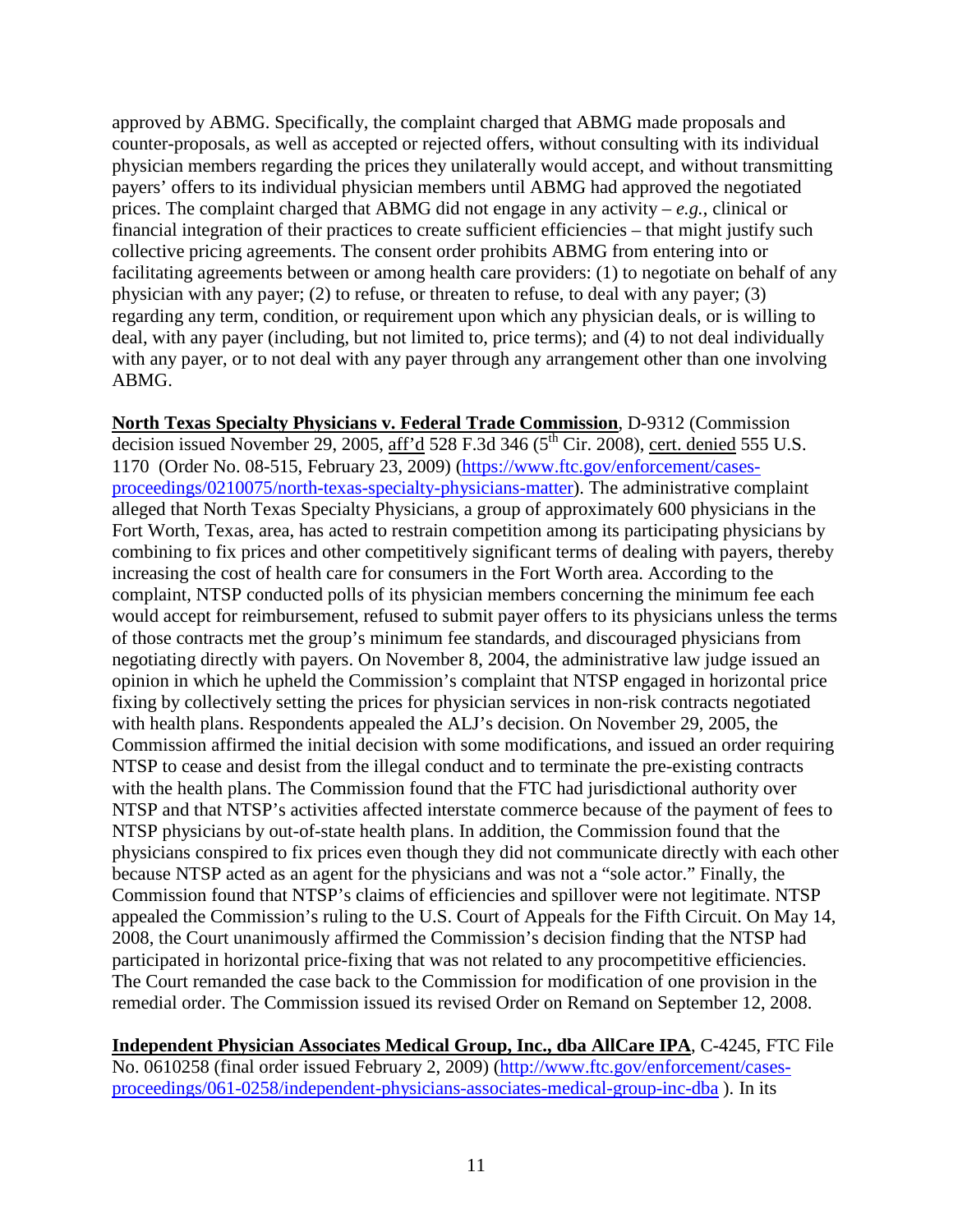complaint, the Commission charged that a multi-specialty IPA of approximately 500 physician members from multiple independent physician practices in the Modesto, California area acted, since at least 2005, to restrain competition on contracts with PPO payers to provide fee-forservice medical care. The complaint charged that the IPA did this by facilitating, entering into, and implementing agreements: to fix the prices and other terms in contracts with PPO payers; to engage in collective negotiations over terms and conditions of dealing with PPO payers; and to have AllCare members refrain from negotiating individually with such payers, or contracting on terms other than those approved by AllCare. The complaint also charged that, in order to enforce its joint negotiation efforts, AllCare caused a significant number of its member physicians to send, to at least one payer, the same form letter, which terminated those physicians' individual agreements with the payer, and affirmed that those physicians would contract with the payer only through AllCare. The order prohibits AllCare from entering into or facilitating agreements between or among health care providers: (1) to negotiate on behalf of any physician with any payer; (2) to refuse, or threaten to refuse, to deal with any payer; (3) to designate the terms, conditions, or requirements upon which any physician deals, or is willing to deal, with any payer (including, but not limited to, price terms); and (4) to not deal individually with any payer, or to not deal with any payer through any arrangement other than one involving AllCare.

**Colegio de Optometras de Puerto Rico**, C-4199, FTC File No. 0510044 (final order issued September 6, 2007) [\(https://www.ftc.gov/enforcement/cases-proceedings/051-0044/colegio-de](https://www.ftc.gov/enforcement/cases-proceedings/051-0044/colegio-de-optometras-edgar-davila-garcia-od-carlos-rivera)[optometras-edgar-davila-garcia-od-carlos-rivera\)](https://www.ftc.gov/enforcement/cases-proceedings/051-0044/colegio-de-optometras-edgar-davila-garcia-od-carlos-rivera). In its complaint, the Commission charged that an association of approximately 500 optometrists in Puerto Rico, along with two of its officials, conspired to fix prices and collectively refused to deal with vision and health plans unless the plans raised reimbursement rates for vision care services. The Colegio represented all the licensed optometrists in Puerto Rico. According to the complaint, the association targeted Ivision, a company that contracted with health plans to administer vision plans and provide vision care products and services to plan members. When Ivision entered into new contracts with several health plans that previously had contracted with the optometrists directly, the Colegio threatened to withdraw from the Ivision network if it did not increase its reimbursement rates. In order to maintain its network, Ivision was forced to substantially raise its reimbursement rates to the optometrists. The order prohibits the association from negotiating on behalf of any optometrist with health plans, refusing to deal with or boycotting health plans, determining the terms upon which optometrists will deal with health plans, and refusing to deal individually with any health plan or to deal with any health plan only through an arrangement involving the Colegio.

**Advocate Health Partners, et. al**., C-4184, FTC File No. 0310021 (final order issued February 7, 2007) [\(http://www.ftc.gov/enforcement/cases-proceedings/031-0021/advocate-health-partners](http://www.ftc.gov/enforcement/cases-proceedings/031-0021/advocate-health-partners-et-al-matter)[et-al-matter\)](http://www.ftc.gov/enforcement/cases-proceedings/031-0021/advocate-health-partners-et-al-matter). The complaint charged that a super-PHO representing eight smaller PHOs and more than 2,600 independent physicians, the Advocate Health Care Network hospital system, and approximately 300 hospital employed physicians, restrained competition for physician services in the Chicago metropolitan area. According to the complaint, Advocate Health Partners negotiated prices and other terms on which they would deal with health plans for the PHO respondents without any efficiency-enhancing integration of the practices that would justify their conduct. Specifically, the complaint alleged that Advocate Health Partners terminated its member physicians' individual contracts with a health plan that contracted directly with the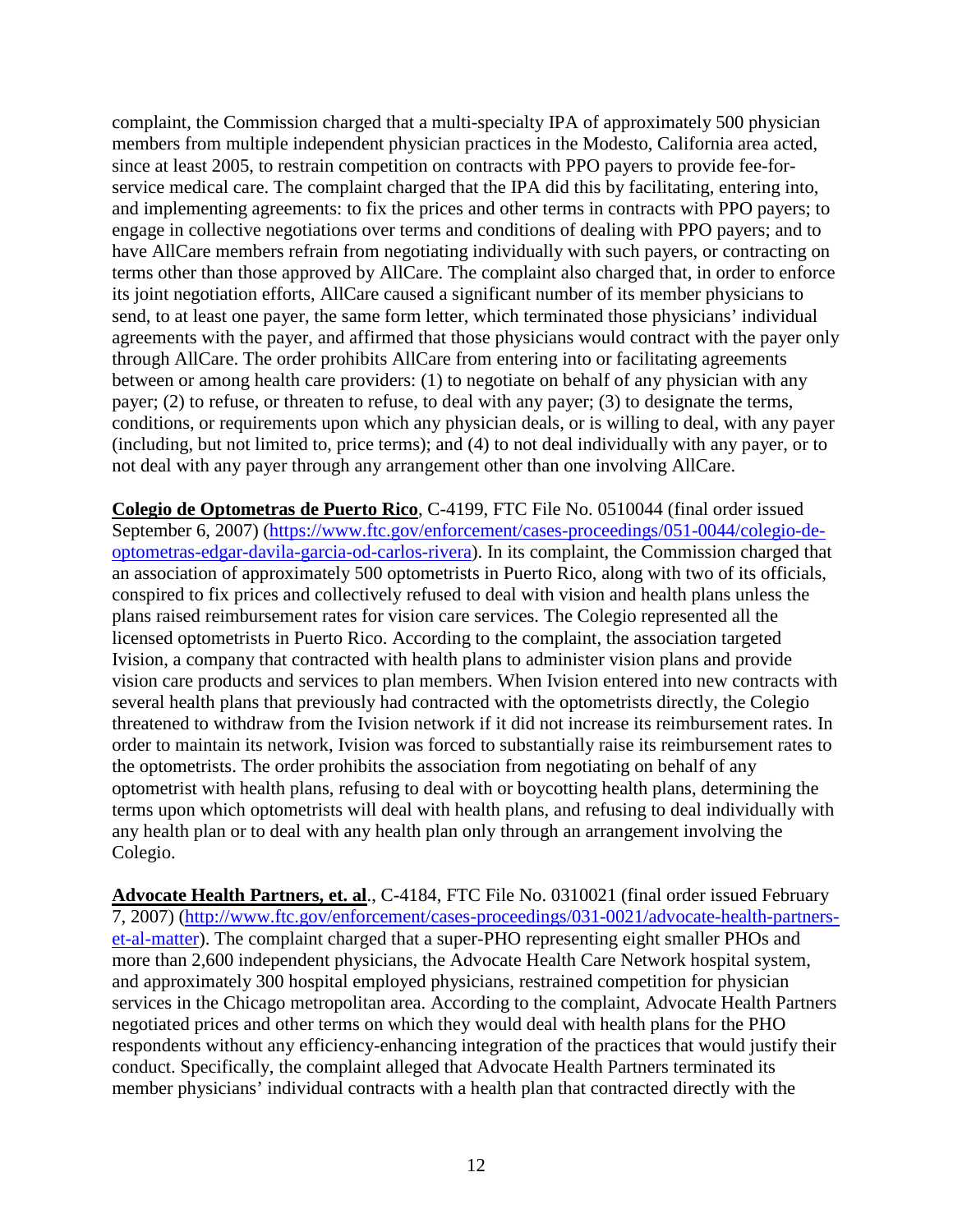physicians and refused to comply with the PHO's demand for higher fees. Advocate Health Partners also threatened that it would not contract with another health plan for hospital services unless the plan stopped contracting with individual physicians and agreed to a group contract. As a result, the health plan agreed to fees under a group contract that were 20 to 30 percent higher than what it was paying under the individual contracts. The consent order prohibits the respondents from entering into or facilitating any agreement between any physicians to: 1) negotiate on behalf of any physician with health plans; 2) refuse to deal or threaten to refuse to deal with health plans; 3) designate the terms on which its members deal with health plans; and, 4) not to deal individually with any health plan or to deal with any health plan only through an arrangement involving the respondents.

**New Century Health Quality Alliance, Inc**., C-4169, FTC File No. 0510137 (final order issued September 29, 2006) [\(https://www.ftc.gov/enforcement/cases-proceedings/0510137/new](https://www.ftc.gov/enforcement/cases-proceedings/0510137/new-century-health-quality-alliance-inc-prime-care-northeast)[century-health-quality-alliance-inc-prime-care-northeast\)](https://www.ftc.gov/enforcement/cases-proceedings/0510137/new-century-health-quality-alliance-inc-prime-care-northeast). The complaint charged that two Kansas City area IPAs, 18 physician practices that are members of the IPAs, and four former or current officials of the IPAs, collectively agreed to fix prices and other terms on which they would deal with health plans, and that the IPAs' member physicians refused to deal with health plans except by contracting through the IPAs on a capitated basis. At the time of the complaint, the two IPAs, New Century Health Quality Alliance and Prime Care of Northeast Kansas, consisted of 127 primary care physician members practicing in Missouri and Kansas. The two IPAs voted to merge into a single entity, but never completed the steps legally necessary to consolidate, and the complaint also alleged unlawful agreement and action by the two IPAs acting together. According to the complaint, New Century and Prime Care entered into contracts with some health plans under which their member physician practices received capitation payments for providing physician services. In addition to services provided under the IPAs' capitation contracts, the individual physician practices also sold their medical services directly to patients or contracted individually on a fee-for-service basis with other health plans. Starting in 1999, the physician practices, acting jointly through the IPAs, refused to deal on any terms except by continuing to contract through the IPAs on a capitation basis with health plans that previously had contracted with the IPAs on a capitation basis. In addition, the two IPAs joined together to increase the bargaining power of the two IPAs with health plans on behalf of their combined membership in an attempt to force the health plans to accept the terms of dealing jointly agreed upon by the IPAs. The order prohibits the IPAs from entering into, or facilitating, any agreement between or among physicians: 1) to negotiate with health plans on any physician's behalf; 2) to deal, not to deal, or threaten not to deal with health plans; 3) regarding on what terms to deal with any health plan; and, 4) not to deal individually with any health plan, or to deal with any health plan only through an arrangement involving either IPA. For a period of three years, the order also prohibits the four named officials from negotiating with any health plan on behalf of the physician practice respondents, or advising the physician practice respondents on contracts or other dealings with any health plan.

**Puerto Rico Association of Endodontists, Corp.**, C-4166, FTC File No. 0510170 (final order issued August 24, 2006) [\(https://www.ftc.gov/enforcement/cases-proceedings/0510170/puerto](https://www.ftc.gov/enforcement/cases-proceedings/0510170/puerto-rico-association-endodontists-corp-matter)[rico-association-endodontists-corp-matter\)](https://www.ftc.gov/enforcement/cases-proceedings/0510170/puerto-rico-association-endodontists-corp-matter). The complaint charged that an association of approximately 30 endodontists in Puerto Rico collectively agreed to set the prices they would charge dental insurance plans and refused to deal with plans that did not agree to the collectively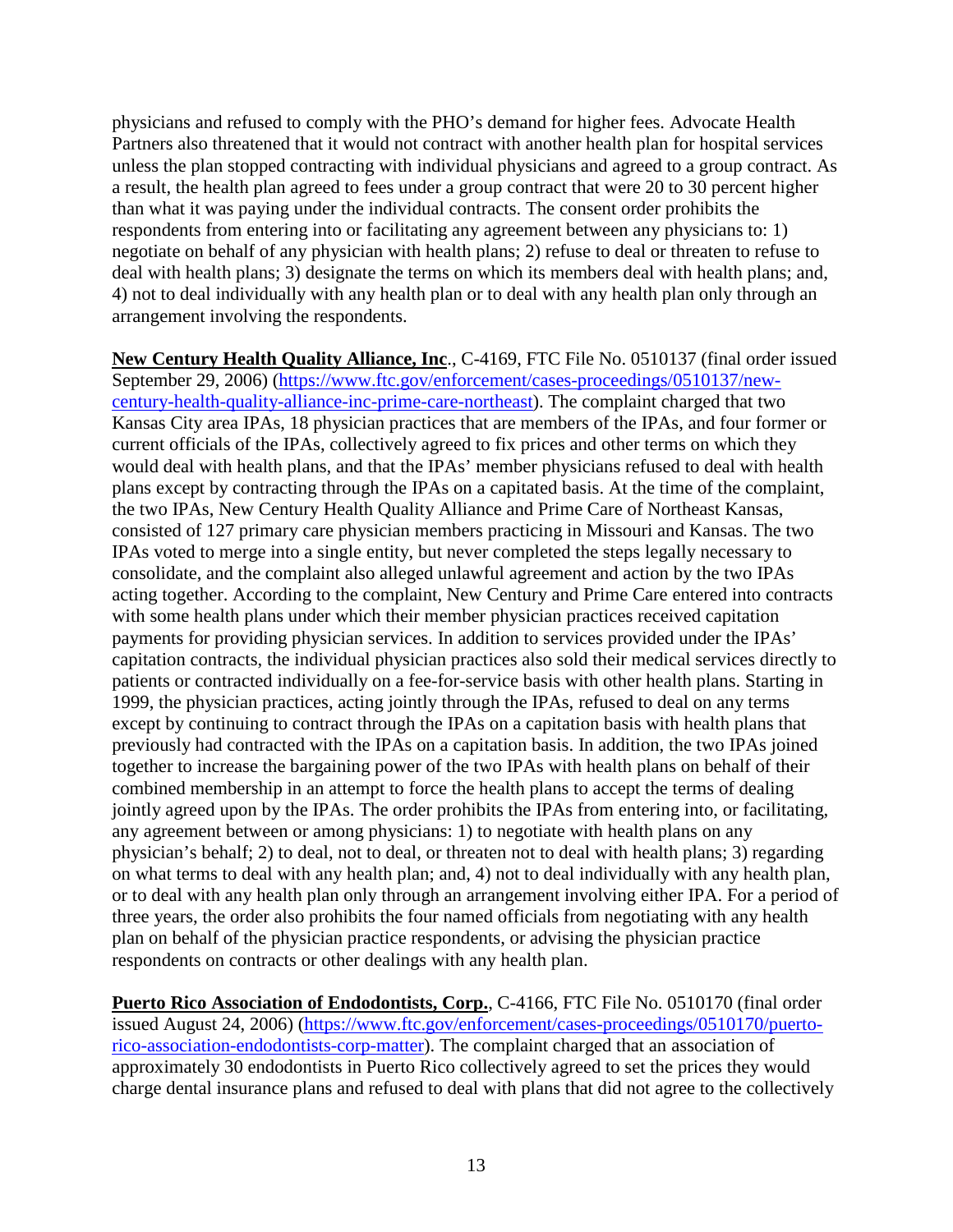determined terms. The complaint also alleged that the association formed a Pre-Payments Committee in 2003 in order to negotiate with payers for higher reimbursement. As a result, the association was able to increase the reimbursement received by its members from at least five dental plans. In 2004, the Pre-Payment Committee attempted to raise the rates again by seeking to end the plans' ban on balance billing which as a cost-containment mechanism. The order prohibits the association from negotiating on behalf of any endodontist with payers, refusing to deal with or boycotting payers, determining the terms upon which endodontists will deal with payers, and refusing to deal individually with any health plan or to deal with any health plan only through an arrangement involving the association.

**Health Care Alliance of Laredo**, C-4158, FTC File No. 0410097 (final order issued March 23, 2006) [\(https://www.ftc.gov/enforcement/cases-proceedings/0410097/health-care-alliance-laredo](https://www.ftc.gov/enforcement/cases-proceedings/0410097/health-care-alliance-laredo-lc-matter)[lc-matter\)](https://www.ftc.gov/enforcement/cases-proceedings/0410097/health-care-alliance-laredo-lc-matter). The complaint charged that the Health Care Alliance of Laredo (HAL), an 80 member multi-specialty IPA, restrained competition in the Laredo, Texas area, by collectively fixing the prices charged to health plans, and threatening refusals to deal with the health plans. Although the IPA purported to operate as a messenger model, HAL's Board of Managers authorized and directed the contract negotiation process, and sent offers received from the health plans to its member physicians only after the Board had approved the rates. According to the complaint, the IPA did not messenger any rates proposed by the physicians and messengered only the rates the Board approved. The Executive Director also conducted surveys concerning fees and discounts that the members would accept from the health plans. In addition, the IPA urged its members not to sign individual contracts with the health plans. Consequently, many of the health plans were forced to significantly raise the fees paid to physicians, and thereby raised the cost of medical care to consumers in the Laredo area. The order prohibits HAL from entering into or facilitating any agreement between any physicians to: 1) negotiate on behalf of any physician with health plans; 2) refuse to deal or threaten to refuse to deal with health plans; 3) designate the terms on which its members deal with health plans; and, 4) not to deal individually with any health plan or to deal with any health plan only through an arrangement involving the IPA. The order also requires, for three years, that the IPA notify the FTC before acting as an agent or a messenger for any physicians with payers regarding contracts, and requires HAL to terminate any existing contract without penalty at the request of the payer.

**Partners Health Network, Inc.**, C-4149, File No. 0410100, 140 F.T.C. 244 (final order issued September 19, 2005) [\(https://www.ftc.gov/enforcement/cases-proceedings/0410100/partners](https://www.ftc.gov/enforcement/cases-proceedings/0410100/partners-health-network-inc-matter)[health-network-inc-matter\)](https://www.ftc.gov/enforcement/cases-proceedings/0410100/partners-health-network-inc-matter). The complaint charged that a physician-hospital organization, representing approximately 225 physicians and two hospitals in the Pickens County area of South Carolina, collectively agreed to fix prices and other terms on which they would deal with health plans, and then refused to deal with health plans that did not agree to its collectively determined prices. The health plans needed access to a large number of physicians who were members of Partners because Partners accounted for approximately 75% of the physicians in the Pickens County area. Although the PHO purported to operate as a messenger model, the PHO's Executive Director negotiated physician contracts with payers using a fee schedule that was created by polling the physician practices. The Executive Director used the highest prices he received from the responding physicians for each medical procedure and assembled those highest prices into a single fee schedule. Consequently, many of the health plans were forced to raise the fees paid to Partners' physicians, and thereby raised the cost of medical care in the Pickens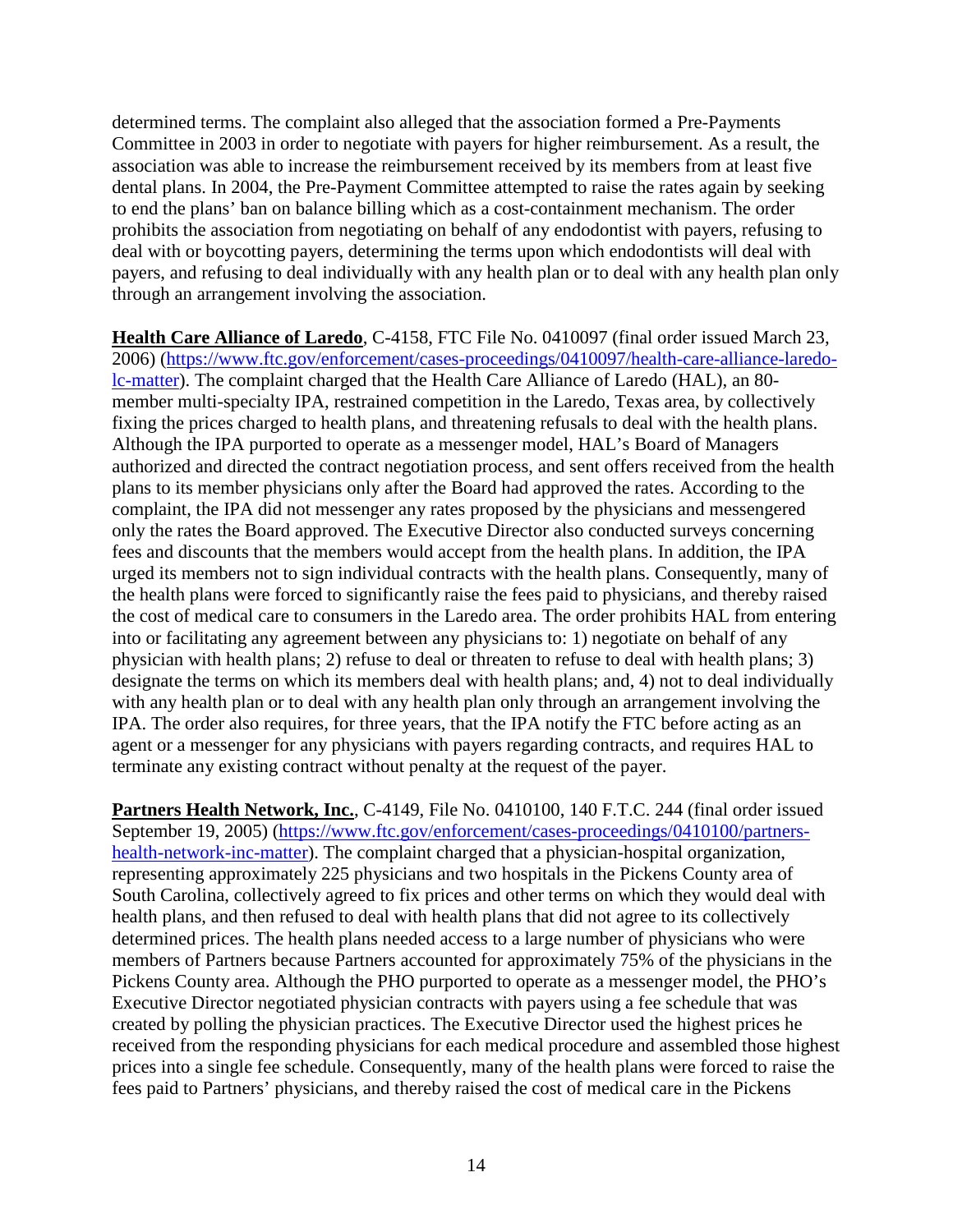County area. The consent order prohibits the respondent from entering into or facilitating any agreement between any physicians to: 1) negotiate on behalf of any physician with health plans; 2) refuse to deal or threaten to refuse to deal with health plans; 3) designate the terms on which its members deal with health plans; and, 4) not to deal individually with any health plan or to deal with any health plan only through an arrangement involving the PHO. The order also requires, for three years, that the respondent notify the FTC before acting as an agent or a messenger for any physicians with payers regarding contracts, and requires Partners to terminate any existing contract without penalty at the request of the payer.

**San Juan IPA, Inc.**, C-4142, FTC File No. 0310181, 139 F.T.C. 513 (final order issued June 30, 2005) [\(https://www.ftc.gov/enforcement/cases-proceedings/0310181/san-juan-ipa-matter\)](https://www.ftc.gov/enforcement/cases-proceedings/0310181/san-juan-ipa-matter). The complaint charged that a physician organization representing approximately 80% of the doctors practicing in the Farmington, New Mexico area, restrained competition by agreeing to fix prices and other terms on which they would deal with health plans, and by refusing to deal with the health plans except on the collectively determined terms. As a result of the IPA's conduct, prices for physician services increased in the Farmington area. According to the complaint, San Juan IPA adopted a "PPO Strategy" that required health plans to pay IPA physicians their billed charges minus a 10% discount, a method that increased its members' payments by as much as 60%. In addition, the IPA, although purporting to operate as a messenger model, did not transmit to its members certain offers from the health plans. The consent order prohibits the respondent from entering into or facilitating any agreement between any physicians to: 1) negotiate on behalf of any physician with health plans, 2) refuse to deal or threaten to refuse to deal with health plans, 3) designate the terms on which its members deal with health plans, and 4) not to deal individually with any health plan or to deal with any health plan only through an arrangement involving the IPA. The order also requires that the respondent notify the FTC before acting as an agent or a messenger for any physicians with payers regarding contracts.

**New Millennium Orthopaedics, LLC**, C-4140, FTC File No. 0310087, 139, F.T.C. 378 (final order issued June 13, 2005) [\(https://www.ftc.gov/enforcement/cases-proceedings/0310087/new](https://www.ftc.gov/enforcement/cases-proceedings/0310087/new-millennium-orthopaedics-llc-et-al-matter)[millennium-orthopaedics-llc-et-al-matter\)](https://www.ftc.gov/enforcement/cases-proceedings/0310087/new-millennium-orthopaedics-llc-et-al-matter). The complaint charged that two physician groups providing orthopaedic services in the Cincinnati, Ohio, area, and New Millennium Orthopaedics (NMO), an independent practice association representing the physician groups, jointly negotiated the rates its physician members charged health plans, and refused to deal with one health plan that did not agree to the collectively determined terms. According to the complaint, the two physician groups, through NMO, agreed on prices to propose to health plans that included a base fee schedule and bonus scheme. The bonus scheme rewarded all NMO physicians, including non-surgeons, with higher base rates if NMO as a whole met established performance targets for increasing the percentage of surgical procedures performed by some NMO physicians at ambulatory surgery centers. The order requires the dissolution of NMO. In addition, the order prohibits the two physician group respondents from entering into or facilitating any agreement between any physicians to: 1) negotiate on behalf of any physician with health plans, 2) refuse to deal or threatening to refuse to deal with health plans, 3) designate the terms on which its members deal with health plans, and 4) restrict the ability of any physician to deal with any health plan individually or through any arrangement other than NMO. The order also requires the two physician practices to terminate without penalty any payer contract if the payer voluntarily submits a request for termination.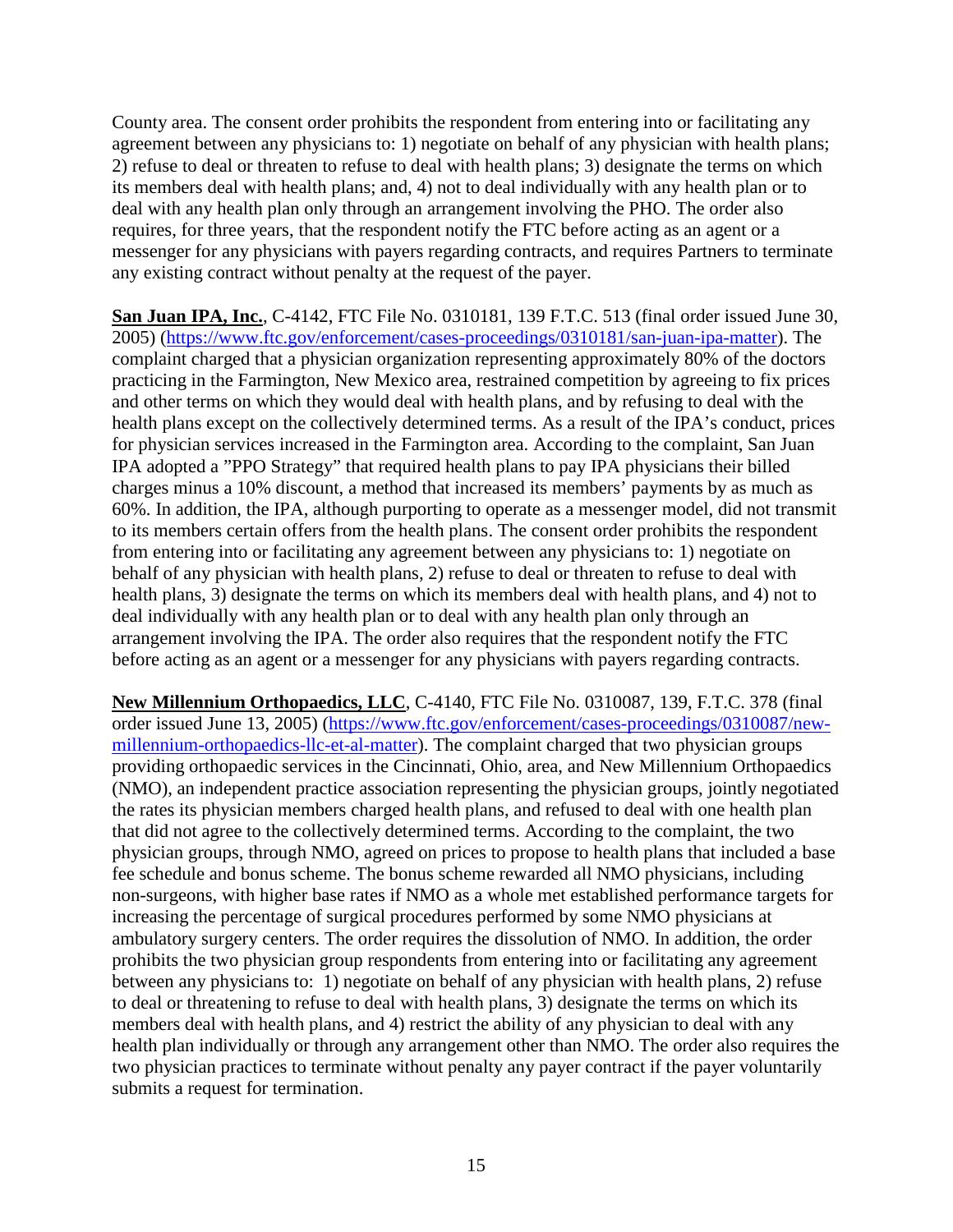**Evanston Northwestern Healthcare Corporation/ENH Medical Group, Inc**., D-9315, FTC File No. 011 0234 (complaint issued February 10, 2004; consent order with one respondent issued May 17, 2005) [\(https://www.ftc.gov/enforcement/cases-proceedings/0110234/evanston](https://www.ftc.gov/enforcement/cases-proceedings/0110234/evanston-northwestern-healthcare-corporation-enh-medical-group)[northwestern-healthcare-corporation-enh-medical-group\)](https://www.ftc.gov/enforcement/cases-proceedings/0110234/evanston-northwestern-healthcare-corporation-enh-medical-group). Count III of the complaint (see Section III A for description of other counts) alleged that after the acquisition of Highland Park Hospital by Evanston Northwestern Healthcare Corporation (ENH) in January 2000, ENH Medical Group, a group of approximately 460 salaried physicians affiliated with ENH, negotiated prices for physician services on behalf of itself and approximately 450 physicians affiliated with the Highland Park Independent Physician Association, even though the independent group was not financially or clinically integrated internally or with the ENH physicians. In addition, the complaint charged that ENH threatened payers with termination of their contracts if the payers did not agree to contract for both physician and hospital services as a package. The order prohibits the respondent from entering into any agreement among physicians to: 1) negotiate on behalf of the physicians with payers, 2) refuse to deal with payers, 3) designate the terms for dealing with payers, and 4) facilitate exchanges of information among physicians concerning payer contracting. In addition, the order requires ENH Medical Group to terminate without penalty at any payer's request any preexisting contract for physician services. The order does not bar ENH from activities that solely involve ENH employed physicians with respect to ENH physician services.

**Preferred Health Services, Inc.**, C-4134, File No. 041 0099, 139 F.T.C. 266 (final order issued April 13, 2005) [\(https://www.ftc.gov/enforcement/cases-proceedings/0410099/preferred-health](https://www.ftc.gov/enforcement/cases-proceedings/0410099/preferred-health-services-inc-matter)[services-inc-matter\)](https://www.ftc.gov/enforcement/cases-proceedings/0410099/preferred-health-services-inc-matter). The complaint charged that a physician-hospital organization representing approximately 100 physicians and the Oconee Hospital in northwestern South Carolina restrained competition by acting as a contracting representative for its members, collectively negotiating fees and other competitively significant terms with payers on behalf of its members, and threatening refusals to deal with health plans. Preferred Health accounted for approximately 70% of the physicians in the Seneca, South Carolina area, and as a result, health plans needed a large number of physicians who were members of Preferred Health. According to the complaint, Preferred Health used a physician fee schedule created by its Executive Director and approved by its Board of Directors. As a result of Preferred Health's conduct, numerous health plans were forced to raise the fees paid to Preferred Health members, and thereby raised the cost of medical care in the Seneca area. In addition, although Preferred Health represented itself as a messenger model, its physician membership agreement automatically bound the physicians to contracts using the Preferred Health fee schedule. The order prohibits the respondent from entering into or facilitating any agreement between any physicians to: 1) negotiate on behalf of any physician with health plans, 2) refuse to deal or threaten to refuse to deal with health plans, 3) designate the terms on which its members deal with health plans, and 4) restrict the ability of any physician to deal with any health plan individually or through any other arrangement. In addition, Preferred Health is prohibited from acting as an agent for any physicians in connection with health plan contracting. The order also requires that the respondent notify the FTC before acting as an agent or messenger for any health care providers with payers regarding contracts.

**White Sands Health Care System, L.L.C.**, C-4130, FTC File No. 0310135, 139 F.T.C. 15 (final order issued January 11, 2005) [\(https://www.ftc.gov/enforcement/cases-](https://www.ftc.gov/enforcement/cases-proceedings/0310135/white-sands-health-care-system-llc-et-al-matter)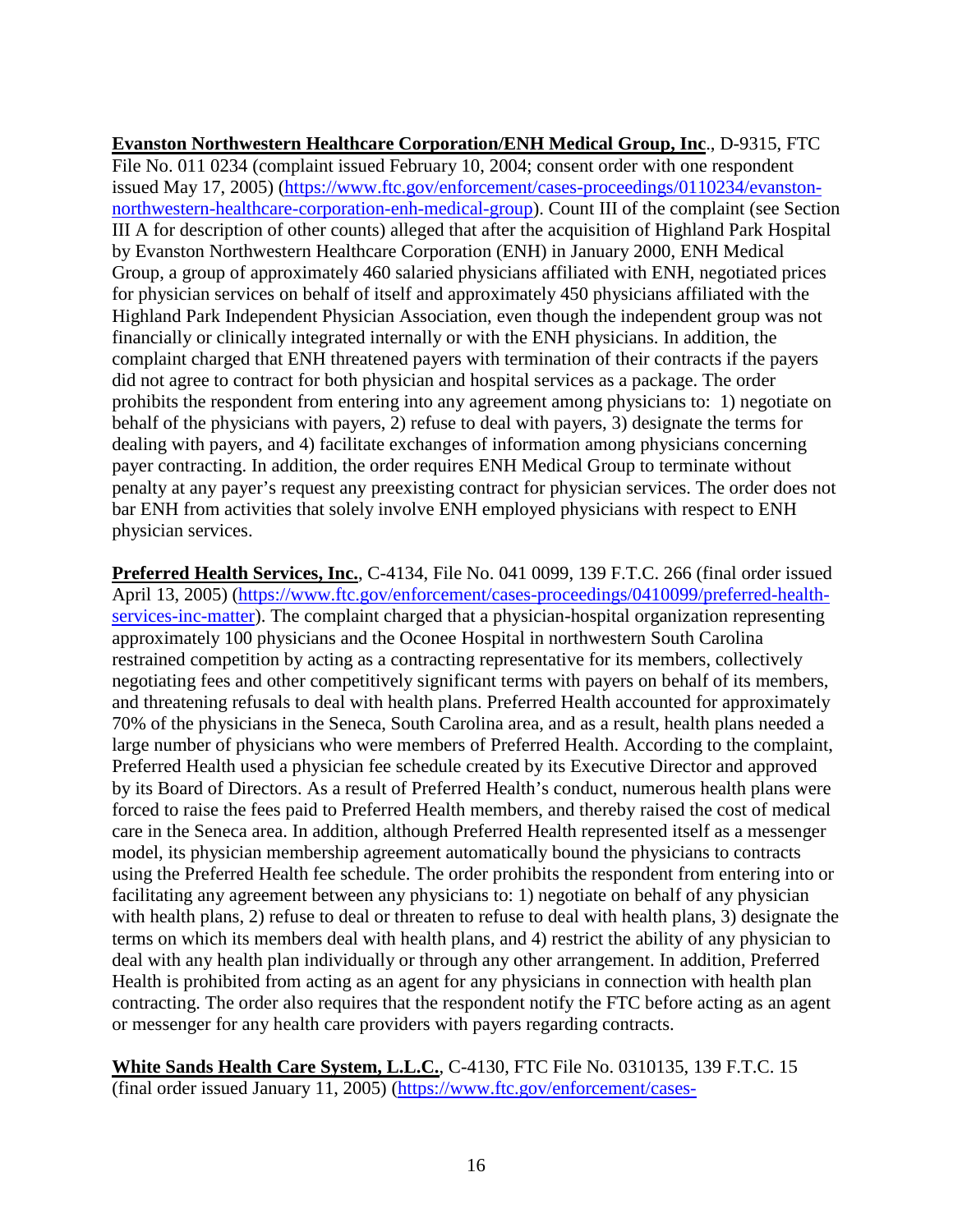[proceedings/0310135/white-sands-health-care-system-llc-et-al-matter](https://www.ftc.gov/enforcement/cases-proceedings/0310135/white-sands-health-care-system-llc-et-al-matter) ). The complaint charged a physician hospital organization, a 45 member physician group and a consulting firm providing payer contracting services, and the consulting firm's president, with refusing to deal with payers except on collectively agreed-upon terms, and fixing prices for physician and non-physician health care providers in the Alamagordo, New Mexico area. White Sands Health Care System (White Sands) included Alamagordo Physicians, an IPA with approximately 80% of the physicians in the Alamagordo area, 31 non-physician healthcare providers (including the only 5 nurse anesthetists in the area), and the only hospital in the area. Although White Sands purported to act under a messenger model, the consultant negotiated price and other contract terms with the payers, which were then presented to the Alamagordo Physicians' Board of Directors and the White Sands Board of Managers for approval. As a result of White Sands' conduct, payers were forced to raise fees paid to White Sands providers, increasing the cost of healthcare in the area. The order prohibits the respondents from 1) negotiating on behalf of any health care provider with health plans, 2) refusing to deal or threatening to refuse to deal with health plans, 3) determining the terms to deal with any health plan, and 4) restricting the ability of any health care provider to deal with any payer individually or through any other arrangement. The order also requires that the respondents notify the FTC before acting as an agent or a messenger for any health care providers with payers regarding contracts. For a period of three years, the order prohibits the consultant from negotiating with any payer on behalf of the other respondents, or advising the other respondents on their dealings with any payer.

**Southeastern New Mexico Physicians IPA, Inc.**, C-4113, FTC File No. 0310134, 138 F.T.C. 281 (final order issued August 5, 2004) [\(https://www.ftc.gov/enforcement/cases](https://www.ftc.gov/enforcement/cases-proceedings/0310134/southeastern-new-mexico-physicians-ipa-inc-corporation-barbara)[proceedings/0310134/southeastern-new-mexico-physicians-ipa-inc-corporation-barbara\)](https://www.ftc.gov/enforcement/cases-proceedings/0310134/southeastern-new-mexico-physicians-ipa-inc-corporation-barbara). The complaint alleged that Southeastern New Mexico Physicians IPA, Inc. (SENM), a physician organization representing 73% of the physicians in the Roswell, New Mexico area, and two of SENM's employees, orchestrated agreements to fix prices and refuse to deal with payers except on collectively agreed-upon terms. According to the complaint, SENM surveyed its members on the minimum price levels they would accept, sent them information about the prices they were paid by payers for their most common medical procedures under previously SENM negotiated contracts, and refused to deal individually with payers unless the contract was approved by SENM's Managed Care Contract Committee and the Board of Directors. In response to the IPA's demands, the payers were forced to revise their price proposals and raise the prices paid to SENM physicians significantly above what the health plans pay other physicians in New Mexico, resulting in increased prices to consumers for physician services in the area. The order prohibits the IPA from 1) negotiating on behalf of any physician with health plans, 2) refusing to deal or threatening to refuse to deal with health plans, 3) determining the terms on which its members deal with health plans, and 4) restricting the ability of any physicians to deal with any payer or provider individually or through any other arrangement. For a period of three years, the order also prohibits the two SENM employees from negotiating with any payer on behalf of the other respondents, or advising the other respondents on their dealings with any payer. The order also requires that the employees notify the FTC before acting as an agent or a messenger for any physicians with payers regarding contracts.

**Piedmont Health Alliance**, D-9314, FTC File No. 0210119i, 138 F.T.C. 675 (final order issued October 1, 2004) [\(https://www.ftc.gov/enforcement/cases-proceedings/0210119i/piedmont-](https://www.ftc.gov/enforcement/cases-proceedings/0210119i/piedmont-health-alliance-inc-et-al-matter)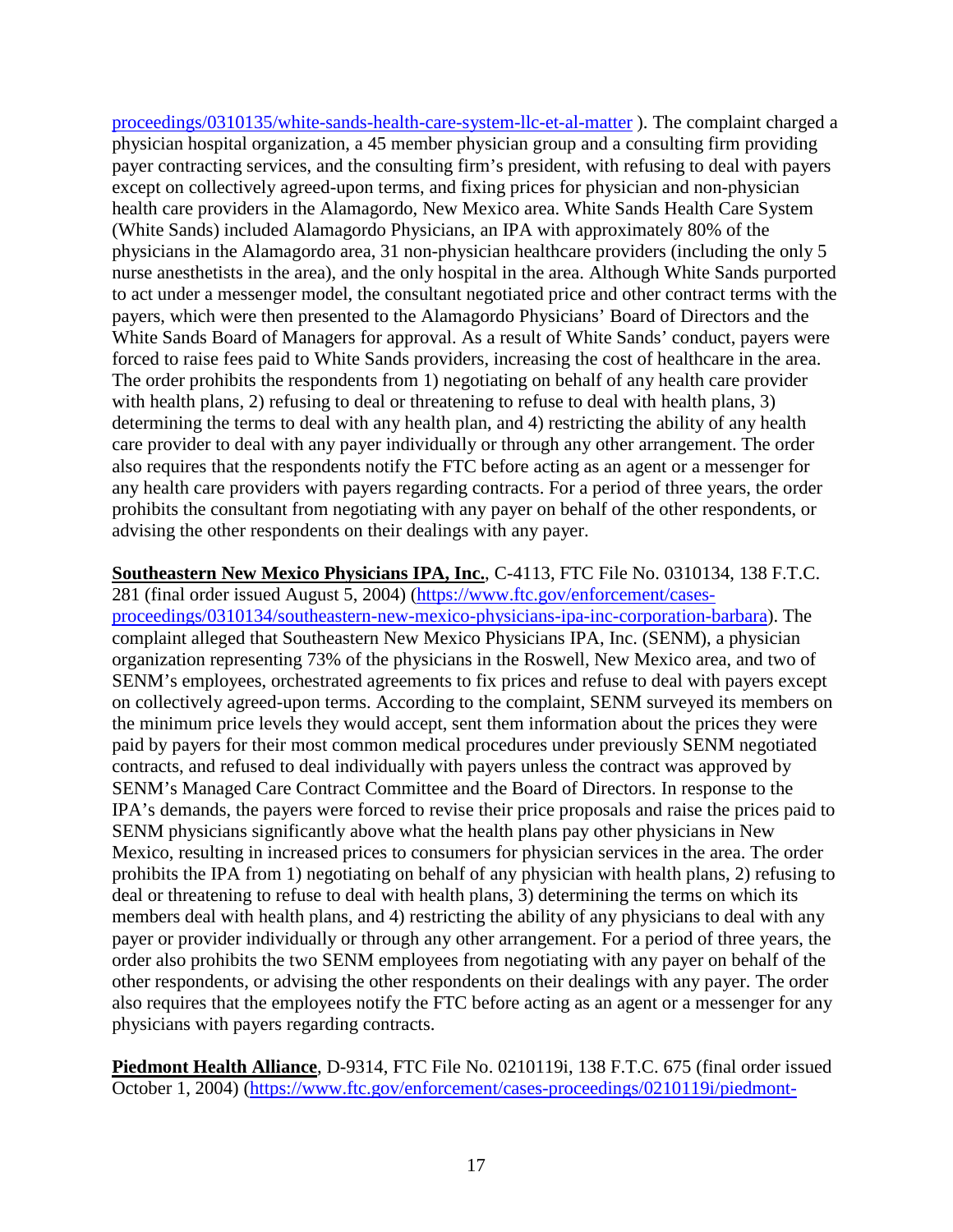[health-alliance-inc-et-al-matter\)](https://www.ftc.gov/enforcement/cases-proceedings/0210119i/piedmont-health-alliance-inc-et-al-matter). The administrative complaint charged that Piedmont Health Alliance (PHA), a large physician-hospital organization located in the Unifour area of North Carolina, and ten individual physician members, entered into agreements to fix prices for the services of approximately 450 physicians. According to the complaint, PHA developed fee schedules and collectively negotiated contracts with health plans. In 2001 PHA instituted a new "modified messenger model" method of contracting. The complaint alleged that the new system of contracting under PHA's "modified messenger model" was not a legitimate messenger model because, among other things, PHA sent information to its physician members concerning the prices received for individual procedures under the price-fixed contracts as a basis for setting up minimum price levels physicians would accept under the "modified messenger model"; and for the two contracts processed under the "modified messenger" system, PHA negotiated various contract terms with the payers, including the overall average price levels paid to its physicians and the specific fee schedules to be used, before transmitting contract offers to its member physicians. The order prohibits PHA from engaging in certain conduct among physicians, including agreeing to negotiate on behalf of the organization with payers, agreeing to refuse to deal with payers, agreeing on any terms for dealing with payers, and facilitating exchanges of information concerning payer contracting. The order also prohibits PHA from preparing fee schedules for physician services and from collecting information about prices and other terms under which physicians are willing to deal with payers. In addition, the order prevents PHA from entering into any type of messenger arrangement on behalf of physicians dealing with payers for 30 months after the order becomes final, and from entering into a "modified messenger" arrangement for 54 months after the order becomes final. The order provides for a mandatory termination date for payers holding contracts with PHA.

# **Tenet Healthcare Corp./Frye Regional Medical Center, Inc.**, C-4106, FTC File No.

0210119h, 137 F.T.C. 219 (final order issued January 29, 2004)

[\(https://www.ftc.gov/enforcement/cases-proceedings/0210119h/tenet-healthcare-corporation](https://www.ftc.gov/enforcement/cases-proceedings/0210119h/tenet-healthcare-corporation-frye-regional-medical-center-inc)[frye-regional-medical-center-inc\)](https://www.ftc.gov/enforcement/cases-proceedings/0210119h/tenet-healthcare-corporation-frye-regional-medical-center-inc). The Commission approved a consent order with Tenet Healthcare Corp. and Frye Regional Medical Center, relating to Frye's participation in the Piedmont Health Alliance (discussed above). According to the complaint, Frye, the largest of the three hospitals in the Piedmont Health Alliance, was instrumental in PHA's formation and operation and participated in the physician price-fixing conspiracy. The order prohibits Tenet and Frye from, among other things, entering into any agreement among any physicians to negotiate on behalf of any physician with payers, to refuse to deal with payers, and to agree on any terms for dealing with payers. The order also requires Frye and Tenet to cease receiving payments under the PHA fee schedules for their employed physicians.

**Memorial Hermann Health Network Providers**, C-4104, FTC File No. 0310001, 137 F.T.C. 90 (final order issued January 8, 2004) [\(https://www.ftc.gov/enforcement/cases](https://www.ftc.gov/enforcement/cases-proceedings/0310001/memorial-hermann-health-network-providers)[proceedings/0310001/memorial-hermann-health-network-providers\)](https://www.ftc.gov/enforcement/cases-proceedings/0310001/memorial-hermann-health-network-providers). The complaint charged that a physician organization representing approximately 3,000 physicians in the Houston metropolitan area, restrained competition and collectively negotiated fees and other competitively significant terms with payers on behalf of its members, refused to deal with payers except on collectively agreed-upon-terms, and refused to submit payer offers to its members that did not conform to MHHNP's standards for contracts. According to the complaint, MHHNP conducted polls of its physician members concerning the minimum fee each would accept for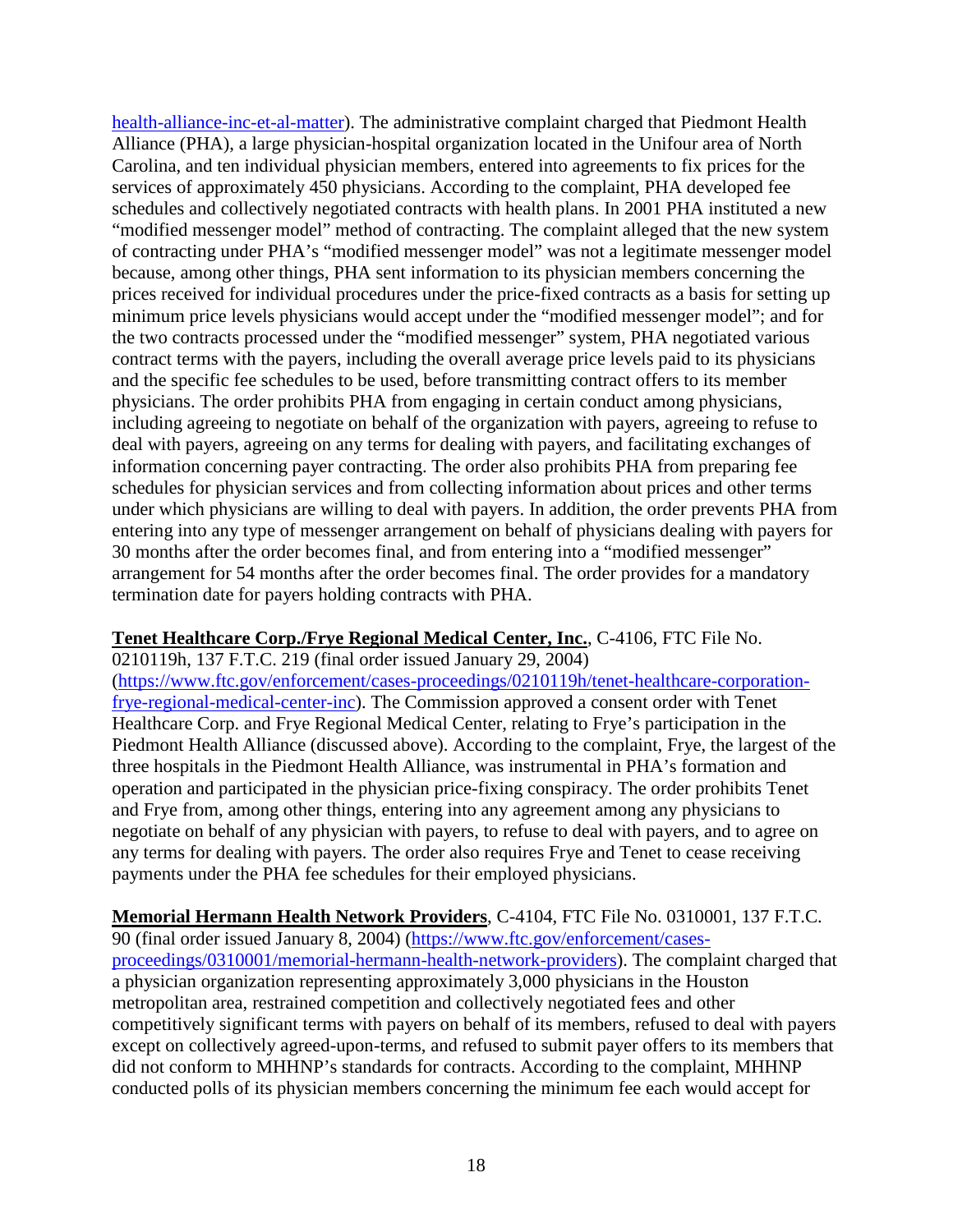reimbursement, and then calculated minimum acceptable fees for use in negotiations with the payers. As a result of MHHNP's conduct, payers in some instances were forced to revise their fee proposals, resulting in higher prices for physician services. In addition, MHHNP represented itself as a messenger but refused to submit payers offers that did not meet MHHNP's minimum fees to its members. The proposed order prohibits the respondent from engaging in certain conduct, including agreeing to negotiate on behalf of the organization with payers, agreeing to refuse to deal with payers, agreeing on any terms for dealing with payers, and facilitating exchanges of information concerning payer contracting among physicians. In addition, the order requires MHHNP to terminate without penalty any preexisting contract for physician services upon receipt of a written request from the payer.

#### **Surgical Specialists of Yakima**, C-4101, FTC File No. 0210242, 136 F.T.C 840 (final order issued November 14, 2003) [\(https://www.ftc.gov/enforcement/cases-](https://www.ftc.gov/enforcement/cases-proceedings/0210242/surgical-specialists-yakima-pllc-cascade-surgical-partners-inc)

[proceedings/0210242/surgical-specialists-yakima-pllc-cascade-surgical-partners-inc\)](https://www.ftc.gov/enforcement/cases-proceedings/0210242/surgical-specialists-yakima-pllc-cascade-surgical-partners-inc). The complaint charged Surgical Specialists of Yakima, and two of its members, Cascade Surgical Partners and Yakima Surgical Associates, with entering into agreements to fix prices and other terms on which they would deal with health plans. According to the complaint, SSY's members, representing 90% of the physicians who specialize in general surgery in the Yakima, Washington area, negotiated collectively with health plans even though the physicians continued to operate independent practices without significant clinical or financial integration. SSY instructed its members to terminate or threaten to terminate their contracts with payers if the group's demands for significantly higher fees were not met. The order prohibits the respondents from engaging in certain conduct, including agreeing to negotiate on behalf of the organization with payers, agreeing to refuse to deal with payers, agreeing on any terms for dealing with payers, and facilitating exchanges of information concerning payer contracting among physicians. The order also requires SSY to revoke the membership of either Cascade Surgical Partners or Yakima Surgical Associates, to reduce the group's market power in general surgery. In addition, SSY is required to terminate without penalty any preexisting contract for physician services at the earlier of any payer's request to terminate the contract, or the termination or renewal date of the contract. The contract may extend up to one year after the date on which the order becomes final if the payer requests to extend the contract to a specific date in writing and SSY does not exercise its right to terminate the contract.

**South Georgia Health Partners, L.L.C.**, C-4100, FTC File No. 0110222, 136 F.T.C. 748 (2003) (final order issued October 31, 2003) [\(https://www.ftc.gov/enforcement/cases](https://www.ftc.gov/enforcement/cases-proceedings/0110222/south-georgia-health-partners-et-al-matter)[proceedings/0110222/south-georgia-health-partners-et-al-matter\)](https://www.ftc.gov/enforcement/cases-proceedings/0110222/south-georgia-health-partners-et-al-matter). The complaint charged that a large PHO (South Georgia Health Partners), its five owner PHOs, and three associated physician independent practice associations, entered into agreements to fix physician and hospital prices, and refused to deal with payers on an individual basis. According to the complaint, SGHP was formed in 1995 as a vehicle for its members to negotiate collectively for payer contracts. SGHP negotiated physician and hospital contracts for approximately 500 physicians and 15 hospitals, the vast majority of providers covering a large area of southern Georgia. As a result of this conduct, the complaint alleged, SGHP restrained competition among the providers and forced payers to pay higher prices to its providers, thereby increasing the cost of healthcare for consumers. The order prohibits the respondents from engaging in certain conduct, including agreeing to negotiate on behalf of the organization with payers, agreeing to refuse to deal with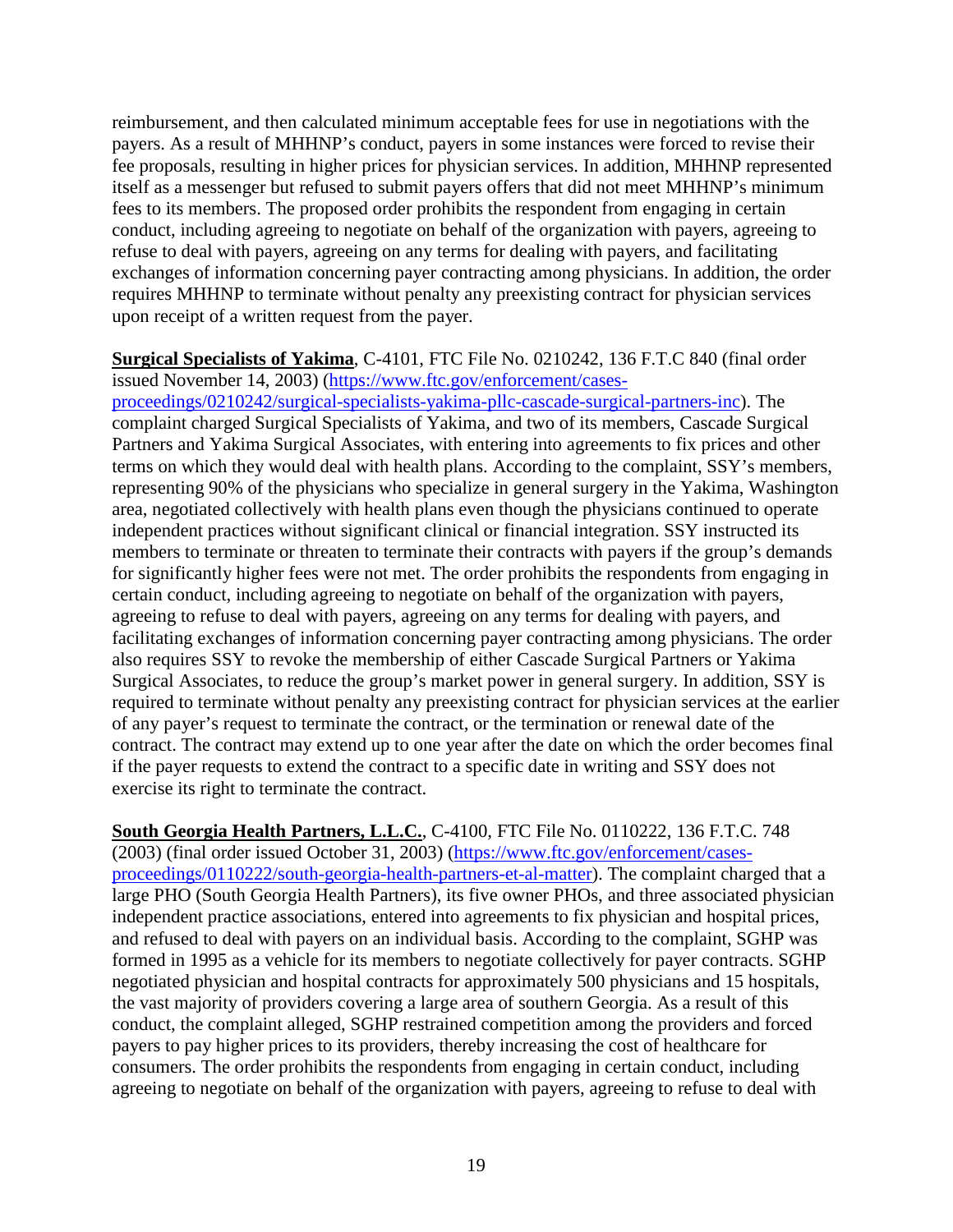payers, agreeing on any terms for dealing with payers, and facilitating exchanges of information concerning payer contracting among physicians. The order allows the owner PHOs and IPAs, but not SGHP, to operate any "qualified risk-sharing joint arrangement" or "qualified clinicallyintegrated joint arrangement." In addition, each respondent having a preexisting contract with a payer for physician or hospital services is required to terminate the contract without penalty at the earlier of any payer's request to terminate the contract, or the termination or renewal date of the contract.

**Physician Network Consulting, L.L.C.**, C-4094, FTC File No. 0210178, 136 F.T.C. 658 (final order issued August 27, 2003) [\(https://www.ftc.gov/enforcement/cases](https://www.ftc.gov/enforcement/cases-proceedings/0210178/physician-network-consulting-llc-michael-j-taylor-professional)[proceedings/0210178/physician-network-consulting-llc-michael-j-taylor-professional\)](https://www.ftc.gov/enforcement/cases-proceedings/0210178/physician-network-consulting-llc-michael-j-taylor-professional). The complaint charged a Baton Rouge IPA (Professional Orthopedic Services, Inc.), three orthopaedic practices whose physicians are members of the IPA, the IPA's agent (Physician Network Consulting), and the agent's managing director, with agreeing to terminate their contracts with a payer and collectively refusing to negotiate with the payer until their demand for higher prices was accepted. Members of the IPA provided approximately 70% of orthopaedic medical services in the Baton Rouge, Louisiana area. The order prohibits the respondents from engaging in certain conduct, including agreeing to negotiate on behalf of any physician with payers, agreeing to refuse to deal with payers, and agreeing on any terms for dealing with payers. For a period of three years, the order also prohibits Physician Network Consulting and its managing director from negotiating with any payer on behalf of the other respondents, or advising the other respondents on their dealings with any payer. The order also requires that Physician Network Consulting and its managing director notify the FTC before acting as an agent or a messenger for any physicians with payers regarding contracts. In addition, the respondent physician practices are required to terminate without penalty any contract with the payer upon receipt of a written request.

**Maine Health Alliance**, C-4095, FTC File No. 0210017, 136 F.T.C. 616 (2003) (final order issued August 27, 2003) [\(https://www.ftc.gov/enforcement/cases-proceedings/0210017/maine](https://www.ftc.gov/enforcement/cases-proceedings/0210017/maine-health-alliance-william-r-diggins-matter)[health-alliance-william-r-diggins-matter\)](https://www.ftc.gov/enforcement/cases-proceedings/0210017/maine-health-alliance-william-r-diggins-matter). The complaint charged the Maine Health Alliance (Alliance), along with the Alliance's executive director, with price-fixing in the provision of physician and hospital services. The Alliance is a network of approximately 325 physicians and 11 hospitals operating in five counties in northeast Maine. According to the complaint, the Alliance's members engaged in collective negotiation of contracts with payers in order to gain higher reimbursement and other advantageous contract terms, and refused to contract individually with those payers unwilling to meet the Alliance's terms, resulting in increased health care costs in the five counties. The order forbids the Alliance and its executive director from participating in or facilitating any agreement between physicians or hospitals, including agreeing to negotiate on behalf of the organization with payers, agreeing to refuse to deal with payers, and agreeing on any terms for dealing with payers. The order also requires the respondents to give 60-days notice to the Commission before negotiating price terms with any payer as part of a "qualified risk-sharing joint arrangement' or "qualified clinically integrated joint arrangement." In addition, the Alliance is required to terminate without penalty any preexisting contract for physician or hospital services at the earlier of any payer's request to terminate the contract or the termination or renewal date of the contract. The contract may extend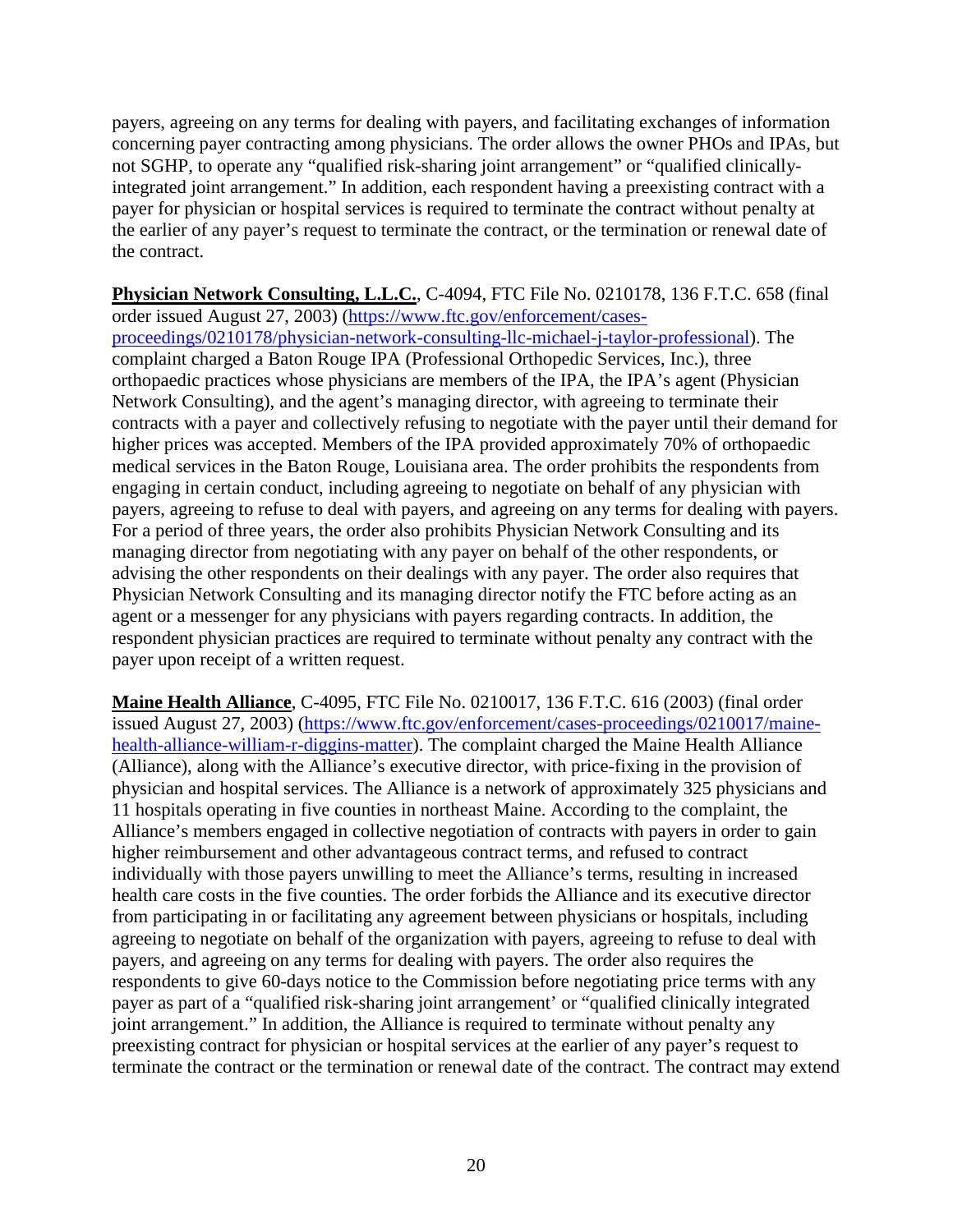up to one year beyond the termination or renewal date if the payer affirms the contract in writing and the Alliance does not exercise its right to terminate the contract.

**Washington University Physician Network**, C-4093, FTC File No. 0210188, 136 F.T.C. 538 (2003) (final order issued August 22, 2003) [\(https://www.ftc.gov/enforcement/cases](https://www.ftc.gov/enforcement/cases-proceedings/0210188/washington-university-physician-network)[proceedings/0210188/washington-university-physician-network\)](https://www.ftc.gov/enforcement/cases-proceedings/0210188/washington-university-physician-network). The complaint charged that a non-profit physician organization, the Washington University Physician Network (WUPN), consisting of 900 faculty physicians at Washington University and 600 community physicians, restrained competition for physician services in the greater St. Louis area. According to the complaint, the organization fixed prices charged to payers and refused to deal with payers except on collectively determined terms, resulting in higher medical costs for consumers. Although organized as a non-profit entity, WUPN is subject to the Commission's jurisdiction because the for-profit community physicians receive substantial financial benefit from WUPN and play a significant role in governing the organization, including negotiating with payers. The order prohibits WUPN from engaging in certain conduct, including agreeing to negotiate on behalf of the organization with payers, agreeing to refuse to deal with payers, agreeing on any terms for dealing with payers, and facilitating exchanges of information concerning payer contracting among physicians. In addition, WUPN is required to terminate without penalty any preexisting contract for physician services at the earlier of any payer's request to terminate the contract or the termination or renewal date of the contract. The order allows the organization to negotiate or enter into agreements that are solely related to Washington University physicians.

#### **California Pacific Medical Group, Inc.**, D-9306, FTC File No. 0210143, 137 F.T.C. 411 (final order issued May 10, 2004) [\(https://www.ftc.gov/enforcement/cases-](https://www.ftc.gov/enforcement/cases-proceedings/0210143/california-pacific-medical-group-inc-matter)

[proceedings/0210143/california-pacific-medical-group-inc-matter\)](https://www.ftc.gov/enforcement/cases-proceedings/0210143/california-pacific-medical-group-inc-matter). The administrative complaint issued against the Brown and Toland Medical Group alleged that the physician group, a multispecialty IPA with approximately 1500 physician members in San Francisco, restrained trade in the provision of services to PPOs by combining to fix prices and other competitively significant terms of dealing with payers. The complaint alleged that the physician group, originally created to contract with health plans offering HMO products on a capitated basis, formed a PPO network in 2001, and began negotiating fee-for-service agreements with payers for its PPO members. According to the complaint, the IPA negotiated collectively, on behalf of physicians participating in the IPA's PPO contracts, with payers using fee schedules that were significantly higher than the rates the physicians were getting individually; directed its physicians to terminate their individual PPO contracts with payers; and approached other physicians to join in the collective negotiations. The consent order prohibits Brown & Toland from negotiating with payers on behalf of physicians, refusing to deal with payers, and setting terms for physicians to deal with payers unless the physicians are clinically or financially integrated. The order also requires Brown & Toland to terminate preexisting contracts with any payer except those contracts under which Brown & Toland is paid a capitated rate, and contracts which payers affirm.

**Carlsbad Physician Association**, C-4081, FTC File No. 0310002, 135 F.T.C. 804 (final order issued June 13, 2003) [\(https://www.ftc.gov/enforcement/cases-proceedings/0310002/carlsbad](https://www.ftc.gov/enforcement/cases-proceedings/0310002/carlsbad-physician-association-inc-william-j-baggs-md-srichand)[physician-association-inc-william-j-baggs-md-srichand\)](https://www.ftc.gov/enforcement/cases-proceedings/0310002/carlsbad-physician-association-inc-william-j-baggs-md-srichand). The complaint charged that the Carlsbad Physician Association (CPA), the association's executive director, and seven physicians who had served on the Board and Contract Committee, agreed to fix prices, and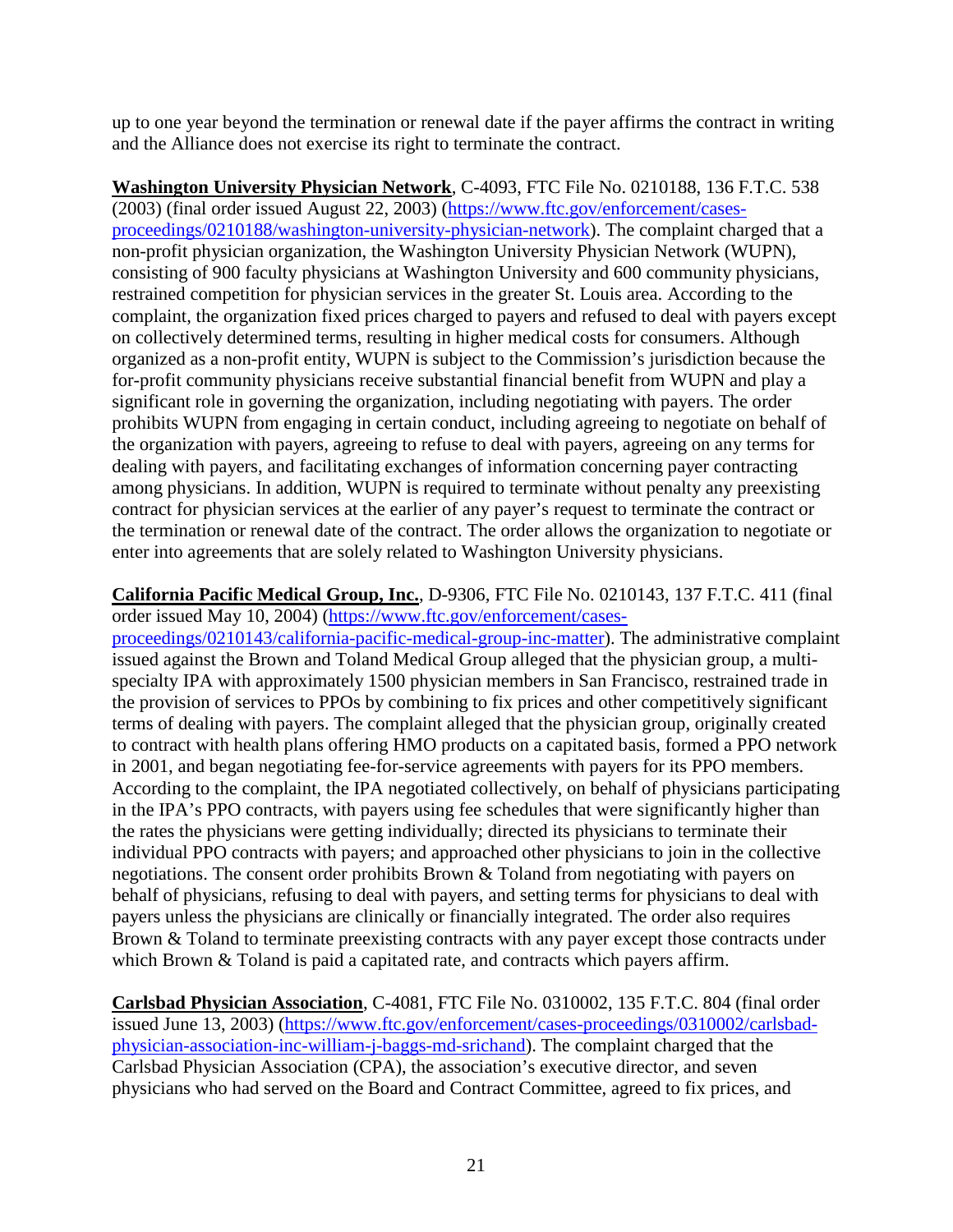refused to deal with third-party payers except on collectively agreed terms. Members of the association accounted for 83% of primary care physicians and 76% of all physicians in the Carlsbad, New Mexico area. The complaint also alleged that the association refused to messenger payer contract offers to members unless the Contract Committee approved the terms of the contract, and as a result, obtained reimbursement from payers that was substantially higher than the average reimbursement for physician services in New Mexico. The order requires the dissolution of the association. The order also prohibits the respondents from engaging in certain conduct, including agreeing to negotiate on behalf of the organization with payers, agreeing to refuse to deal with payers, and agreeing on any terms for dealing with payers. The order contains fencing-in relief which for three years bars the individual respondents from acting as an agent in contracting with health plans, and bars the individual physicians from using similar agent as any other physician to contract with health plans. In addition, CPA is required to terminate without penalty any preexisting contract for physician services at the earlier of any payer's request to terminate the contract, or the termination or renewal date of the contract.

**SPA Health Organization (dba Southwest Physician Associates)**, C-4088, File No. 0110197, 136 F.T.C. 119 (final order issued July 17, 2003) [\(https://www.ftc.gov/enforcement/cases-](https://www.ftc.gov/enforcement/cases-proceedings/011-0197/spa-health-organization-dba-southwest-physician-associates)

[proceedings/011-0197/spa-health-organization-dba-southwest-physician-associates\)](https://www.ftc.gov/enforcement/cases-proceedings/011-0197/spa-health-organization-dba-southwest-physician-associates). The complaint charged that a physician organization representing approximately 1,000 physicians in the Dallas/Fort Worth area, restrained competition by collectively negotiating fee schedules and other competitively significant terms with payers on behalf of its members, and refusing to deal with payers except on collectively agreed-upon-terms. As a result of SPA's conduct, prices for physician prices increased in the Dallas/Fort Worth area. According to the complaint, instead of simply acting as a messenger, SPA actively negotiated with the payers by offering proposals and counter- proposals concerning fee schedules, and did not messenger to its physicians payer offers that did not satisfy SPA's Board of Directors. The order prohibits the respondent from engaging in certain conduct, including agreeing to negotiate on behalf of the organization with payers, agreeing to refuse to deal with payers, agreeing on any terms for dealing with payers, and facilitating exchanges of information concerning payer contracting among physicians. In addition, the order requires SPA to terminate without penalty any preexisting contract for physician services upon receipt of a written request from the payer.

**Anesthesia Medical Group, Inc.**, C-4085, 136 F.T.C. 81 and **Grossmont Anesthesia Services Medical Group**, C-4086, FTC File No. 0210006, 136 F.T.C. 65 (final orders issued July 11, 2003) [\(https://www.ftc.gov/enforcement/cases-proceedings/0210006/anesthesia-service-medical](https://www.ftc.gov/enforcement/cases-proceedings/0210006/anesthesia-service-medical-group-inc)[group-inc\)](https://www.ftc.gov/enforcement/cases-proceedings/0210006/anesthesia-service-medical-group-inc) [\(https://www.ftc.gov/enforcement/cases-proceedings/021-0006/grossmont-anesthesia](https://www.ftc.gov/enforcement/cases-proceedings/021-0006/grossmont-anesthesia-services-medical-group-inc-matter)[services-medical-group-inc-matter\)](https://www.ftc.gov/enforcement/cases-proceedings/021-0006/grossmont-anesthesia-services-medical-group-inc-matter). The complaints charged that two competing groups of anesthesiologists agreed on a strategy to fix the fee for taking call on unscheduled cases and providing services to uninsured patients, and other terms, that both groups would demand from Grossmont Medical Hospital in San Diego County, California. The two groups employ 190 anesthesiologists and accounted for approximately three-quarters of the anesthesiologists with active medical staff privileges at the hospital. The order prohibits the respondents from engaging in certain conduct, including agreeing to negotiate, fix or establish any fee, stipend, or other terms of reimbursement for the provision of anesthesia services, refusing to deal with any payer of anesthesia services, and reducing or threatening to reduce the quantity of anesthesia services provided to any purchaser of such services.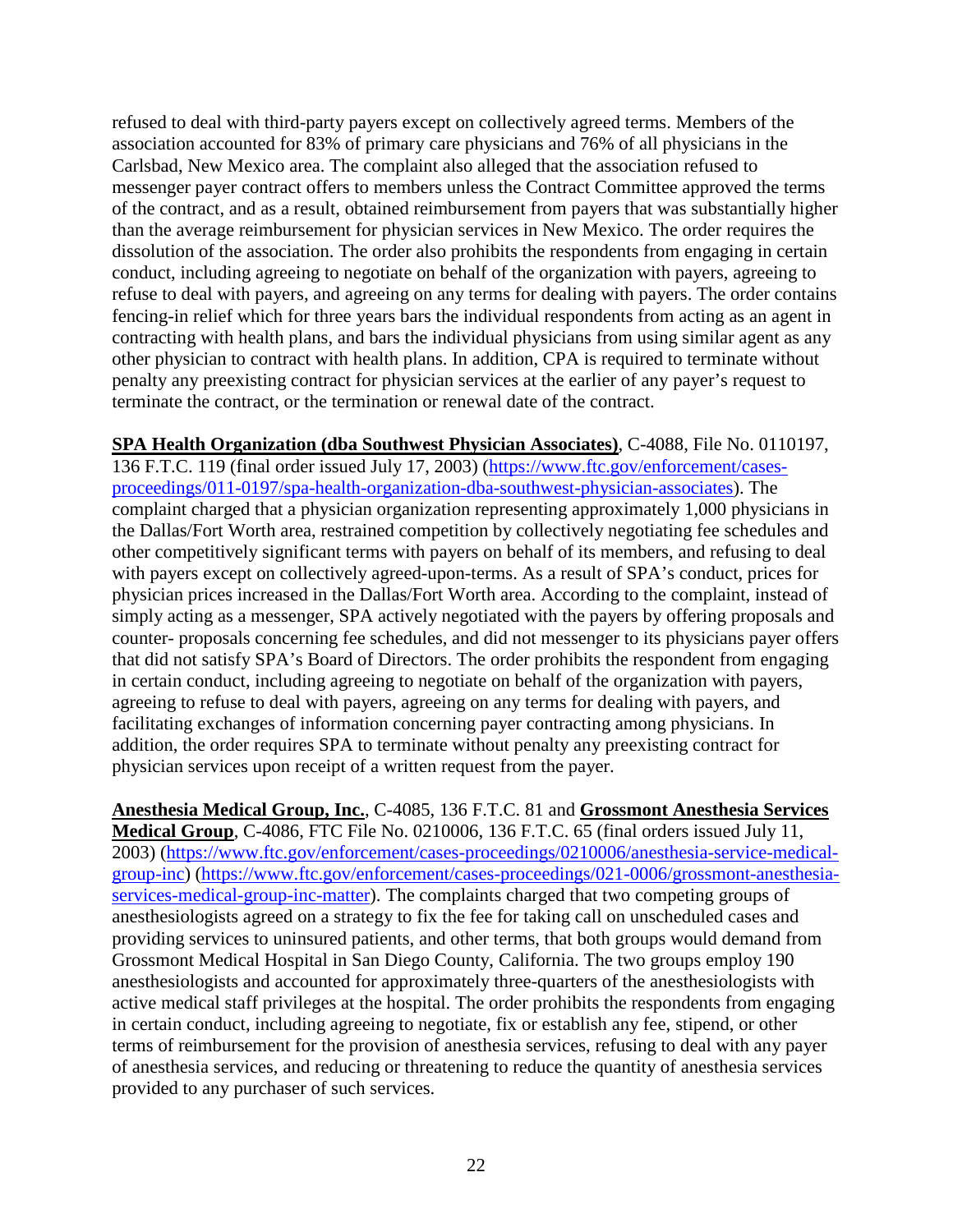**R.T. Welter and Associates**, C-4063, FTC File No. 0110175, 134 F.T.C. 472 (final order issued October 8, 2002) [\(https://www.ftc.gov/enforcement/cases-proceedings/0110175/rt-welter](https://www.ftc.gov/enforcement/cases-proceedings/0110175/rt-welter-associates-inc)[associates-inc\)](https://www.ftc.gov/enforcement/cases-proceedings/0110175/rt-welter-associates-inc). The complaint charged that eight competing OB/GYN practices in the Denver area and their agent organized more than 80 OB/GYNs, under the name Professionals in Women's Care, to collectively fix prices, to engage in collective contract negotiations with payers, and to refuse to deal with payers. By terminating or threatening to terminate their contracts with payers if their demands for higher fees were not met, the physicians were able to pressure the payers into offering contracts with significantly higher fees. According to the complaint, the organization was formed to negotiate contracts with payers, but it was not clinically integrated and did not follow a messenger model arrangement with its agent. The order forbids the respondents from engaging in certain conduct, including agreeing to negotiate on behalf of the organization with payers, agreeing to refuse to deal with payers, and agreeing on any terms for dealing with payers. For a period of three years, the order also prohibits the agent from negotiating with any payer on behalf of the physicians, or advising the physicians on their dealings with any payer. In addition, the order requires each respondent practice group to terminate without penalty any preexisting contract negotiated on behalf of the group by the agent upon receipt of a written request from the payer.

**System Health Providers**, C-4064, FTC File No. 0110196, 134 F.T.C 553 (2002) (final order issued October 24, 2002) [\(https://www.ftc.gov/enforcement/cases-proceedings/0110196/system](https://www.ftc.gov/enforcement/cases-proceedings/0110196/system-health-providers-inc-genesis-physicians-group-inc)[health-providers-inc-genesis-physicians-group-inc\)](https://www.ftc.gov/enforcement/cases-proceedings/0110196/system-health-providers-inc-genesis-physicians-group-inc). The complaint alleged that System Health Providers (SHP) and its parent corporation, Genesis Physician's Group, Inc., a 1250 member physician group, restrained competition in the provision of physician services in the Dallas-Fort Worth area. As a result of this conduct, payers found it difficult to establish a viable physician network unless they paid the fees demanded by SHP. According to the complaint, the respondents collectively agreed to negotiate fees and other significant terms in payers' contracts, refused to deal individually with health plans except through SHP, and refused to messenger payer offers to members that did not conform to SHP's standards for contracts. The complaint also alleged that the group was not clinically integrated and did not participate in any financial risk-sharing. The order forbids the respondents from engaging in certain conduct, including agreeing to negotiate on behalf of the group with payers, agreeing to refuse to deal with payers, and agreeing on any terms for dealing with payers. The order also prohibits the respondents from exchanging information among area physicians concerning negotiations with any health plan regarding the terms, including price, on which the physician is willing to deal. In addition, the order requires the respondents to terminate without penalty any preexisting contract for physician services upon receipt of a written request from the payer.

# **Obstetrics and Gynecology Medical Corporation of Napa Valley**, C-4048, FTC File No.

0110153, 133 F.T.C. 794 (final order issued May 14, 2002)

[\(https://www.ftc.gov/enforcement/cases-proceedings/0110153/obstetrics-gynecology-medical](https://www.ftc.gov/enforcement/cases-proceedings/0110153/obstetrics-gynecology-medical-corporation-napa-valley)[corporation-napa-valley\)](https://www.ftc.gov/enforcement/cases-proceedings/0110153/obstetrics-gynecology-medical-corporation-napa-valley). The complaint charged that OGMC, a non-risk-bearing independent practice group comprising the majority of obstetricians and gynecologists in Napa County, California, and six physician shareholders of OGMC agreed to fix prices and other terms on which they would deal with third-party payers, and then collectively refused to deal with thirdparty payers. According to the complaint, members of OGMC resigned from Napa Valley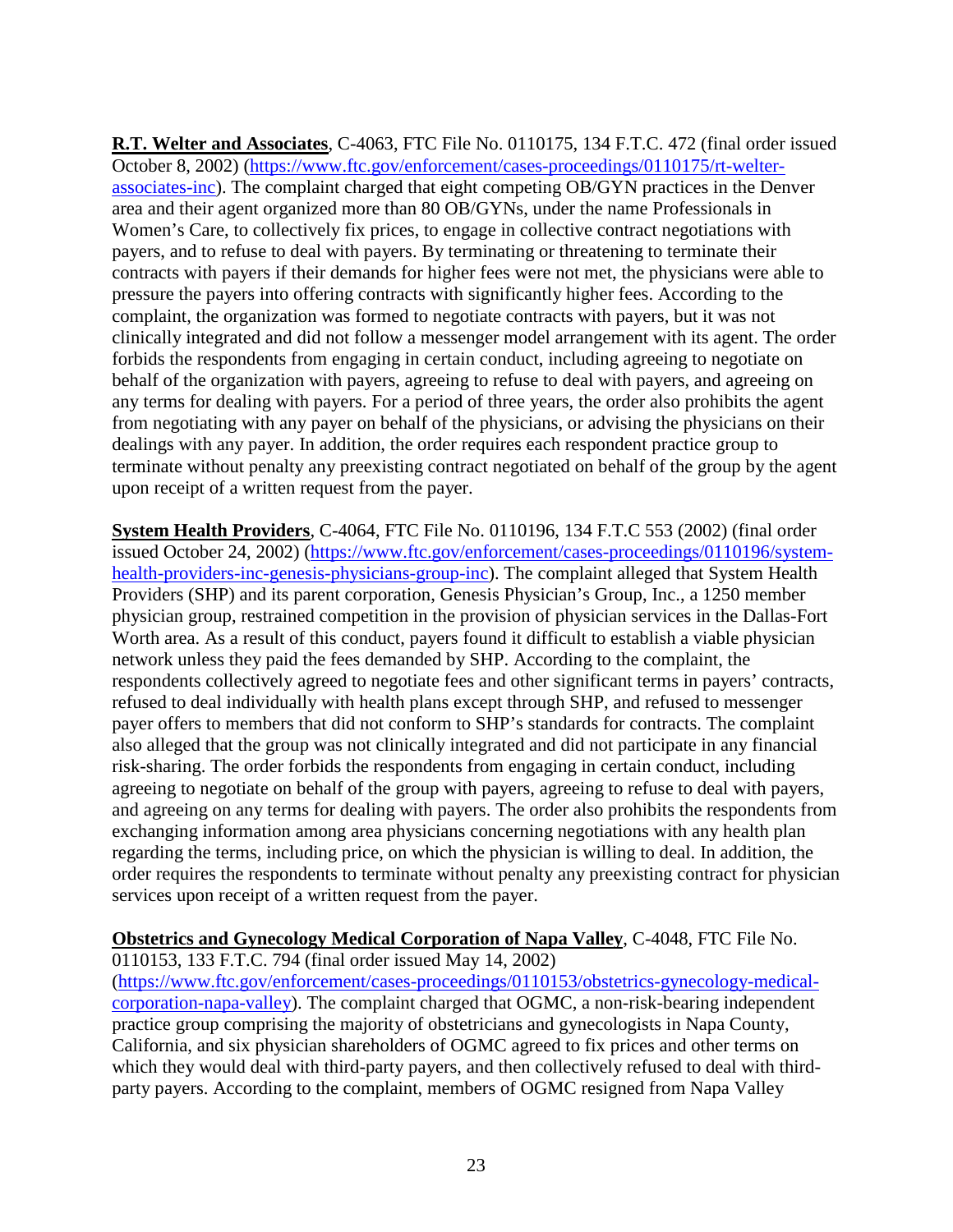Physicians, a risk-sharing IPA that contracted with payers, because of dissatisfaction with the level of reimbursement obtained through Napa Valley Physicians. OGMC then boycotted Napa Valley Physicians and payers in order to increase reimbursement. As a result, the complaint charged, Napa Valley Physicians was forced to disband and some HMOs discontinued service in Napa County. The order requires the dissolution of OGMC and forbids the respondents from engaging in certain conduct including agreeing to negotiate on behalf of physicians with payers, agreeing to refuse to deal with payers, and agreeing on any terms for dealing with payers.

**Physicians Integrated Services of Denver, Inc.**, C-4054, File No. 0110173, 134 F.T.C 118 (final order issued July 16, 2002) [\(https://www.ftc.gov/enforcement/cases](https://www.ftc.gov/enforcement/cases-proceedings/0110173/physician-integrated-services-denver-inc-michael-j-guese-md)[proceedings/0110173/physician-integrated-services-denver-inc-michael-j-guese-md\)](https://www.ftc.gov/enforcement/cases-proceedings/0110173/physician-integrated-services-denver-inc-michael-j-guese-md). The complaint charged that an organization (PISD) composed of 41 primary care physicians in the Denver area, the organization's president, and the group's non-physician agent, collectively agreed to fix prices and other terms they would accept from payers, and then terminated or threatened to terminate their contracts with payers if their demands for significantly higher fees were not met. According to the complaint, PISD was formed to negotiate contracts with payers, but was not clinically integrated and did not follow a messenger model arrangement with its agent. The order forbids the respondents from engaging in certain conduct, including agreeing to negotiate on behalf of the organization with payers, agreeing to refuse to deal with payers, and agreeing on any terms for dealing with payers. For a period of three years, the order also prohibits the agent from negotiating with any payer on behalf of the physicians, or advising the physicians on their dealings with any payer. In addition, the order requires PISD to terminate without penalty any preexisting contract for physician services upon receipt of a written request from the payer.

**Aurora Associated Primary Care Physicians, L.L.C.**, C-4055, File No. 0110174, 134 F.T.C. 150 (final order issued July 16, 2002) [\(https://www.ftc.gov/enforcement/cases](https://www.ftc.gov/enforcement/cases-proceedings/0110174/aurora-associated-primary-care-physicians-llc-richard-patt-md)[proceedings/0110174/aurora-associated-primary-care-physicians-llc-richard-patt-md\)](https://www.ftc.gov/enforcement/cases-proceedings/0110174/aurora-associated-primary-care-physicians-llc-richard-patt-md). The complaint charged that an organization (AAPCP) composed of 45 primary care physicians in the Aurora, Colorado area, two physician leaders, and the group's non-physician agent collectively agreed to fix prices and other terms they would accept from payers, and then terminated or threatened to terminate their contracts with payers if their demands for significantly higher fees were not met. The agent is the same person named in Physicians Integrated Services of Denver, Inc., discussed above. According to the complaint, AAPCP was formed to negotiate contracts with payers but was not clinically integrated and did not follow a messenger model arrangement with its agent. The order forbids the physicians from engaging in certain conduct, including agreeing to negotiate on behalf of the group with payers, agreeing to refuse to deal with payers, and agreeing on any terms for dealing with payers. For a period of three years, the order also prohibits the agent from negotiating with any payer on behalf of the physicians, or advising the physicians on their dealings with any payer. In addition, the order requires AAPCP to terminate without penalty any preexisting contract for physician services upon receipt of a written request from the payer.

**Alaska Healthcare Network, Inc.,** C-4007, File No. 9910103, 131 F.T.C. 893 (final order issued April 25, 2001) [\(https://www.ftc.gov/enforcement/cases-proceedings/9910103/alaska](https://www.ftc.gov/enforcement/cases-proceedings/9910103/alaska-healthcare-network-inc)[healthcare-network-inc\)](https://www.ftc.gov/enforcement/cases-proceedings/9910103/alaska-healthcare-network-inc). The complaint alleged that the Alaska Healthcare Network, Inc., an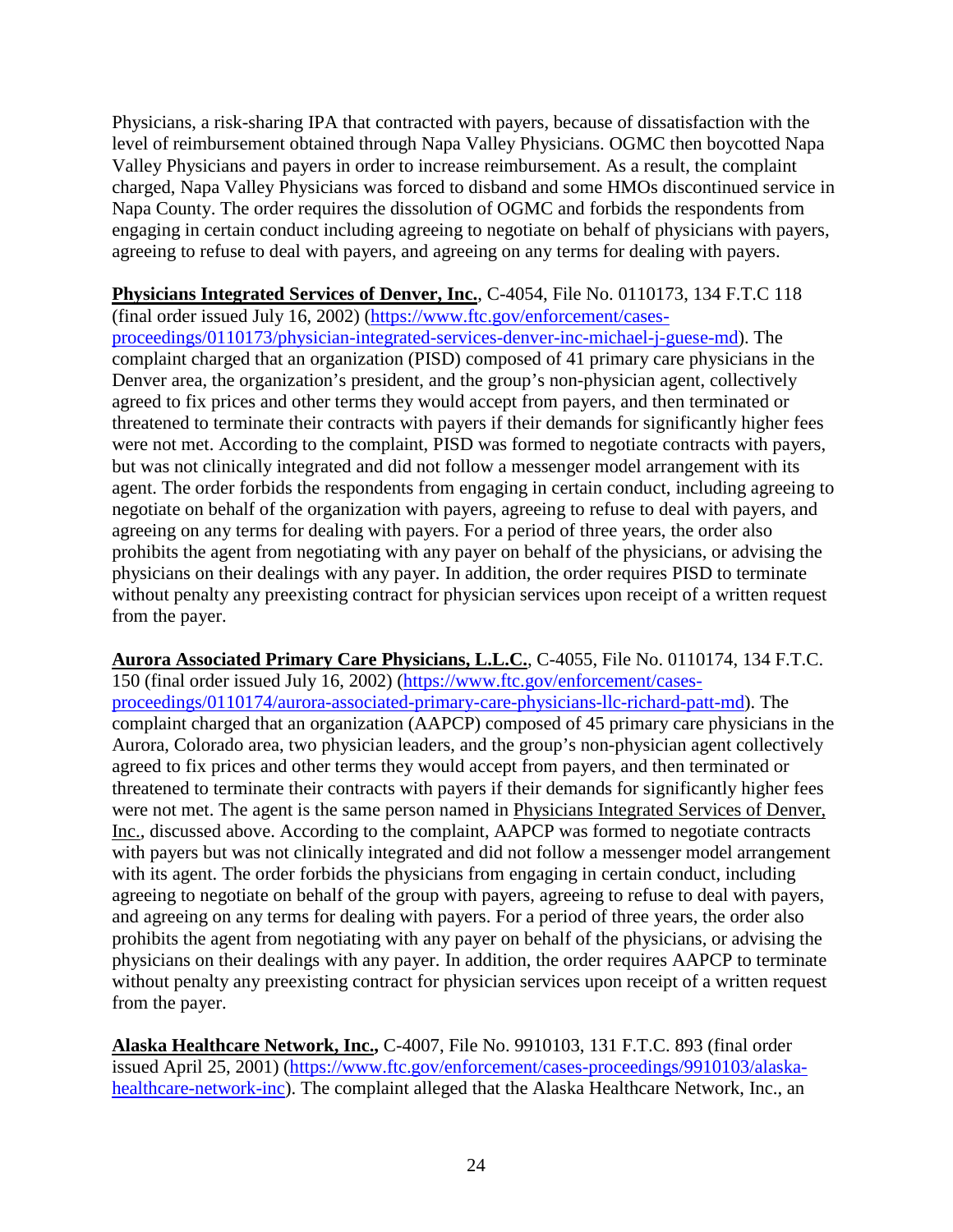association of 86 physicians practicing in the Fairbanks, Alaska area, restrained competition among physicians, and blocked or delayed the entry of health care plans into the Fairbanks area. The AHN included approximately 63% of all physicians in full-time, year-round private practice in Fairbanks. The complaint further alleged that, acting as the de facto collective bargaining agent for its members, AHN fixed prices and other terms when contracting with HMOs and other healthcare payers, refused to deal with payers except on collectively agreed-upon terms, and encouraged its members not to deal with any health plan in any manner except through AHN. The consent order prohibits AHN from: 1) negotiating or refusing to deal with health plans; 2) determining the terms upon which physicians deal with health plans; and, 3) restricting the ability of physicians to deal with any health plan, whether on an individual basis or through any other arrangement. The order also imposes a structural remedy for a period of five years, which requires that if AHN operates a qualified risk-sharing or clinically-integrated joint arrangement, AHN participating physicians can constitute no more than 30% of Fairbanks physicians in five medical specialties. Also, when offering the services of its physicians through any other arrangement permitted by the order, AHN's participating physicians may constitute no more than 50% of Fairbanks physicians in those specialties. In a separate statement, Commissioners Swindle and Leary disagreed with the need for the structural remedy requirement because of the small size of the Fairbanks market.

**Texas Surgeons, P.A.**, C-3944, FTC File No. 9810124 (final order issued May 18, 2000) [\(http://www.ftc.gov/enforcement/cases-proceedings/9810124/texas-surgeons-pa-austin-surgical](http://www.ftc.gov/enforcement/cases-proceedings/9810124/texas-surgeons-pa-austin-surgical-clinic-association-pa)[clinic-association-pa](http://www.ftc.gov/enforcement/cases-proceedings/9810124/texas-surgeons-pa-austin-surgical-clinic-association-pa) ). The complaint alleged that Texas Surgeons, P.A., an independent physician association, restrained competition among general surgeons in the Austin, Texas area, resulting in more than \$1,000,000 in increased costs for surgical services in 1998 and 1999. According to the complaint, the IPA collectively refused to deal with two health plans, terminated contracts with Blue Cross of Texas, and threatened to terminate contracts with United HealthCare of Texas if the payer did not comply with the association's demand for rate increases. Both plans increased their rates in response to the IPA's demands. The order prohibits the IPA from 1) negotiating on behalf of any physician with health plans, 2) refusing to deal or threatening to refuse to deal with health plans, 3) determining the terms on which its members deal with health plans, and 4) restricting the ability of any physicians to deal with any payer or provider individually or through any other arrangement. The order also prohibits the respondent from exchanging information among Austin area physicians concerning negotiations with any health plan regarding reimbursement terms, or any physician's intent to refuse to deal with any health plan. In 1999 the Texas legislature enacted a statue that permits the Texas Attorney General to approve, under certain conditions, joint negotiations between health plans and groups of competing physicians. Because it is unclear whether the IPA's conduct in this matter would be approved by the Texas Attorney General, the order allows the IPA to engage in future conduct that is approved and supervised by the State of Texas, if that conduct is protected from liability under the federal antitrust laws under the "state action" doctrine.

**Colegio de Cirujanos Dentistas de Puerto Rico**, C-3953, FTC File No. 9710038 (final order issued June 12, 2000) [\(http://www.ftc.gov/enforcement/cases-proceedings/9710038/colegio-de](http://www.ftc.gov/enforcement/cases-proceedings/9710038/colegio-de-cirujanos-dentistas-de-puerto-rico)[cirujanos-dentistas-de-puerto-rico\)](http://www.ftc.gov/enforcement/cases-proceedings/9710038/colegio-de-cirujanos-dentistas-de-puerto-rico). The complaint charged that an association of approximately 1800 dentists, acting as the collective bargaining agent for its members, fixed prices, boycotted payers to obtain higher reimbursement rates, and restrained truthful advertising by its members.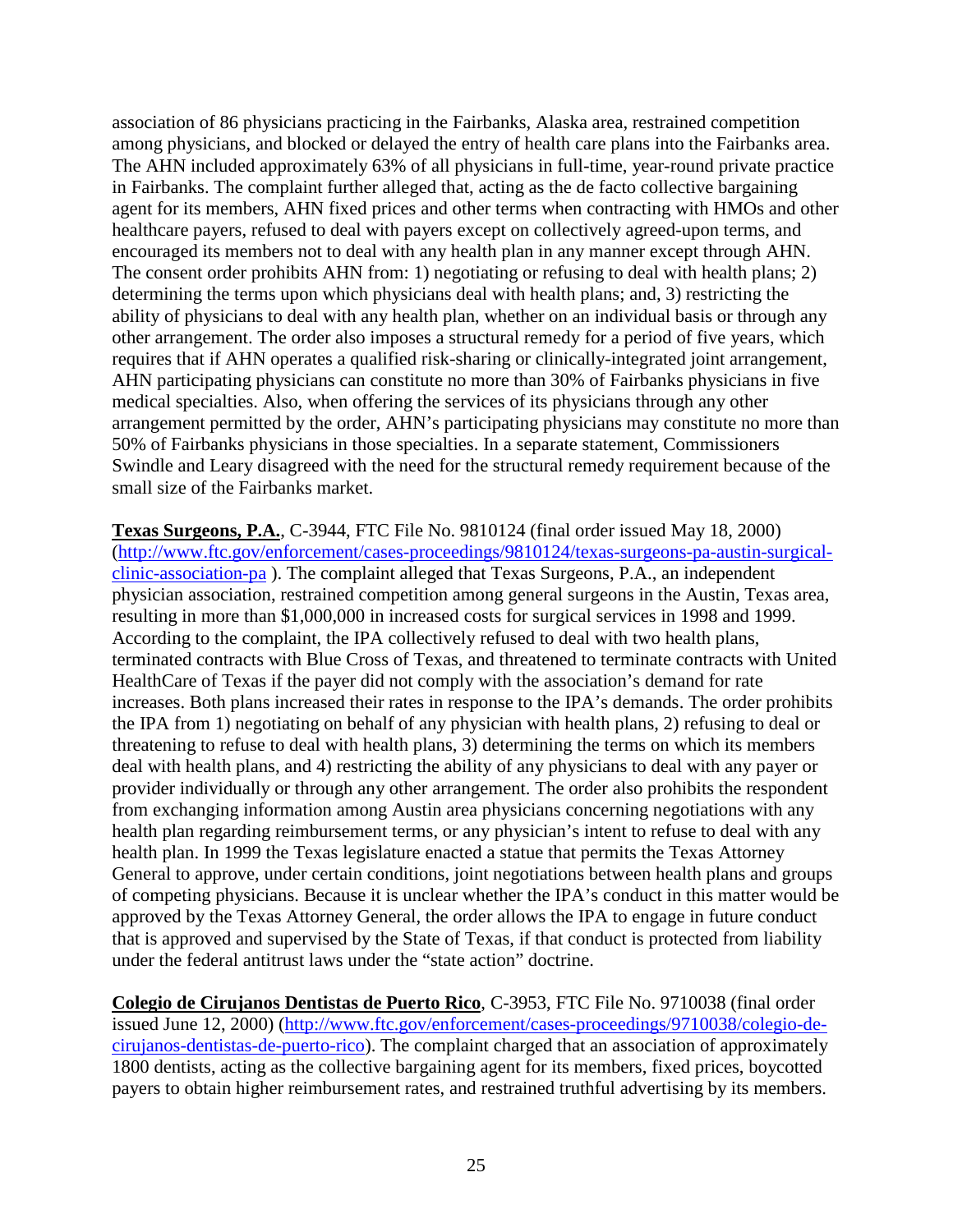The association, comprising almost all dentists practicing in Puerto Rico, negotiated with numerous payers about fees and set the terms its members would accept from the payers. The complaint also alleged that the association used its Code of Ethics to ban truthful advertising by dentists who advertised their willingness to accept patients from neighboring areas where dentists were conducting a boycott of the Reform, a government program to provide medical services to the indigent. The order prohibits the association from negotiating on behalf of any dentists with payers or providers, refusing to deal with or boycotting payers, determining the terms upon which dentists will deal with providers, and restricting or interfering with truthful advertising or solicitation concerning dental services.

**Wisconsin Chiropractic Association**, C-3943, FTC File No. 9710117 (final order issued May 18, 2000) [\(http://www.ftc.gov/enforcement/cases-proceedings/9710117/wisconsin-chiropractic](http://www.ftc.gov/enforcement/cases-proceedings/9710117/wisconsin-chiropractic-association-russell-leonard-matter)[association-russell-leonard-matter\)](http://www.ftc.gov/enforcement/cases-proceedings/9710117/wisconsin-chiropractic-association-russell-leonard-matter). The complaint alleged that the Wisconsin Chiropractic Association and its executive director conspired to boycott third-party payers to obtain higher reimbursement rates, thereby increasing prices for chiropractic services. The Wisconsin Chiropractic Association has 900 members, and represents about 90% of the chiropractors licensed in the state. According to the complaint, the association, in response to the introduction of new billing codes by private insurers and the federal government, advised its members to collectively raise their prices to specific levels, circulated fee schedules to coordinate pricing among its members, advised members to discuss contract offers to improve their bargaining position with payers, and assisted in boycotts of two payers to obtain higher reimbursement rates. The order prohibits the association from fixing prices or encouraging others to fix prices for chiropractic services, boycotting any payer, or negotiating on behalf of any chiropractor or group of chiropractors. The order also prohibits the association from initiating, conducting, or distributing any fee surveys for healthcare goods or services prior to December 31, 2001. In addition, for five years thereafter, the WCA may conduct or distribute fee surveys only if the surveys conform to the safe harbor provisions regarding fee surveys contained in the 1996 FTC/DOJ Statements of Antitrust Enforcement Policy in Health Care.

**Michael T. Berkley, D.C. and Mark A. Cassellius, D.C.**, C-3936, FTC File No. 9910278 (final order issued April 11, 2000) [\(http://www.ftc.gov/enforcement/cases-proceedings/991-](http://www.ftc.gov/enforcement/cases-proceedings/991-0278/berkley-michael-t-dc-mark-cassellius-dc) [0278/berkley-michael-t-dc-mark-cassellius-dc\)](http://www.ftc.gov/enforcement/cases-proceedings/991-0278/berkley-michael-t-dc-mark-cassellius-dc). The complaint alleged that two chiropractors conspired to fix prices for chiropractic services in the La Crosse, Wisconsin area, and boycotted the Gundersen Lutheran Health Plan to obtain higher reimbursement for chiropractic services. As a result of the boycott, Gundersen increased its reimbursement rates by 20%. The proposed order is similar to the Wisconsin Chiropractic Association order (discussed above), and prohibits Drs. Berkley and Cassellius from fixing prices for chiropractic services, engaging in collective negotiations on behalf of other chiropractors, and orchestrating concerted refusals to deal.

**North Lake Tahoe Medical Group, Inc.**, C-3885, FTC File No. 9810261, 128 F.T.C. 75 (final order issued July 21, 1999) [\(https://www.ftc.gov/enforcement/cases-proceedings/9810261/north](https://www.ftc.gov/enforcement/cases-proceedings/9810261/north-lake-tahoe-medical-group-inc)[lake-tahoe-medical-group-inc\)](https://www.ftc.gov/enforcement/cases-proceedings/9810261/north-lake-tahoe-medical-group-inc). The complaint alleged that North Lake Tahoe Medical Group, Inc. (Tahoe IPA), an independent physician association, restrained competition among physicians and delayed the entry of managed care in the Lake Tahoe Basin in California. Tahoe IPA, based in Truckee, California, is composed of 91 physicians comprising 70% of the physicians practicing in the Lake Tahoe area. The complaint further alleged that the IPA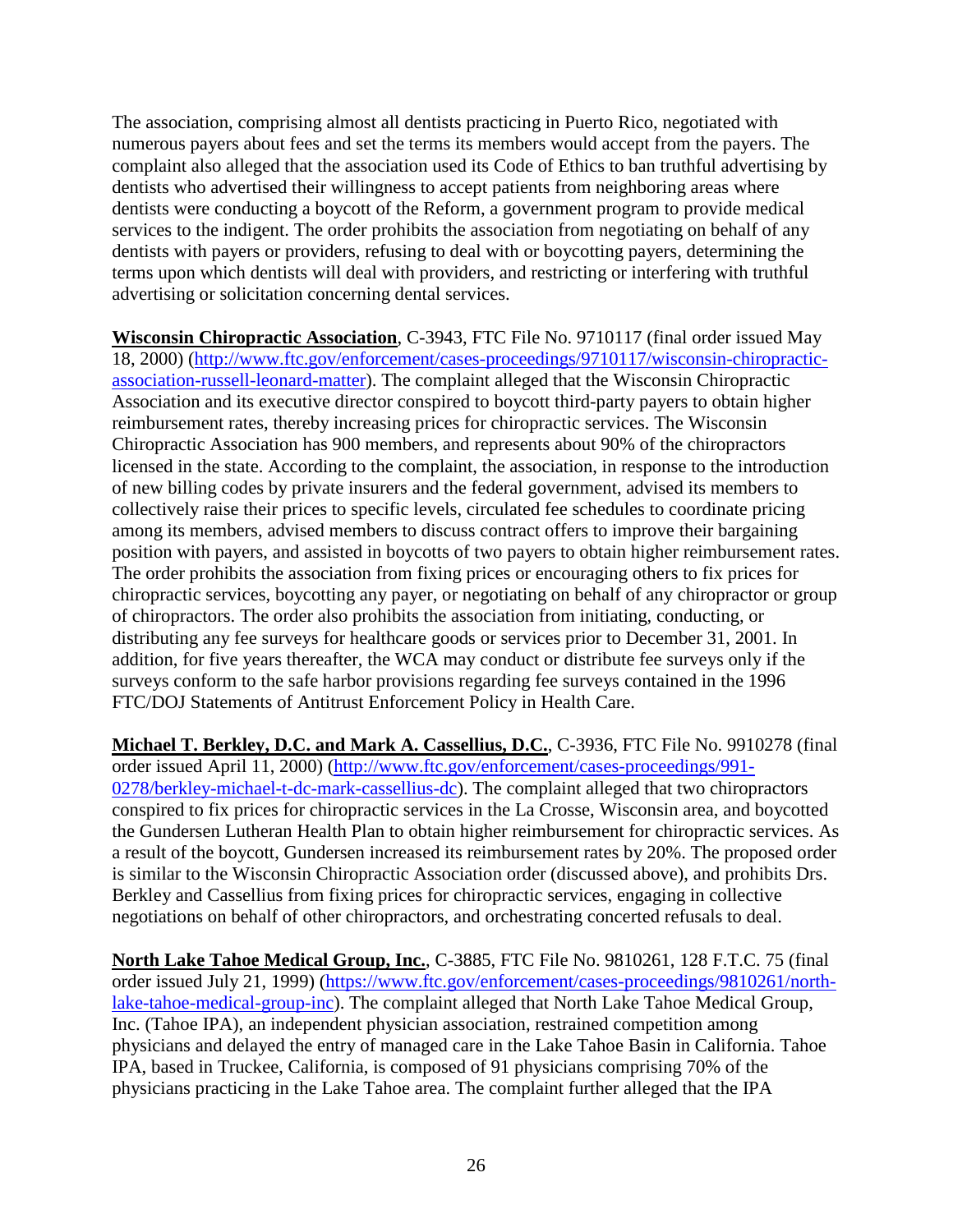conspired to fix prices, engaged in collective negotiations over prices with payers, and refused to deal with Blue Shield of California and other third-party payers when it did not comply with the Tahoe IPA's plans. The order prohibits the IPA from 1) engaging in collective negotiations on behalf of its members, 2) orchestrating concerted refusals to deal, 3) fixing prices, or any other terms, on which its members deal, and 4) restricting the ability of any physician to deal with any payer or provider individually or through any arrangement outside of Tahoe IPA. The order also requires Tahoe IPA to terminate the membership of physicians who refused to deal (or gave notice of their intent to refuse to deal) with Blue Shield, unless the physicians make a good faith effort to reparticipate and continue to participate in Blue Shield for a period of six months. In a separate statement, Commissioner Swindle disagreed with the need for the termination requirement because market incentives should result in reparticipation by the physicians in Blue Shield.

#### **Mesa County Physicians Independent Practice Association, Inc.**, D-9284, FTC File No.

9610027, 127 F.T.C. 564 (final order issued May 4, 1999) [\(https://www.ftc.gov/enforcement/cases-proceedings/9610027/mesa-county-physicians](https://www.ftc.gov/enforcement/cases-proceedings/9610027/mesa-county-physicians-independent-practice-association-inc)[independent-practice-association-inc\)](https://www.ftc.gov/enforcement/cases-proceedings/9610027/mesa-county-physicians-independent-practice-association-inc). The Commission issued a revised complaint and final order against the Mesa County Physicians Independent Practice Association, Inc., an organization whose members comprise 85% of all physicians and 90% of the primary care physicians in Mesa County, Colorado. According to the complaint, the IPA acted to restrain trade by combining to fix prices and other competitively significant terms of dealing with payers, and collectively refused to deal with third-party payers, thereby hindering the development of alternative health care financing and delivery systems in Mesa County. The complaint alleged that the IPA, through its alliance with the Rocky Mountain Health Maintenance Organization, created a substantial obstacle to the ability of other payers to contract with a physician panel in Mesa County. The complaint also alleged that the IPA's Contract Review Committee negotiated collectively on behalf of the IPA's members with several third-party payers, using an IPA Boardapproved set of guidelines and fee schedule, and that a similar organization formed after the proposed consent order was issued in 1998 engaged in the same conduct. The order prohibits the Mesa County IPA from: 1) engaging in collective negotiations on behalf of its members; 2) collectively refusing to contract with third-party payers; 3) acting as the exclusive bargaining agent for its members; 4) restricting its members from dealing with third-party payers through an entity other than the IPA; 5) coordinating the terms of contracts with third-party payers with other physician groups in Mesa County or in any county contiguous to Mesa County; 6) exchanging information among physicians about the terms upon which physicians are willing to deal with third-party payers; and, 7) encouraging other physicians to engage in activities prohibited by the order. The order also requires the Mesa IPA to abolish its Contract Review Committee, and prohibits the IPA from employing any person or participating physician who is conducting payer contract review. The order, however, allows the respondent to engage in 1) any "qualified clinically integrated joint arrangement" (with prior notice to the Commission), and 2) conduct that is reasonably necessary to operate any "qualified risk-sharing joint arrangement" as set forth in the 1996 DOJ/FTC Statements of Antitrust Enforcement Policy in Health Care.

**Ernesto L. Ramirez Torres, D.M.D., et al.**, C-3851, FTC File No. 981 0154, 127 F.T.C. 134 (final order issued February 5, 1999) [\(https://www.ftc.gov/enforcement/cases-proceedings/981-](https://www.ftc.gov/enforcement/cases-proceedings/981-0154/ramirez-torres-ernesto-l-dmd-et-al) [0154/ramirez-torres-ernesto-l-dmd-et-al\)](https://www.ftc.gov/enforcement/cases-proceedings/981-0154/ramirez-torres-ernesto-l-dmd-et-al). The complaint alleged that a group of dentists,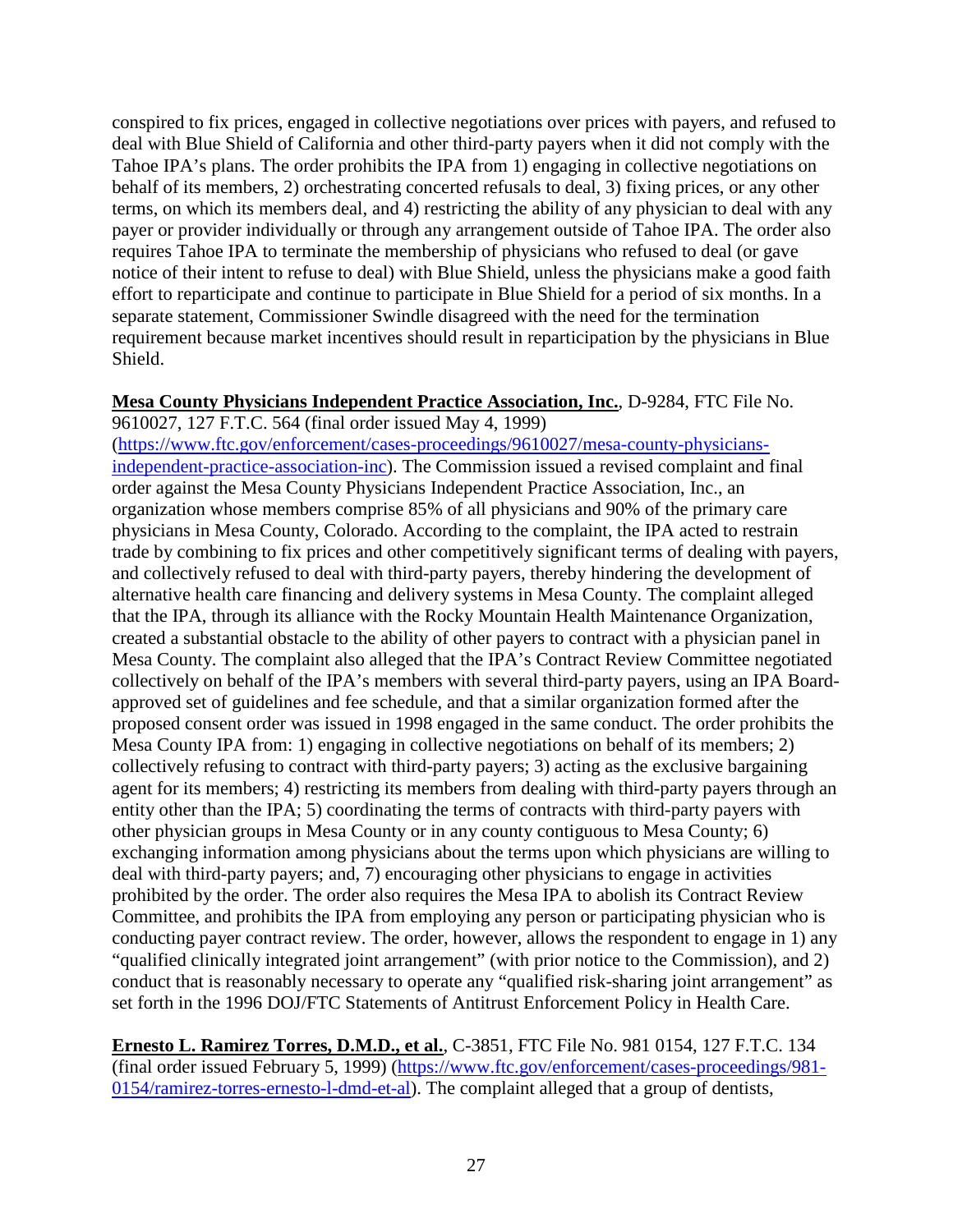comprising a majority of the dentists in Juan Diaz, Coamo, and Santa Isabel, Puerto Rico, fixed prices and engaged in an illegal boycott of a government program to provide dental care for indigent patients. According to the complaint, the dentists threatened a boycott of the reform program if they were not reimbursed at certain prices, and then boycotted the program. After several months, the dentists' price demands were met and they agreed to participate in the program. The order prohibits the dentists from jointly boycotting or refusing to deal with thirdparty payers, or collectively determining any terms or conditions for dealing with third-party payers.

**M.D. Physicians of Southwest Louisiana Inc.**, C-3824, FTC File No. 9410095, 126 F.T.C. 219 (final order issued August 31, 1998) [\(https://www.ftc.gov/enforcement/cases](https://www.ftc.gov/enforcement/cases-proceedings/9410095/md-physicians-southwest-louisiana-inc)[proceedings/9410095/md-physicians-southwest-louisiana-inc\)](https://www.ftc.gov/enforcement/cases-proceedings/9410095/md-physicians-southwest-louisiana-inc). The complaint charged that M.D. Physicians of Southwest Louisiana, Inc., a physician group comprising a majority of the physicians in the Lake Charles area of Louisiana, fixed the prices and other terms on which it would deal with third-party payers, collectively refused to deal with third-party payers, and conspired to obstruct the entry of managed care. According to the complaint, the group was formed in 1987 as a vehicle for its members to deal concertedly with the entry of managed care, and until 1994, the members of MDP dealt with third-party payers only through the group. As a result of this conduct, the complaint alleged, MDP restrained competition among physicians, increased the prices that consumers pay for physician services and medical insurance coverage, and deprived consumers of the benefits of managed care. The consent order prohibits MDP from engaging in collective negotiations on behalf of its members, orchestrating concerted refusals to deal, fixing prices or terms on which its members deal, or encouraging or pressuring others to engage in any activities prohibited by the order.

**Urological Stone Surgeons, Inc.**, C-3791, 9310028, 125 F.T.C. 513 (final order issued April 6, 1998) [\(https://www.ftc.gov/enforcement/cases-proceedings/9310028/urological-stone-surgeons](https://www.ftc.gov/enforcement/cases-proceedings/9310028/urological-stone-surgeons-inc-stone-centers-america-llc)[inc-stone-centers-america-llc\)](https://www.ftc.gov/enforcement/cases-proceedings/9310028/urological-stone-surgeons-inc-stone-centers-america-llc). The complaint charged that three companies (Urological Stone Surgeons, Inc., Stone Centers of America, L.L.C., and Urological Services, Ltd.) and two doctors providing lithotripsy services at Parkside Kidney Stone Centers illegally fixed prices for professional urologist services for lithotripsy procedures in the Chicago metropolitan area. Urologists using the Parkside facility account for approximately 65% of urologists in the area. The complaint alleged that the respondents agreed to use a common billing agent (Urological Services, Ltd.), established a uniform fee for lithotripsy professional services, prepared and distributed fee schedules for lithotripsy professional services at Parkside, and billed a uniform amount either from the fee schedule or an amount negotiated on behalf of all urologists at Parkside. The complaint also alleged that the billing agent contracted with third-party payers based on a uniform percentage discount off the urologist's charge for professional services, or a uniform global fee that included professional services, charges for the lithotripsy machine, and anesthesiology services. According to the complaint, the collective setting of fees for lithotripsy services was not reasonably necessary to achieve efficiencies from the legitimate joint ownership and operation of the lithotripsy machines, nor were the urologists sufficiently integrated so as to justify the agreement to fix prices for lithotripsy professional services. The consent order prohibits the respondents from fixing prices, discounts, or other terms of sale or contract for lithotripsy professional services, requires the respondents to terminate third-party payer contracts that include the challenged fees at contract-renewal time or upon written request of the payer,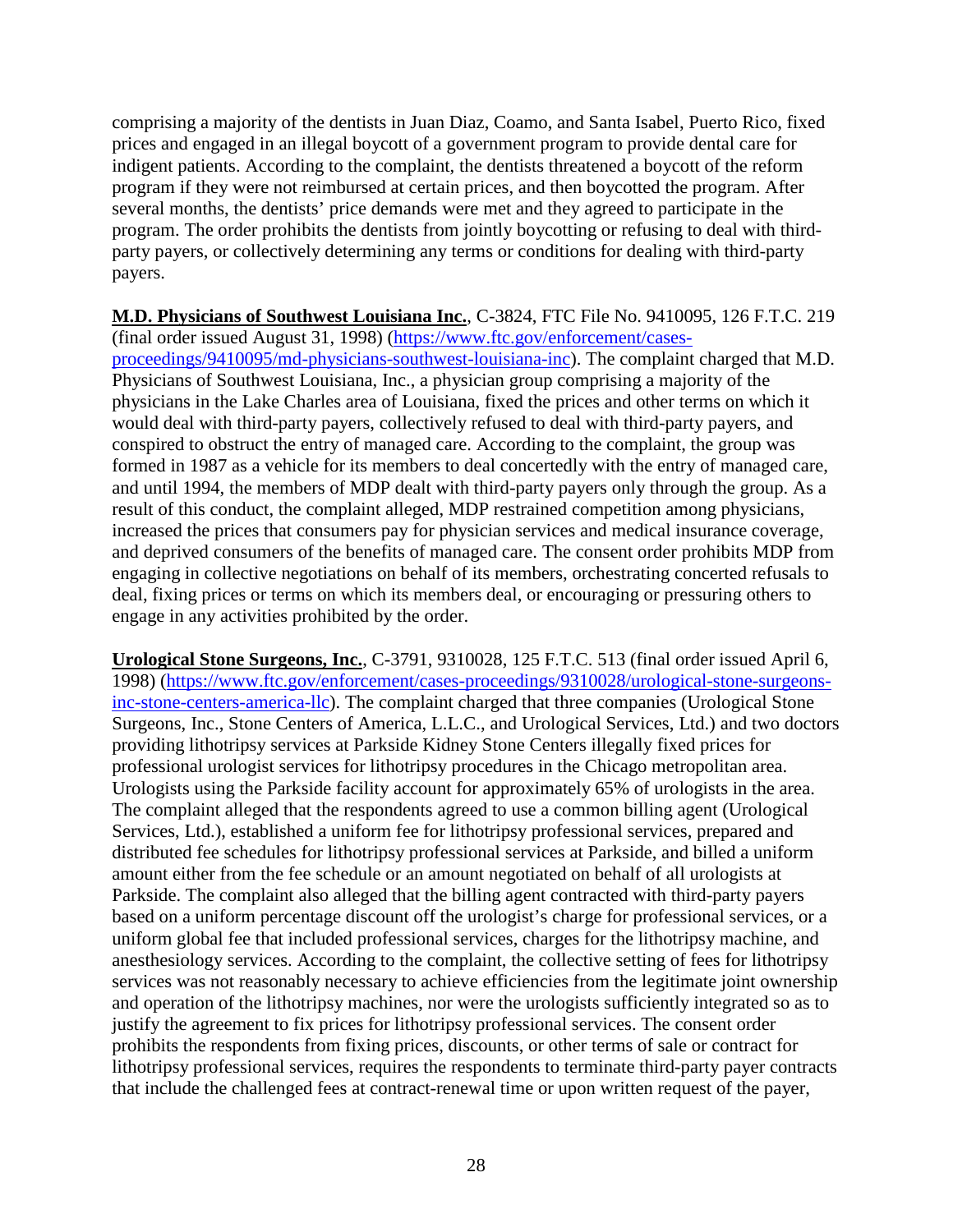and requires the respondents to notify the FTC at least 45 days before forming or participating in an integrated joint venture to provide lithotripsy professional services.

**College of Physicians-Surgeons of Puerto Rico**, FTC File No. 9710011, Civil No. 97-2466-HL (D. Puerto Rico, October 2, 1997) [\(http://www.ftc.gov/enforcement/cases](http://www.ftc.gov/enforcement/cases-proceedings/9710011/college-physicians-surgeons-puerto-rico-centralmed-inc-fajardo)[proceedings/9710011/college-physicians-surgeons-puerto-rico-centralmed-inc-fajardo\)](http://www.ftc.gov/enforcement/cases-proceedings/9710011/college-physicians-surgeons-puerto-rico-centralmed-inc-fajardo). The Federal Trade Commission and the Commonwealth of Puerto Rico filed a final order, stipulated permanent injunction, and complaint in the U.S. District Court in Puerto Rico against the College of Physician-Surgeons of Puerto Rico (comprised of 8,000 physicians in Puerto Rico), and three physician independent practice associations. The complaint charged that the defendants attempted to coerce the Puerto Rican government into recognizing the College as the exclusive bargaining agent for all physicians in Puerto Rico, with the public corporation responsible for administering a health insurance system that provides medical and hospital care to indigent residents. The complaint also charged that to achieve their goals, members of the College called for an eight-day strike during which they ceased providing non-emergency services to patients. The order prohibits the defendants from boycotting or refusing to deal with any third-party payer, refusing to provide medical services to patients of any third-party payer, or jointly negotiating prices or other more favorable economic terms. The order also calls for the College to pay \$300,000 to the catastrophic fund administered by the Puerto Rico Department of Health. The order does not prevent the defendants from participating in joint ventures that involve financial risk-sharing or which receive the prior approval of the Commission, from petitioning the government, or from communicating purely factual information about health plans.

**Montana Associated Physicians, Inc./Billing Physician Hospital Alliance, Inc**, C-3704, FTC File No. 9110008, 123 F.T.C. 62 (final order issued January 13, 1997)

[\(https://www.ftc.gov/enforcement/cases-proceedings/9110008/montana-associated-physicians](https://www.ftc.gov/enforcement/cases-proceedings/9110008/montana-associated-physicians-inc-billings-physician-hospital)[inc-billings-physician-hospital\)](https://www.ftc.gov/enforcement/cases-proceedings/9110008/montana-associated-physicians-inc-billings-physician-hospital). The complaint charged that a physician association (MAPI) blocked the entry of an HMO into Billings, Montana, obstructed a PPO that was seeking to enter, recommended physician fee increases, and later acted through a physician-hospital organization (BPHA) to maintain fee levels. The order prohibits MAPI and BPHA from agreeing, for a 20 year period, to 1) boycott or refuse to deal with third-party payers; 2) determining the terms upon which physicians deal with such payers; and 3) fixing the fees charged for any physician services. MAPI also is prohibited from advising physicians to raise, maintain, or adjust the fees charged for their medical services, or creating or encouraging adherence to any fee schedule. The order does not prevent these associations from entering into legitimate joint ventures that are non-exclusive and involve the sharing of substantial financial risk. Other types of joint ventures are subject to prior approval of the Commission.

**La Asociacion Medica de Puerto Rico**, C-3583, 119 F.T.C. 772 (final order issued June 2, 1995) [\(https://www.ftc.gov/enforcement/cases-proceedings/commission-decision](https://www.ftc.gov/enforcement/cases-proceedings/commission-decision-volumes/volume-119)[volumes/volume-119\)](https://www.ftc.gov/enforcement/cases-proceedings/commission-decision-volumes/volume-119). The complaint charged that the Medical Association of Puerto Rico, its Physiatry Section, and two of its physiatrist members illegally conspired to boycott a government insurance program in order to obtain exclusive referral powers from insurers and to increase reimbursement rates. The order prohibits the respondents from agreeing to boycott or refuse to deal with any third-party payer, or refusing to provide services to patients covered by any thirdparty payer. For a five-year period, the order also: 1) places restrictions on meetings of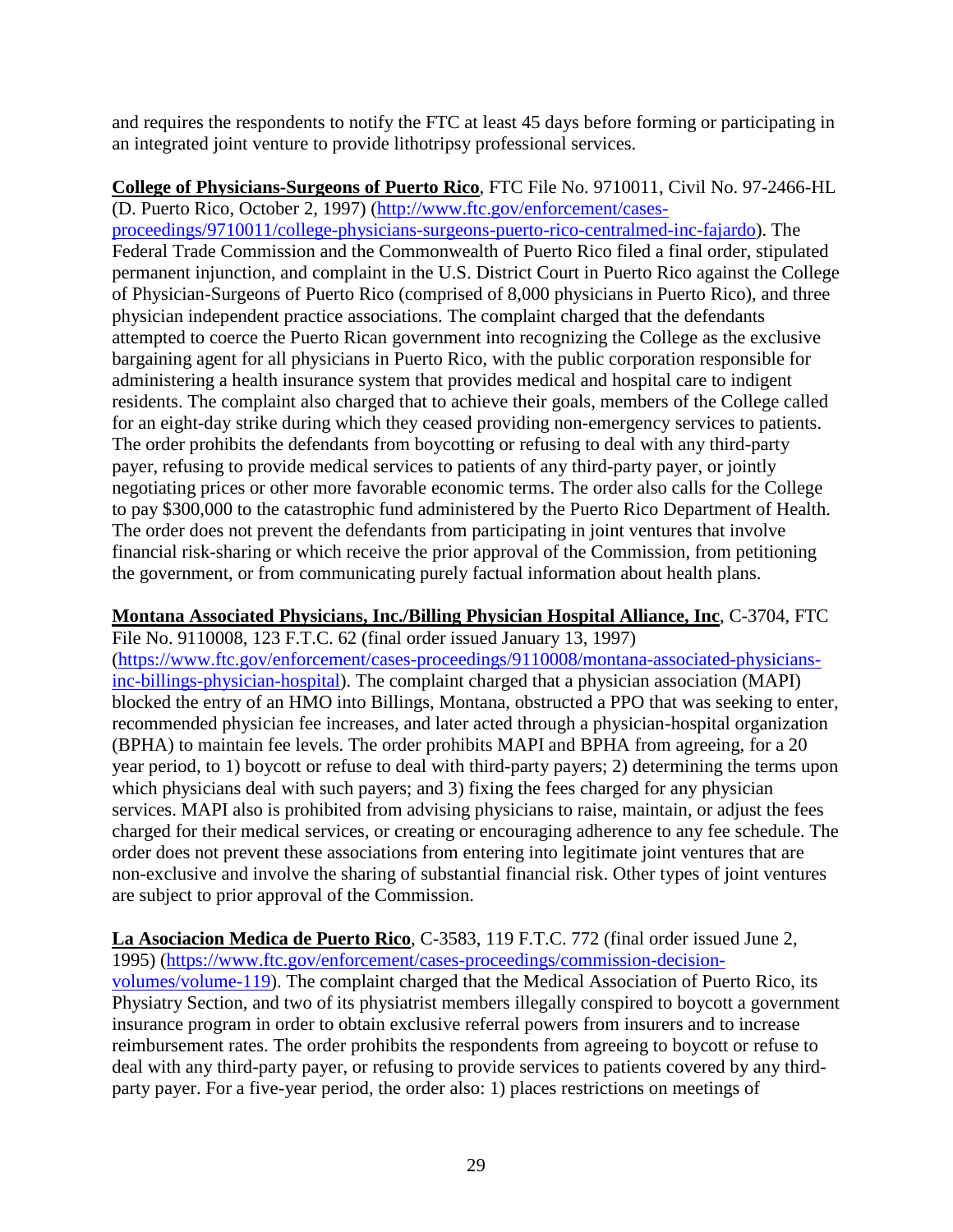physiatrists to discuss refusals to deal with any third-party payer, or the provision of services covered by any third-party payer; and 2) prohibits the respondents from soliciting information from physiatrists about their decisions to participate in agreements with insurers and provide service to patients, passing such information along to other doctors, and giving physiatrists advice about making those decisions.

**Trauma Associates of North Broward, Inc.**, C-3541, 118 F.T.C. 1130 (final order issued November 1, 1994) [\(https://www.ftc.gov/enforcement/cases-proceedings/commission-decision](https://www.ftc.gov/enforcement/cases-proceedings/commission-decision-volumes/volume-118)[volumes/volume-118\)](https://www.ftc.gov/enforcement/cases-proceedings/commission-decision-volumes/volume-118). The complaint charged that 10 surgeons in Broward County, Florida, through Trauma Associates of North Broward, Inc., conspired to fix the fees they were paid for their services at trauma centers at two area hospitals, and threatened and carried out a concerted refusal to deal, forcing one trauma center to close. Under the consent order, the surgeons agreed to dissolve Trauma Associates of North Broward, Inc., a corporation which allegedly served as a vehicle for the surgeons to engage in collective negotiations with the North Broward Hospital District on fees and other contract terms. The order also prohibited the surgeons from dealing with any provider of health care services on collectively determined terms unless the surgeons are partners or employees in a corporation, or are acting through an "integrated" joint venture and remain free to deal individually with entities that decline to deal with the joint venture.

**McLean County Chiropractic Association**, C-3491, 117 F.T.C. 396 (final order issued April 7, 1994) [\(https://www.ftc.gov/enforcement/cases-proceedings/commission-decision](https://www.ftc.gov/enforcement/cases-proceedings/commission-decision-volumes/volume-117)[volumes/volume-117\)](https://www.ftc.gov/enforcement/cases-proceedings/commission-decision-volumes/volume-117). The complaint charged that an association of chiropractors set maximum fees for its members and attempted to negotiate collectively on behalf of those members the terms and conditions of agreements with third-party payers. The order prohibits the respondents from agreeing to determine their fees collectively or dealing with payers on collectively determined terms.

**Roberto Fojo, M.D.**, C-3373, 115 F.T.C. 336 (final order issued March 2, 1992) [\(https://www.ftc.gov/enforcement/cases-proceedings/commission-decision-volumes/volume-](https://www.ftc.gov/enforcement/cases-proceedings/commission-decision-volumes/volume-115)[115\)](https://www.ftc.gov/enforcement/cases-proceedings/commission-decision-volumes/volume-115). The complaint charged that the former chairman of the ob/gyn department at a hospital in Miami, Florida, along with other department members, coerced the hospital into paying ob/gyns and other physicians for emergency room call services by threatening to refuse to take emergency room call duty. The order prohibits Dr. Fojo from conspiring with other physicians to boycott or threaten to boycott the emergency room at any hospital.

**Debes Corporation**, C-3390, 115 F.T.C. 701 (final order issued August 4, 1992)

[\(https://www.ftc.gov/enforcement/cases-proceedings/commission-decision-volumes/volume-](https://www.ftc.gov/enforcement/cases-proceedings/commission-decision-volumes/volume-115)[115\)](https://www.ftc.gov/enforcement/cases-proceedings/commission-decision-volumes/volume-115). The complaint charged that six nursing homes in the Rockford, Illinois area stopped using temporary nurse registries, following an increase in prices charged by the registries for nursing assistants, in order to eliminate competition among the nursing homes for the purchase of nursing services provided by the registries. The order prohibits the nursing homes from agreeing to boycott the registries, which supplied temporary nursing services to the nursing homes, or to interfere with prices charged by such registries.

**Southbank IPA, Inc.**, C-3355, 114 F.T.C. 783 (final order issued December 20, 1991) [\(https://www.ftc.gov/enforcement/cases-proceedings/commission-decision-volumes/volume-](https://www.ftc.gov/enforcement/cases-proceedings/commission-decision-volumes/volume-114)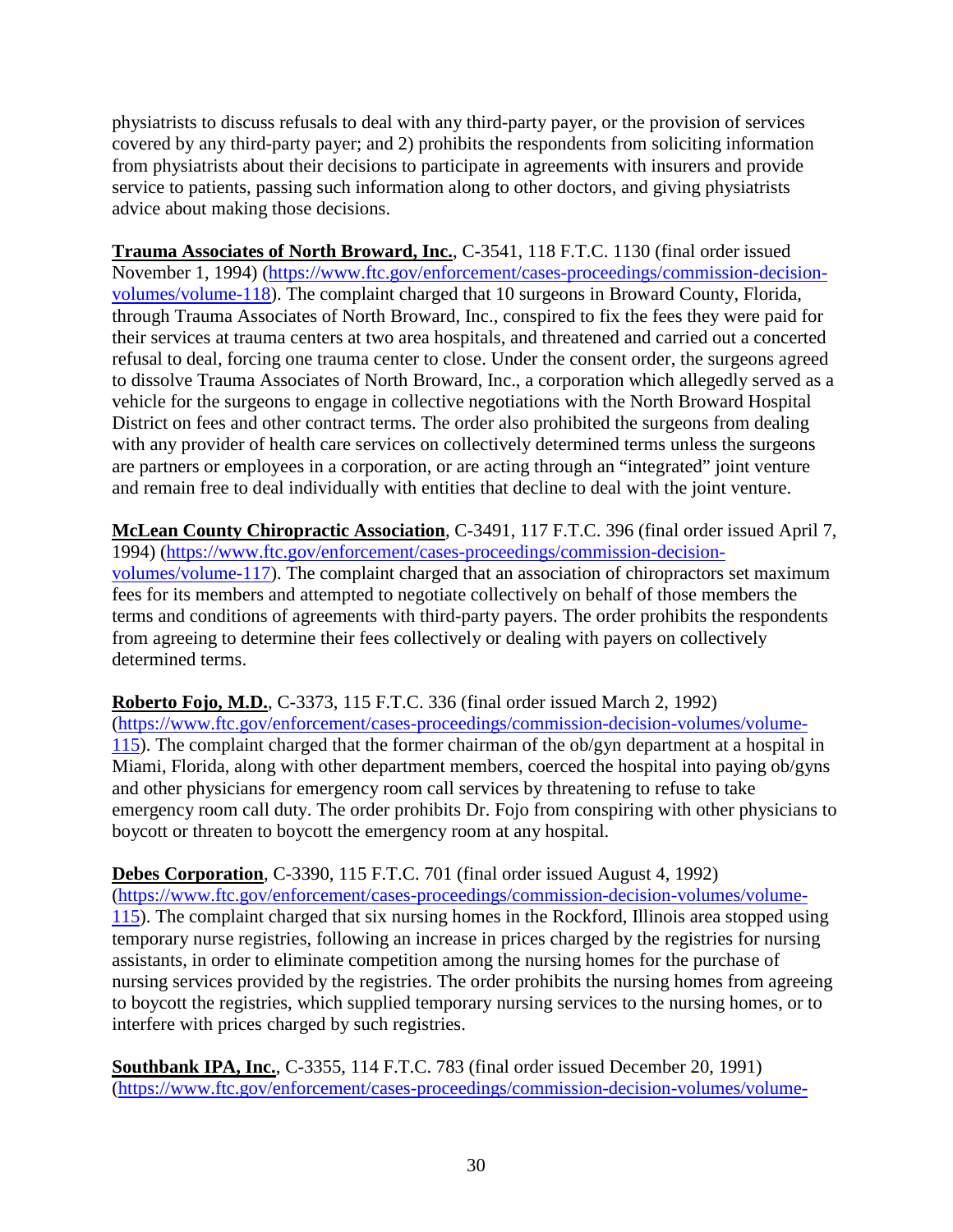[114\)](https://www.ftc.gov/enforcement/cases-proceedings/commission-decision-volumes/volume-114). The complaint charged that 23 obstetrician/gynecologists in Jacksonville, Florida, illegally conspired to fix the fees they charged to third-party payers, boycotted or threatened to boycott third-party payers, and restrained competition among OB/GYNs in the Jacksonville, Florida area. Under the order, the physicians agreed: 1) to dissolve their independent practice association and its parent corporation; 2) not to enter into or attempt to enter into any agreement or understanding with any competing physician to fix, stabilize, or tamper with any fee, price, or any other aspect of the fees charged for any physician's services; and 3) not to deal with any third-party payer on collectively determined terms unless they are participating in an "integrated" joint venture as defined by the order, or in a partnership or professional corporation. The consent agreement marked the first time dissolution of a health care organization was required as a term of settlement.

**Preferred Physicians, Inc.**, C-3222, 110 F.T.C. 157 (final order issued February 26, 1988) [\(https://www.ftc.gov/enforcement/cases-proceedings/commission-decision-volumes/volume-](https://www.ftc.gov/enforcement/cases-proceedings/commission-decision-volumes/volume-110)[110\)](https://www.ftc.gov/enforcement/cases-proceedings/commission-decision-volumes/volume-110). The complaint charged that 250 physicians in Tulsa, Oklahoma, effectively controlled patient access to the leading hospital in the area, and formed a stock corporation to conduct joint negotiations with third-party payers on the members' behalf. According to the complaint, the corporation had been formed as an exclusive negotiating agent of the otherwise competing members for the purpose of resisting pressure to provide discounts to HMOs and other thirdparty payers who might seek contracts with members of the corporation. Under the consent order, the corporation agreed not to enter into agreements with its members to deal with thirdparty payers on collectively determined terms, not to communicate to third-party payers that its members would not participate in plans on terms unacceptable to the corporation, and for five years not to advise its members on the desirability of prices paid for physicians' services by third-party payers.

**Rochester Anesthesiologists, et al.**, D-9199, 110 F.T.C. 175 (final order issued March 8, 1988) ([\(https://www.ftc.gov/enforcement/cases-proceedings/commission-decision-volumes/volume-](https://www.ftc.gov/enforcement/cases-proceedings/commission-decision-volumes/volume-110)[110\)](https://www.ftc.gov/enforcement/cases-proceedings/commission-decision-volumes/volume-110). The complaint charged that 31 anesthesiologists in Rochester, New York conspired to increase their fees by negotiating collectively with third-party payers over reimbursement terms, and by threatening not to participate in certain health plans. The complaint further alleged that the anesthesiologists jointly departicipated from Blue Shield when it refused to accede to their demand for higher reimbursement rates. The order prohibits the anesthesiologists from agreeing to conspire to deal with third-party payers on collectively determined terms or to coerce thirdparty payers.

**New York State Chiropractic Association**, D-9210, 111 F.T.C. 331 (final order issued November 11, 1988) [\(https://www.ftc.gov/enforcement/cases-proceedings/commission-decision](https://www.ftc.gov/enforcement/cases-proceedings/commission-decision-volumes/volume-111)[volumes/volume-111\)](https://www.ftc.gov/enforcement/cases-proceedings/commission-decision-volumes/volume-111). The complaint charged that a chiropractic association conspired with its members to increase the level of reimbursement paid for chiropractic services by collectively threatening not to participate, and by departicipating from a program of a third-party payer. The order prohibits the association from agreeing to conspire to deal with third-party payers on collectively determined terms, act on behalf of its members to negotiate with third-party payers, or coerce third-party payers.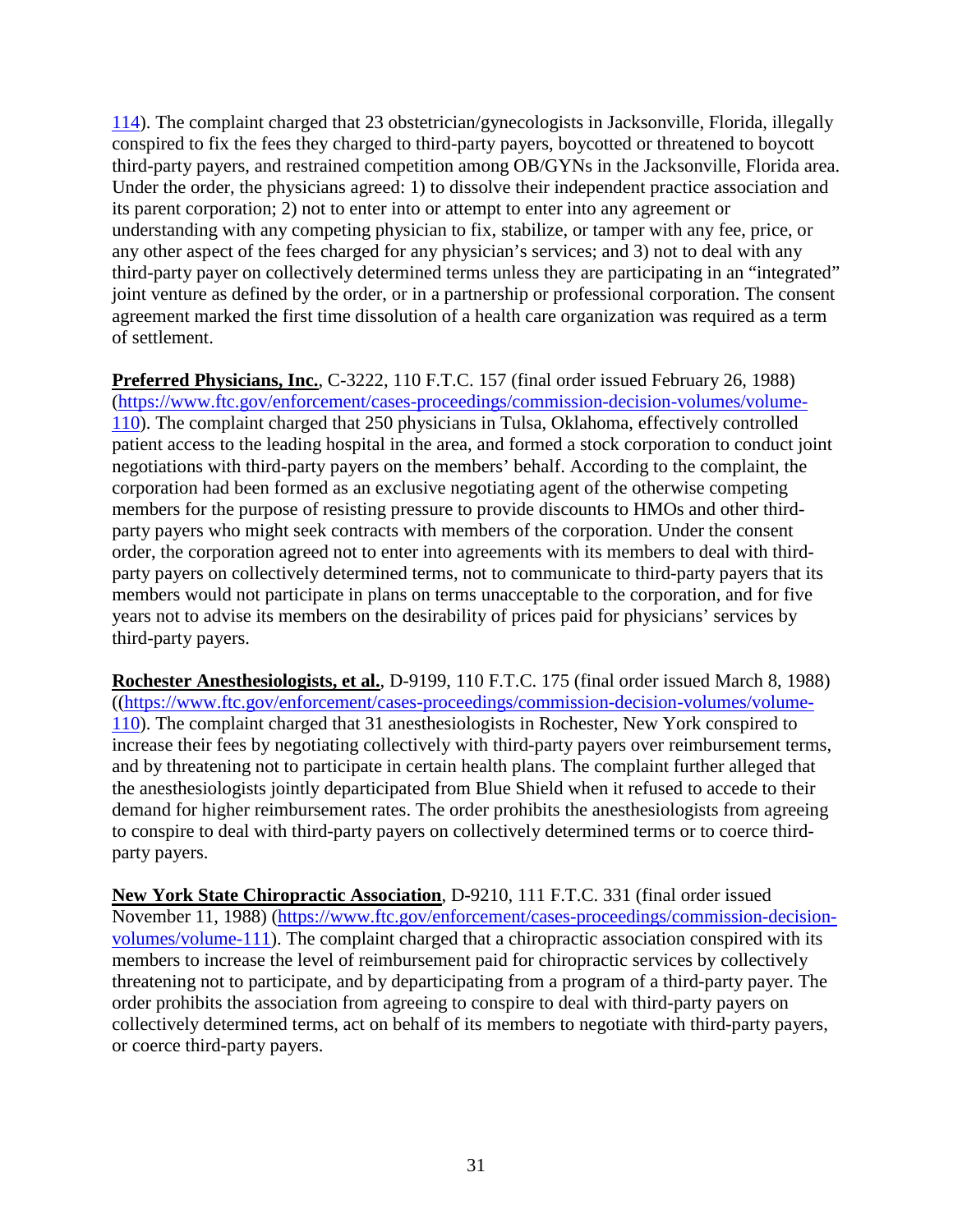Patrick S. O'Halloran, M.D. (Formerly Newport Rhode Island Obstetricians), C-3232, 111 F.T.C. 35 (final order issued August 26, 1988) [\(https://www.ftc.gov/enforcement/cases](https://www.ftc.gov/enforcement/cases-proceedings/commission-decision-volumes/volume-111)[proceedings/commission-decision-volumes/volume-111\)](https://www.ftc.gov/enforcement/cases-proceedings/commission-decision-volumes/volume-111). The complaint charged that five obstetricians in the Newport, Rhode Island area concertedly forced the state to raise Medicaid payments to obstetricians by threatening to refuse to accept new Medicaid patients if the state did not raise Medicaid payments. The order prohibits the physicians from agreeing to conspire to deal with any governmental health care program on collectively determined terms, or to coerce any governmental health care program.

**Oklahoma Optometric Association**, D-9191, 106 F.T.C. 556 (final order issued November 19, 1985) [\(https://www.ftc.gov/enforcement/cases-proceedings/commission-decision](https://www.ftc.gov/enforcement/cases-proceedings/commission-decision-volumes/volume-106)[volumes/volume-106\)](https://www.ftc.gov/enforcement/cases-proceedings/commission-decision-volumes/volume-106). The complaint charged that a state optometric association, through its ethical guidelines, unreasonably restricted its members from truthful advertising and soliciting business. By virtue of these guidelines, members were prohibited from, among other things, associating with lay practices, making superiority claims, offering specific guarantees (e.g., to refund the cost of optical goods), and criticizing other optometrists. Under the order, the association agreed to cease restricting its members from truthful advertising and soliciting business, from meeting competitors' prices, and from offering special guarantees, such as refunds to consumers for the cost of optical goods.

**Michigan State Medical Society**, D-9129, 101 F.T.C. 191 (final order issued February 17, 1983) [\(https://www.ftc.gov/enforcement/cases-proceedings/commission-decision](https://www.ftc.gov/enforcement/cases-proceedings/commission-decision-volumes/volume-101)[volumes/volume-101\)](https://www.ftc.gov/enforcement/cases-proceedings/commission-decision-volumes/volume-101). The complaint charged that an East Lansing, Michigan medical society illegally obstructed insurers' cost containment programs, by orchestrating a group boycott by its physician members for the purpose of obtaining higher reimbursement. According to the complaint, the medical society organized a proxy campaign which would have allowed the society to collectively terminate its members' participation in third-party payer and Medicaid insurance programs. The Commission decision held that the medical society illegally conspired to obtain its members' permission to collectively terminate participation in third-party payer and Medicaid insurance programs if these payers did not alter cost containment procedures and adopt reimbursement policies acceptable to the society. The order prohibited the medical society from, among other things, entering into agreements with its members to affect the amount, terms of reimbursement, or decision to accept or reject an agreement; acting on behalf of its members through proxy power; influencing its members to refuse to enter into any participation agreement not acceptable to the society; and entering into any agreement with third-party payers concerning the amount, manner of calculation, or terms of reimbursement.

**Association of Independent Dentists**, C-3097, 100 F.T.C. 518 (final order issued October 22, 1982) [\(https://www.ftc.gov/enforcement/cases-proceedings/commission-decision](https://www.ftc.gov/enforcement/cases-proceedings/commission-decision-volumes/volume-100)[volumes/volume-100\)](https://www.ftc.gov/enforcement/cases-proceedings/commission-decision-volumes/volume-100). The complaint charged that an association of dentists in Pueblo County, Colorado, illegally restrained competition among its members by adopting and enforcing a bylaw that prevented or hindered its members from truthfully advertising any aspect of their practices without the prior approval of the association's Board of Directors. According to the complaint the association threatened to refuse to sign participating dentist agreements with third-party payers, in order to pressure these payers to increase or maintain the level of reimbursement paid for dental services. Under the order, the medical society agreed to cease restricting truthful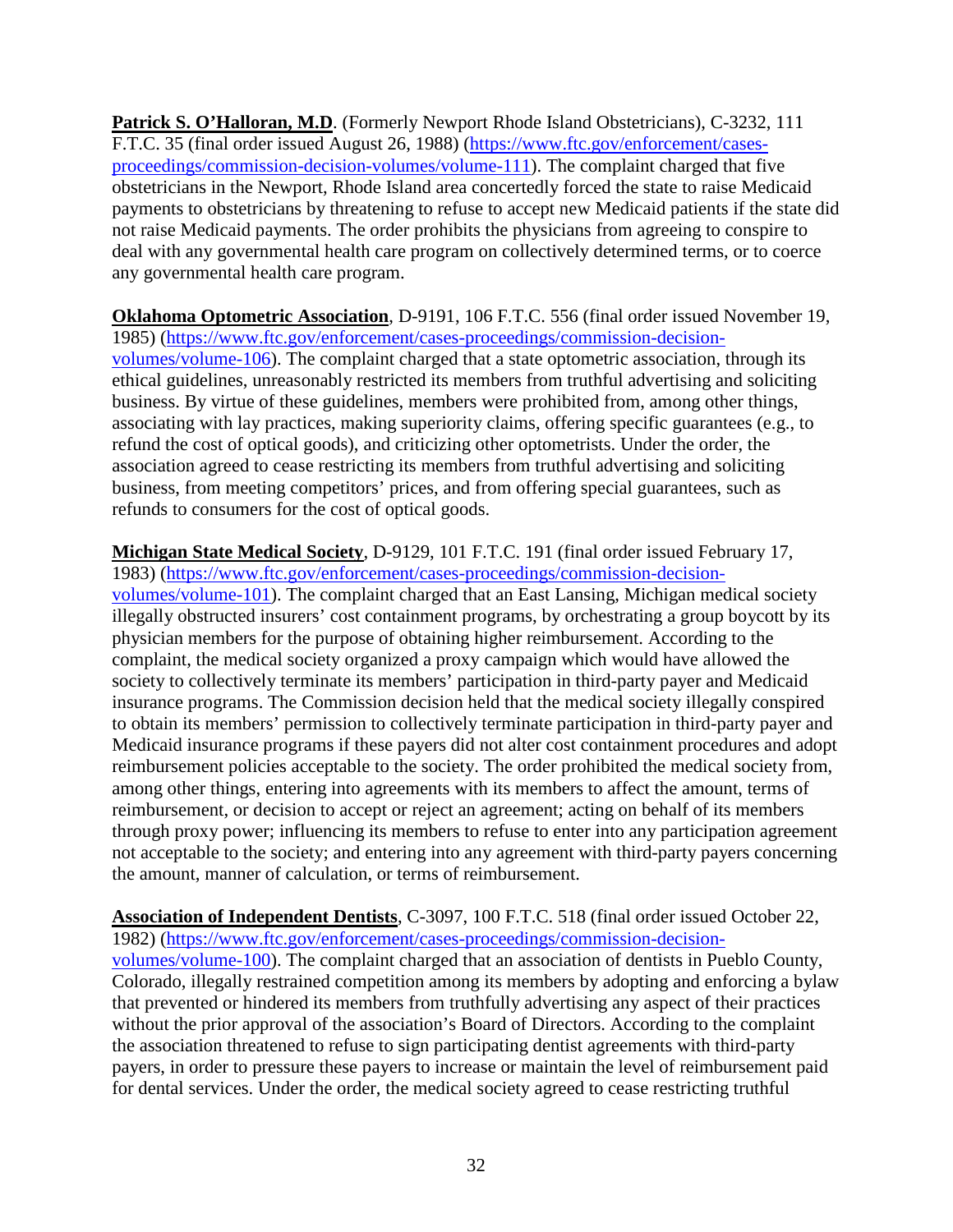advertising by its members, and not to act in any way to coerce third-party payers to accept its positions about reimbursement in dental care coverage plans.

**American Medical Association v. Federal Trade Commission**, D-9064, 94 F.T.C. 701 (final order issued October 12, 1979) aff'd as modified, 638 F.2D 443 (2d Cir. 1980), aff'd by an equally divided Court, 455 U.S. 676 (1982) (order modified 99 F.T.C. 440 (1982), 100 F.T.C. 572 (1982), and 114 F.T.C. 575 (1991) [\(https://www.ftc.gov/enforcement/cases](https://www.ftc.gov/enforcement/cases-proceedings/commission-decision-volumes/volume-94)[proceedings/commission-decision-volumes/volume-94\)](https://www.ftc.gov/enforcement/cases-proceedings/commission-decision-volumes/volume-94). The complaint charged the AMA with violations of Section 5 of the FTC Act by agreeing to restrict its members' ability to advertise and solicit patients, and engage in price competition and other competitive practices. The Commission decision held that the AMA had illegally engaged in concerted action to restrain competition among its members. The Commission found, among other things, that the AMA, through its ethical guidelines, unreasonably prevented or hindered its members from soliciting business by truthful advertising or other forms of solicitation of patients. In addition, the Commission found that the AMA had illegally restrained its members from offering services on a salaried basis or at below-usual rates for hospitals, HMOs, and other lay institutions. Under the order, the association is prohibited from restraining truthful advertising. The order also prohibits the AMA from placing restrictions on the operation of physician practices that limit a patient's choice of physician services.

**California Medical Association**, C-2967, 93 F.T.C. 519 (final order issued April 17, 1979) (modified 105 F.T.C. 277 (1985) (set aside order, 120 F.T.C. 858 (1995) [\(https://www.ftc.gov/enforcement/cases-proceedings/commission-decision-volumes/volume-93\)](https://www.ftc.gov/enforcement/cases-proceedings/commission-decision-volumes/volume-93). The complaint charged that a medical association's preparation, publication, and circulation of RVSs, which included instructions for the computation and use of conversion factors, had the effect of establishing, maintaining, or otherwise influencing the fees which physicians charged for their services. The order prohibits the respondent from developing, publishing, or circulating RVSs, or suggesting that monetary conversion factors be applied to RVSs.

**Minnesota State Medical Association**, C-2909, 90 F.T.C. 337 (final order issued October 31, 1977) [\(https://www.ftc.gov/enforcement/cases-proceedings/commission-decision](https://www.ftc.gov/enforcement/cases-proceedings/commission-decision-volumes/volume-90)[volumes/volume-90\)](https://www.ftc.gov/enforcement/cases-proceedings/commission-decision-volumes/volume-90). The complaint charged that a medical association's preparation, publication, and circulation of RVSs had the effect of establishing, maintaining, or otherwise influencing the fees which physicians charged for their services. The complaint also charged that the association's component societies had adopted, published, circulated, and recommended to their members conversion factors applicable to the RVSs. The order prohibits the association from developing, publishing, or circulating RVSs and monetary conversion factors applicable to RVSs.

**American College of Radiology**, C-2871, 89 F.T.C. 144 (final order issued March 1, 1977) [\(https://www.ftc.gov/enforcement/cases-proceedings/commission-decision-volumes/volume-89\)](https://www.ftc.gov/enforcement/cases-proceedings/commission-decision-volumes/volume-89), modified 113 F.T.C. 280 (1990). The complaint charged that a medical association's preparation, publication, and circulation of RVSs had the effect of establishing, maintaining, or otherwise influencing the fees which physicians charged for their services. The order prohibits the association from developing, publishing, or circulating RVSs.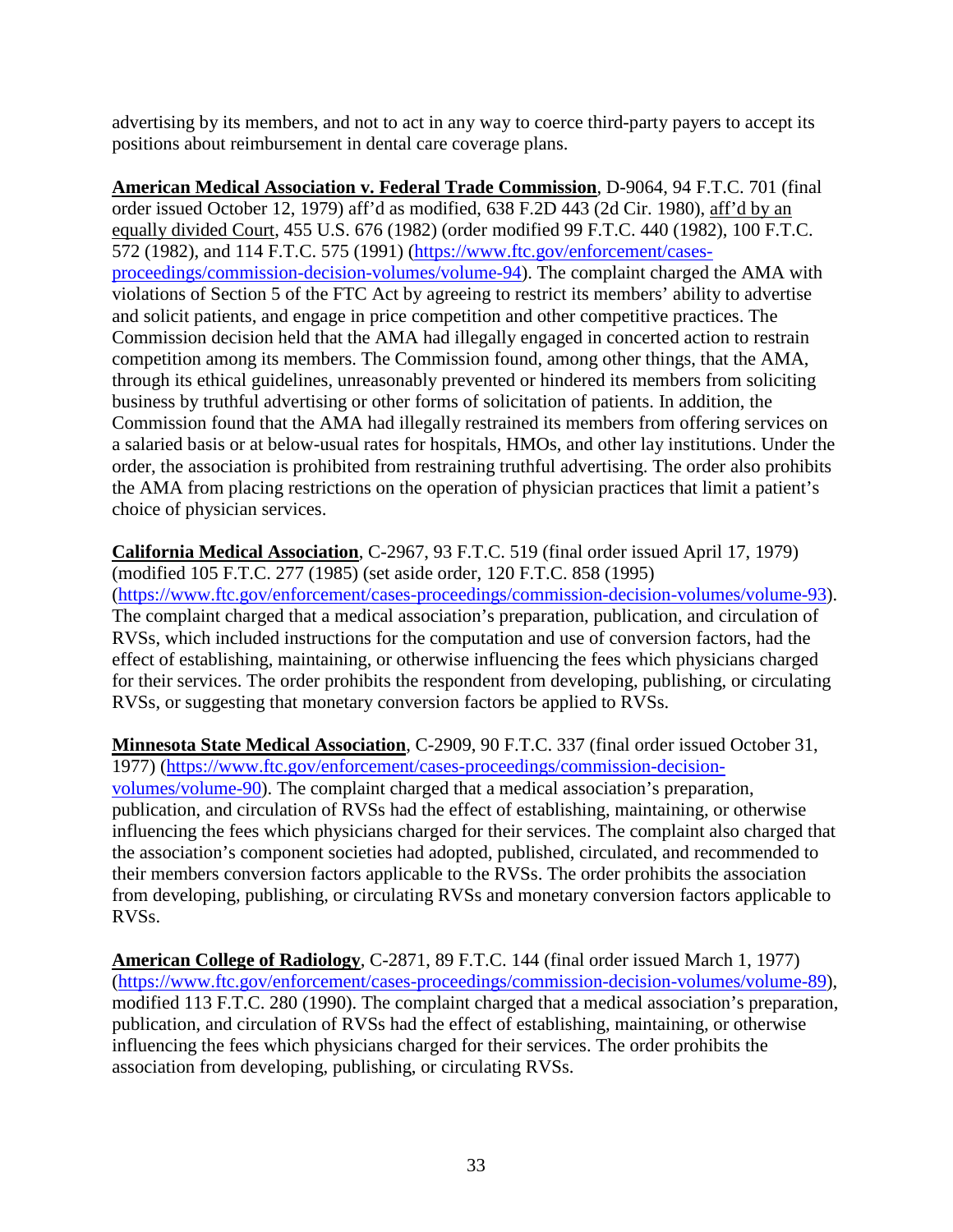**American Academy of Orthopaedic Surgeons**, C-2856, 88 F.T.C. 968 (final order issued December 14, 1976) (modified 105 F.T.C. 248 (1985)) (set aside order, 119 F.T.C. 609 (1995)) [\(https://www.ftc.gov/enforcement/cases-proceedings/commission-decision-volumes/volume-88\)](https://www.ftc.gov/enforcement/cases-proceedings/commission-decision-volumes/volume-88) The complaint charged that a medical association's preparation, publication, and circulation of RVSs had the effect of establishing, maintaining, or otherwise influencing the fees which physicians charged for their services. The order prohibits the association from developing, publishing, or circulating RVSs.

**American College of Obstetricians & Gynecologists**, C-2855, 88 F.T.C. 955 (final order issued December 14, 1976) [\(https://www.ftc.gov/enforcement/cases-proceedings/commission](https://www.ftc.gov/enforcement/cases-proceedings/commission-decision-volumes/volume-88)[decision-volumes/volume-88\)](https://www.ftc.gov/enforcement/cases-proceedings/commission-decision-volumes/volume-88) (modified 104 F.T.C. 524 (1984)). The complaint charged that a medical association's preparation, publication, and circulation of RVSs had the effect of establishing, maintaining, or otherwise influencing the fees which physicians charged for their services. The order prohibits the association from developing, publishing, or circulating RVSs.

## **C. Agreements to Obstruct Innovative Forms of Health Care Delivery or Financing**

**Connecticut Chiropractic Association**, C-4217, FTC File No. 0710074 (final order issued April 14, 2008) [\(https://www.ftc.gov/enforcement/cases-proceedings/071-0074/connecticut](https://www.ftc.gov/enforcement/cases-proceedings/071-0074/connecticut-chiropractic-association-connecticut-chiropractic)[chiropractic-association-connecticut-chiropractic\)](https://www.ftc.gov/enforcement/cases-proceedings/071-0074/connecticut-chiropractic-association-connecticut-chiropractic). The complaint charged that two chiropractic trade associations, and the attorney for one of the associations, conspired to boycott a cost-saving health plan for chiropractic services in Connecticut. The investigation was conducted jointly with the Connecticut Office of the Attorney General. The associations, comprising over 500 licensed chiropractors, and the attorney entered into agreements to prevent American Specialty Health from administering a state-wide chiropractic benefits administration program on behalf of health plans. American Specialty Health provides a network of chiropractors and administers the chiropractic benefits program for health plans to help improve the efficiency, increase the quality, and reduce the cost of providing chiropractic care. According to the complaint, the respondents, unhappy with the program's price terms and utilization management requirements, organized monthly meetings and other communications, and encouraged the chiropractors to refuse to participate in the network. The respondents also encouraged the chiropractors to terminate existing relationships with several health plans' American Specialty Health programs. The order prohibits the associations and the attorney from negotiating on behalf of any chiropractor with health plans, refusing to deal with or threatening not to deal with health plans, and determining the terms upon which chiropractors will deal with health plans. The respondents also reached a settlement with the Connecticut Attorney General under which the two associations and the attorney agreed to pay civil penalties to the state, and agreed not to conspire to refuse to deal or threaten to refuse to deal with any health insurer.

**Ernesto L. Ramirez Torres, D.M.D., et al.** (See Section II B for citation and annotation.)

**M.D. Physicians of Southwest Louisiana Inc.** (See Section II B for citation and annotation.)

# **Montana Associated Physicians, Inc./Billings Physicians Hospital Alliance, Inc.** (See Section II B for citation and annotation.)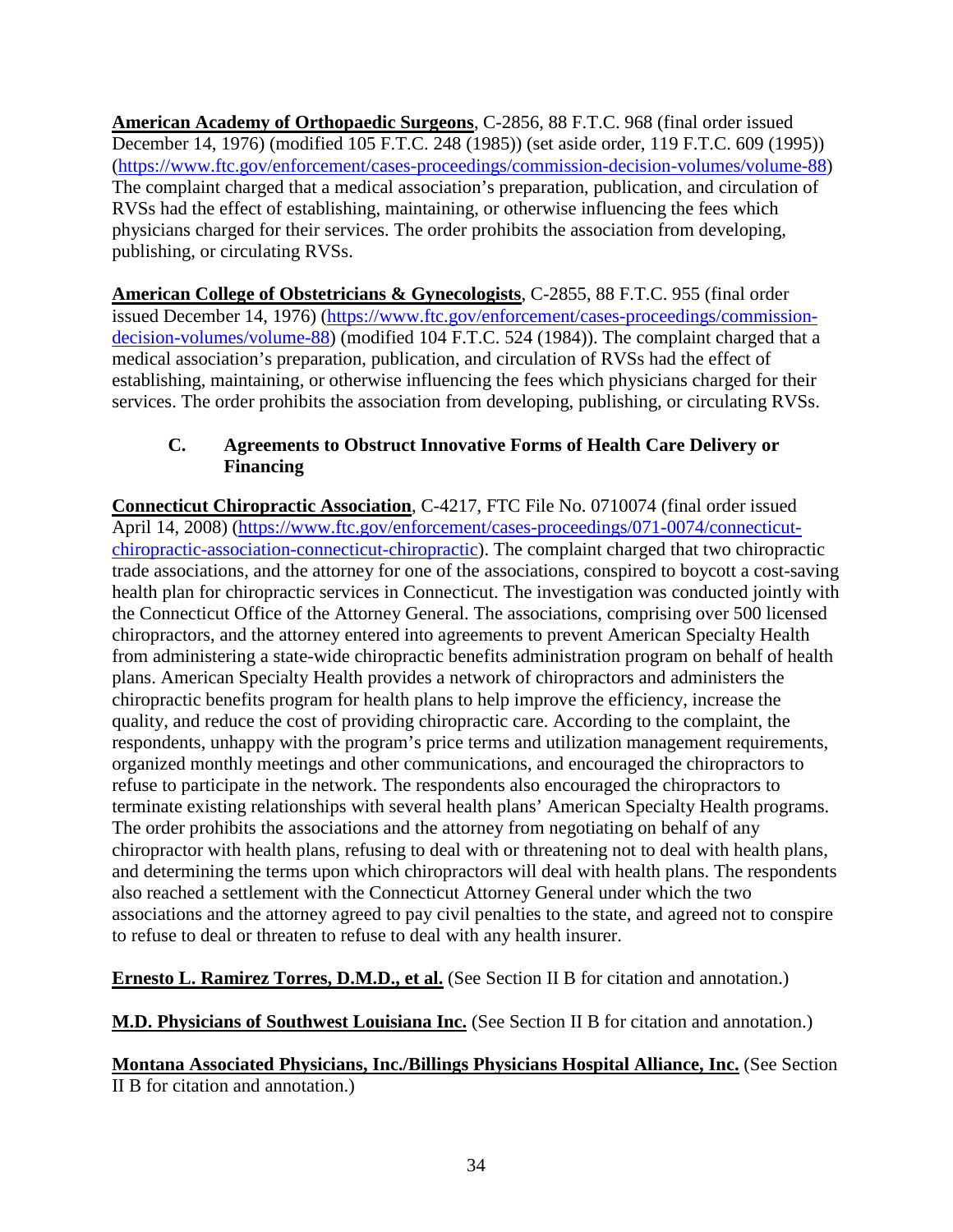**La Asociacion Medica de Puerto Rico** (See Section II B for citation and annotation.)

**Medical Staff of Good Samaritan Regional Medical Center**, C-3554, 119 F.T.C. 106 (final order issued February 1, 1995) [\(https://www.ftc.gov/enforcement/cases](https://www.ftc.gov/enforcement/cases-proceedings/commission-decision-volumes/volume-119)[proceedings/commission-decision-volumes/volume-119\)](https://www.ftc.gov/enforcement/cases-proceedings/commission-decision-volumes/volume-119). The complaint charged that members of the medical staff of Good Samaritan Regional Medical Center, in Phoenix, Arizona, consisting of more than 500 physicians, conspired to prevent the hospital from opening a multi-specialty clinic that would have competed with the physicians, by threatening to stop admitting patients to the hospital if it proceeded with plans to open the clinic. The order prohibits members of the medical staff from agreeing, or attempting to enter into an agreement, to prevent or restrict the services offered by Good Samaritan, the clinic, or any other health care provider. The order also prohibits the physicians from conspiring to use coercive tactics to prevent competition from other physicians or health care providers.

**Physician Group, Inc.**, C-3610, 120 F.T.C. 567 (final order issued August 11, 1995) [\(https://www.ftc.gov/enforcement/cases-proceedings/commission-decision-volumes/volume-](https://www.ftc.gov/enforcement/cases-proceedings/commission-decision-volumes/volume-120)[120\)](https://www.ftc.gov/enforcement/cases-proceedings/commission-decision-volumes/volume-120). The complaint charged that Physicians Group Inc., and seven physicians on the board of directors of that organization, conspired to prevent or delay the entry of third-party payers into Pittsylvania County and Danville, Virginia. The complaint also charged that the respondents fixed the terms on which they would deal with third-party payers, including not only price terms but also terms and conditions of cost containment. The order prohibits such conduct, and requires the dissolution of Physicians Group Inc.

**Southbank IPA, Inc.** (See Section II B for citation and annotation.)

**Diran Seropian, M.D.**, D-9248, 115 F.T.C. 891 (final order issued September 11, 1992) [\(https://www.ftc.gov/enforcement/cases-proceedings/commission-decision-volumes/volume-](https://www.ftc.gov/enforcement/cases-proceedings/commission-decision-volumes/volume-115)[115\)](https://www.ftc.gov/enforcement/cases-proceedings/commission-decision-volumes/volume-115). Dr. Seropian was charged along with physicians and other health practitioners in Medical Staff of Broward General Medical Center (discussed below). He entered a separate consent agreement after litigation against him had commenced.

**Medical Staff of Holy Cross Hospital**, C-3345, 114 F.T.C. 555 (final order issued September 10, 1991) [\(https://www.ftc.gov/enforcement/cases-proceedings/commission-decision](https://www.ftc.gov/enforcement/cases-proceedings/commission-decision-volumes/volume-114)[volumes/volume-114\)](https://www.ftc.gov/enforcement/cases-proceedings/commission-decision-volumes/volume-114). The complaint charged that physicians and other health practitioners with privileges to practice at a Fort Lauderdale, Florida hospital conspired with its members to threaten to boycott the hospital, in order to coerce the hospital not to enter a business relationship with the Cleveland Clinic or grant privileges to Clinic physicians. The medical staff entered into a consent order under which it will not, among other things, 1) refuse to deal or threaten to refuse to deal with the hospital or any other provider of health care services; 2) refuse or threaten to refuse to provide, or delay unreasonably in providing, an application for medical staff privileges to any Cleveland Clinic physician; 3) deny, impede, or refuse to consider any application for hospital changes or for changes in hospital privileges by any person solely because of his or her affiliation with the Cleveland Clinic; and 4) (i) deny or recommend to deny, limit, or otherwise restrict hospital privileges for any Cleveland Clinic physician, or (ii) close or recommend to close the medical staff, without a reasonable basis for concluding that the denial, limitation, or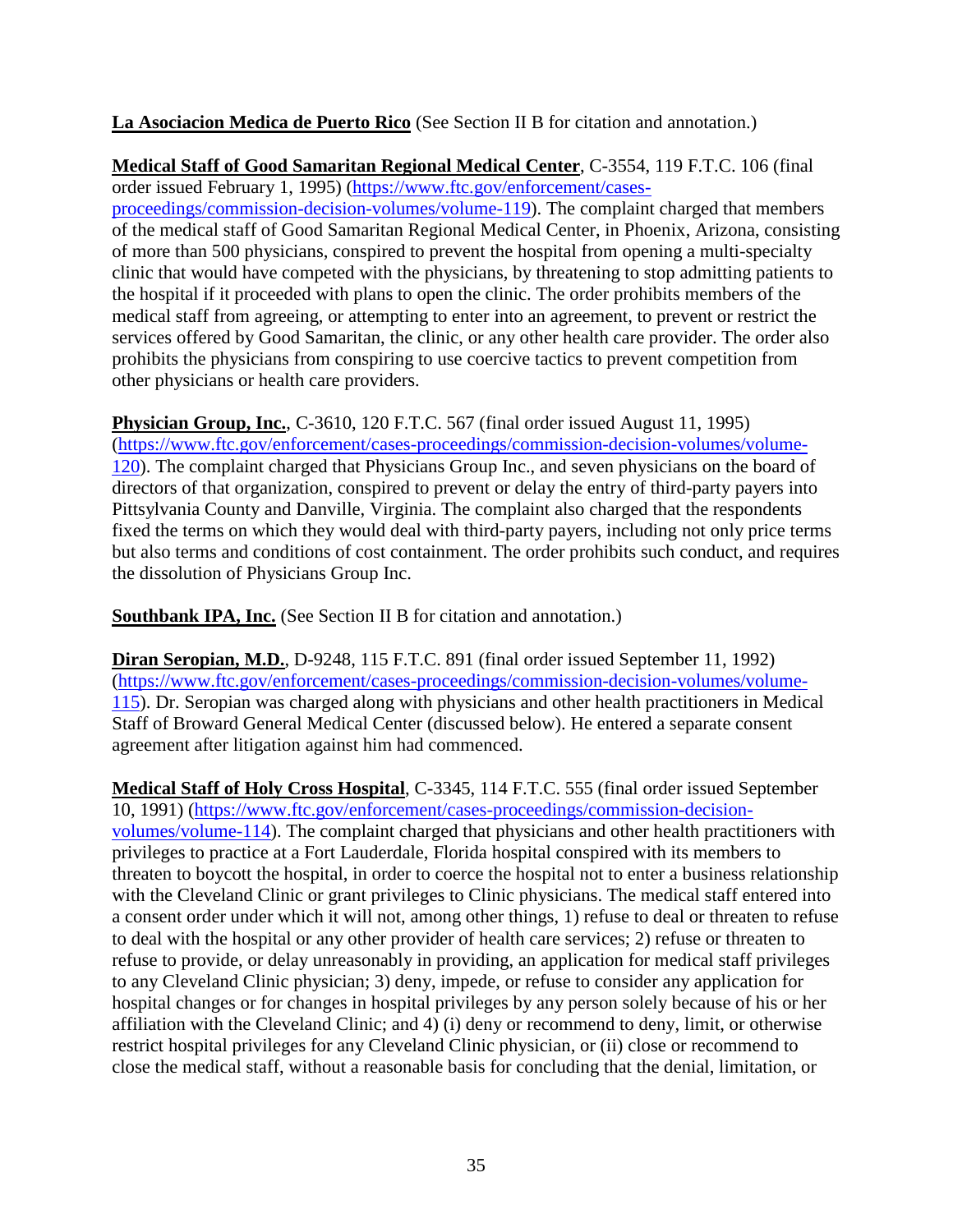restriction serves the interests of the hospital in providing for the efficient and competent delivery of health care services.

**Medical Staff of Broward General Medical Center**, C-3344 114 F.T.C. 542 (final order issued September 10, 1991) [\(https://www.ftc.gov/enforcement/cases-proceedings/commission-decision](https://www.ftc.gov/enforcement/cases-proceedings/commission-decision-volumes/volume-114)[volumes/volume-114\)](https://www.ftc.gov/enforcement/cases-proceedings/commission-decision-volumes/volume-114). The complaint charged that the medical staff of physicians and other health practitioners with privileges to practice at a Fort Lauderdale, Florida hospital conspired with its members to threaten to boycott the hospital, in order to coerce the hospital not to enter a business relationship with the Cleveland Clinic or grant privileges to Clinic physicians. The medical staff entered into a consent order under which it will not, among other things, 1) refuse to deal or threaten to refuse to deal with the hospital or any other provider of health care services; 2) deny, impede, or refuse to consider any application for hospital changes or for changes in hospital privileges by any person solely because of his or her affiliation with the Cleveland Clinic; and 3) deny or recommend to deny, limit, or otherwise restrict hospital privileges for any Cleveland Clinic physician without a reasonable basis for concluding that the denial, limitation, or restriction serves the interests of the hospital in providing for the efficient and competent delivery of health care services.

**Medical Staff of Dickinson County Memorial Hospital**, C-3259, 112 F.T.C. 33 (final order issued July 17, 1989) [\(https://www.ftc.gov/enforcement/cases-proceedings/commission](https://www.ftc.gov/enforcement/cases-proceedings/commission-decision-volumes/volume-112)[decision-volumes/volume-112\)](https://www.ftc.gov/enforcement/cases-proceedings/commission-decision-volumes/volume-112). The complaint charged that 12 physicians practicing in Dickinson County, Michigan, two medical societies, and a hospital medical staff conspired to prevent a hospital from opening a clinic that would have competed with the doctors, by threatening not to refer patients to specialists at the hospital. The order prohibits the respondents from conspiring to use coercive tactics to prevent competition from other physicians or health care providers. The order provides that legitimate peer review activities are not prohibited.

**Lee M. Mabee, M.D.**, D-9214, 112 F.T.C. 535 (final order issued November 15, 1989) [\(https://www.ftc.gov/enforcement/cases-proceedings/commission-decision-volumes/volume-](https://www.ftc.gov/enforcement/cases-proceedings/commission-decision-volumes/volume-112)[112\)](https://www.ftc.gov/enforcement/cases-proceedings/commission-decision-volumes/volume-112). Dr. Mabee was charged along with 11 other obstetricians in Sioux Falls Obstetricians (discussed below). He entered a separate consent agreement after the litigation against him had commenced.

**Eugene M. Addison, M.D.**, C-3243, 111 F.T.C. 339 (final order issued November 15, 1988) [\(https://www.ftc.gov/enforcement/cases-proceedings/commission-decision-volumes/volume-](https://www.ftc.gov/enforcement/cases-proceedings/commission-decision-volumes/volume-111)[111\)](https://www.ftc.gov/enforcement/cases-proceedings/commission-decision-volumes/volume-111). The complaint charged that 14 physicians in the Huntsville, Texas area collectively sought to obtain from HMOs more advantageous terms of participation and, when those efforts proved unsuccessful, collectively refused to deal with the HMOs and attempted to restrict the hospital privileges of physicians associated with the HMOs. Under the order, the physicians agreed not to deal collectively with HMOs or health plans, not to deny hospital staff privileges solely because the applicant was associated with an HMO or health plan, and not to change the hospital's rules or medical staff bylaws in order to limit the participation of any physician in governance of the hospital or medical staff because of affiliation with an HMO or health plan.

**Iowa Chapter of American Physical Therapy Association**, C-3242, 111 F.T.C. 199 (final order issued November 4, 1988) [\(https://www.ftc.gov/enforcement/cases-](https://www.ftc.gov/enforcement/cases-proceedings/commission-decision-volumes/volume-111)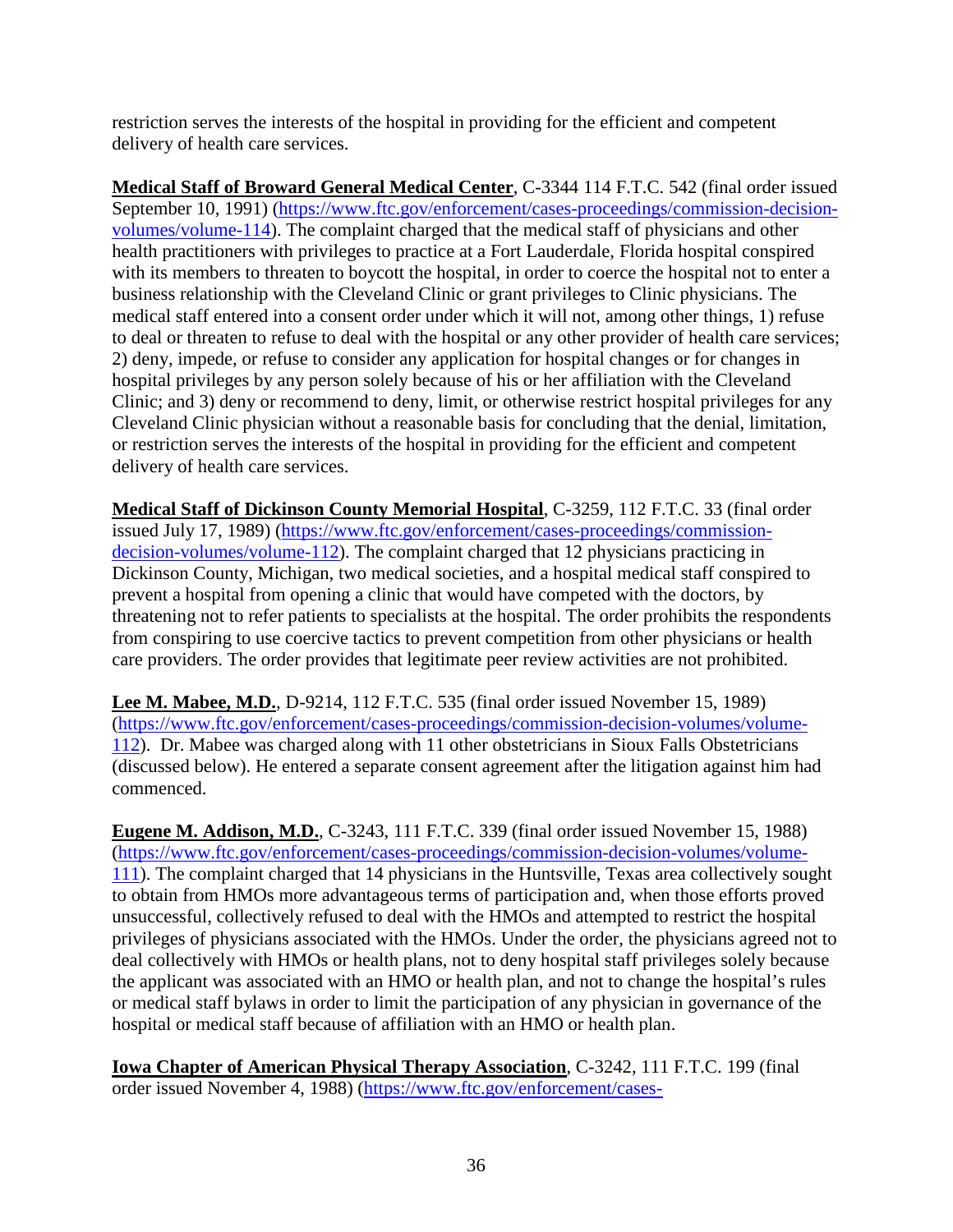[proceedings/commission-decision-volumes/volume-111\)](https://www.ftc.gov/enforcement/cases-proceedings/commission-decision-volumes/volume-111). The complaint charged that a physical therapy association unreasonably restrained competition by adopting a resolution declaring it illegal and unethical for therapists to work for physicians. The order prohibits the association from restricting member therapists from being employed by physicians.

**New York State Chiropractic Association** (See Section II B for citation and annotation.)

**Rochester Anesthesiologists, et al.** (See Section II B for citation and annotation.)

**Medical Staff of Doctors' Hospital of Prince George's County**, C-3226, 110 F.T.C. 476 (final order issued April 14, 1988) [\(https://www.ftc.gov/enforcement/cases-proceedings/commission](https://www.ftc.gov/enforcement/cases-proceedings/commission-decision-volumes/volume-110)[decision-volumes/volume-110\)](https://www.ftc.gov/enforcement/cases-proceedings/commission-decision-volumes/volume-110). The complaint charged that the medical staff of a Maryland hospital conspired to coerce the owner of the hospital to abandon plans to open an HMO facility in the area, through threats of concerted action to "close" the hospital. Under the order, the medical staff agreed not to organize or encourage any agreement among physicians for the purpose of preventing delivery of health care services by HMOs or other health care facilities.

**Medical Staff of Memorial Medical Center**, C-3231, 110 F.T.C. 541 (final order issued June 1, 1988) [\(https://www.ftc.gov/enforcement/cases-proceedings/commission-decision](https://www.ftc.gov/enforcement/cases-proceedings/commission-decision-volumes/volume-110)[volumes/volume-110\)](https://www.ftc.gov/enforcement/cases-proceedings/commission-decision-volumes/volume-110). The complaint charged that the medical staff of a hospital in Savanna, Georgia, acting through its credentials committee, conspired to suppress competition by denying a certified nurse-midwife's application for hospital privileges without a reasonable basis. The order prohibits the medical staff from agreeing to deny or restrict hospital privileges to certified nurse-midwives, unless the staff has a reasonable basis for believing that the restriction would serve the interest of the hospital in providing for the efficient and competent delivery of health care services.

**Robert E. Harvey, M.D.**, C-3239, 111 F.T.C. 57 (final order issued August 26, 1988) [\(https://www.ftc.gov/enforcement/cases-proceedings/commission-decision-volumes/volume-](https://www.ftc.gov/enforcement/cases-proceedings/commission-decision-volumes/volume-111)[111\)](https://www.ftc.gov/enforcement/cases-proceedings/commission-decision-volumes/volume-111). The complaint charged that allergists and a clinic in the Victoria, Texas area organized a boycott of manufacturers of new allergy testing products that were being marketed to nonallergist physicians. The order prohibits the allergists from agreeing to conspire to use coercive tactics to prevent competition from doctors who were not allergists.

**Sioux Falls Obstetricians**, C-3241, 111 F.T.C. 122 (final order issued October 11, 1988) [\(https://www.ftc.gov/enforcement/cases-proceedings/commission-decision-volumes/volume-](https://www.ftc.gov/enforcement/cases-proceedings/commission-decision-volumes/volume-111)[111\)](https://www.ftc.gov/enforcement/cases-proceedings/commission-decision-volumes/volume-111). The complaint charged that eleven obstetricians in the Sioux Falls, South Dakota area, who served as the part-time OB faculty of the medical school, illegally attempted to limit competition from the medical school full-time faculty members by threatening a boycott of the obstetrician/gynecologist residency program. The order prohibits the physicians from agreeing to engage in collective coercive activities that interfere with the residency program of the University of South Dakota School of Medicine.

**Preferred Physicians, Inc.** (See Section II B for citation and annotation.)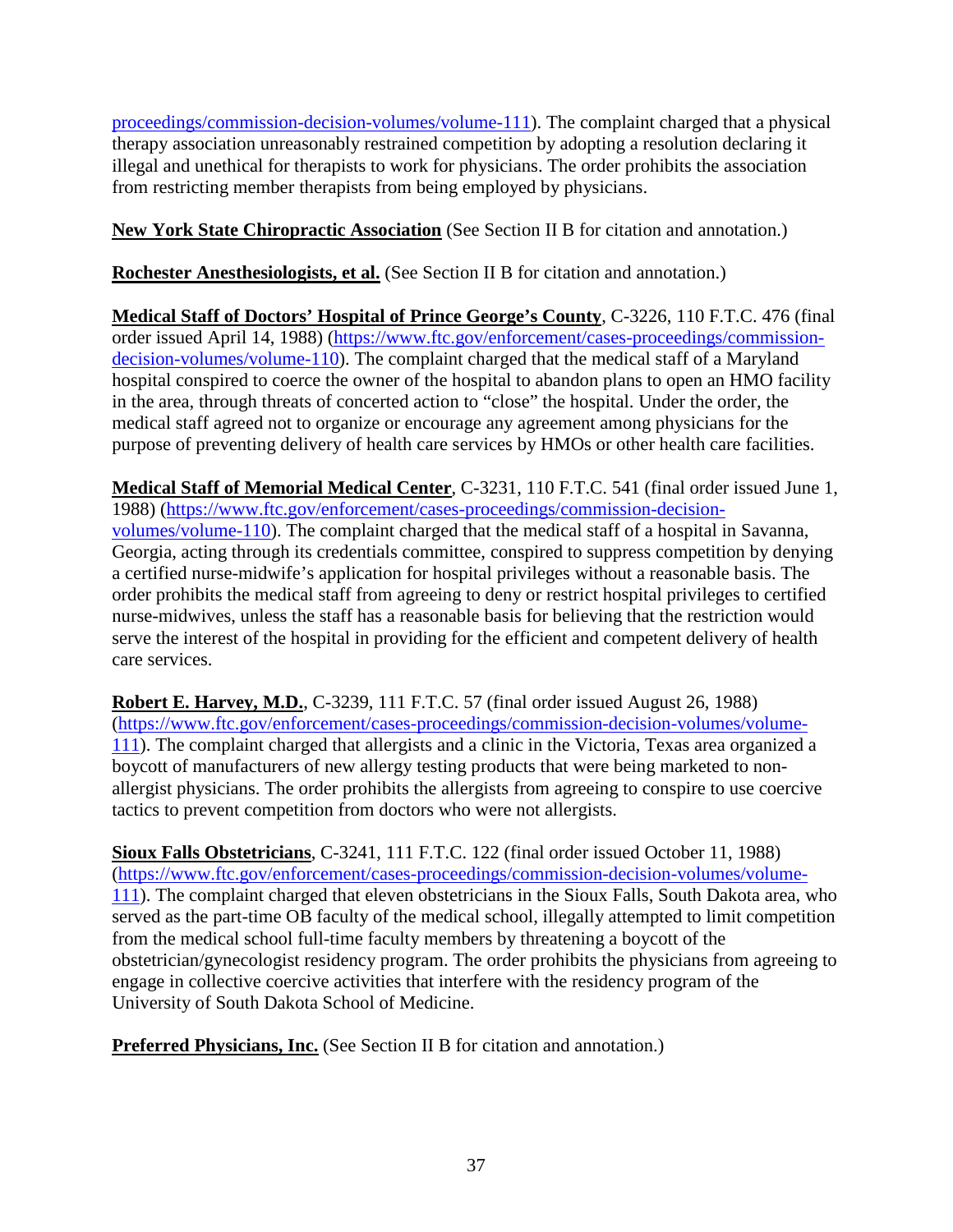**Physicians of Meadville**, C-3209, 109 F.T.C. 61 (final order issued March 2, 1987) [\(https://www.ftc.gov/enforcement/cases-proceedings/commission-decision-volumes/volume-](https://www.ftc.gov/enforcement/cases-proceedings/commission-decision-volumes/volume-109)[109\)](https://www.ftc.gov/enforcement/cases-proceedings/commission-decision-volumes/volume-109). The complaint charged that 61 physicians combined to restrict competition among physicians, by threatening not to refer patients to physician specialists practicing on the medical staff of a hospital in Erie, Pennsylvania, if a group of specialists associated with that hospital opened a satellite office that would compete with the local doctors. The order prohibits the physicians from agreeing to concertedly withhold or threaten to withhold patient referrals from any physician or other health care provider, or to refuse to deal with or withhold patient admissions from any hospital.

**American Academy of Optometry**, C-3193, 108 F.T.C. 25 (final order issued July 21, 1986) [\(https://www.ftc.gov/enforcement/cases-proceedings/commission-decision-volumes/volume-](https://www.ftc.gov/enforcement/cases-proceedings/commission-decision-volumes/volume-108)[108\)](https://www.ftc.gov/enforcement/cases-proceedings/commission-decision-volumes/volume-108). The complaint charged that an Academy of optometrists engaged in unlawful concerted action to restrain competition among its members by adopting and enforcing ethical guidelines that unreasonably prevented or hindered its members from soliciting business through truthful advertising and similar means. By virtue of these guidelines, members had been restricted from advertising prices, fees, types of treatment, professional training and experience, special expertise, and products offered for sale, such as contact lenses. The order prohibits the Academy from restricting its members from truthfully advertising and soliciting business. Under the order, the association also agreed to cease restricting its members in their choice of office location.

**Health Care Management Corp.** (formerly Medical Staff of North Mobile Community Hospital), C-3182, 107 F.T.C. 285 (final order issued February 20, 1986) [\(https://www.ftc.gov/enforcement/cases-proceedings/commission-decision-volumes/volume-](https://www.ftc.gov/enforcement/cases-proceedings/commission-decision-volumes/volume-107)[107\)](https://www.ftc.gov/enforcement/cases-proceedings/commission-decision-volumes/volume-107). The complaint charged that a corporation that owns a hospital near Mobile, Alabama, and the hospital's medical staff conspired to restrain competition from podiatrists, by pressuring individual physicians not to co-admit the patients of a podiatrist already on the staff, and by imposing unreasonable conditions on podiatrists seeking to practice at the hospital. The hospital and its medical staff agreed not to unreasonably restrict podiatrists from practicing at the hospital.

**North Carolina Orthopaedic Association**, C-3200, 108 F.T.C. 116 (final order issued September 19, 1986) [\(https://www.ftc.gov/enforcement/cases-proceedings/commission-decision](https://www.ftc.gov/enforcement/cases-proceedings/commission-decision-volumes/volume-108)[volumes/volume-108\)](https://www.ftc.gov/enforcement/cases-proceedings/commission-decision-volumes/volume-108). The agreement settled complaint charges that an orthopaedic association orchestrated an agreement among its members to exclude or unreasonably discriminate against podiatrists who sought hospital privileges or access to hospitals. The order prohibits the association from unreasonably restricting podiatrists from gaining surgical privileges or access to hospitals in North Carolina.

**Hawaii Dental Service Corp.**, C-3158, 106 F.T.C. 25 (final order issued July 26, 1985) [\(https://www.ftc.gov/enforcement/cases-proceedings/commission-decision-volumes/volume-](https://www.ftc.gov/enforcement/cases-proceedings/commission-decision-volumes/volume-106)[106\)](https://www.ftc.gov/enforcement/cases-proceedings/commission-decision-volumes/volume-106). The complaint charged that a corporation that offered a dental insurance plan, which provided dental services for a prepaid premium and was operated by the dentists who provided the services, limited competition among dentists in the state by enacting bylaws that prohibited the corporation from recruiting and sending dentists to certain counties without the approval of the majority of its members residing in the affected counties. The order prohibits the corporation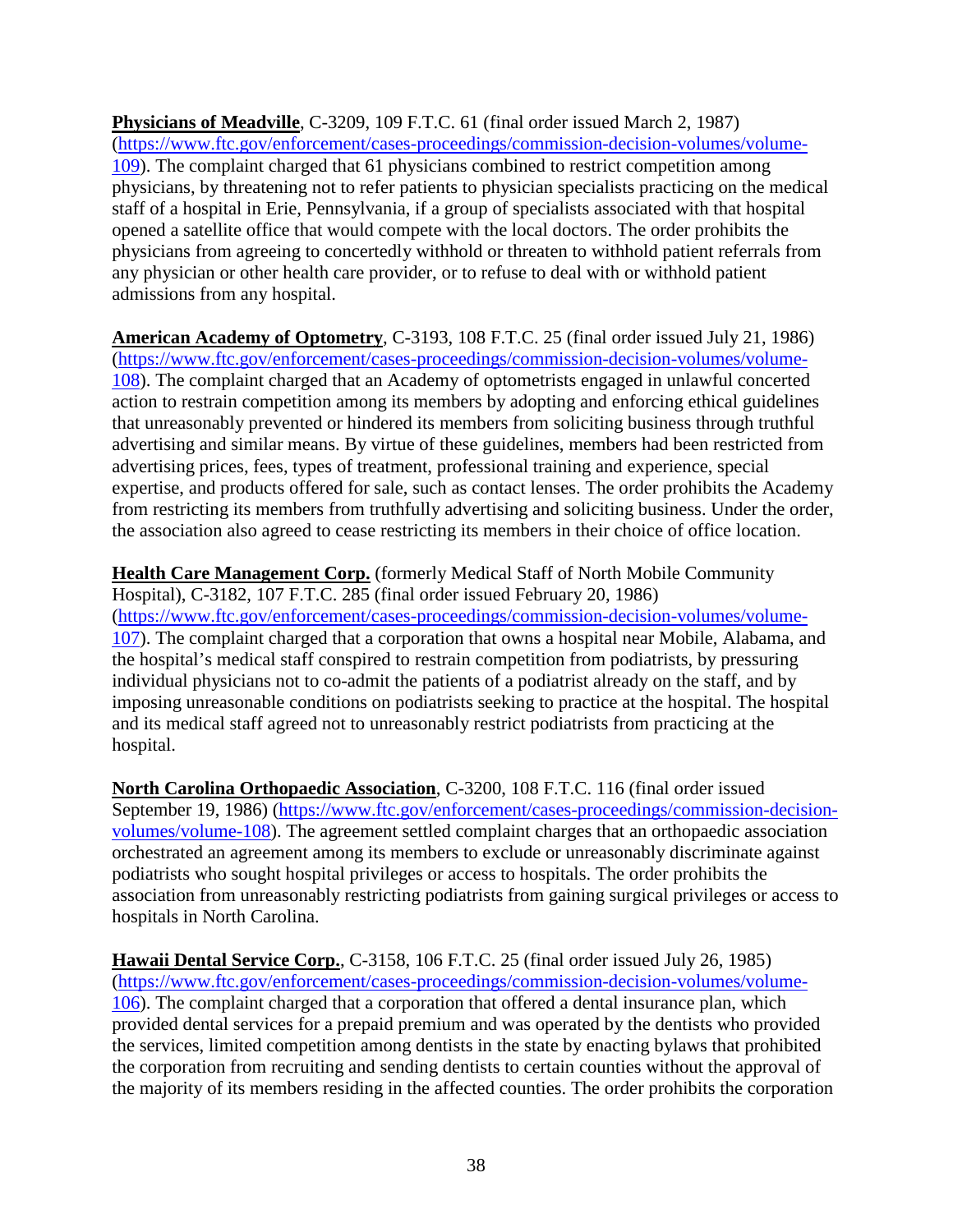from conditioning its decisions to send new dentists to certain counties in Hawaii on the approval of member dentists already practicing in those counties.

**Medical Staff of John C. Lincoln Hospital & Health Center**, C-3166, 106 F.T.C. 291 (final order issued September 26, 1985) [\(https://www.ftc.gov/enforcement/cases](https://www.ftc.gov/enforcement/cases-proceedings/commission-decision-volumes/volume-106)[proceedings/commission-decision-volumes/volume-106\)](https://www.ftc.gov/enforcement/cases-proceedings/commission-decision-volumes/volume-106). The complaint charged that physicians and other practitioners with privileges to practice at a Phoenix, Arizona hospital and health center conspired to coerce and threaten to boycott the hospital, so that the hospital would cancel its involvement with an urgent care facility that competed with medical staff members. The order prohibits the medical staff from agreeing to make, or join in plans to make, any threats of unreasonably discriminatory action against any health care facility or professional, or to undertake coercive action to influence reimbursement or insurance determinations, including a refusal to refer, admit, or treat patients.

**Michigan Optometric Association**, C-3170, 106 F.T.C. 342 (final order issued October 10, 1985) [\(https://www.ftc.gov/enforcement/cases-proceedings/commission-decision](https://www.ftc.gov/enforcement/cases-proceedings/commission-decision-volumes/volume-106)[volumes/volume-106\)](https://www.ftc.gov/enforcement/cases-proceedings/commission-decision-volumes/volume-106). The complaint charged that an optometric association conspired with its members to place unreasonable restraints upon member optometrists' "corporate practices." According to the complaint the optometric association engaged in illegal concerted action to restrain competition among its members by adopting and enforcing ethical guidelines that unreasonably prevented or hindered its members from truthfully advertising. The ethical guidelines had prohibited members from displaying their names in any manner that stood out from a listing of other occupants of a building; from using professional cards, billboards, letterheads, or stationery containing any information other than certain limited items; from using large signs or any representations of eyes, eyeglasses, or the human head; and from using lettering that was larger than a specified size on windows or doors. The order prohibits the association from restricting its members from truthfully advertising and otherwise soliciting business, providing services or selling optical goods in a retail location, or from providing optometric services or optical goods through corporate practice (i.e., in association with any business corporations other than hospital clinics, HMOs, or professional corporations).

**State Volunteer Mutual Insurance Company, Inc.**, C-3115, 102 F.T.C. 1232 (final order issued September 28, 1983) [\(https://www.ftc.gov/enforcement/cases-proceedings/commission](https://www.ftc.gov/enforcement/cases-proceedings/commission-decision-volumes/volume-102)[decision-volumes/volume-102\)](https://www.ftc.gov/enforcement/cases-proceedings/commission-decision-volumes/volume-102).The complaint charged that a Tennessee physician-owned insurance company providing malpractice insurance terminated the insurance of a physician because he had agreed to serve as a back-up physician to certified nurse-midwives who were in independent practice. The order prohibits the insurance company from unreasonably discriminating against physicians who work with independent nurse midwives.

**Indiana Federation of Dentists v. Federal Trade Commission**, D-9118, 101 F.T.C. 57 (1983) rev'd, 745 F.2d 1124 (7<sup>th</sup> Cir. 1984), rev'd, 476 U.S. 447 (1986) [\(https://www.ftc.gov/enforcement/cases-proceedings/commission-decision-volumes/volume-](https://www.ftc.gov/enforcement/cases-proceedings/commission-decision-volumes/volume-101)[101\)](https://www.ftc.gov/enforcement/cases-proceedings/commission-decision-volumes/volume-101). The complaint charged that an organization conspired to restrain competition among Indiana dentists by promulgating guidelines to prevent dentists from turning over patients' x-rays to dental care insurers. The Supreme Court reversed the Seventh Circuit and affirmed the Commission's holding that the organization of dentists illegally conspired to obstruct third-party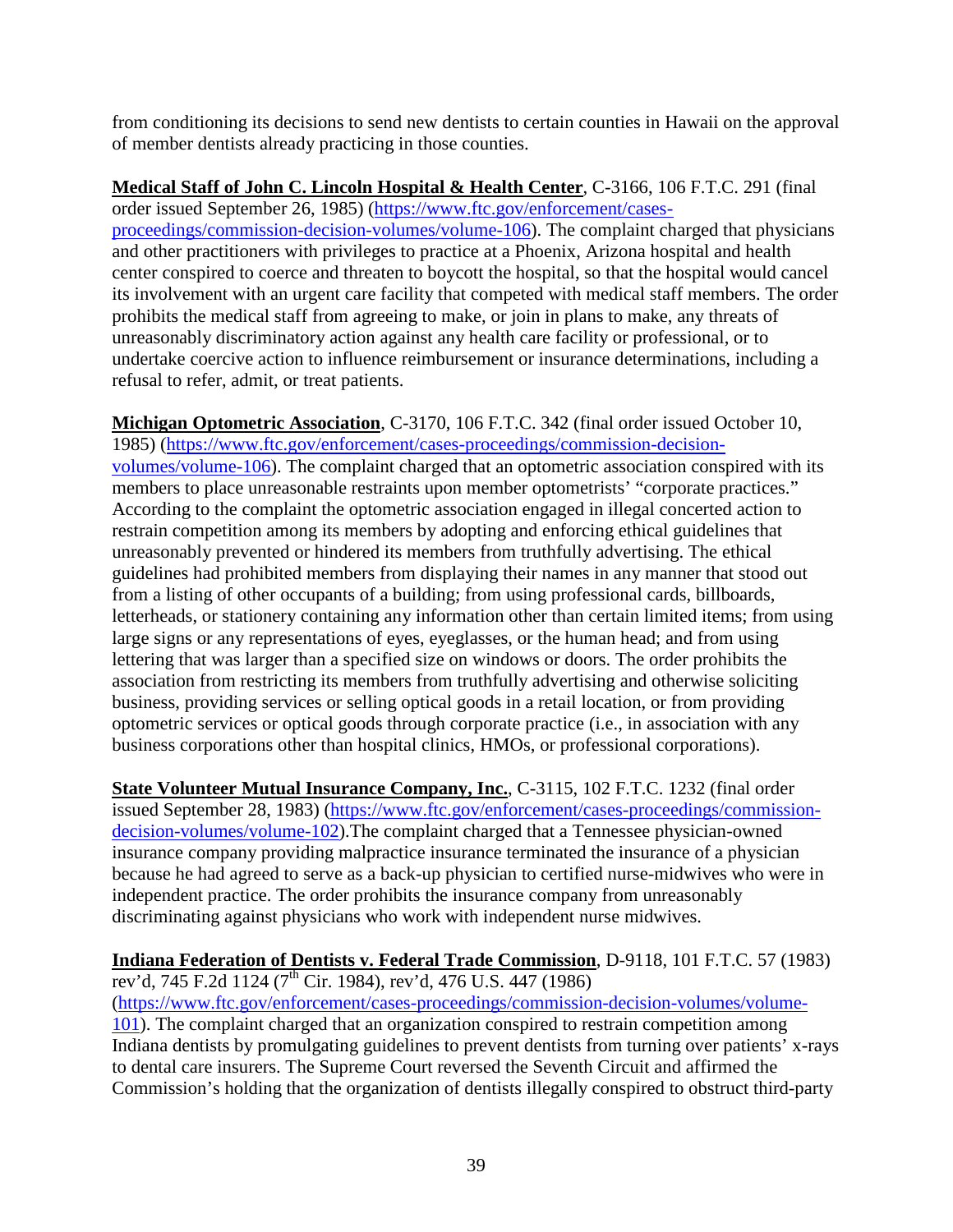payers' cost containment programs through the concerted withholding of patients' x-rays. The order prohibits the dental association from agreeing to obstruct third-party payers use of x-rays or other materials for dental benefit determinations, from compelling a third-party payer to deal with dental health care plans in a certain manner, or influencing a patient's choice of dentists based on the dentist's degree of cooperation with the third-party payer.

**Michigan State Medical Society** (See Section II B for citation and annotation.)

**Texas Dental Association**, D-9139, 100 F.T.C. 536 (final order issued November 19, 1982) [\(https://www.ftc.gov/enforcement/cases-proceedings/commission-decision-volumes/volume-](https://www.ftc.gov/enforcement/cases-proceedings/commission-decision-volumes/volume-100)[100\)](https://www.ftc.gov/enforcement/cases-proceedings/commission-decision-volumes/volume-100). The complaint charged that a state dental association orchestrated member dentists' withholding of x-rays from insurers who needed them to make benefit determinations. The order prohibits the association from obstructing third-party payers from the predetermination and limitation of dental coverage to the least expensive form of treatment, and from coercing payers to modify dental care coverage plans.

**Sherman A. Hope, M.D.**, D-9144, 98 F.T.C. 58 (final order issued August 5, 1981) [\(https://www.ftc.gov/enforcement/cases-proceedings/commission-decision-volumes/volume-98\)](https://www.ftc.gov/enforcement/cases-proceedings/commission-decision-volumes/volume-98). The complaint charged that five physicians discontinued emergency room coverage to force a Texas hospital to halt its plans to recruit a new physician under financial terms that the physicians opposed. The order prohibits the physicians from undertaking any course of conduct to interfere with the hospital's recruitment of physicians or the hospital's efforts to grant hospital privileges to physicians.

**American Medical Association** (See Section II B for citation and annotation.)

**Forbes Health System Medical Staff**, C-2994, 94 F.T.C. 1042 (final order issued October 15, 1979) [\(https://www.ftc.gov/enforcement/cases-proceedings/commission-decision](https://www.ftc.gov/enforcement/cases-proceedings/commission-decision-volumes/volume-94)[volumes/volume-94\)](https://www.ftc.gov/enforcement/cases-proceedings/commission-decision-volumes/volume-94). The complaint charged that the medical staff of a Pennsylvania hospital system, consisting of physicians, dentists, and podiatrists, which was starting its own HMO, had abused the hospital privilege system to hamper competition from a competing HMO. In particular, the group allegedly denied applications by the HMO-affiliated physicians. The order prohibits the group from discriminating against medical staff members who were associated with HMOs, and from excluding applicants for hospital privileges simply because they provided services on other than a fee-for-service basis.

**Indiana Dental Association, et al.**, C-2957, 93 F.T.C. 392 (final order issued March 14, 1979) [\(https://www.ftc.gov/enforcement/cases-proceedings/commission-decision-volumes/volume-93\)](https://www.ftc.gov/enforcement/cases-proceedings/commission-decision-volumes/volume-93). The complaint charged that a state dental association restrained competition among dentists by engaging in concerted action to withhold x-rays from insurers who needed them to make benefit determinations. The order prohibits the dental association from obstructing third-party payers from predetermination of benefits and limitation of dental coverage to the least expensive course of treatment.

**American Society of Anesthesiologists, Inc.**, C-2952, 93 F.T.C. 101 (final order issued January 22, 1979) [\(https://www.ftc.gov/enforcement/cases-proceedings/commission-decision-](https://www.ftc.gov/enforcement/cases-proceedings/commission-decision-volumes/volume-93)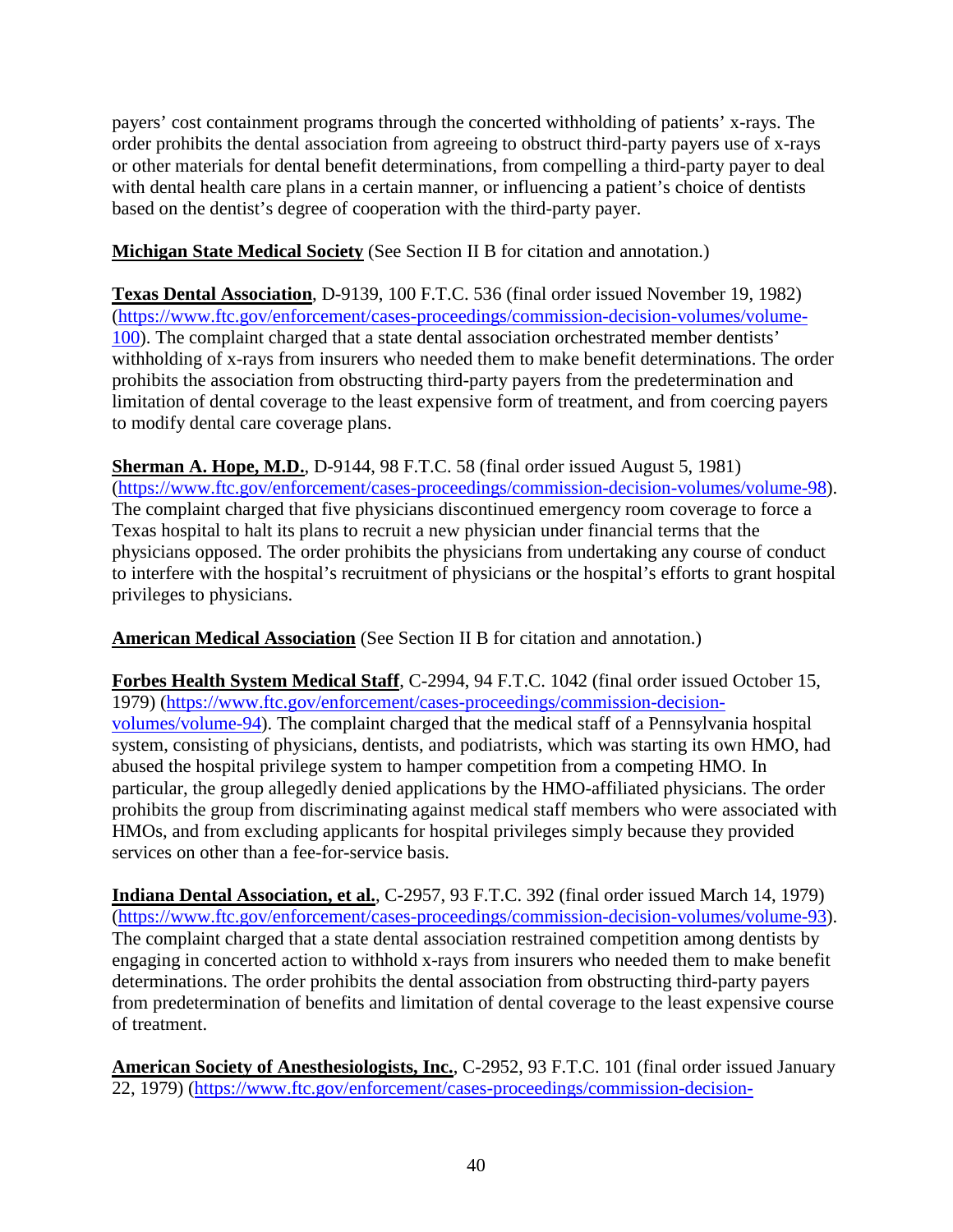[volumes/volume-93\)](https://www.ftc.gov/enforcement/cases-proceedings/commission-decision-volumes/volume-93). The complaint charged that a medical society, through its ethical guidelines and membership requirements, restrained member anesthesiologists from being paid on other than a fee-for-service basis or from becoming salaried employees at hospitals. The order prohibits the association from restricting its members from rendering services other than on a fee-for-service basis.

**Medical Service Corp. of Spokane County, et al.**, C-2853, 88 F.T.C. 906 (final order issued December 3, 1976) [\(https://www.ftc.gov/enforcement/cases-proceedings/commission-decision](https://www.ftc.gov/enforcement/cases-proceedings/commission-decision-volumes/volume-88)[volumes/volume-88\)](https://www.ftc.gov/enforcement/cases-proceedings/commission-decision-volumes/volume-88). The complaint charged that a Blue Shield health payment plan and an affiliated physicians' association in the state of Washington deterred the development of HMOs by denying reimbursement to physicians who provided services to HMOs. The order prohibits the plan and association from pursuing any course of conduct that discriminates against HMOs, or against any physician who practices medicine with an HMO or in any manner other than on a fee-for-service basis.

# **D. Restraints on Services, Advertising, or other Forms of Solicitation**

# **1. State Board Restraints**

**The North Carolina State Board of Dental Examiners v. Federal Trade Commission**, C-9343 (initial decision issued July 14, 2011; Commission opinion and final order issued December 2, 2011; affirmed by the U.S. Court of Appeals for the Fourth Circuit May 31, 2013; petition for certiorari granted March 3, 2014; U.S. Supreme Court affirmed February 25, 2015) [\(https://www.ftc.gov/enforcement/cases-proceedings/081-0137/north-carolina-board-dental](https://www.ftc.gov/enforcement/cases-proceedings/081-0137/north-carolina-board-dental-examiners-matter)[examiners-matter\)](https://www.ftc.gov/enforcement/cases-proceedings/081-0137/north-carolina-board-dental-examiners-matter). The complaint charged that the North Carolina State Board of Dental Examiners (Dental Board) harmed competition by prohibiting non-dentists from providing teethwhitening services in the state. The eight-member Dental Board is made up of six licensed dentists elected by dentists, one licensed dental hygienist elected by dental hygienists, and one consumer appointed by the Governor. It is a state agency created to regulate the practice of dentistry in North Carolina and is authorized to petition a state court to enjoin a person from engaging in the unauthorized practice of dentistry. Instead of seeking court orders to block the non-dentists' actions, however, the complaint charged that the Dental Board unilaterally ordered non-dentists to stop providing whitening services. The Dental Board also threatened and discouraged non-dentists who were considering opening teeth-whitening businesses.

Prior to the start of the administrative trial, the Dental Board filed with the FTC a Motion to Dismiss, claiming that the state action doctrine exempted its conduct from antitrust liability. The "state action" doctrine exempts a transaction from federal antitrust scrutiny by providing a narrow exception for antitrust conduct if it is an act of government. The Commission decided that as a state regulatory body controlled by market participants, the Dental Board members may act in their self-interest. As such, active state supervision of the Dental Board is required for state action immunity to apply. The Commission determined that the state did not actively supervise the Dental Board's conduct; therefore, state action immunity did not apply.

Following administrative litigation, on July 14, 2011, the ALJ issued an opinion that non-dentists compete with dentists to provide teeth whitening services in North Carolina and that the Dental Board's concerted action to exclude non-dentist-provided teeth whitening services from the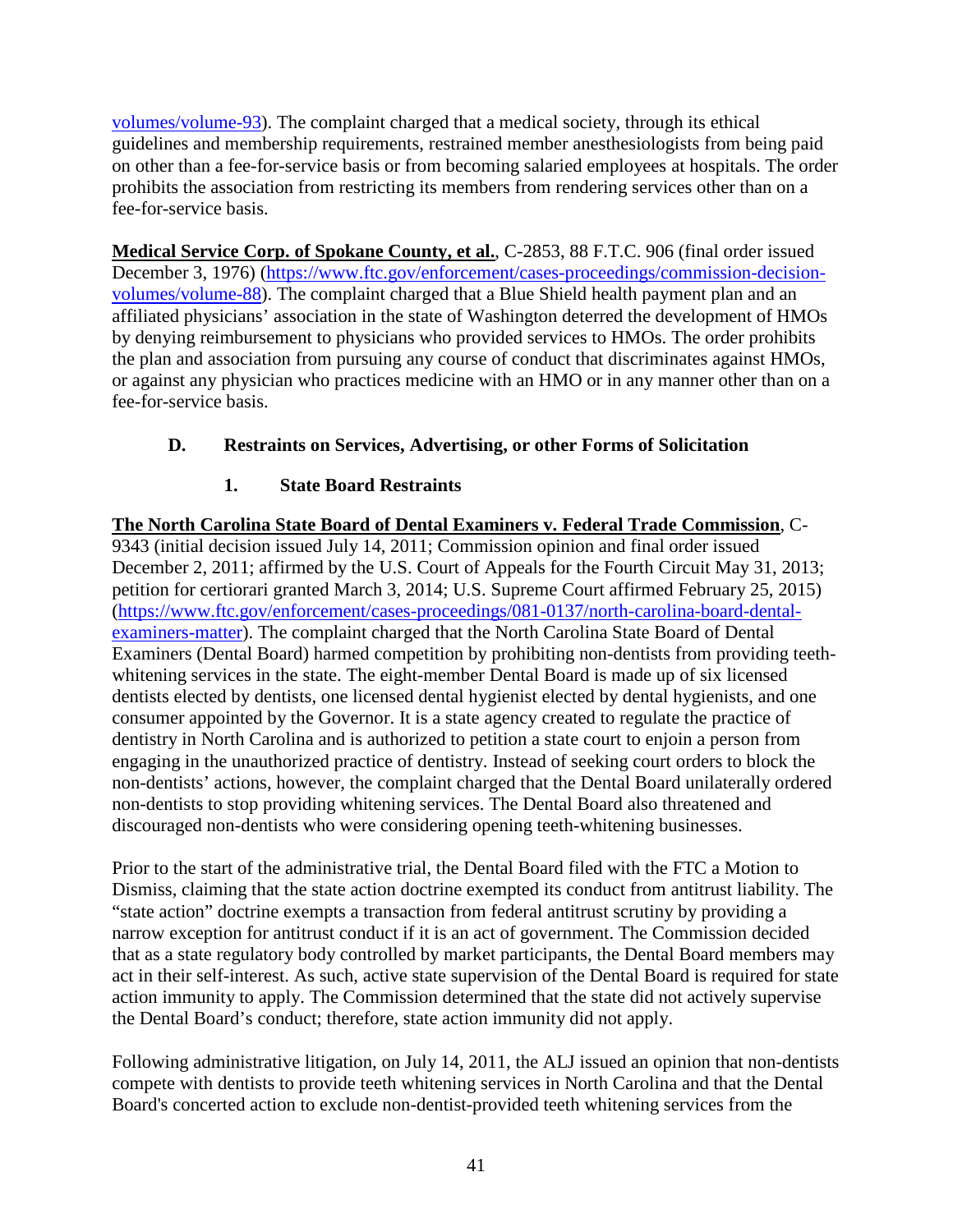market had a tendency to harm competition. On December 2, 2011, the Commission upheld the decision and entered a final order against the Dental Board. On May 31, 2013, the U.S. Court of Appeals for the Fourth Circuit upheld the Commission's Decision and Order. On February 25, 2015, the Supreme Court agreed and rejected the Dental Board's claim that state action doctrine protected the Dental Board's conduct from federal antitrust scrutiny. The Court held that a state entity primarily composed of and controlled by participants in the regulated market requires active supervision by the State.

**South Carolina State Board of Dentistry v. Federal Trade Commission**, D. 9311 (petition for certiorari denied January 16, 2007; final order issued September 6, 2007) [\(https://www.ftc.gov/enforcement/cases-proceedings/0210128/south-carolina-state-board](https://www.ftc.gov/enforcement/cases-proceedings/0210128/south-carolina-state-board-dentistry-matter)[dentistry-matter\)](https://www.ftc.gov/enforcement/cases-proceedings/0210128/south-carolina-state-board-dentistry-matter). The complaint charged that the South Carolina Board of Dentistry unreasonably restricted the delivery of preventive dental services by licensed dental hygienists to children in South Carolina schools. The complaint alleged that after the South Carolina General Assembly passed legislation in 2000 eliminating a statutory requirement that a dentist examine each child before a hygienist may perform cleanings or apply sealants in school settings, the board reinstated the same dental examination requirement in 2001 that the legislature had eliminated, and extended it to the application of topical flouride in school settings as well. As a result, thousands of children – particularly economically disadvantaged children – were deprived of preventative dental care. According to the complaint, the Board's action was contrary to state policy and not reasonably related to any countervailing efficiencies or other benefits sufficient to justify its harmful effects on competition and consumers. On October 21, 2003, respondents filed a motion to dismiss based on state action immunity and mootness. The Commission denied the motion as to state action doctrine and instructed an administrative law judge to conduct a limited inquiry on the mootness issue as to the reasonable likelihood that the conduct will recur because of recent amendments to state law. The Commission concluded that the Board had failed to show that the 2001 rule, issued after the legislature had amended state law to allow dental hygienists to provide preventive dental care to children without the dental preexamination, was issued pursuant to a clearly articulated state policy. The Commission also held that the actions of the board appeared to contravene the clear legislative intent in the 2000 amendments to eliminate the preexamination requirement. The Board filed a petition for review with the Court of Appeals for the Fourth Circuit in August 2004. The Commission moved to dismiss the petition for lack of jurisdiction over the agency's interlocutory order, and in May 2006 the Fourth Circuit dismissed the petition, holding that the Commission's rejection of the Board's state action motion did not fall within the small class of interlocutory orders that may be appealed immediately under the collateral order doctrine. The Supreme Court denied the Board's petition for certiorari on January 16, 2007. The Commission approved a final consent order on September 6, 2007. The order requires the Board to publicize (on its website and in its newsletter) its agreement with the state legislative policy that prevents the Board from requiring examination by a dentist as a condition of dental hygienists providing preventive dental care in public health settings. In addition, the order requires the Board to distribute a copy of the announcement to every licensed dentist, dental hygienist, and to the superintendent of every school district in South Carolina. The order also requires the Board to give the Commission advance notice before adopting rules or taking other actions that relate to dental hygienists' provision of preventive dental services in public health settings.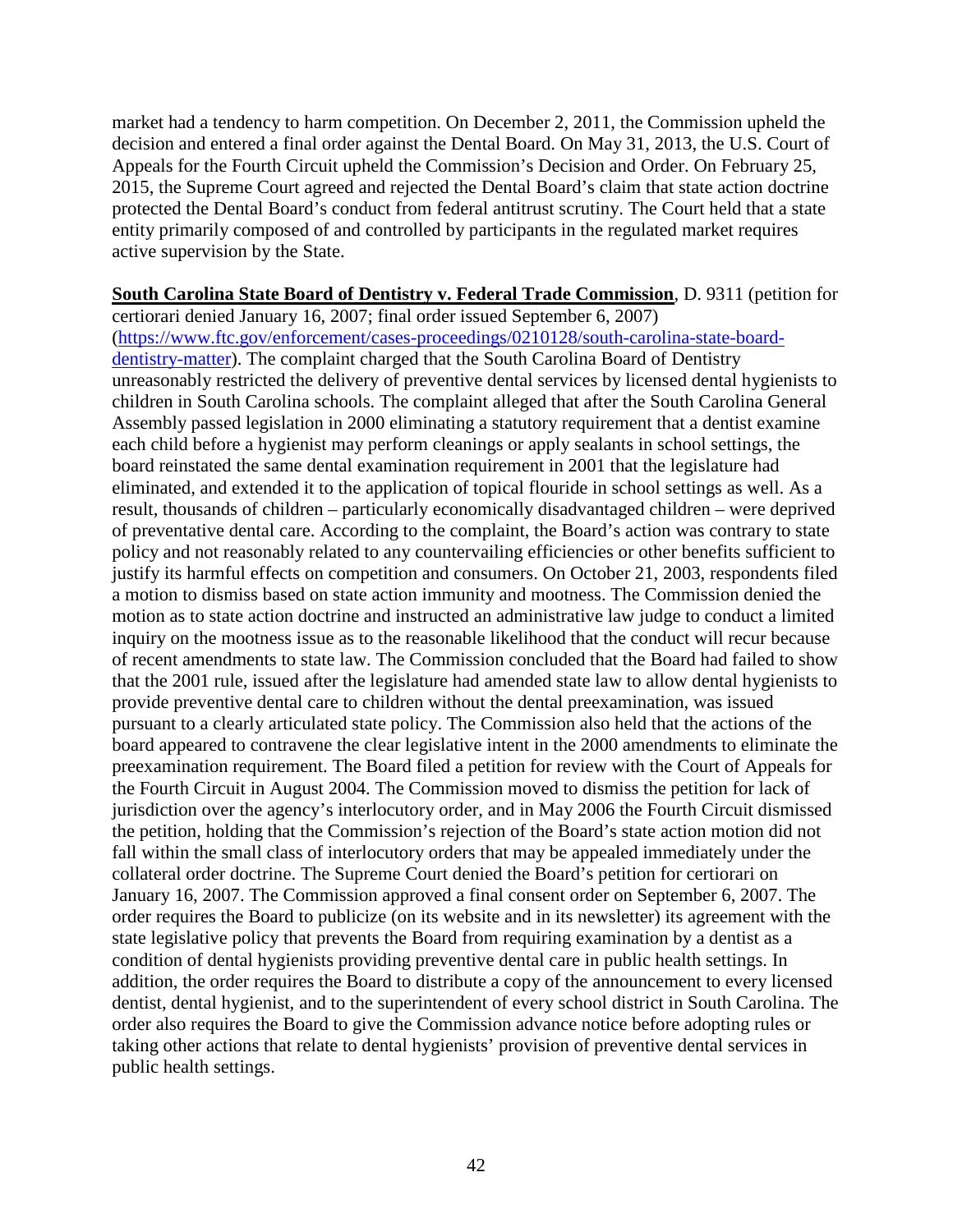**Texas Board of Chiropractic Examiners**, C-3379, 115 F.T.C. 470 (final order issued April 21, 1992) [\(https://www.ftc.gov/enforcement/cases-proceedings/commission-decision](https://www.ftc.gov/enforcement/cases-proceedings/commission-decision-volumes/volume-115)[volumes/volume-115\)](https://www.ftc.gov/enforcement/cases-proceedings/commission-decision-volumes/volume-115). The complaint charged that a state chiropractic board illegally conspired to restrain competition among chiropractors through its rules that unreasonably restricted chiropractors from engaging in various forms of nondeceptive advertising and solicitation. The order prohibits the board from restricting truthful advertising. The Board may adopt and enforce reasonable advertising rules to prohibit advertising that the Board reasonably believes to be false, misleading or deceptive within the meaning of state law, and to prohibit oppressive in-person solicitation.

**Massachusetts Board of Registration in Optometry**, D-9195, 110 F.T.C. 549 (final order issued June 13, 1988) [\(https://www.ftc.gov/enforcement/cases-proceedings/commission](https://www.ftc.gov/enforcement/cases-proceedings/commission-decision-volumes/volume-110)[decision-volumes/volume-110\)](https://www.ftc.gov/enforcement/cases-proceedings/commission-decision-volumes/volume-110). The Commission decision held that a state optometric board illegally conspired to restrain competition among optometrists, by promulgating and enforcing regulations that prohibited optometrists from truthfully advertising price discounts, that prohibited optical and other commercial establishments from advertising the names of optometrists or the availability of their services, and that prohibited the use of testimonial or sensational advertisements. The Commission found that the regulations were not protected by the state action doctrine because state law did not embody a clearly articulated policy to prohibit optometrists from truthfully advertising discounts, fees, or other information. Under the order, the Board is prohibited from restraining truthful advertising but may adopt and enforce reasonable rules to restrict fraudulent, false, deceptive, or misleading advertising within the meaning of state law.

**Wyoming State Board of Chiropractic Examiners**, C-3221, 110 F.T.C. 145 (final order issued January 13, 1988) [\(https://www.ftc.gov/enforcement/cases-proceedings/commission-decision](https://www.ftc.gov/enforcement/cases-proceedings/commission-decision-volumes/volume-110)[volumes/volume-110\)](https://www.ftc.gov/enforcement/cases-proceedings/commission-decision-volumes/volume-110). The complaint charged that a state chiropractic board engaged in unlawful concerted action to restrain competition among chiropractors by adopting rules that prohibited virtually all telephone directory advertising (with the exception of a practitioner's name, address and two additional descriptive lines of information), and other forms of truthful advertising, including advertising about fees or free consultations or examinations. The challenged rules also encouraged chiropractors to agree on the methods of advertising in their areas. The order prohibits the Board from restricting truthful advertising. Under the order, the Board may adopt and enforce reasonable rules to restrict false or deceptive advertising within the meaning of state law.

**Parker v. Kentucky Board of Dentistry** (See Section VI for citation and annotation of *amicus* brief).

**Wyoming State Board of Registration in Podiatry**, C-3176, 107 F.T.C. 19 (final order issued January 24, 1986) [\(https://www.ftc.gov/enforcement/cases-proceedings/commission-decision](https://www.ftc.gov/enforcement/cases-proceedings/commission-decision-volumes/volume-107)[volumes/volume-107\)](https://www.ftc.gov/enforcement/cases-proceedings/commission-decision-volumes/volume-107). The complaint charged that a state podiatric board engaged in unlawful concerted action to restrain competition among podiatrists by restricting most forms of truthful advertising (permitting advertising of little more than name, address, and phone number), and the use of certain advertising media. State law authorized the Board only to regulate the use of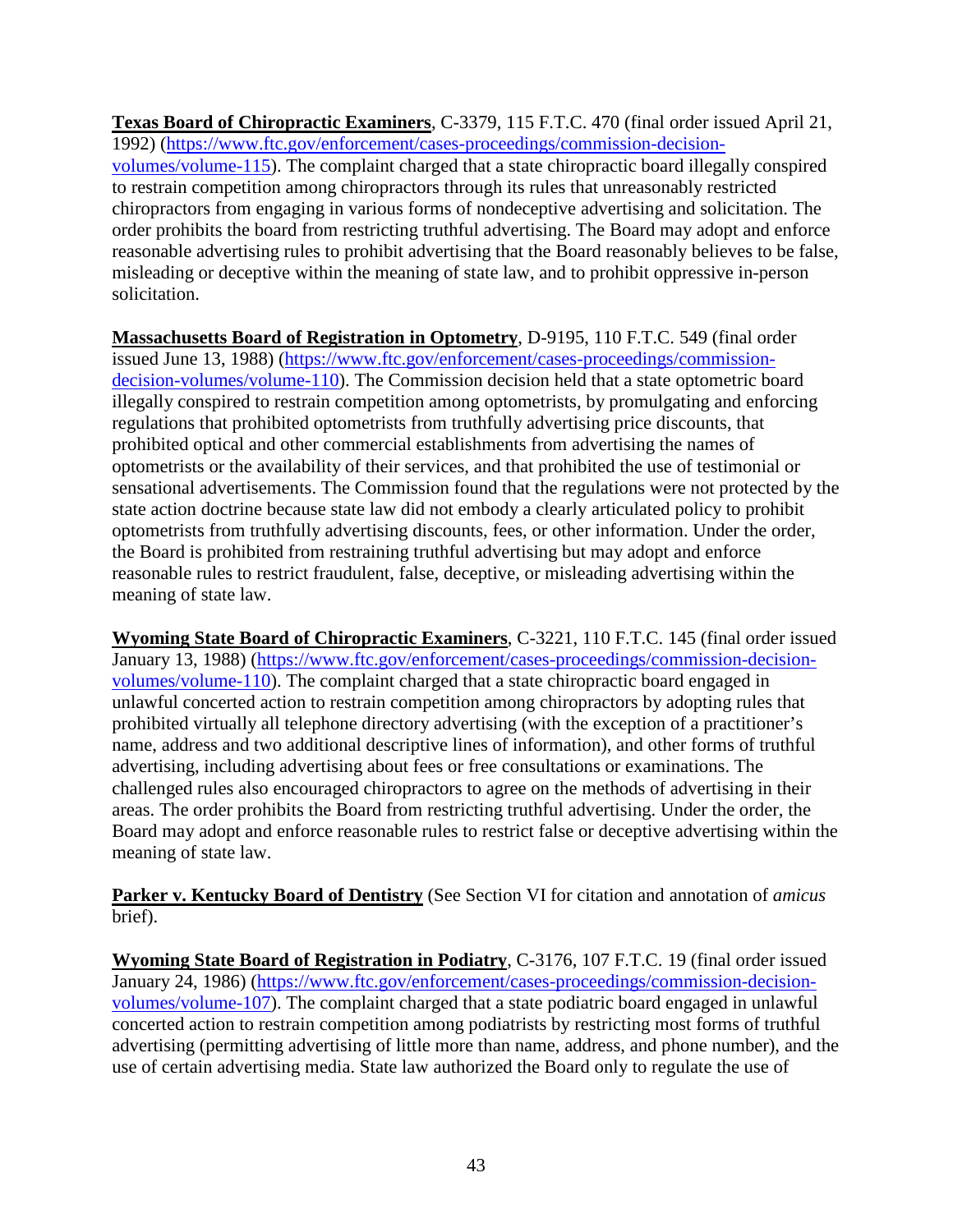untruthful or improbable statements in advertisements. The order prohibits the Board from restricting truthful advertising.

**Montana Board of Optometrists**, C-3161, 106 F.T.C. 80 (final order issued August 29, 1985) [\(https://www.ftc.gov/enforcement/cases-proceedings/commission-decision-volumes/volume-](https://www.ftc.gov/enforcement/cases-proceedings/commission-decision-volumes/volume-106)[106\)](https://www.ftc.gov/enforcement/cases-proceedings/commission-decision-volumes/volume-106). The complaint charged that a state optometric board engaged in unlawful concerted action to restrain competition among optometrists by restricting optometrists from truthfully advertising prices, terms of credit, down payments, periodic payments, professional superiority, or from using the expression "Contact Lens Clinic" or "Vision Center." State law authorized the Board to regulate only the use of untruthful or ambiguous advertising, and prohibited only the use in advertisements of the expression "eye specialist" or "specialist in eye" in connection with the name of an optometrist. The order prohibits the Board from restricting truthful advertising. Under the order, the Board may adopt and enforce reasonable rules to implement state law.

**Louisiana State Board of Dentistry**, D-9188, 106 F.T.C. 65 (final order issued August 26, 1985) [\(https://www.ftc.gov/enforcement/cases-proceedings/commission-decision](https://www.ftc.gov/enforcement/cases-proceedings/commission-decision-volumes/volume-106)[volumes/volume-106\)](https://www.ftc.gov/enforcement/cases-proceedings/commission-decision-volumes/volume-106). The complaint charged that a state dental board engaged in unlawful concerted action to restrain competition by restricting dentists from truthfully advertising the prices of their services, particularly discounts. After litigation commenced, the Board entered a consent agreement. Under the order, the Board cannot restrict truthful advertising, but may adopt and enforce reasonable rules, including affirmative disclosure requirements, to restrict false, deceptive, or misleading advertising within the meaning of state law.

# **2. Private Association Restraints**

**Colegio de Cirujanos Dentistas de Puerto Rico** (See Section II B for citation and annotation.)

**California Dental Association v. Federal Trade Commission**, 121 F.T.C. 190 (1996) (final order), aff'd 128 F.3d 720 (9<sup>th</sup> Cir. 1997); vacated, remanded 526 U.S. 756 (1999); rev'd, remanded 224 F.3d 942 ( $9<sup>th</sup>$  Cir. 2000); Order Returning Matter to Adjudication and Dismissing Complaint February 15, 2001 [\(https://www.ftc.gov/enforcement/cases-proceedings/california](https://www.ftc.gov/enforcement/cases-proceedings/california-dental-association-matter)[dental-association-matter\)](https://www.ftc.gov/enforcement/cases-proceedings/california-dental-association-matter). The Commission's opinion affirmed an ALJ's decision finding that the California Dental Association violated Section 5 of the FTC Act by unreasonably restricting truthful, nondeceptive advertising. The Commission found that CDA's restrictions on price advertising were *per se* illegal, and analyzed CDA's non-price advertising restraints under an abbreviated rule of reason. On 10/22/97, the Ninth Circuit affirmed the Commission's order in a 2-1 decision, holding that the Commission has jurisdiction over CDA, and that the agreement unreasonably restrained trade under a "quick look" rule of reason analysis. The appeals court found a per se analysis inappropriate for the price advertising restrictions. The Supreme Court granted CDA's petition for certiorari and on 5/24/99 vacated and remanded the Ninth Circuit opinion. The Court upheld the appeals court's decision regarding the Commission's jurisdiction over non-profit entities that engage in activities for the economic benefit of their members, but remanded the case to the Ninth Circuit for a fuller consideration of the rule of reason analysis. The Ninth Circuit held that the FTC had failed to prove that CDA's advertising restrictions were anticompetitive under a rule of reason analysis, and then vacated and remanded the judgment of the FTC on September 5, 2000, and instructed the FTC to dismiss its case against CDA. The Ninth Circuit denied a Commission petition for rehearing *en banc* on November 17, 2000. The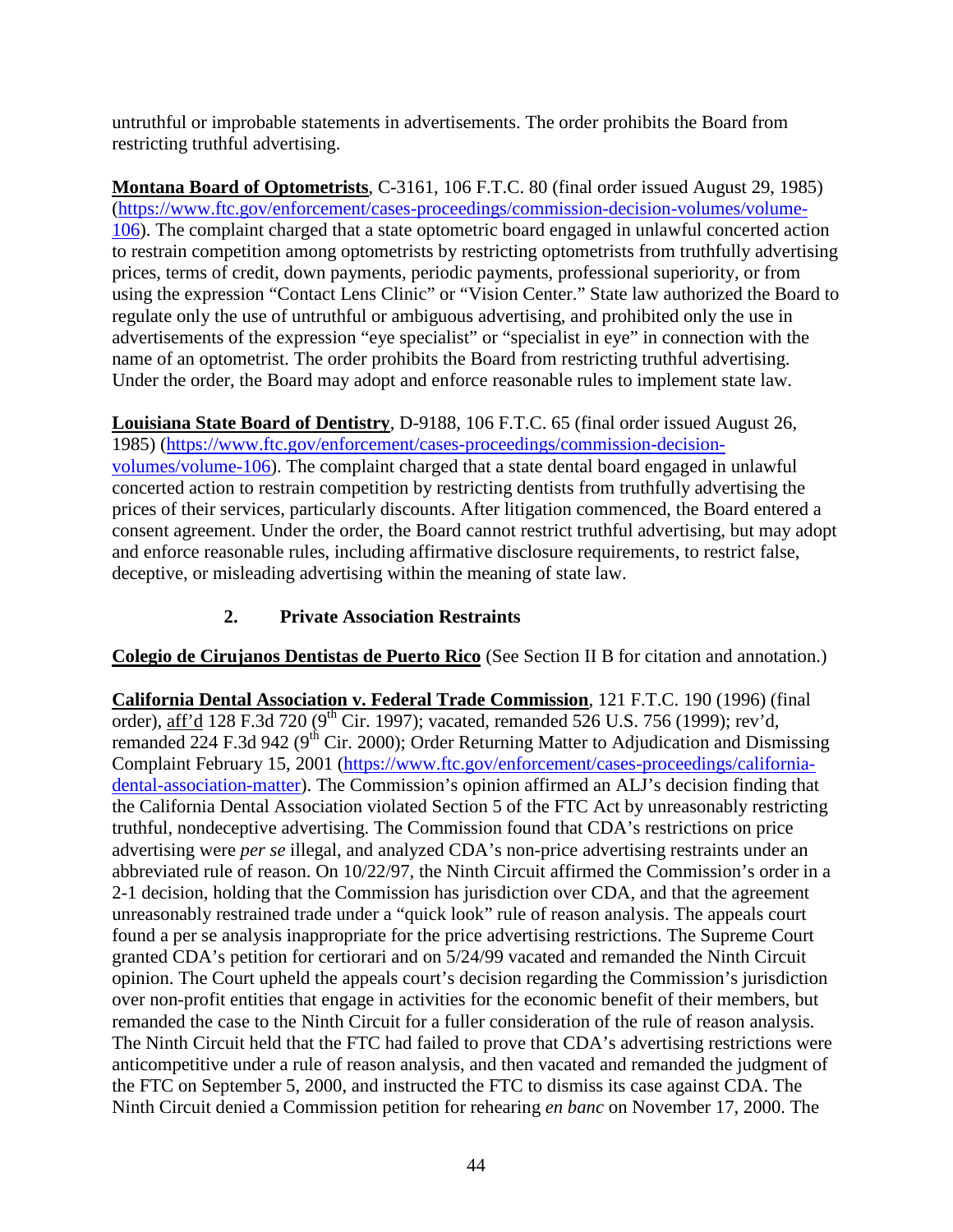Commission issued an order on February 15, 2001 dismissing the case. In a separate statement, Commissioners Pitofsky, Anthony and Thompson stated that although they had concerns about some aspects of the Ninth Circuit's final ruling, other considerations such as CDA's compliance with the 1996 order and the outdated nature of the factual record, made seeking review at the Supreme Court impractical.

**National Association of Social Workers**, C-3416, 116 F.T.C. 140 (final order issued March 3, 1993) [\(https://www.ftc.gov/enforcement/cases-proceedings/commission-decision](https://www.ftc.gov/enforcement/cases-proceedings/commission-decision-volumes/volume-116)[volumes/volume-116\)](https://www.ftc.gov/enforcement/cases-proceedings/commission-decision-volumes/volume-116). The complaint charged that a professional association of social workers engaged in unlawful concerted action by adopting rules to restrain competition among social workers, by prohibiting association members from 1) using testimonials and other forms of truthful advertising; 2) soliciting the clients of other social workers, even where the clients are not vulnerable to abusive solicitation practices; and 3) prohibiting social workers from paying a fee for receiving a referral. The order prohibits the association from restricting its members from truthful advertising or solicitation, or participation in patient referral services. The order allows the association to adopt reasonable rules to restrict false or deceptive advertising, regulate solicitation of business or testimonials from persons vulnerable to undue influence, and ban solicitation of testimonials from current psychotherapy patients. The association is also permitted to require disclosure of fees that social workers pay to patient referral services.

**American Psychological Association**, C-3406, 115 F.T.C. 993 (final order issued December 16, 1992) [\(http://www.ftc.gov/enforcement/cases-proceedings/commission-decision](http://www.ftc.gov/enforcement/cases-proceedings/commission-decision-volumes/volume-115)[volumes/volume-115\)](http://www.ftc.gov/enforcement/cases-proceedings/commission-decision-volumes/volume-115). The complaint charged that a professional association of psychologists engaged in unlawful concerted action by adopting and enforcing rules to restrain competition among psychologists by prohibiting association members from 1) truthfully advertising comparative statements on services, testimonials, or direct solicitation; and 2) banning participation in certain patient referral services. The order prohibits the association from restricting its members from truthful advertising, solicitation, or participation in patient-referral services. Under the order, the association may adopt reasonable rules to restrict false or deceptive advertising, regulate solicitations of business or testimonials from persons vulnerable to undue influence, and ban solicitation of testimonials from current psychotherapy patients. The association is permitted to require disclosure of fees that psychologists pay to patient referral services.

**Connecticut Chiropractic Association**, C-3351, 114 F.T.C. 708 (final order issued November 19, 1991) [\(https://www.ftc.gov/enforcement/cases-proceedings/commission-decision](https://www.ftc.gov/enforcement/cases-proceedings/commission-decision-volumes/volume-114)[volumes/volume-114\)](https://www.ftc.gov/enforcement/cases-proceedings/commission-decision-volumes/volume-114). The complaint charged that an association of chiropractors unreasonably restrained competition by prohibiting its members from offering free services, or services at discounted fees; advertising in a manner that the association considers to be "undignified" and not in "good taste;" and implying that they possess "unusual expertise." The order prohibits the association from prohibiting, regulating, or interfering with truthful, nondeceptive advertising, including offers of free services, services at discounted fees, and claims of unusual expertise, except that the association may restrict claims of specialization under certain circumstances.

**Tarrant County Medical Society**, C-3219, 110 F.T.C. 119 (final order issued November 2, 1987) [\(https://www.ftc.gov/enforcement/cases-proceedings/commission-decision-](https://www.ftc.gov/enforcement/cases-proceedings/commission-decision-volumes/volume-110)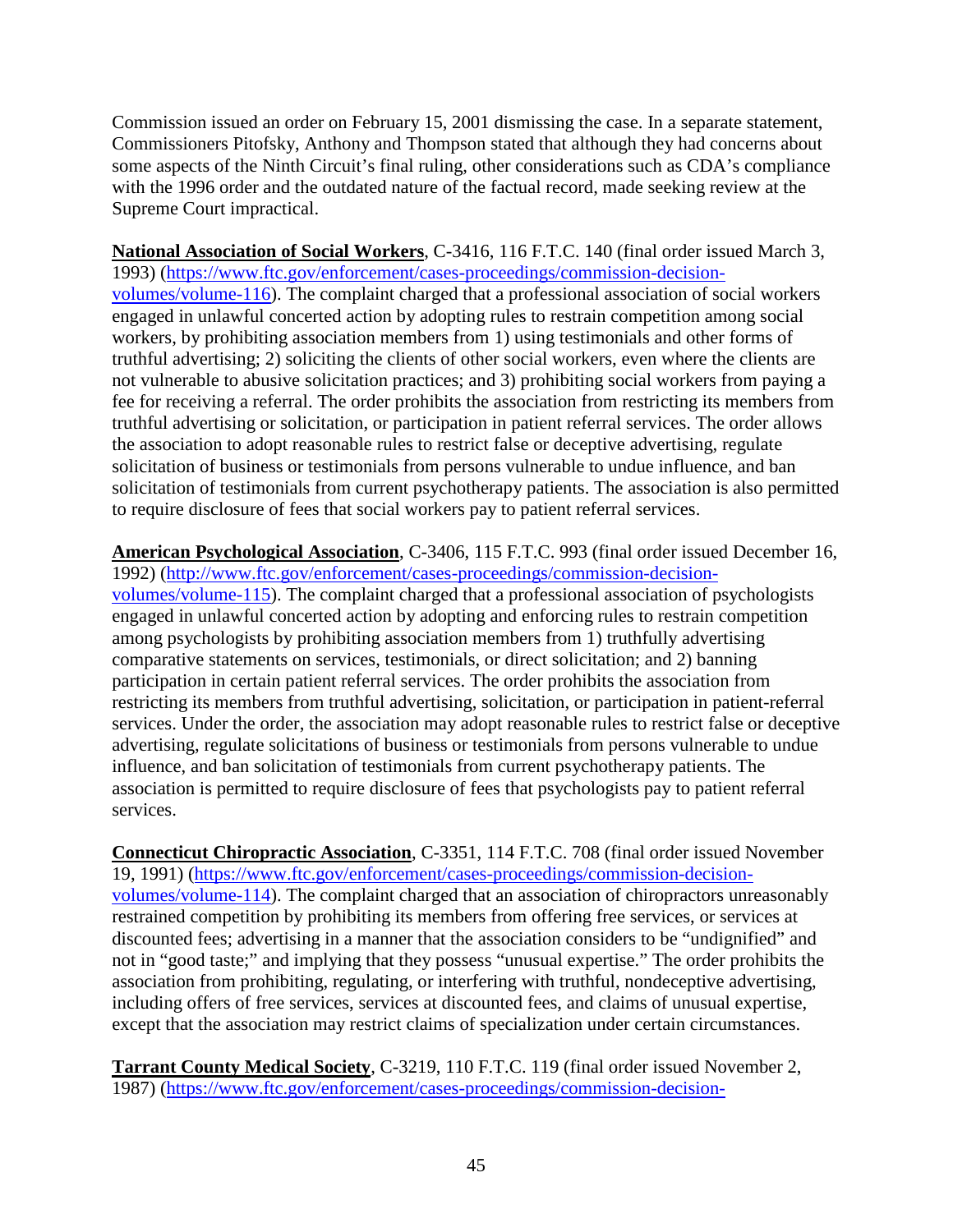[volumes/volume-110\)](https://www.ftc.gov/enforcement/cases-proceedings/commission-decision-volumes/volume-110). The complaint charged that a county medical society in Texas illegally conspired to restrain competition among its members through its Board of Censors, which restricted the amount, duration, and size of advertising announcements in newspapers, and the size and number of telephone directory listings by its members. The order prohibits the society from restricting its members from engaging in truthful advertising.

**Michigan Optometric Association** (See Section II B for citation and annotation.)

**Oklahoma Optometric Association** (See Section II B for citation and annotation.)

**American Academy of Optometry, Inc.** (See Section II B for citation and annotation.)

**Michigan Association of Osteopathic Physicians & Surgeons**, C-3112, 102 F.T.C 1092 (final order issued July 26, 1983) [\(https://www.ftc.gov/enforcement/cases-proceedings/commission](https://www.ftc.gov/enforcement/cases-proceedings/commission-decision-volumes/volume-102)[decision-volumes/volume-102\)](https://www.ftc.gov/enforcement/cases-proceedings/commission-decision-volumes/volume-102). The complaint charged that a medical society engaged in unlawful concerted action to restrain competition among its members by adopting and enforcing ethical guidelines that unreasonably prevented or hindered its members from soliciting business by truthful advertising or similar means. By virtue of these restraints, members were prohibited from advertising, among other things, fees, acceptance of Medicare or credit cards, professional training and experience, hours and office locations, and knowledge of languages. The order prohibits the medical association from restricting its members from truthfully advertising or soliciting business.

**Washington, D.C. Dermatological Society**, C-3118, 102 F.T.C. 1292 (final order issued October 5, 1983) [\(https://www.ftc.gov/enforcement/cases-proceedings/commission-decision](https://www.ftc.gov/enforcement/cases-proceedings/commission-decision-volumes/volume-102)[volumes/volume-102\)](https://www.ftc.gov/enforcement/cases-proceedings/commission-decision-volumes/volume-102). The complaint charged that a medical society engaged in unlawful concerted action to restrain competition among its members by adopting and enforcing ethical guidelines that unreasonably prevented or hindered its members from soliciting business by truthful advertising. By virtue of these restraints, members had been prohibited from advertising, among other things, prices, fees, types or methods of treatment, professional training, experience, special expertise, and the identity, fees, or services of physicians associated with HMOs. The order prohibits the medical society from restricting its members from truthfully advertising or soliciting business.

**Broward County Medical Association**, C-3091, 99 F.T.C. 622 (final order issued June 28, 1982) [\(https://www.ftc.gov/enforcement/cases-proceedings/commission-decision](https://www.ftc.gov/enforcement/cases-proceedings/commission-decision-volumes/volume-99)[volumes/volume-99\)](https://www.ftc.gov/enforcement/cases-proceedings/commission-decision-volumes/volume-99). The complaint charged that a medical association in Florida engaged in unlawful concerted action to restrain competition among its members by adopting and enforcing ethical guidelines that unreasonably prevented or hindered its members from soliciting business by truthful advertising of fees or services. By virtue of these restraints, members had been prohibited from advertising, among other things, their fees, acceptance of Medicare or credit cards, professional training and experience, hours and office locations, and knowledge of foreign languages. The order prohibits the medical association from restricting its members from truthfully advertising or soliciting business.

**Association of Independent Dentists** (See Section II B for citation and annotation.)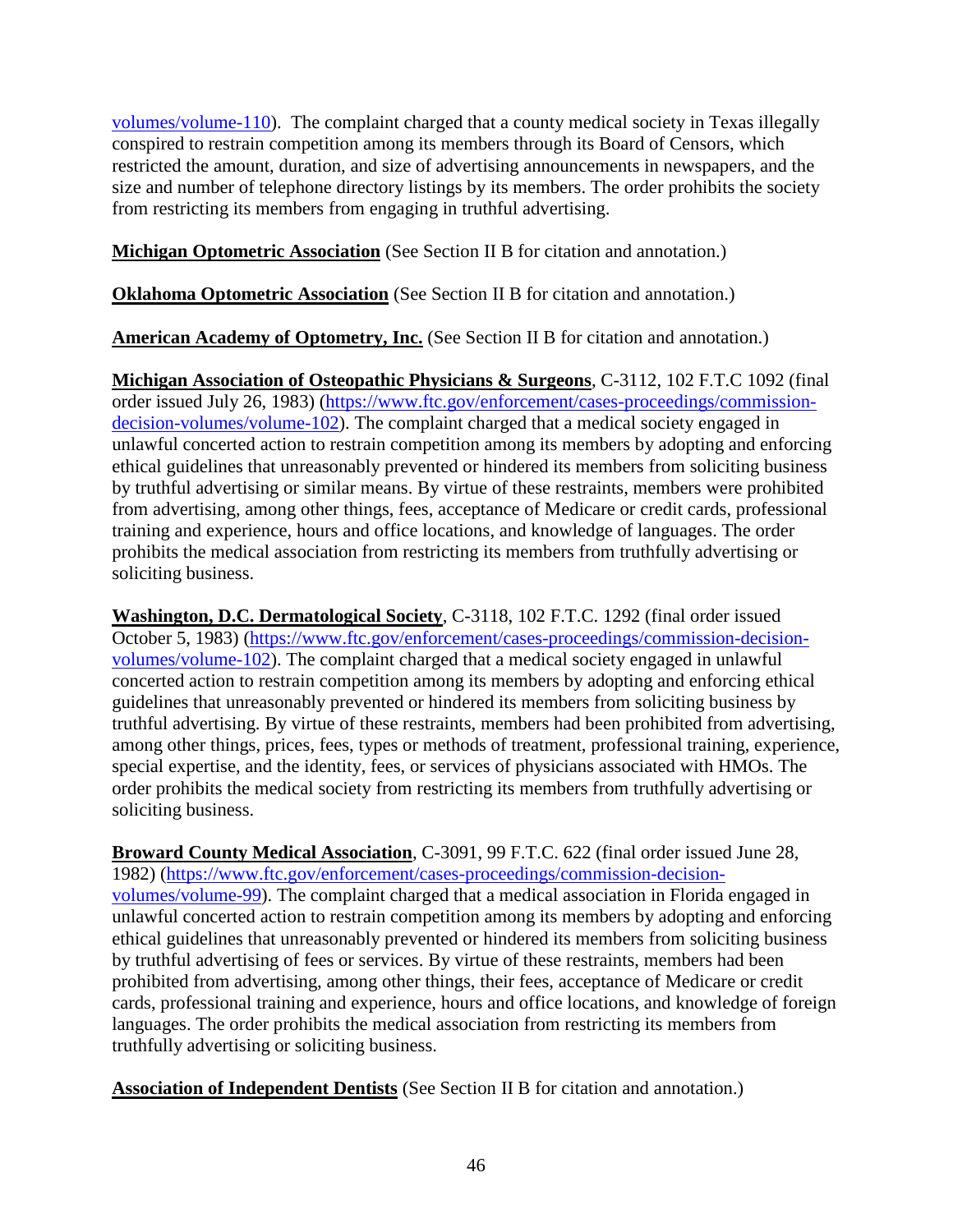**American Dental Association, et al.**, D-9093, 94 F.T.C. 403 (final order issued September 6, 1979) [\(https://www.ftc.gov/enforcement/cases-proceedings/commission-decision](https://www.ftc.gov/enforcement/cases-proceedings/commission-decision-volumes/volume-94)[volumes/volume-94\)](https://www.ftc.gov/enforcement/cases-proceedings/commission-decision-volumes/volume-94), modified 100 F.T.C. 448 (1982) and 101 F.T.C. 34 (1983). The complaint charged that the ADA illegally engaged in concerted action to restrain competition among its members by adopting and enforcing provisions in its code of ethics that unreasonably prevented or hindered its members from soliciting business by truthful advertising or similar means. The order prohibits the ADA from restricting its members from truthfully advertising or soliciting business.

**American Medical Association** (See Section II B for citation and annotation.)

## **E. Illegal Tying and Other Arrangements**

**Home Oxygen and Medical Equipment Co.**, C-3530, 118 F.T.C. 661 (final order issued September 14, 1994), 122 F.T.C. 278 (1996) (order set aside for John E. Sailor – retirement from medical practice); **Home Oxygen Pulmonologists**, C-3531, 118 F.T.C. 685 (final order issued September 14, 1994); and **Homecare Oxygen and Medical Equipment Co.**, C-3532, 118 F.T.C. 706 (final order issued September 14, 1994) [\(https://www.ftc.gov/enforcement/cases](https://www.ftc.gov/enforcement/cases-proceedings/commission-decision-volumes/volume-118)[proceedings/commission-decision-volumes/volume-118\)](https://www.ftc.gov/enforcement/cases-proceedings/commission-decision-volumes/volume-118). The complaint charged that a group of physician-investors, who created joint ventures to provide home oxygen delivery services that are ancillary to the physicians' professional practices, obtained market power, created barriers to entry, and restrained competition in the market for home oxygen systems in Alameda and Contra Costa counties in California. The home oxygen systems are almost invariably prescribed by, or under the direction of, a lung specialist, or pulmonologist and, according to the complaint, approximately 60% of the pulmonologists in the relevant geographic markets were recruited as investors in the joint ventures, which were set up as partnerships. The complaint also alleged that by bringing together so many of the physicians who could influence patient choice, the partnerships had market power in the market for pulmonary services, and had the ability to influence patients' choice of oxygen suppliers, through a variety of means. The order prohibits the physicians from acquiring or granting an ownership interest in a firm that sells or leases home oxygen systems in the relevant geographic markets if more than 25% of the pulmonologists in the market are affiliated with the firm.

**Sandoz Pharmaceuticals Corporation**, C-3385, 115 F.T.C. 625 (final order issued July 28, 1992) [\(https://www.ftc.gov/enforcement/cases-proceedings/commission-decision](https://www.ftc.gov/enforcement/cases-proceedings/commission-decision-volumes/volume-115)[volumes/volume-115\)](https://www.ftc.gov/enforcement/cases-proceedings/commission-decision-volumes/volume-115). The complaint charged that Sandoz unlawfully required those who purchased its schizophrenia drug, clozapine (the first new drug for the treatment of schizophrenia in more than 20 years), to also purchase distribution and patient-monitoring services from Sandoz. Blood monitoring of patients taking clozapine is required to detect a serious blood disorder caused by the drug in a small percentage of patients. The complaint alleged that this illegal "tying" arrangement raised the price of clozapine treatment and prevented others – such as private laboratories, the Veterans Administration, and state and local hospitals – from providing the related blood tests and necessary patient monitoring. The order prohibits Sandoz from requiring any purchaser of clozapine, or a patient taking clozapine, to buy other goods or services from Sandoz. The order guards against the possibility that Sandoz might restrict other firms that want to market generic clozapine in the United States after Sandoz's exclusive selling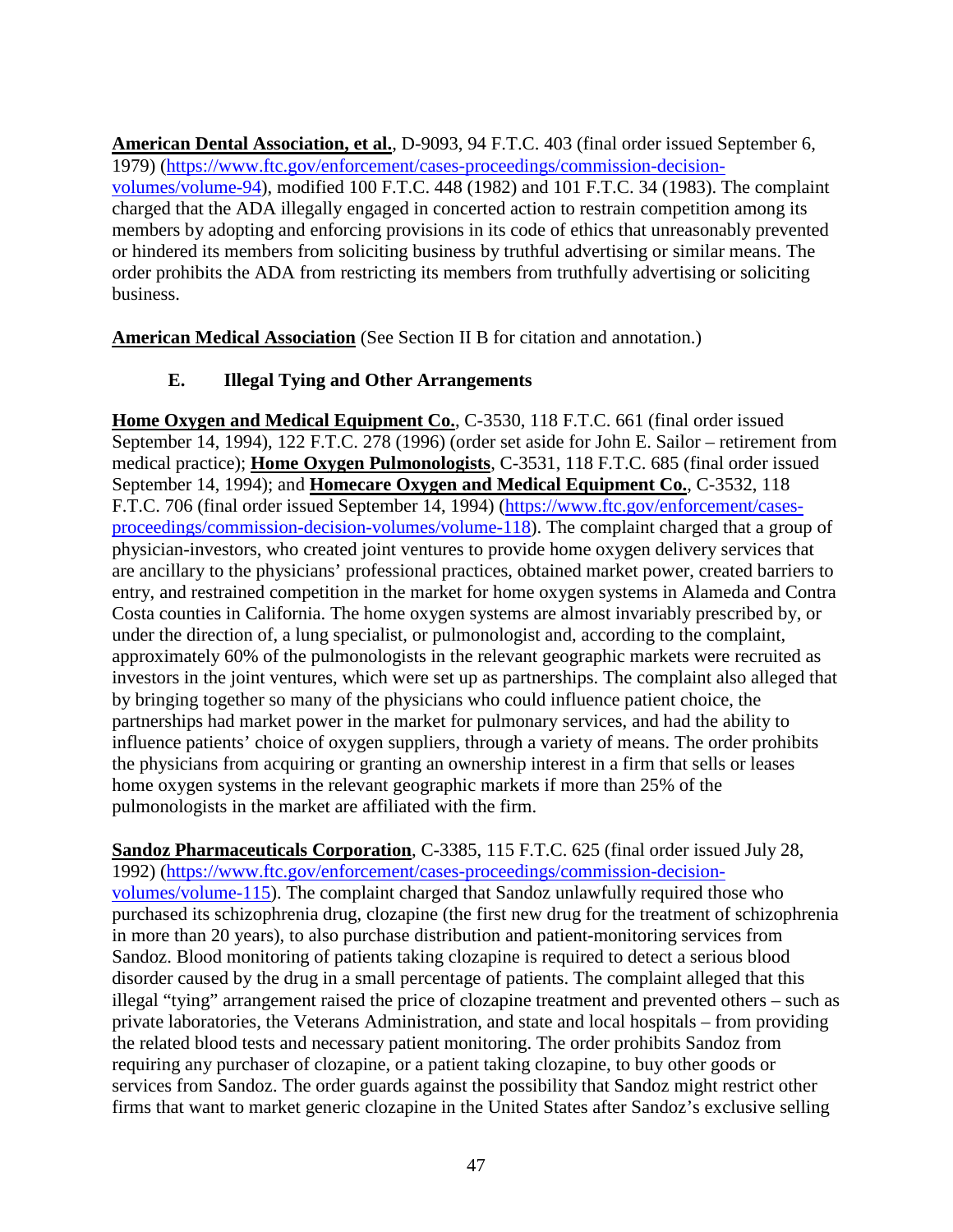right expires in 1994, by requiring Sandoz to provide information on reasonable terms if any company is in need of information about patients who have had adverse reactions to the drug. The order also requires Sandoz to not unreasonably withhold information from researchers studying the medical aspects of clozapine use.

**Gerald S. Friedman, M.D.**, C-3290, 113 F.T.C. 625 (final order issued June 18, 1990) [\(https://www.ftc.gov/enforcement/cases-proceedings/commission-decision-volumes/volume-](https://www.ftc.gov/enforcement/cases-proceedings/commission-decision-volumes/volume-113)[113\)](https://www.ftc.gov/enforcement/cases-proceedings/commission-decision-volumes/volume-113). The complaint charged that a physician who owned and operated dialysis services in Upland and Pomona, California engaged in an illegal tying arrangement, requiring physicians who used his outpatient dialysis facilities to use his inpatient dialysis services when their patients were hospitalized. The complaint alleged that Dr. Friedman had market power in outpatient services, but could not exploit it because Medicare (the dominant purchaser of chronic dialysis services) limits the amount of reimbursement available for outpatient services. Medicare does not, however, set reimbursement amounts for inpatient dialysis. Consequently, the complaint alleged, Dr. Friedman used the tying arrangements to circumvent Medicare's price regulation and charge higher than competitive prices for the tied inpatient services. Under the order, Dr. Friedman agrees 1) not to require any physician to use his inpatient dialysis service for the physician's patients as a condition for using Dr. Friedman's outpatient dialysis facilities; 2) not to bar physicians who want to treat their patients at Dr. Friedman's outpatient dialysis facilities from owning or operating a competing inpatient dialysis service; and 3) not to deny or otherwise impair a physician's staff privileges at one of his outpatient dialysis facilities because that physician has used or operated an inpatient dialysis service other than Dr. Friedman's.

## **F. Restrictions on Access to Hospitals**

**Medical Staff of Broward General Medical Center** (See Section II C for citation and annotation.)

**Diran Seropian, M.D.** (See Section II C for citation and annotation.)

**Medical Staff of Holy Cross Hospital** (See Section II C for citation and annotation.)

**North Carolina Orthopaedic Association** (See Section II C for citation and annotation.)

**Eugene M. Addison, M.D.** (See Section III C for citation and annotation.)

**Medical Staff of Memorial Medical Center** (See Section II C for citation and annotation.)

**Health Care Management Corp.** (See Section II C for citation and annotation.)

**Sherman A. Hope, M.D.** (See Section II C for citation and annotation.)

**Forbes Health System Medical Staff** (See Section II C for citation and annotation.)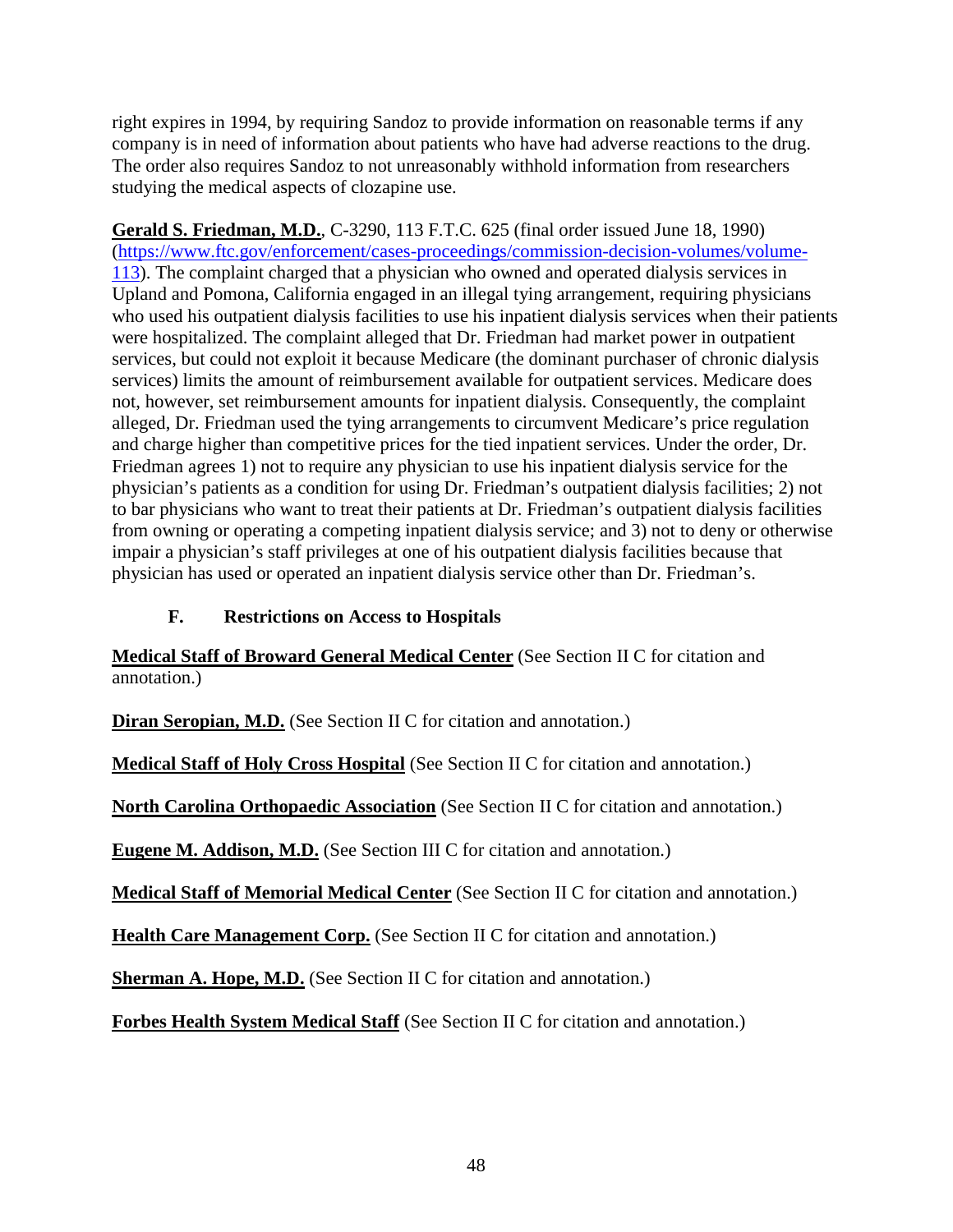#### **III. MERGERS OF HEALTH CARE PROVIDERS**

#### **A. General Acute Care Hospitals**

**Advocate Health Care Network, Advocate Health and Hospitals Corporation/NorthShore University HealthSystem**, D-9369, FTC No. 1410231 **(**[https://www.ftc.gov/enforcement/cases](https://www.ftc.gov/enforcement/cases-proceedings/141-0231/advocate-health-care-network-advocate-health-hospitals)[proceedings/141-0231/advocate-health-care-network-advocate-health-hospitals\)](https://www.ftc.gov/enforcement/cases-proceedings/141-0231/advocate-health-care-network-advocate-health-hospitals). On December 17, 2015, the Commission issued a Part 3 administrative complaint challenging the proposed merger of Advocate Health Care Network/Advocate Health and Hospitals Corporation and NorthShore University HealthSystem, two not-for-profit healthcare systems. In addition to issuing an administrative complaint, the Commission filed suit for a temporary restraining order and a preliminary injunction in federal court to prevent the parties from consummating the acquisition pending the outcome of the administrative trial on the merits. The administrative complaint alleged that the proposed merger would create by far the largest hospital system in the Chicago's North Shore Area, which includes northern Cook County and southern Lake County. At the time of the complaint, Advocate and NorthShore were the two largest providers of general acute care inpatient hospital services in the market. Advocate, the largest hospital system in the Chicago metropolitan area, operated 11 general acute care inpatient hospitals and a two-campus Children's Hospital, all in Illinois. Two of Advocate's general acute care inpatient hospitals were located in the North Shore Area. NorthShore owned and operated four general acute care inpatient hospitals, all of them located in the North Shore Area. According to the complaint, the combined Advocated/NorthShore would control 55% of the general acute care inpatient hospital services in the market. The complaint further charged that the proposed merger would eliminate the close competition between these direct competitors and lead to increased healthcare costs and reduced incentive to increase service offerings and improve the quality of healthcare.

**The Penn State Hershey Medical Center/PinnacleHealth System**, D-9368, FTC File No. 1410191 (complaint issued December 7, 2015) [\(https://www.ftc.gov/enforcement/cases](https://www.ftc.gov/enforcement/cases-proceedings/141-0191/penn-state-hershey-medical-centerpinnaclehealth-system)[proceedings/141-0191/penn-state-hershey-medical-centerpinnaclehealth-system\)](https://www.ftc.gov/enforcement/cases-proceedings/141-0191/penn-state-hershey-medical-centerpinnaclehealth-system). On December 7, 2015, the Commission issued a Part 3 administrative complaint challenging the proposed merger of the Penn State Hershey Medical Center (Hershey) and Pinnacle Health System (Pinnacle), two not-for-profit healthcare systems. In addition to issuing an administrative complaint, the Commission, together with the Attorney General of Pennsylvania, filed a temporary restraining order and a preliminary injunction in federal court to prevent the parties from consummating the acquisition pending the outcome of the administrative trial on the merits. The administrative complaint alleged that the merger would create a dominant provider of general acute care inpatient hospital services in the Harrisburg, Pennsylvania area, including Dauphin, Cumberland, Perry, and Lebanon Counties. At the time of the complaint, Hershey included the Milton S. Hershey Medical Center (Hershey Medical Center), an academic medical center affiliated with the Penn State College of Medicine, and the Penn State Hershey Children's Hospital (located on the Hershey Medical Center campus and the only children's hospital in the Harrisburg Area). The Hershey Medical Center had 551 licensed beds (125 of which were located at the Children's Hospital). Pinnacle operated three hospitals in the Harrisburg Area. Pinnacle's Harrisburg Hospital and Community General Osteopathic Hospital were located in Dauphin County and Pinnacle's West Shore Hospital, which opened in May 2014, was located in eastern Cumberland County. Pinnacle's combined system had 662 licensed beds, which were divided among its three hospitals. According to the complaint, the combined Hershey/Pinnacle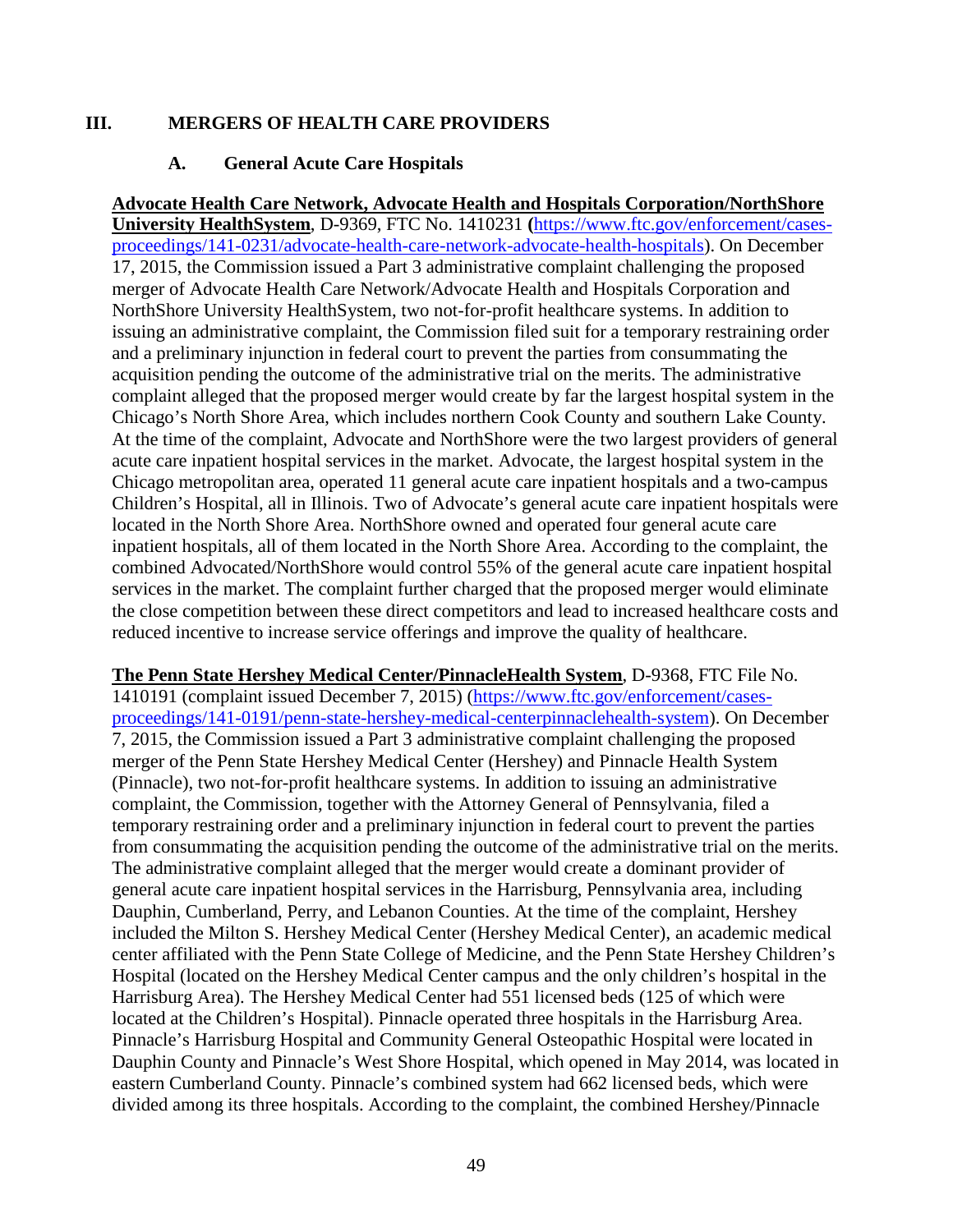would control approximately 64% of the relevant market. The complaint further charged that the proposed merger would eliminate the close competition between these direct competitors and lead to increased healthcare costs and reduced quality of care for the local residents and patients.

### **Cabell Huntington Hospital, Inc./St. Mary's Medical Center, Inc.**, D-9366, FTC File No.

1410218 (complaint dismissed without prejudice July 6, 2016) [\(https://www.ftc.gov/enforcement/cases-proceedings/141-0218/cabell-huntington-hospitalst](https://www.ftc.gov/enforcement/cases-proceedings/141-0218/cabell-huntington-hospitalst-marys-medical-center-matter)[marys-medical-center-matter\)](https://www.ftc.gov/enforcement/cases-proceedings/141-0218/cabell-huntington-hospitalst-marys-medical-center-matter). On November 5, 2015, the Commission issued a Part 3 administrative complaint challenging Cabell Huntington Hospital, Inc.'s proposed acquisition of St. Mary's Medical Center, Inc. from Pallottine Health Services, Inc. The complaint alleged that the proposed acquisition would create a dominant firm with a near monopoly over general acute care inpatient hospital services and outpatient surgical services in a four-county area surrounding Huntington, West Virginia and would lead to increased healthcare costs for local residents and reduced incentives for the merged parties to maintain and improve quality of care. At the time of the complaint, Cabell was a not-for-profit 303-bed hospital that also owned and operated, among other entities, an outpatient surgery center. Pallottine, a not-for-profit organization, owned St. Mary's, a 393-bed Catholic hospital. In addition to its main hospital, St. Mary's managed and had an ownership interest in Three Gables Surgery Center in Proctorville, Ohio and a small emergency room, outpatient laboratory, and imaging center in Ironton, Ohio. According to the complaint, Cabell and St. Mary's, direct competitors located only three miles apart, were the only two general acute care hospitals in the relevant market. Post-merger, the combined entity would account for more than 75% of the discharges in the four-county Huntington area for general acute care inpatient hospital services. Similarly, the combined entity would command a high share of the market for outpatient surgical services in the four-county Huntington area.

On July 6, 2016, the Commission voted to dismiss the complaint in light of the passage in March 2016 of a new West Virginia law relating to certain "cooperative agreements" between hospitals in that state, and the West Virginia Health Care Authority's decision to approve a cooperative agreement between the hospitals. Cooperative agreement laws seek to replace antitrust enforcement with state regulation and supervision of healthcare provider combinations. [The](https://www.ftc.gov/public-statements/2016/07/statement-federal-trade-commission-matter-cabell-huntington-hospital-inc)  [Commission issued a statement](https://www.ftc.gov/public-statements/2016/07/statement-federal-trade-commission-matter-cabell-huntington-hospital-inc) regarding its decision to dismiss the complaint.

**Federal Trade Commission v. Phoebe Putney Health System. Inc.**, D-9348 (district court granted defendants' motions to dismiss June 27, 2011; affirmed by U.S. Court of Appeals for the Eleventh Circuit December 9, 2011; petition for certiorari granted June 2012; U.S. Supreme Court reversed and remanded the dismissal of the complaint February 2013; final order issued March 31, 2015) [\(https://www.ftc.gov/enforcement/cases-proceedings/111-0067/phoebe-putney](https://www.ftc.gov/enforcement/cases-proceedings/111-0067/phoebe-putney-health-system-inc-phoebe-putney-memorial)[health-system-inc-phoebe-putney-memorial\)](https://www.ftc.gov/enforcement/cases-proceedings/111-0067/phoebe-putney-health-system-inc-phoebe-putney-memorial). The complaint alleged that the proposed acquisition of Palmyra Park Hospital, Inc. by Phoebe Putney Health System, Inc. would result in a monopoly and allow Phoebe Putney to raise prices for inpatient general acute care hospital services sold to commercial health plans, with resulting harm to patients and local employers and employees in Albany, Georgia and the surrounding six-county area. The complaint also alleged that Phoebe Putney structured the acquisition in a way that used the Hospital Authority of Albany-Dougherty County (the Authority) to insulate the anticompetitive acquisition from federal antitrust scrutiny under the "state action" doctrine. At the time of the complaint, Phoebe Putney was a 443-bed hospital in Albany that offered a full range of inpatient general acute care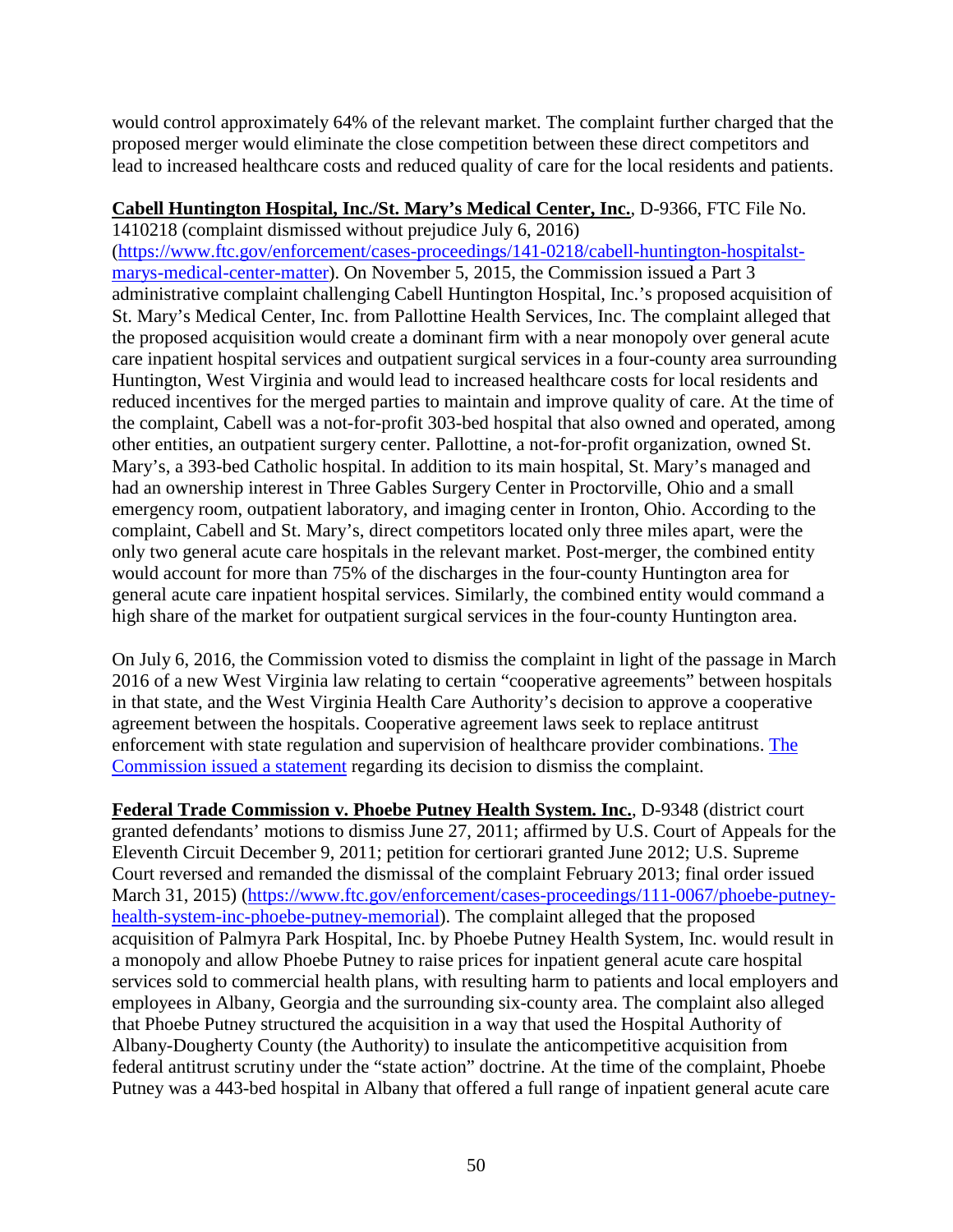hospital services. The Authority held title to the assets of Phoebe Putney, which it operated under a long-term lease entered into in 1990. HCA, one of the nation's largest health care services providers, owned Palmyra, also located in Albany. On November 16, 2010, Phoebe Putney made a formal offer to HCA for Palmyra without review or approval by the Authority. Phoebe Putney's board approved the final terms of the deal on December 2, 2010. The transaction was not presented to the Authority until December 21, 2010.

The "state action" doctrine exempts a transaction from federal antitrust scrutiny by providing a narrow exception for antitrust conduct if it is an act of government. The complaint alleged that the state action doctrine did not apply to this transaction, which was motivated and planned exclusively by Phoebe Putney acting in its own private interests with the Authority acting only as a "straw man."

Staff of the FTC, together with the Attorney General of the State of Georgia, filed separate complaints in federal district court in Albany, Georgia. The court dismissed the FTC's complaint and denied its request for an injunction, finding that the transaction was immunized from federal antitrust scrutiny by the state action doctrine. After the U.S. Court of Appeals for the Eleventh Circuit affirmed the judgment of the district court, the parties consummated the acquisition on December 15, 2011. On appeal, the Supreme Court ruled that because the state of Georgia had not clearly articulated a policy that allowed hospital authorities to make acquisitions that substantially lessen competition, the state action immunity doctrine did not apply. The Court's ruling allowed for federal antitrust review of the merger.

On September 5, 2014, the Commission withdrew a proposed consent order issued earlier that year because Georgia's strict Certificate of Need (CON) laws precluded the divestiture of Palmyra. On March 31, 2015, the commission issued the final order: (1) for 10 years, requiring Phoebe Putney and the Authority to give the FTC prior notice before acquiring any part of a hospital or a controlling interest in other healthcare providers in the Albany, Georgia area, and (2) for up to 5 years, prohibiting Phoebe Putney and the Authority from opposing a CON application for an inpatient general acute care hospital in the Albany area.

**Community Health Systems, Inc./Health Management Associates, Inc.**, C-4427, FTC File No. 1310202 (final order issued April 11, 2014) [\(https://www.ftc.gov/enforcement/cases](https://www.ftc.gov/enforcement/cases-proceedings/131-0202-c-4427/community-health-systems-health-management-associates)[proceedings/131-0202-c-4427/community-health-systems-health-management-associates\)](https://www.ftc.gov/enforcement/cases-proceedings/131-0202-c-4427/community-health-systems-health-management-associates). The complaint alleged that the proposed acquisition by Community Health Systems, Inc. (CHS) of Health Management Associates, Inc. (HMA) would reduce competition for inpatient general acute care hospital services in two markets: (1) the Gadsden area of Alabama, where the merger would combine the only two significant providers of inpatient general acute care hospital services, and (2) the Darlington County area of South Carolina, where the merger would combine two of the three significant providers of inpatient general acute care hospital services. At the time of the complaint, CHS owned or leased 135 hospitals, including 131 general acute care hospitals, in 29 states. It was the second-largest U.S. hospital chain. HMA operated 71 hospitals in 15 states. According to the complaint, the proposed acquisition would increase the likelihood that prices of inpatient general acute care hospital services to commercially insured patients would rise and that there would be a decrease in the quality or availability of inpatient general acute care hospital services in the two areas. The order requires CHS to divest the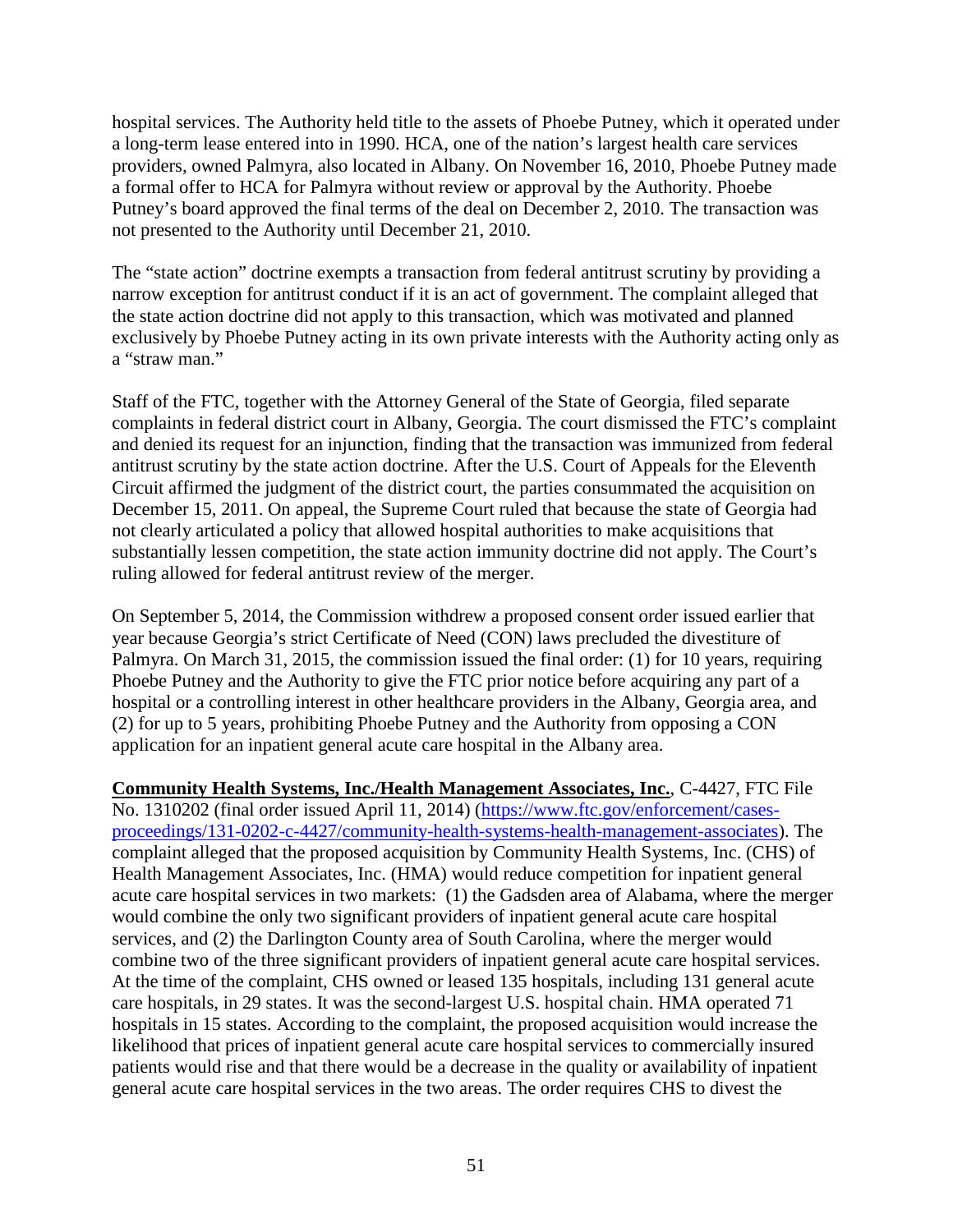Riverview Regional Medical Center and all of its associated operations and businesses in and around Gadsden, Alabama, and Carolina Pines Regional Medical Center and all of its associated operations and businesses in and around Hartsville, South Carolina.

**OSF Healthcare System/Rockford Health System**, D-9349, FTC file No. 1110102 (complaint dismissed April 13, 2012) [\(https://www.ftc.gov/enforcement/cases-proceedings/111-0102/osf](https://www.ftc.gov/enforcement/cases-proceedings/111-0102/osf-healthcare-system-rockford-health-system-matter)[healthcare-system-rockford-health-system-matter\)](https://www.ftc.gov/enforcement/cases-proceedings/111-0102/osf-healthcare-system-rockford-health-system-matter). The FTC filed an administrative complaint challenging OSF Healthcare System's proposed acquisition of Rockford Health System. The complaint charged that the proposed acquisition would substantially reduce competition among hospitals and primary care physicians in Rockford, Illinois and result in significant harm to local business and patients. Commission staff also filed on November 18, 2011 a complaint in the federal District Court for the Northern District of Illinois seeking an order to enjoin the transaction temporarily to preserve competition for Rockford area residents pending the FTC's administrative proceeding and any subsequent appeals.

The Commission's complaint charged that OSF's proposed acquisition of Rockford Health System would reduce competition in two markets in the Rockford area: (1) general acute-care inpatient services, and (2) primary care physician services. OSF would control 64% of general acute-care inpatient services in the Rockford area post-acquisition. OSF and SwedishAmerican Health Systems would be the only significant competitors in this market, and together they would control more than 99% of the market for general acute-care services in the Rockford area. In the market for primary care physician services there are currently only three significant physician groups in the Rockford area. Post-acquisition, OSF and SwedishAmerican would control almost 60% of all primary care physician services.

The combination of OSF and Rockford Health System would give OSF greater leverage to raise rates, according to the complaint. Increased rates would impose a significant financial burden on local employers and employees, either directly or through higher insurance premiums, co-pays and other out-of-pocket expenses. The proposed acquisition would also increase the incentives and ability for the two remaining hospital systems in Rockford to engage in coordinated anticompetitive behavior, including sharing confidential information, deferring competitive initiatives or aligning managed care contracting strategies. The complaint alleged that the proposed acquisition would also eliminate vital non-price competition among the Rockford hospitals and, as a result, reduce the quality, convenience and breadth of services provided to local residents.

On April 5, 2012, the United States District Court for the Northern District of Illinois granted a preliminary injunction enjoining OSF from its acquisition of Rockford pending completion of an administrative proceeding by the FTC. An evidentiary hearing was scheduled before an administrative judge at the FTC, beginning on April 17, 2012. The Commission dismissed the complaint on April 13, 2012, after OSF abandoned the transaction.

**ProMedica Health System, Inc. v. Federal Trade Commission**, C-9346 (initial decision issued January 5, 2012; Commission opinion and final order issued March 28, 2012); No. 12-3583 ( $6<sup>th</sup>$ Cir. affirmed April 22, 2014); U.S. Supreme Court denied petition for certiorari May 4, 2015) [\(https://www.ftc.gov/enforcement/cases-proceedings/101-0167/promedica-health-system-inc-](https://www.ftc.gov/enforcement/cases-proceedings/101-0167/promedica-health-system-inc-corporation-matter)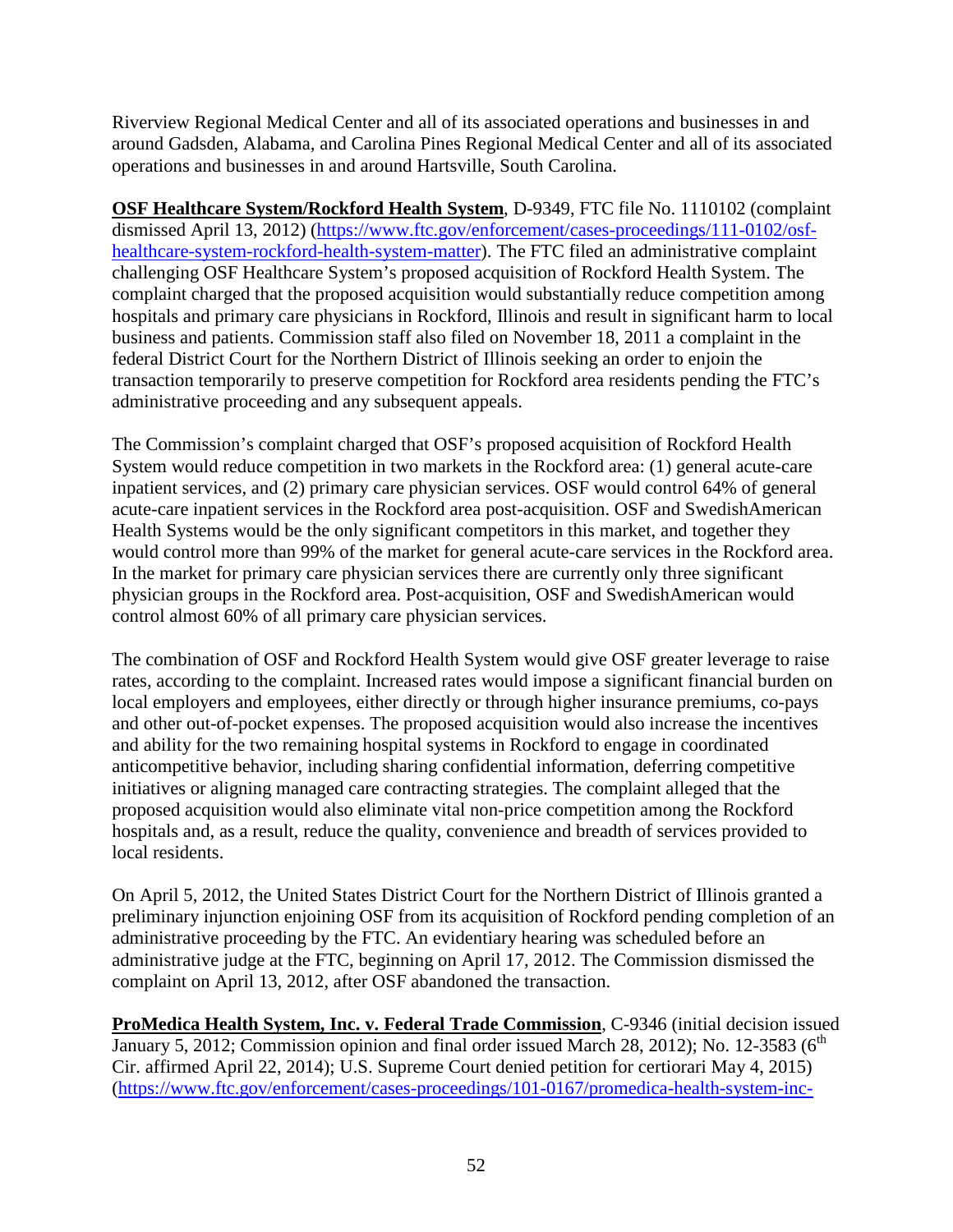[corporation-matter\)](https://www.ftc.gov/enforcement/cases-proceedings/101-0167/promedica-health-system-inc-corporation-matter). The complaint charged that ProMedica's acquisition of St. Luke's Hospital in Lucas County, Ohio, which was consummated on August 31, 2010, would reduce competition and allow ProMedica to raise prices for general acute care and inpatient obstetrical services. Before the acquisition, ProMedica, a not-for-profit healthcare system, operated three general acute care hospitals in Lucas County. St. Luke's was widely recognized as a high-quality, lowcost hospital. The complaint alleged that the acquisition would reduce the number of general acute care hospital competitors in Lucas County from four to three and the combined entity would have a general acute care services market share approaching 60%. In the market for inpatient obstetrical services in Lucas County, the acquisition would leave only two competitors and ProMedica's market share would increase to more than 80%. According to the complaint, the acquisition would vest ProMedica with the ability to demand higher rates for services performed at its three hospitals in Lucas County because the addition of St. Luke's to the ProMedica hospital system would make ProMedica a "must-have" system for health plans seeking to do business in Lucas County.

Following the administrative trial and decision, the Commission upheld the ALJ's initial decision that the acquisition harmed competition and would allow ProMedica to raise the prices of its general acute care inpatient hospital services in Lucas County, Ohio, but also found that inpatient obstetrical services constituted a separate relevant market and that the merger would harm competition in the market. The U.S. Court of Appeals for the Sixth Circuit upheld the Commission's decision and, on May 4, 2015, the Supreme Court denied ProMedica's petition for certiorari.

**Scott & White Healthcare/King's Daughters Hospital**, FTC File No. 0910084 (investigation closed December 23, 2009) [\(https://www.ftc.gov/public-statements/2009/12/ftcs-closure-its](https://www.ftc.gov/public-statements/2009/12/ftcs-closure-its-investigation-consummated-hospital-merger-temple-texas)[investigation-consummated-hospital-merger-temple-texas\)](https://www.ftc.gov/public-statements/2009/12/ftcs-closure-its-investigation-consummated-hospital-merger-temple-texas). The Director of the FTC's Bureau of Competition issued a statement regarding the FTC's closure of a consummated merger between general acute care hospitals in Temple, Texas. On April 1, 2009, Scott & White Healthcare merged with King's Daughters Hospital in a transaction that was non-reportable under the Hart-Scott-Rodino Act. Scott & White planned to transform Kings Daughters from a general acute care hospital into a freestanding children's hospital, thereby eliminating Scott & White's only competitor in Bell County, Texas. However, this investigation was unusual in that a single issue – whether Kings Daughters qualified for the failing firm defense – was likely dispositive of the merger's legality. Kings Daughters was in poor, and deteriorating, financial condition, and likely would have closed at some point if it was not acquired by another entity. As a result of the investigation, in order to ensure that all other competitive options were explored, Scott & White agreed to offer to sell Kings Daughters to the Seton Family of Hospitals (which had previously shown interest in acquiring Kings Daughters), on condition that it continue to be operated as a general acute care hospital. Seton, however, ultimately decided not to acquire Kings Daughters, largely because of its financial and other deterioration since the merger. This outcome provided an answer to the question of whether there was a viable alternative purchaser for Kings Daughters – and whether Kings Daughters was a "failing firm" – without the inherent delay of litigation and possible appeals. The Commission then closed the investigation.

**Inova Health System Foundation/Prince William Hospital**, 1:08CV460-CMH/JFA, FTC File No. 0610166 (Commission dismissed complaint June 17, 2008)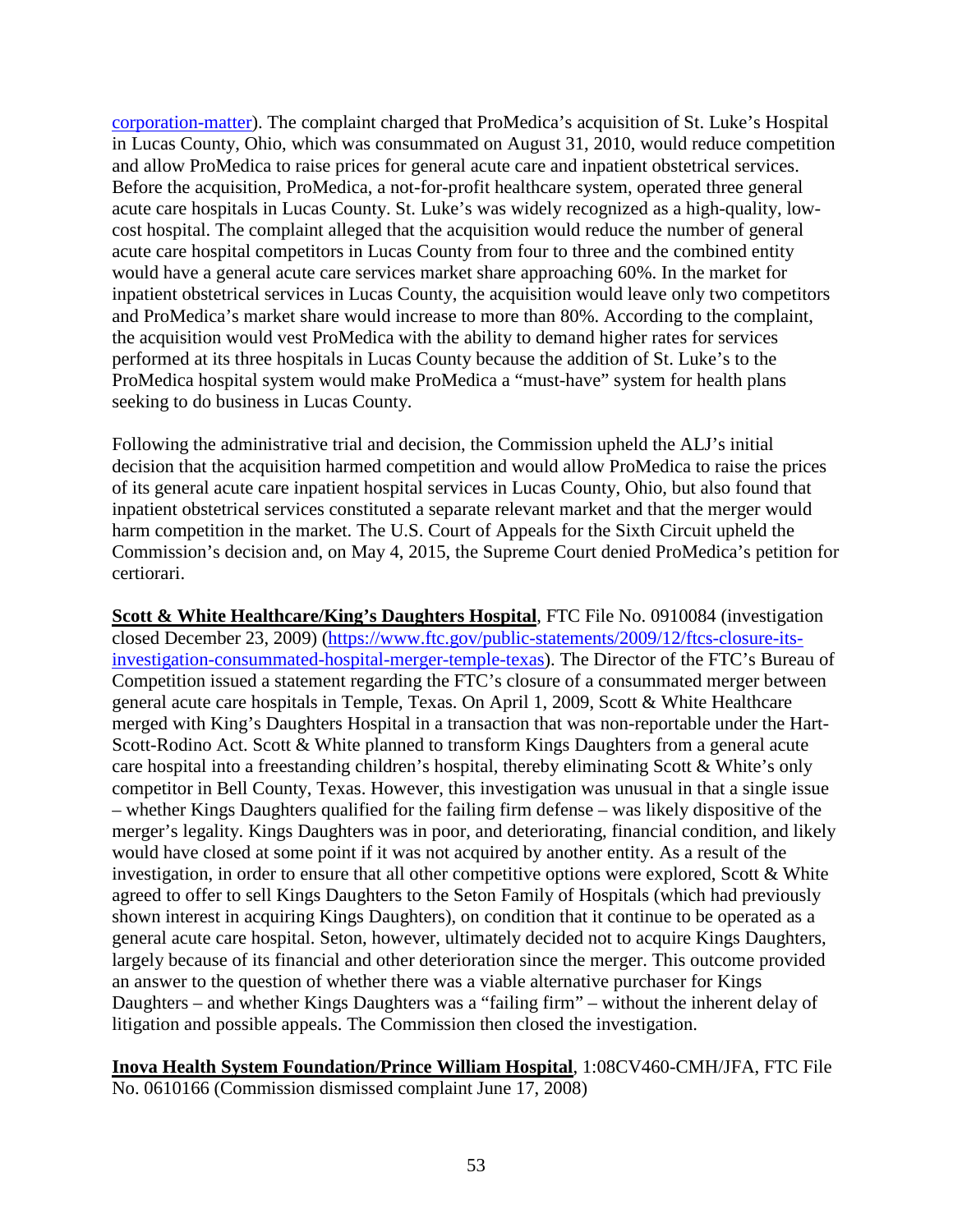[\(https://www.ftc.gov/enforcement/cases-proceedings/0610166/inova-health-system-foundation](https://www.ftc.gov/enforcement/cases-proceedings/0610166/inova-health-system-foundation-prince-william-health-system)[prince-william-health-system\)](https://www.ftc.gov/enforcement/cases-proceedings/0610166/inova-health-system-foundation-prince-william-health-system). On May 8, 2008, the Commission authorized the filing of a motion for a temporary restraining order and preliminary injunction to block the acquisition of 180 bed Prince William Hospital by Inova Health System pending the outcome of an administrative trial on the merits. The Commission was joined in its suit in district court by the Virginia Attorney General's office. Inova, the largest hospital system in Northern Virginia, operates five general acute care hospitals in Northern Virginia with a combined total of 1,900 licensed beds. After the merger with Prince William Hospital, Inova would control 73% of the licensed beds in Northern Virginia. The complaint charged that the merger would eliminate a close competitor for general acute care inpatient services and result in significantly higher prices and reduced non-price competition for these services. The Commission argued that hospitals outside of Northern Virginia do not compete with Inova and Prince William because few patients who live in Northern Virginia travel to Maryland or D.C. hospitals for general acute care inpatient services. Shortly after a preliminary district court hearing, the parties announced they had abandoned the transaction. On June 17, 2008, the Commission dismissed its administrative complaint against Inova.

**Evanston Northwestern Healthcare Corporation/Highland Park Hospital**, D-9315, FTC File No. 0110234 (initial decision issued October 17, 2005; Commission opinion and order issued August 2, 2007) [\(https://www.ftc.gov/enforcement/cases-proceedings/0110234/evanston](https://www.ftc.gov/enforcement/cases-proceedings/0110234/evanston-northwestern-healthcare-corporation-enh-medical-group)[northwestern-healthcare-corporation-enh-medical-group\)](https://www.ftc.gov/enforcement/cases-proceedings/0110234/evanston-northwestern-healthcare-corporation-enh-medical-group). The complaint alleged that the acquisition of Highland Park Hospital by Evanston Northwestern Healthcare Corporation (ENH) in January 2000 substantially lessened competition and resulted in substantial price increases for health plans and consumers in violation of Section 7 of the Clayton Act. The merger combined ENH's two acute care hospitals in Cook County, Illinois with Highland Park, the nearest acute care hospital to the north in Lake County. Shortly after merging, according to the complaint, ENH instituted price increases for all three hospitals that were significantly higher than price increases for other comparable hospitals, forcing payers to accept the increases or lose the three hospitals from their networks. The merger also combined two physician groups affiliated with the hospitals. The complaint alleged that after the merger, ENH Medical Group, a group of approximately 460 salaried physicians affiliated with ENH, negotiated prices for physician services on behalf of itself and approximately 450 physicians affiliated with the Highland Park Independent Physician Association, even though the independent group was not financially or clinically integrated internally or with the ENH physicians. In addition, the complaint charged that ENH threatened payers with termination of their contracts if the payers did not agree to contract for both physician and hospital services as a package. In May, 2005, the Commission accepted a consent order for Count III of the complaint (see Section II C). After an administrative trial on the other two counts of the complaint, the administrative law judge ordered Evanston to divest Highland Park to a Commission approved buyer. In an initial decision issued on October 17, 2005, Chief ALJ McGuire ordered the divestiture of Highland Park and ruled that Evanston used its enhanced increased post-merger market share to significantly raise prices above its premerger prices, and above price increases obtained by other hospitals in the area. On appeal, the Commission upheld the ALJ's ruling that the merger gave the combined entity the ability to raise prices through the exercise of market power; however, the Commission ordered an alternate remedy to restore competition. The order requires ENH to establish separate independent contract negotiating teams for the Evanston and Glenbrook Hospitals and another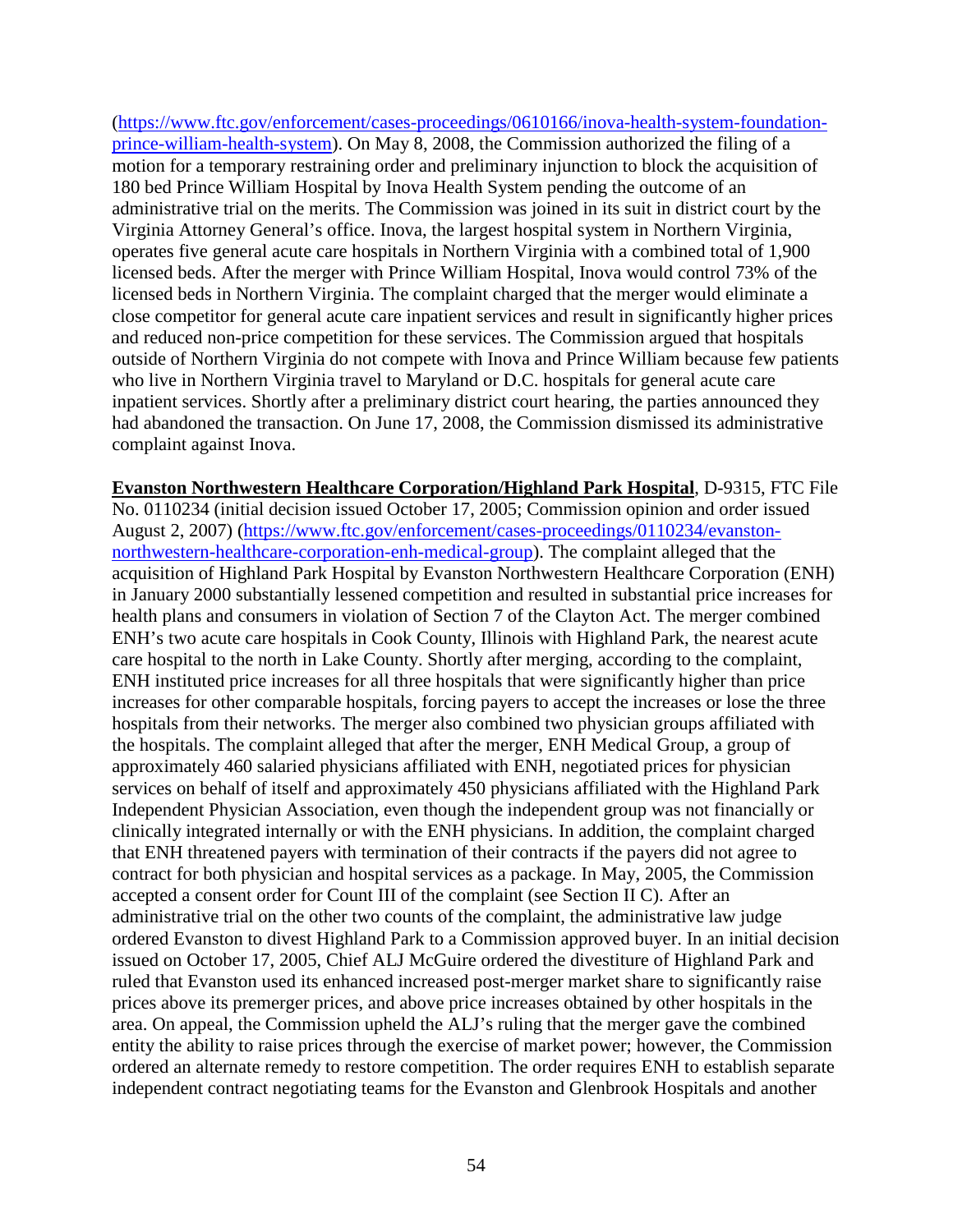for Highland Park Hospital, that will allow managed care organizations to negotiate separately for the competing hospitals. The order also contains arbitration provisions if a dispute arises between a payer and ENH relating to prices and/or other terms, and requires ENH to give prior notification for ten years to the Commission for any future hospital acquisition in the Chicago MSA.

**Federal Trade Commission v. Tenet Healthcare Corp., et al.** (Doctors Regional Medical Center), D-9289; FTC File No. 9710090, No. 98-3123EML, 17 F. Supp. 2nd 937 (E.D. Mo. 1998); rev'd 186 F.3d 1045 (8<sup>th</sup> Cir. 1999), 128 F.T.C. 793 (1999) (order dismissing administrative complaint) [\(http://www.ftc.gov/enforcement/cases-proceedings/9710090/tenet](http://www.ftc.gov/enforcement/cases-proceedings/9710090/tenet-healthcare-corporation-inc-poplar-bluff-physicians-group)[healthcare-corporation-inc-poplar-bluff-physicians-group](http://www.ftc.gov/enforcement/cases-proceedings/9710090/tenet-healthcare-corporation-inc-poplar-bluff-physicians-group) ). On April 16, 1998, the Commission authorized the filing of a motion for a temporary restraining order and preliminary injunction, pending the outcome of an administrative trial, to block the acquisition of 230 bed Doctors Regional Medical Center in Poplar Bluff, Missouri, by Tenet Healthcare Corp. Tenet, the second largest for-profit hospital system in the United States, already owned 201 bed Lucy Lee Hospital, the only other general acute care hospital in Popular Bluff. According to the Commission complaint, filed in U.S. District Court for the Eastern District of Missouri, Eastern Division, the merger of the two general acute care hospitals, having approximately 78% of the market for acute-care inpatient services in Popular Bluff, would create a virtual monopoly for acute care inpatient services, eliminate substantial competition between the two hospitals, and provide the merged party with the ability to exercise market power. The Commission was joined in its suit in district court by the Missouri Attorney General's office. On July 30, 1998, the judge issued a preliminary injunction pending the completion of an administrative trial. In granting the preliminary injunction, the judge agreed with the geographic market identified by the Commission and ruled that the FTC was likely to succeed on the ultimate issue of whether the merger would have the effect of substantially lessening competition. According to the district court decision, the benefits to consumers and efficiencies encouraged by the intense competition between the two hospitals, which had directly competed for managed care contracts, would be eliminated if the merger were allowed to proceed. The defendants appealed to the Eighth Circuit and on July 22, 1999, the appeals court reversed the district court's decision. The Eighth Circuit found that the Commission failed to prove its geographic market, and therefore could not show that the merged parties would possess market power. In October 1999, the Eighth Circuit denied petitions by the FTC and State of Missouri for a rehearing *en banc*, and denied the Commission's motion to stay the mandate. On October 27, 1999, Justice Thomas denied an emergency motion to stay the mandate. On December 3, 1999, the Commission "determined not to seek further review of the Court of Appeals decision." The Commission dismissed the administrative complaint on December 23, 1999.

#### **Tenet Healthcare Corporation/OrNda Healthcorp**, C-3743, FTC File No. 9710024, 123

F.T.C. 1337 (May 20, 1997) [\(https://www.ftc.gov/enforcement/cases](https://www.ftc.gov/enforcement/cases-proceedings/9710024/tenet-healthcare-corporation)[proceedings/9710024/tenet-healthcare-corporation\)](https://www.ftc.gov/enforcement/cases-proceedings/9710024/tenet-healthcare-corporation). The Commission issued a consent agreement settling charges that the acquisition of OrNda Healthcorp by Tenet Healthcare Corp. would substantially lessen competition for general acute care services in the San Luis Obispo, California area. Tenet and OrNda were the second and third largest chains of general acute care hospitals in the country, and the two leading providers of acute care hospital services in San Luis Obispo County. Tenet owned 195-bed Sierra Vista Regional Medical Center in San Luis Obispo,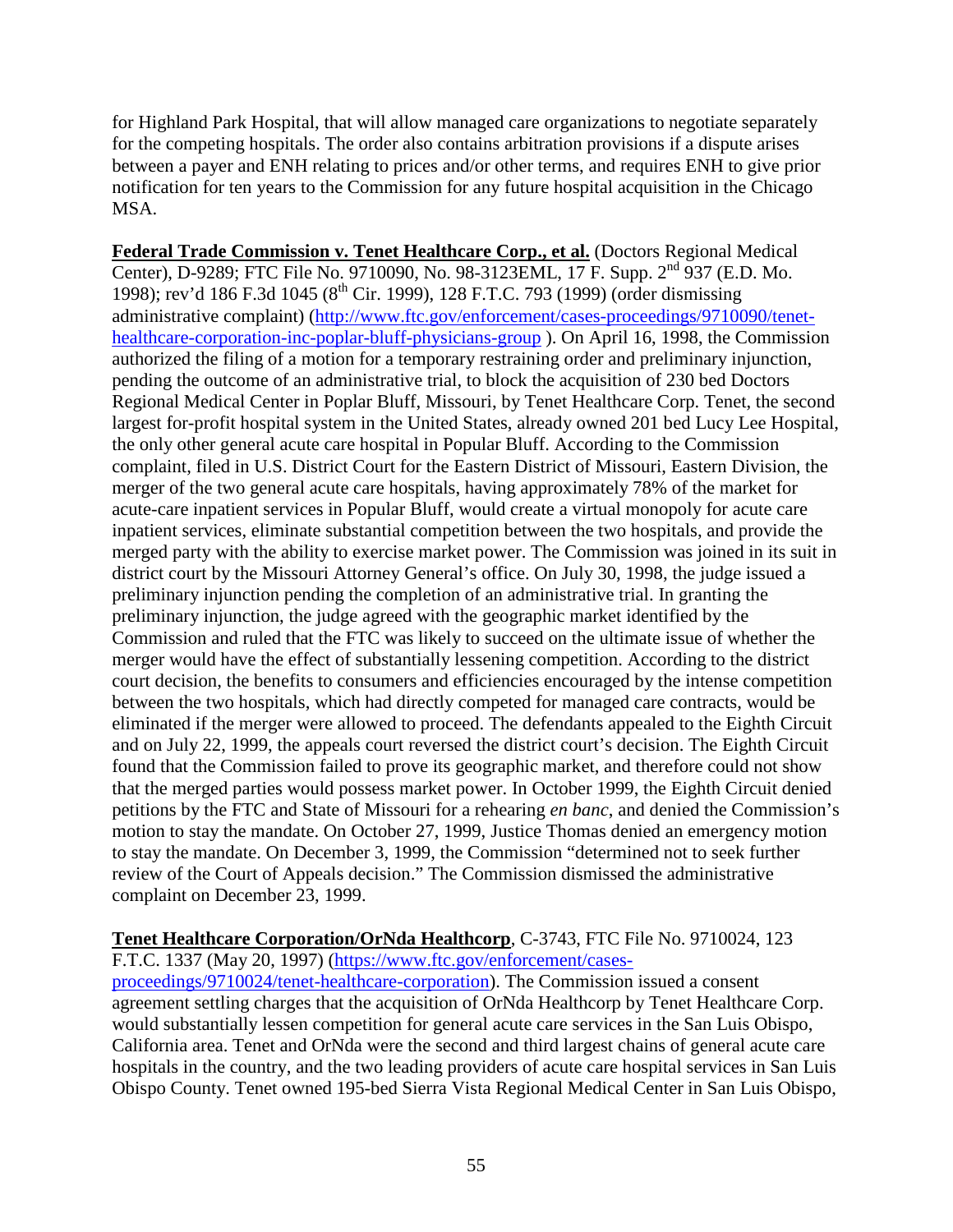and 84-bed Twin Cities Community Hospital in Templeton; OrNda owned 147-bed French Hospital Medical Center in San Luis Obispo. OrNda also owned 70-bed Valley Community Hospital in Santa Maria, about 30 miles south of the city of San Luis Obispo and just south of San Luis Obispo County. According to the complaint, the combination of the three largest of the five hospitals in San Luis Obispo County would eliminate competition between Tenet and OrNda, significantly increase the high level of concentration for acute care hospital services, and increase the market share of Tenet to over 71%.

The order required Tenet to divest French Hospital Medical Center and other related assets in San Luis Obispo County, to an acquirer approved by the Commission, by August 1, 1997. Tenet was also required to divest its stock in Monarch Health Systems, an integrated health delivery system operating in San Luis Obispo and Santa Barbara counties, which was one third owned by OrNda and was a major customer of French Hospital. For a period of ten years after the order is made final, Tenet must notify the Commission before combining its acute care-hospitals in San Luis Obispo County with any other acute care hospital in that area, or acquiring Monarch stock. In addition, for a period of ten years, the acquirer of French Hospital must notify the Commission before selling the hospital to anyone owning another acute care hospital in San Luis Obispo County. The FTC did not challenge the merger in any other markets. This matter involves the same market and the same principal hospitals at issue in a previous Commission hospital merger case, American Medical International, Inc. (discussed below), which also resulted in the divestiture of French Hospital.

#### **Federal Trade Commission v. Butterworth Health Corp. and Blodgett Memorial Medical**

**Center**, D-9283, FTC File No. 9510126, 124 F.T.C. 424 (1997) (order granting motion to dismiss); 1996-2 Trade Case  $\P$ 71,571 (W.D. Mich); 1997-2 Trade Case  $\P$ 71,863 (6<sup>th</sup> Cir.) (Sixth Circuit Rule 24 limits citation to specific situations) [\(https://www.ftc.gov/enforcement/cases](https://www.ftc.gov/enforcement/cases-proceedings/9510126/butterworth-health-corporation-blodgett-memorial-medical)[proceedings/9510126/butterworth-health-corporation-blodgett-memorial-medical\)](https://www.ftc.gov/enforcement/cases-proceedings/9510126/butterworth-health-corporation-blodgett-memorial-medical). On January 19, 1996, the Commission authorized the filing of a preliminary injunction to block the combination of the two largest acute care hospitals in Grand Rapids, Michigan, 529-bed Butterworth Hospital and 328-bed Blodgett Memorial Medical Center. The complaint alleged that the merger would substantially lessen competition in the provision of general acute care hospital services in the greater Kent County, Michigan area, and primary care inpatient hospital services in the immediate Grand Rapids area. The district court judge denied the request for a preliminary injunction on September 26, 1996, ruling that although the FTC had properly identified the alleged product and geographic markets, and demonstrated that the merged party would have substantial market power in the relevant markets, the Commission had failed to show that the merged non-profit entity would exercise its market power to harm consumers. On November 18, 1996, the Commission voted to appeal the district court decision, and issue an administrative complaint. In an unpublished decision, the Sixth Circuit Court of Appeals affirmed the district court on July 8, 1997, finding that the district court did not abuse its discretion in denying preliminary relief. On September 26, 1997, the Commission dismissed the administrative complaint on the grounds that further litigation was not in the public interest.

**Columbus Hospital/Montana Deaconess Medical Center**, FTC File No. 9510117 (closing letter sent June 28, 1996). This matter involved the merger of Columbus Hospital and Montana Deaconess Medical Center, the only two general acute care hospitals in Great Falls, Montana.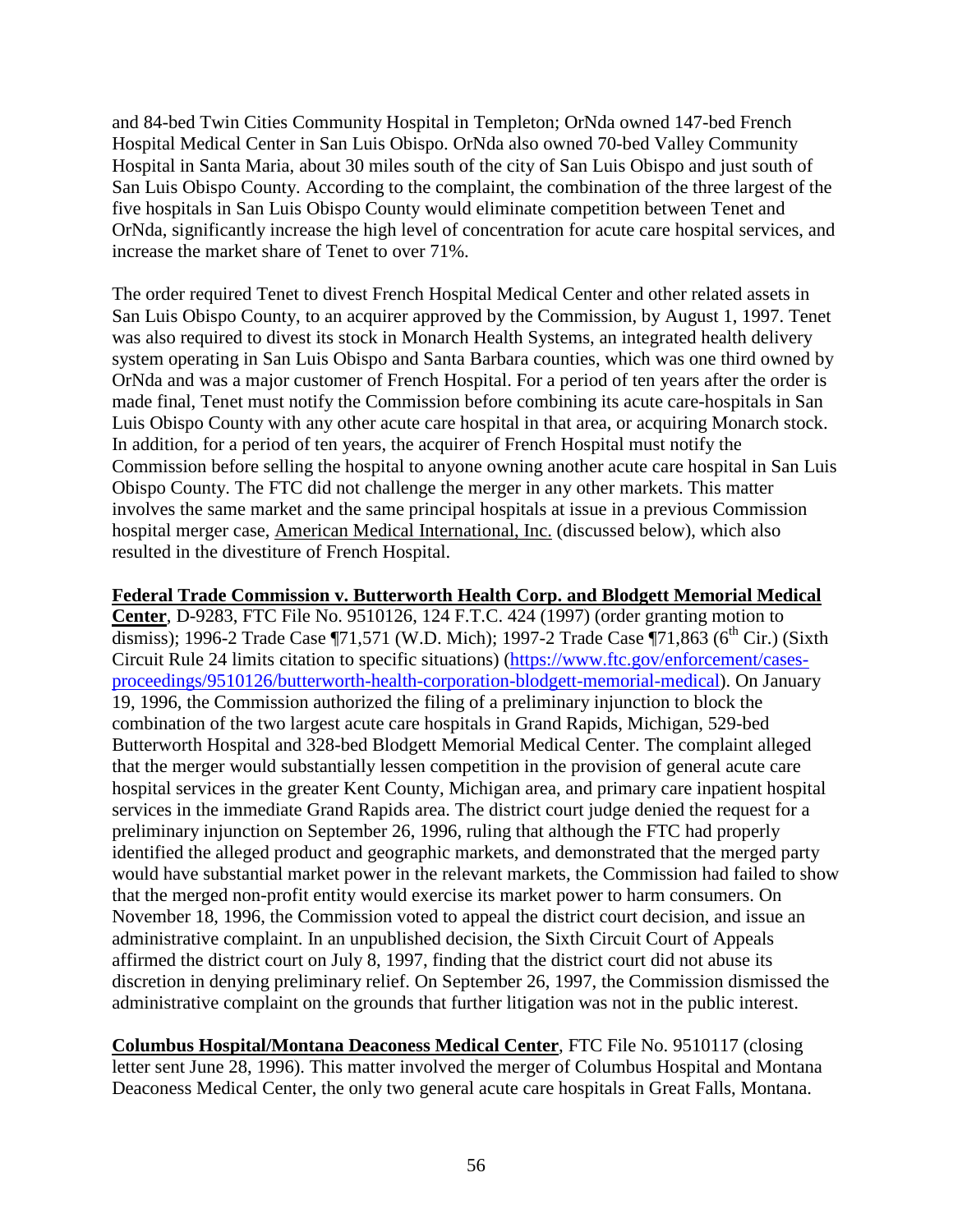The closing letters stated that although the transaction raised significant antitrust concerns, the Commission closed this investigation in light of regulatory involvement by the state of Montana. The Montana legislature enacted a statue providing that a "certificate of public advantage" (COPA) issued by the Montana State Department of Justice signaled the state's intent to "substitute state regulation for competition." The COPA issued for this merger included comprehensive price controls, including a patient revenue cap, conditions relating to the quality of hospital care, and conditions concerning the hospitals' dealings with health plans, physicians, competitors, and ancillary service providers. The regulations also involved ongoing enforcement of the regulatory scheme.

# **Local Health System, Inc.** (Port Huron Hospital/Mercy Hospital), C-3618, 120 F.T.C. 732

(final order issued October 3, 1995) [\(https://www.ftc.gov/enforcement/cases](https://www.ftc.gov/enforcement/cases-proceedings/commission-decision-volumes/volume-120)[proceedings/commission-decision-volumes/volume-120\)](https://www.ftc.gov/enforcement/cases-proceedings/commission-decision-volumes/volume-120); No. 94 CV 74798 (E.D. Mich.) (Preliminary injunction suit filed November 30, 1994). On November 9, 1994, the Commission authorized the staff to seek a preliminary injunction to block the combination of the only two general acute care hospitals in Port Huron, Michigan. The matter involved the proposed merger of non-profit Port Huron Hospital and non-profit Mercy hospital-Port Huron, and the creation of a new non-profit corporation, Lakeshore Health System, Inc. Soon after the court proceedings were begun, the parties elected to call off their proposed merger, and the court proceedings were put on hold pending settlement discussions. On October 3, 1995, the Commission accepted a consent order, which for three years required prior Commission approval before the parties carried out any renewed attempt to merge their operations, and for ten years required prior notice to the Commission of any significant combination of their hospitals with each other or with hospitals belonging to third parties.

**Federal Trade Commission v. Freeman Hospital**, D-9273, 911 F. Supp.1213 (W.D. Mo. 1995), aff'd 69 F.3d 260 ( $8<sup>th</sup>$  Cir. 1995). This matter involved the merger of Freeman and Oakhill hospitals, the second and third largest acute care hospitals in Joplin, Missouri. A preliminary injunction suit was filed and orally dismissed on February 22, 1995 (dismissed by written order, February 28, 1995). The dismissal was stayed by order of the Eighth Circuit on March 1, 1995, enjoining further consolidation and retaining jurisdiction pending an evidentiary hearing. The district court on June 6, 1995, denied the Commission's request for a preliminary injunction. On November 1, 1995, the Eighth Circuit Court of Appeals affirmed the district court's decision, finding that the Commission had failed to show that the relevant geographic market was what the Commission had alleged. On December 1, 1995, the Commission voted to dismiss the administrative complaint after concluding that further litigation was not in the public interest.

**Columbia/HCA Healthcare Corporation/Heathtrust, Inc.-The Hospital Company**, C-3619, 120 F.T.C. 743 (final order issued October 3, 1995) [\(https://www.ftc.gov/enforcement/cases](https://www.ftc.gov/enforcement/cases-proceedings/commission-decision-volumes/volume-120)[proceedings/commission-decision-volumes/volume-120\)](https://www.ftc.gov/enforcement/cases-proceedings/commission-decision-volumes/volume-120); 124 F.T.C. 38 (1997) (modifying order); Civil Action No. 1:98CV01889 (D.D.C. filed July 30, 1998) (order violation final judgement). The complaint alleged that Columbia/HCA Healthcare Corporation's (Columbia/HCA) planned acquisition of Healthtrust, Inc.-The Hospital Company (Healthtrust) would substantially lessen competition for general acute care hospital services in six geographic markets. Columbia/HCA and Healthtrust are the two largest chains of general acute care hospitals in the country. According to the complaint, Columbia/HCA and Healthtrust are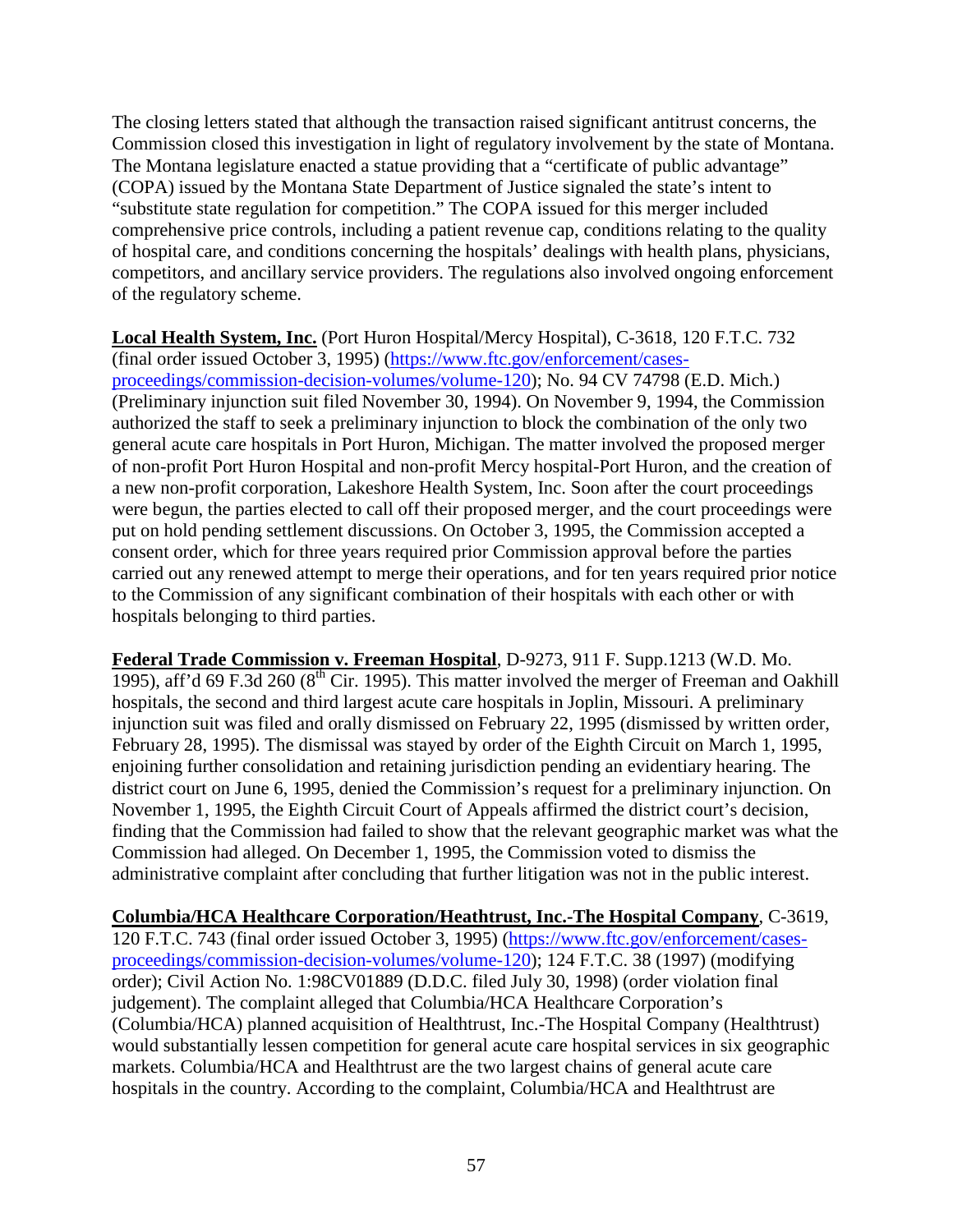competitors in six areas that are relevant geographic markets: the Salt Lake City-Ogden Metropolitan Statistical Area, Utah; the Denton, Texas, area; the Ville Platte-Mamou-Opelousas, Louisiana, area; the Pensacola, Florida, area; the Okaloosa, Florida, area; and the Orlando, Florida, area. In each of these areas, the market for acute care inpatient hospital services is highly concentrated, whether measured by Herfindahl-Hirchsman Indices (HHI) or by four-firm concentration ratios, and entry is difficult due to state certificate of need regulations, substantial lead times required to establish a new acute care hospital, and other factors.

Healthtrust was under a prior Commission order, issued in Healthtrust, Inc.-The Hospital Company (discussed below). That order required Healthtrust to obtain prior Commission approval before transferring hospitals it owned in the Salt Lake City-Ogden Metropolitan Statistical Area, to anyone who operated other hospitals in that same area. Columbia/HCA already operated hospitals in that area. Healthtrust applied for prior approval to transfer the four hospitals it owns in that area to Columbia/HCA, conditioned upon Columbia/HCA subsequently divesting three hospitals (two owned by Healthtrust and one by Columbia/HCA). At the same time the Commission accepted the consent agreement for public comment, it granted prior approval to Healthtrust to transfer the four Salt Lake City-Ogden Metropolitan Statistical Area hospitals to Columbia/HCA, subject to the subsequent divestitures.

Under the consent order, Columbia/HCA was required to divest seven hospitals within 12 months to a purchaser approved by the Commission. Columbia/HCA agreed to divest a single hospital in each of four of the geographic markets: the Denton, Texas, area; the Ville Platte-Mamou-Opelousas, Louisiana, area; the Pensacola, Florida, area; and the Okaloosa, Florida, area. Columbia/HCA also was ordered to divest three hospitals in the Salt Lake City-Ogden Metropolitan Statistical Area, to a purchaser approved by the FTC, within nine months of the Commission granting Healthtrust's application for prior approval. For a period of ten years, Columbia/HCA must notify the Commission before either acquiring another acute care hospital in any of the relevant geographic markets, or transferring an acute care hospital to anyone operating another acute care hospital in the same relevant geographic market. In addition, for a period of ten years, the acquirer of each of the divested acute care hospitals must notify the Commission before selling the facility to anyone owning another acute care hospital in the same relevant geographic market.

In addition, Columbia/HCA was ordered to terminate a joint venture in the Orlando, Florida, area. Healthtrust and Orlando Regional Health System (ORHS) jointly owned and operated the South Seminole Hospital, in Longwood, Florida. ORHS operated four hospitals in the Orlando area in addition to its partnership interest in South Seminole Hospital. The interest in the South Seminole Hospital was Healthtrust's sole hospital in the Orlando area. Columbia owned four other hospitals in the Orlando area. The complaint alleged that Columbia/HCA's acquisition of Healthtrust's interest may increase the likelihood of collusion or interdependent coordination by the remaining firms in the market, because the South Seminole Hospital would be jointly owned by Columbia/HCA and ORHS. Columbia/HCA was ordered to terminate the joint venture within six months after the order becomes final, either by buying out ORHS' interest in the joint venture or by selling Healthtrust's interest to a purchaser approved by the FTC.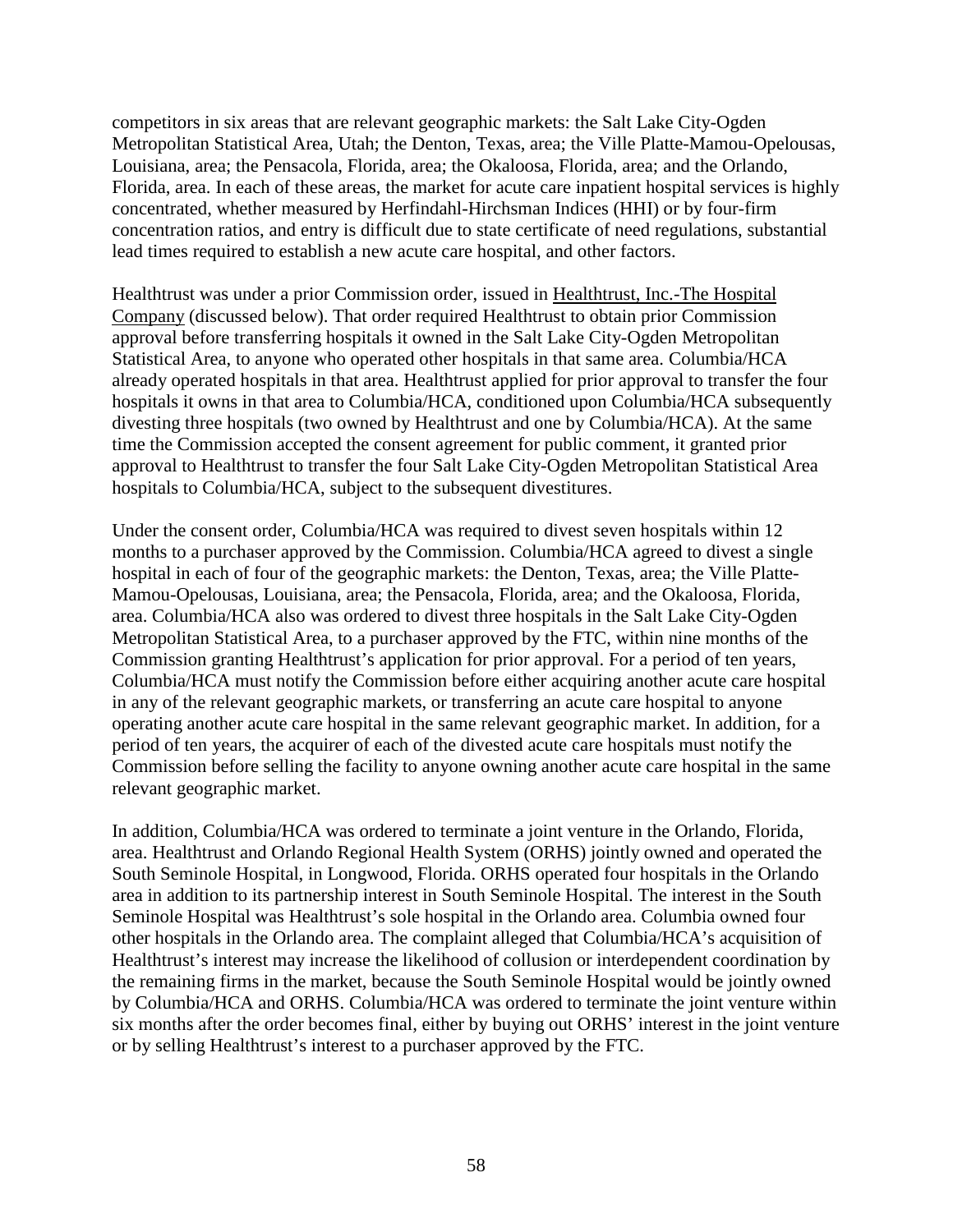On July 30, 1998, Columbia agreed to pay a \$2.5 million dollar civil penalty to settle a Commission complaint that it violated the above order concerning Columbia/HCA's acquisition of Healthtrust, and that it also violated the order in Healthtrust, Inc.-The Hospital Company, under which Healthtrust was required to obtain Commission approval before selling any assets to a competitor. After its purchase of Healthtrust, Columbia/HCA was bound by the earlier Healthtrust order. Columbia/HCA, when it violated the 1995 order, failed to satisfy the conditions under which the Commission had granted prior approval to the acquisition of Healthtrust. In its complaint filed in U.S. District Court for the District of Columbia, the FTC charged that Columbia/HCA did not complete the divestiture of South Seminole Hospital until September of 1997, while the order required it to do so by April 1996. The complaint further charged that Columbia/HCA did not complete the divestiture of Davis and Pioneer Valley hospitals in Utah until May of 1996, while the order required that it do so by January 1996. The complaint also charged that Columbia/HCA did not hold the assets and confidential information of Davis and Pioneer Valley hospitals separate between the hospitals and Columbia/HCA, as required by the order.

**Columbia Hospital Corporation/Medical Center Hospital**, D-9256, 117 F.T.C. 587 (final order issued May 5, 1994); 126 F.T.C. 192 (1998) (modifying order substituting a prior notice provision for the prior approval requirement); No. 93-30-FTM-CIV-23D (M.D. Fla., preliminary injunction issued May 21, 1993) [\(https://www.ftc.gov/enforcement/cases](https://www.ftc.gov/enforcement/cases-proceedings/commission-decision-volumes/volume-117)[proceedings/commission-decision-volumes/volume-117\)](https://www.ftc.gov/enforcement/cases-proceedings/commission-decision-volumes/volume-117). The Commission's administrative complaint charged that the proposed acquisition by for-profit Columbia Hospital Corporation of Adventist Health System's non-profit Medical Center Hospital in Punta Gorda, Florida, would significantly increase already high levels of concentration in the Charlotte County area by eliminating competition between Medical Center and Fawcett Memorial Hospital, a hospital in Port Charlotte, Florida, already owned by Columbia. On February 1, 1993, the Commission filed a preliminary injunction suit in the Middle District of Florida, and the State of Florida filed an affidavit supporting the Commission's suit. The district judge issued a temporary restraining order until he could rule on the motion for a preliminary injunction. The judge granted that motion May 5, and entered a stipulated preliminary injunction (without right of appeal) on May 21. Columbia called off its proposed acquisition. The Commission's consent order, which concluded the administrative proceedings, prohibits Columbia from merging its hospital in the Charlotte County area with Medical Center or any other hospital in that area, unless it obtains prior Commission approval. Columbia also must give the Commission advance notice of certain joint ventures with the other Charlotte County hospitals.

**Columbia Healthcare Corporation/HCA-Hospital Corporation of America**, C-3505, 118 F.T.C. 8 (final order issued July 5, 1994) [\(https://www.ftc.gov/enforcement/cases](https://www.ftc.gov/enforcement/cases-proceedings/commission-decision-volumes/volume-118)[proceedings/commission-decision-volumes/volume-118\)](https://www.ftc.gov/enforcement/cases-proceedings/commission-decision-volumes/volume-118); 126 F.T.C. 160 (1998) (modifying order substituting a prior notice provision for the prior approval requirement). The complaint charged that the merger of Columbia Healthcare Corporation and HCA-Hospital Corporation of America, two large for-profit hospital chains, may substantially lessen competition in the market for general acute care inpatient hospital services in the Augusta, Georgia/Aiken, South Carolina area. According to the complaint, the merger would significantly increase the already high level of concentration in the market, and could enhance the possibility of collusion or interdependent coordination by the remaining firms in the market.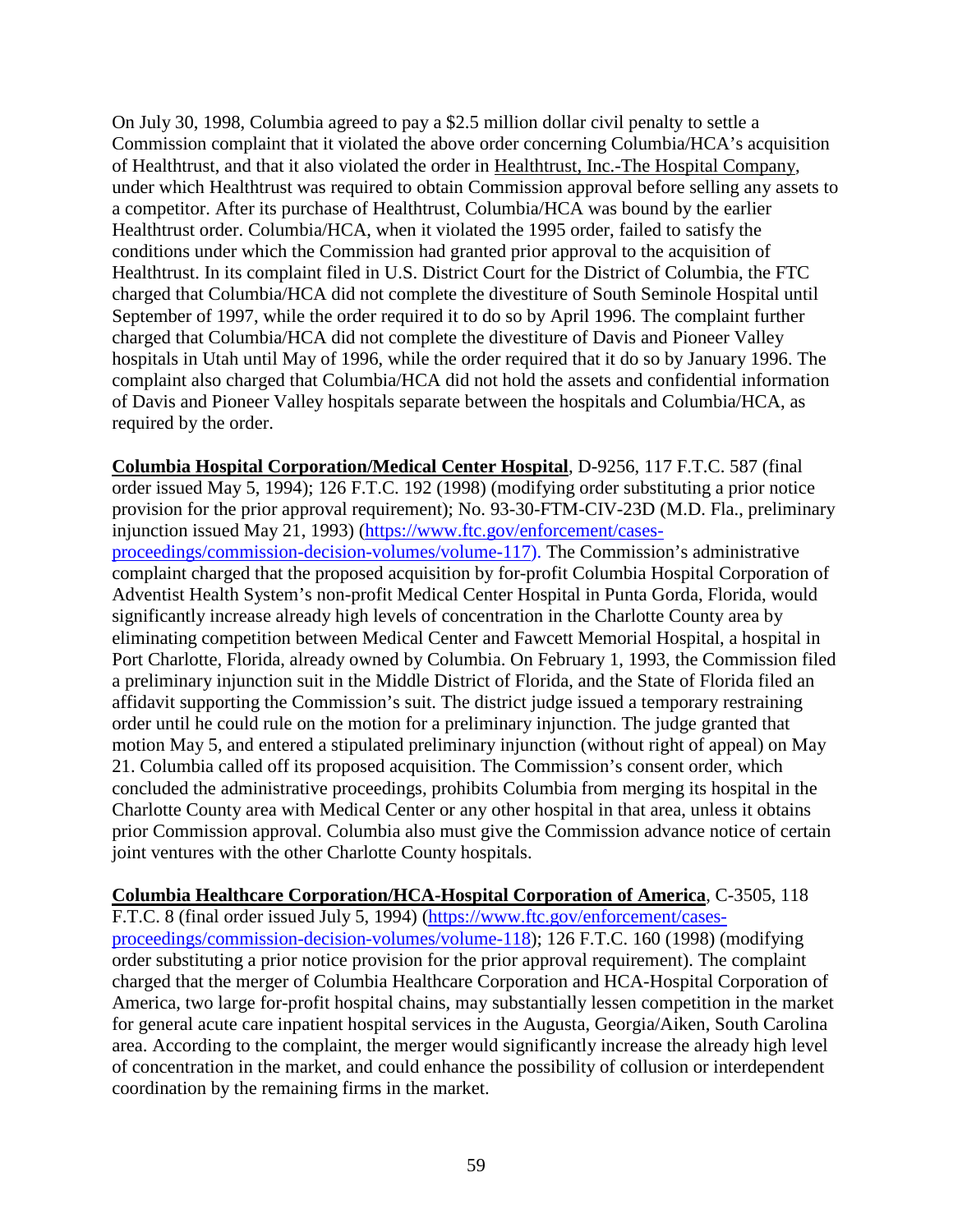Under the consent order, Columbia was required to divest Aiken Regional Medical Center in Aiken, South Carolina, within 12 months after the order became final to a purchaser approved by the FTC. Columbia also was required to hold Aiken Regional separate from its other operations, and to maintain its marketability and viability as an independent competitor in the market until the divestiture was completed. Columbia also was prohibited, for ten years, from merging its remaining hospital in the market (Augusta Regional Medical Center in Augusta, Georgia) with any other acute care hospital in the market without the FTC's prior approval. The FTC did not challenge the merger in any other markets.

#### **Dominican Santa Cruz Hospital/AMI-Community Hospital of Santa Cruz**, C-3521, 118 F.T.C. 382 (final order issued August 18, 1994) [\(https://www.ftc.gov/enforcement/cases](https://www.ftc.gov/enforcement/cases-proceedings/commission-decision-volumes/volume-118)[proceedings/commission-decision-volumes/volume-118\)](https://www.ftc.gov/enforcement/cases-proceedings/commission-decision-volumes/volume-118). The complaint charged that non-profit Dominican Santa Cruz Hospital in Santa Cruz, California, and its parent Catholic Health Care West, violated Section 7 of the Clayton Act when they acquired for-profit AMI-Community Hospital of Santa Cruz. That acquisition was completed in 1990 (no premerger notification was required). Dominican and AMI-Community were the only two general hospitals in Santa Cruz, and there was only one other general hospital in the Santa Cruz metropolitan area. The complaint alleged general acute care hospital services within that area to be the relevant market, and that market already to have been highly concentrated and difficult to enter prior to the acquisition. The order does not require Dominican or Catholic Health Care West to divest AMI-Community Hospital, but prohibits them from acquiring all or any significant part of any other general hospital in the relevant market within the next ten years, unless the Commission gives prior approval to the transaction.

**Parkview Episcopal Medical Center/St. Mary-Corwin Hospital**, File No. 9310025 (preliminary injunction authorized January 31, 1994). On January 31, 1994, the Commission authorized the staff to seek a preliminary injunction to block the merger of the only two general acute care hospitals in Pueblo County, Colorado. The matter involved the proposed acquisition of nonprofit Parkview Episcopal Medical Center by nonprofit St. Mary-Corwin Hospital and its corporate parent Sisters of Charity Health Care Systems. Several days after the Commission's decision to challenge the transaction, the parties announced they had abandoned the transaction.

**Adventist Health System/West/Ukiah General Hospital**, D-9234, 117 F.T.C. 224 (final order dismissing lawsuit issued April 1, 1994) [\(https://www.ftc.gov/enforcement/cases](https://www.ftc.gov/enforcement/cases-proceedings/commission-decision-volumes/volume-117)[proceedings/commission-decision-volumes/volume-117\)](https://www.ftc.gov/enforcement/cases-proceedings/commission-decision-volumes/volume-117). This matter concerned the 1988 acquisition of a for-profit hospital in Ukiah, California by a non-profit hospital chain that already operated a hospital in that community. The FTC issued its complaint challenging the acquisition in late 1989, alleging that the acquisition endangered competition by giving the hospital chain dominance of the local general acute care hospital services market (with a market share exceeding 70%, and only one or two competitors left after the acquisition). An FTC administrative law judge dismissed the complaint, finding that the Commission lacked jurisdiction over the challenged acquisition because it was not covered by Section 7 of the Clayton Act. In August 1991, the Commission unanimously reversed the ALJ's decision and sent the case back to the ALJ for trial on the merits, holding that Section 7's "asset acquisition" clause covers acquisitions by non-profit entities. On December 9, 1992, the administrative law judge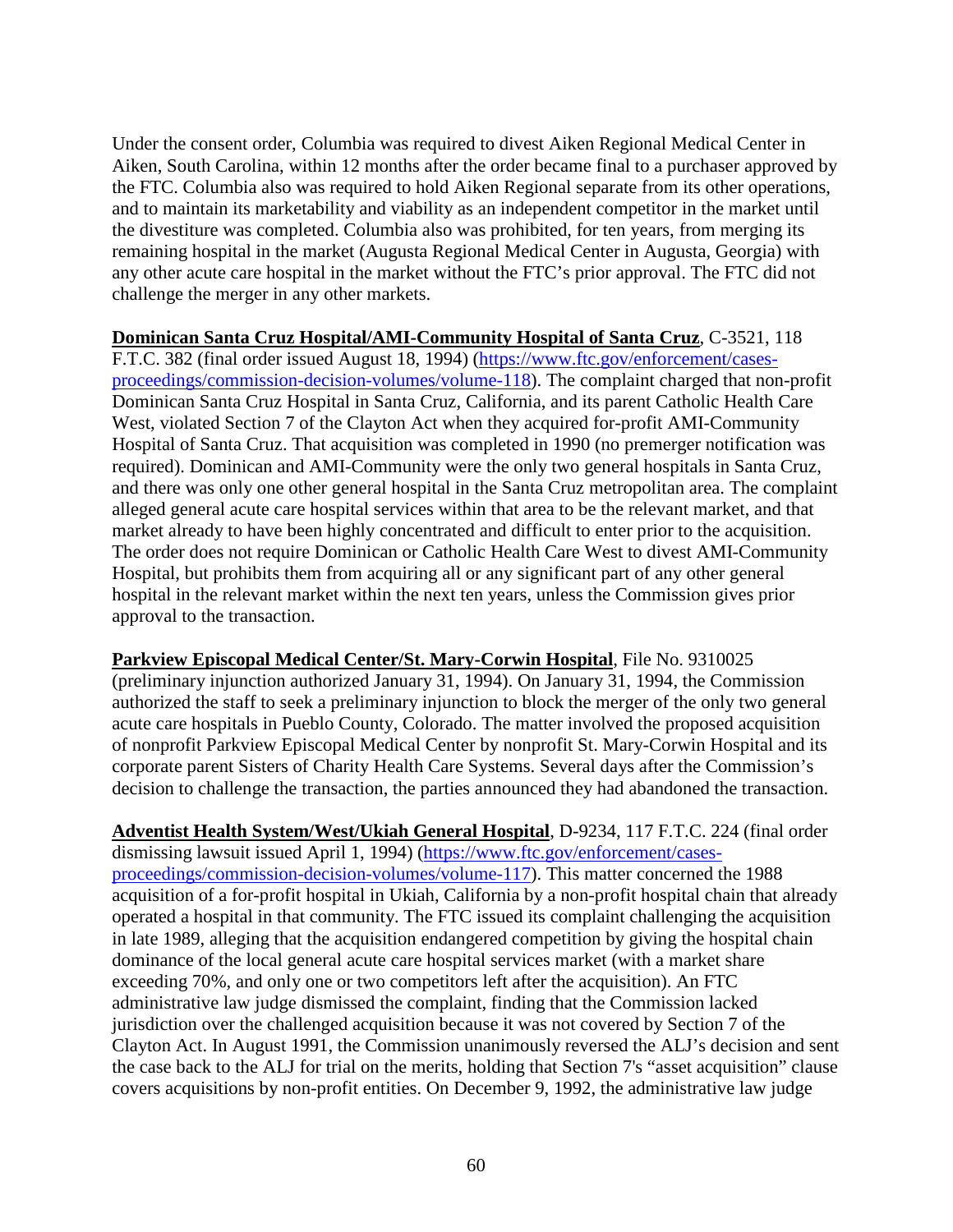dismissed the complaint on the merits, finding the acquisition not likely to be anticompetitive. On April 15, 1994, the Commission dismissed staff's appeal to the Commission, concluding that complaint counsel had not proven the geographic market alleged in the complaint, or that the acquisition would be anticompetitive in a larger market. Two Commissioners issued concurring opinions concerning the lack of evidence of anticompetitive effects resulting from the merger.

**Healthtrust, Inc.-The Hospital Company/Holy Cross Health Services of Utah**, C-3538, 118 F.T.C. 959 (final order issued October 20, 1994); 126 F.T.C. 170 (1998) (modifying order

substituting a prior notice provision for the prior approval requirement); Civil Action No. 1:98CV01889 (D.D.C. filed July 30, 1998) (order violation final judgement) (see Columbia/HCA-Healthtrust, above) [\(https://www.ftc.gov/enforcement/cases](https://www.ftc.gov/enforcement/cases-proceedings/commission-decision-volumes/volume-118)[proceedings/commission-decision-volumes/volume-118\)](https://www.ftc.gov/enforcement/cases-proceedings/commission-decision-volumes/volume-118). On March 22, 1994, the Commission

authorized its staff to seek a preliminary injunction to block the acquisition by Healthtrust of three hospitals in the Salt Lake City, Utah area. Healthtrust, which owns Pioneer Valley Hospital in West Valley City, and Lakeview Hospital in Bountiful, would have acquired Holy Cross Hospital of Salt Lake City, Holy Cross-Jordan Valley in West Jordan, and St. Benedict's Hospital in Ogden from Holy Cross Health Services of Utah. The FTC staff did not file suit, and instead negotiated a consent agreement to settle the matter. Healthtrust was permitted to acquire the three Holy Cross Health Services hospitals, but was required to divest Holy Cross Hospital of Salt Lake City within six months after the order became final, to a purchaser approved by the FTC. Healthtrust was also required to hold Holy Cross Hospital separate from its other operations, and to maintain its marketability and viability as an independent competitor in the market until the divestiture was completed. The order also prohibited Healthtrust from merging any of its hospitals in Weber, Salt Lake, or Davis counties in Utah with any other general hospital in those counties, absent advance Commission approval, for a period of ten years.

**Federal Trade Commission v. Hospital Board of Directors of Lee County** (Lee Memorial Hospital/Cape Coral Hospital), D-9265; 1994-1 Trade Case.¶ 70,593 (M.D. Fla.); aff'd 38 F.3d 1184 ( $11<sup>th</sup>$  Cir. 1994). The Commission issued an administrative complaint, and filed a preliminary injunction suit in Federal court, charging that the proposed acquisition of non-profit Cape Coral Hospital by publicly-owned Lee Memorial Hospital would endanger competition in Lee County, Florida in violation of Section 7 of the Clayton Act. According to the complaints, the merger would significantly increase already high levels of concentration in Lee County by eliminating competition between Cape Coral and Lee Memorial. (The Federal court complaint alleged, as measured by patient admission, the Herfindahl-Hirschman Index would increase by 1775 from 3523 to 5289, and Lee Memorial's market share in Lee County would increase to 67%, as a result of the acquisition.)

The Commission's preliminary injunction suit was filed in the U.S. District Court for the Middle District of Florida on April 28, 1994. The district court judge granted a temporary restraining order until he could rule on the motion for a preliminary injunction. On May 16 the court ruled in favor of defendants on their motion to dismiss based on state action immunity. The Commission appealed that decision to the U.S. Court of Appeals for the Eleventh Circuit. On May 18 that court stayed the district court's order dismissing the Commission's complaint (thereby reinstating the temporary restraining order against completion of the proposed merger), pending consideration of the Commission's appeal. The Court of Appeals on November 30 affirmed the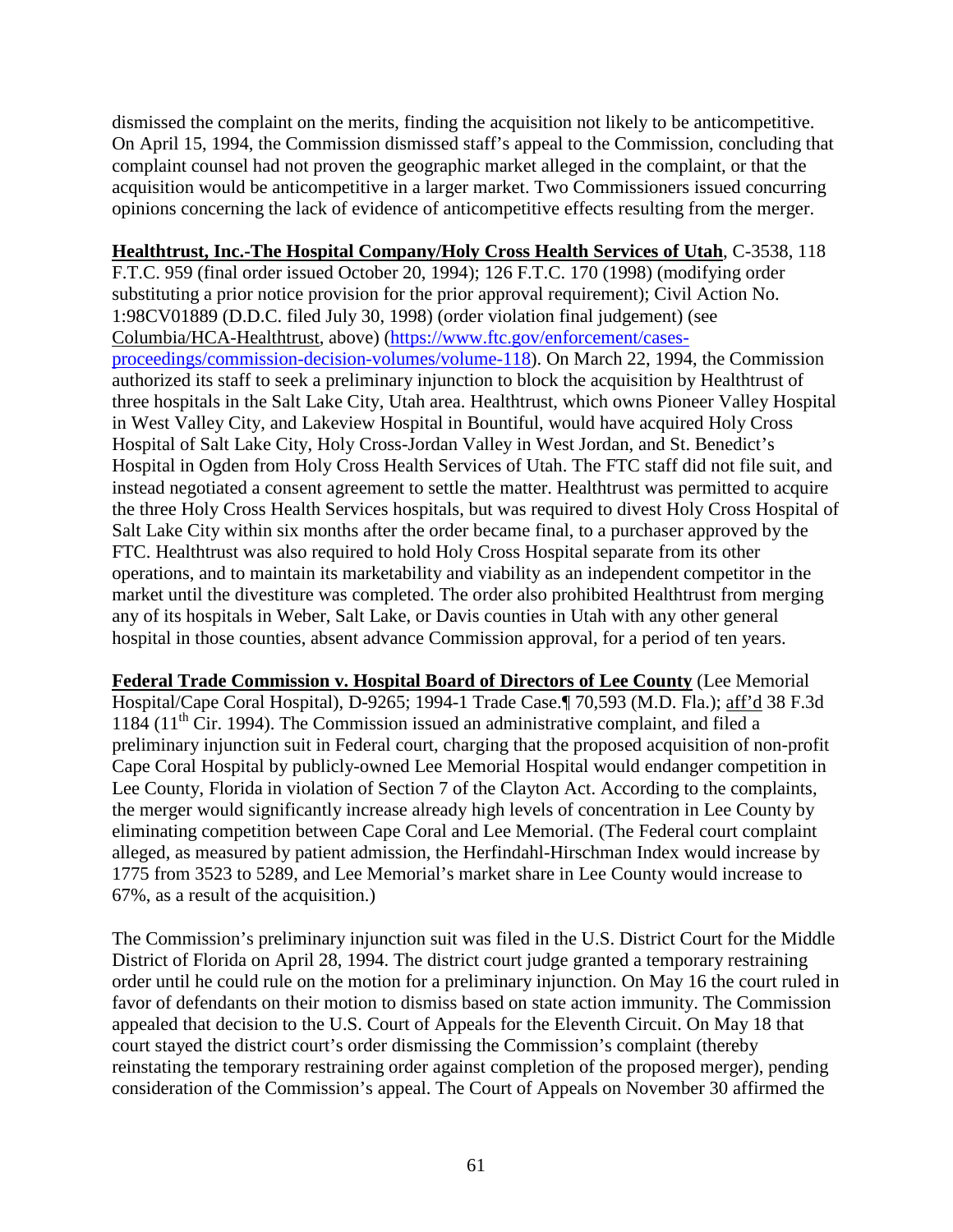district court's ruling, and thereafter vacated its stay blocking the merger. The Commission filed a petition for rehearing *en banc*, which was denied on March 9, 1995. The challenged acquisition was called off on February 1, 1995, after Cape Coral entered into a definitive agreement to be acquired by Health Management Associates. The Commission thereafter suggested that the preliminary injunction proceeding was moot, and moved to vacate the appeals and district courts' prior decisions; that motion was denied, as was the Commission's rehearing petition, in March, 1995. On July 7, 1995, the Commission voted not to seek Supreme Court review, bringing to a close the Federal court proceedings.

The Commission's administrative complaint was issued May 6, 1994. The ensuing administrative litigation was stayed pending completion of the federal court litigation. On July 7, 1995, the Commission concluded the administrative proceedings by dismissing the administrative complaint, on the grounds that because of the cancellation of the proposed Lee Memorial-Cape Coral merger, further proceedings to pursue additional relief were not in the public interest.

**Columbia Hospital Corporation/Galen Health Care, Inc.**, C-3472, 116 F.T.C. 1362 (final order issued November 19, 1993) [\(https://www.ftc.gov/enforcement/cases](https://www.ftc.gov/enforcement/cases-proceedings/commission-decision-volumes/volume-116)[proceedings/commission-decision-volumes/volume-116\)](https://www.ftc.gov/enforcement/cases-proceedings/commission-decision-volumes/volume-116); 126 F.T.C. 150 (1998) (modifying order substituting a prior notice provision for the prior approval requirement). The complaint charged that the merger of Columbia Hospital Corporation and Galen Health Care, Inc., two large for-profit hospital chains, may substantially lessen competition in the market for general acute care inpatient hospital services in the Kissimmee, Florida area, in violation of Section 7 of the Clayton Act and Section 5 of the FTC Act. According to the complaint, the merger would significantly increase already high levels of concentration in the market, could create a firm whose market share is so high as to lead to unilateral anticompetitive effects, and it could enhance the possibility of collusion or interdependent coordination by the remaining firms in the market. Under the order, Columbia was required to divest Kissimmee Memorial Hospital in Osceola County. The order also prohibits Columbia and Galen from acquiring any other hospital in Osceola County for 10 years without prior FTC approval. Columbia divested Kissimmee Memorial to Adventist Health System/Sunbelt Health Care Corporation without objection from the FTC. The FTC did not challenge the merger in any other markets.

**University Health, Inc./St. Joseph Hospital**, C-9246, 115 F.T.C. 880 (final order issued September 9, 1992) [\(https://www.ftc.gov/enforcement/cases-proceedings/commission-decision](https://www.ftc.gov/enforcement/cases-proceedings/commission-decision-volumes/volume-115)[volumes/volume-115;](https://www.ftc.gov/enforcement/cases-proceedings/commission-decision-volumes/volume-115) 1991-1 trade Cases ¶69,400 (S.D.Ga.) and 1991-1 Trade Cases ¶69,444  $(S.D. Ga.), rev'd, 938 F.2d 1206 (11<sup>th</sup> Cir. 1991).$  The Commission issued an administrative complaint charging that the acquisition of nonprofit St. Joseph Hospital by nonprofit University Health, Inc., which operated University Hospital, would substantially lessen competition in the market for general acute care hospital services in the Augusta, Georgia, area, in violation of § 7 of the Clayton Act. The Commission complaint charged that, whether measured by the Herfindahl-Hirschman Index or by four-firm concentration ratios, the proposed acquisition would create a hospital whose market share would be so high as to lead to dominant firm status.

In addition, the Commission filed a preliminary injunction suit on March 20, 1991, in the Southern District of Georgia. The district court denied the preliminary injunction on the merits,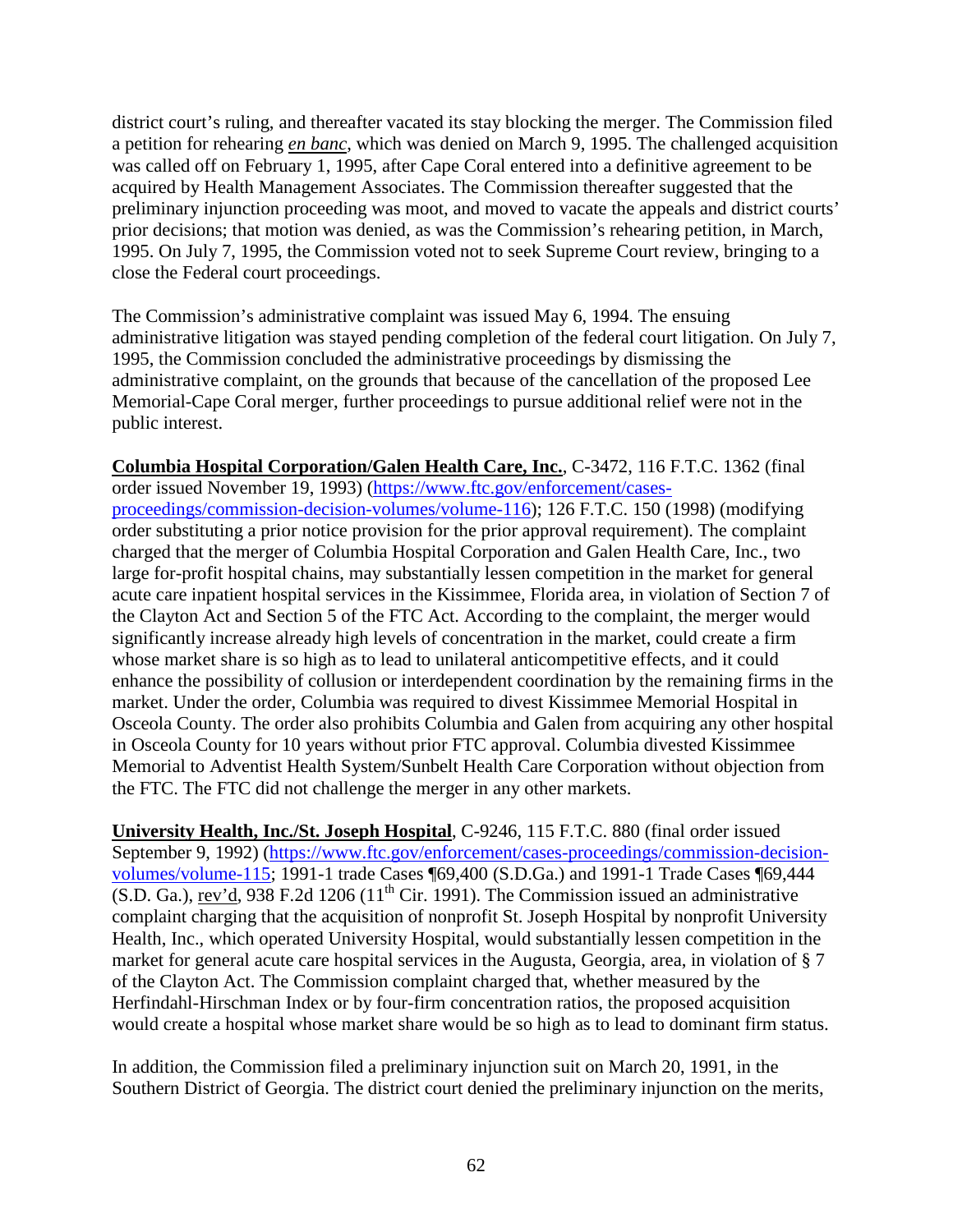but upheld Commission jurisdiction in the matter, in a bench ruling issued on April 4. On appeal by the Commission, the Eleventh Circuit Court of Appeals reversed the district court, and instructed the district court to issue a preliminary injunction. On May 7, 1991, the district court issued an order enjoining consummation of the proposed merger pending the outcome of the Commission's administrative proceedings. The hospitals thereafter called off the transaction.

On July 26, 1991, the Eleventh Circuit issued a unanimous opinion, explaining its reasons for reversal of the district court decision. The Court of Appeals held that the FTC had made a strong prima facie case showing that the proposed acquisition would substantially lessen competition in the Augusta area, and that the failure to grant a preliminary injunction would frustrate the Commission's ability to protect the public from anticompetitive behavior. In granting the injunction, the appeals court affirmed the district court's holding that the FTC may enforce §7 of the Clayton Act against asset acquisitions involving solely non-profit entities. The court also found that Georgia's certificate-of-need law constituted a substantial barrier to the entry of new competitors or to expansion by existing hospitals. The court also rejected arguments presented by the hospitals concerning a "weakened competitor" defense and the non-profit status of the acquiring hospital. Possible efficiencies resulting from the acquisition were found to be too speculative and insubstantial to undermine the Commission's prima facie showing of illegality.

The Commission's administrative proceeding was later settled by consent order. Under the order University 1) was prohibited from acquiring, or being acquired by, any hospital in the Augusta area without prior Commission approval; and 2) was required to notify the Commission before entering into joint ventures with other hospitals in the Augusta area.

**The Reading Hospital, et al./Community General Hospital**, 113 F.T.C. 285 (1990) (consent order) [\(http://www.ftc.gov/enforcement/cases-proceedings/commission-decision](http://www.ftc.gov/enforcement/cases-proceedings/commission-decision-volumes/volume-113)[volumes/volume-113\)](http://www.ftc.gov/enforcement/cases-proceedings/commission-decision-volumes/volume-113). The complaint charged that the merger of non-profit Reading Hospital and Medical Center and non-profit Community General Hospital injured consumers by restricting competition in general acute-care hospital services in the Reading, Pennsylvania, area. According to the complaint, the two hospitals were both independent private, non-profit corporations until December 1985, when they formed a new corporation, Berkshire Health System, to operate the two hospitals. Community General left the Berkshire Health System in January, 1989, and Berkshire was dissolved in December 1989. During the period of consolidation, the complaint alleged that Berkshire controlled two of the three general acute care hospitals in the Berks County area, with a market share of 77%. The Herfindahl-Hirschmann Index increased from about 4700 to 6500 points based on in-patient days. The complaint alleged that the consolidation eliminated competition between the two hospitals denying patients, physicians, and purchasers of health care coverage the benefits of free and open competition based on price, quality, and service. Under the order, the hospitals, which had already terminated their affiliation, were required to obtain Commission approval before merging with each other or with any other hospital in Berks County, Pennsylvania.

**Hospital Corporation of America**, D-9161, 106 F.T.C. 361 (final order issued October 25, 1985) [\(https://www.ftc.gov/enforcement/cases-proceedings/commission-decision](https://www.ftc.gov/enforcement/cases-proceedings/commission-decision-volumes/volume-106)[volumes/volume-106\)](https://www.ftc.gov/enforcement/cases-proceedings/commission-decision-volumes/volume-106), aff'd, 807 F.2d 1381 (7<sup>th</sup> Cir. 1986), cert. denied, 481 U.S. 1038 (1987). The Commission decision held that a for-profit hospital chain's acquisition of several competing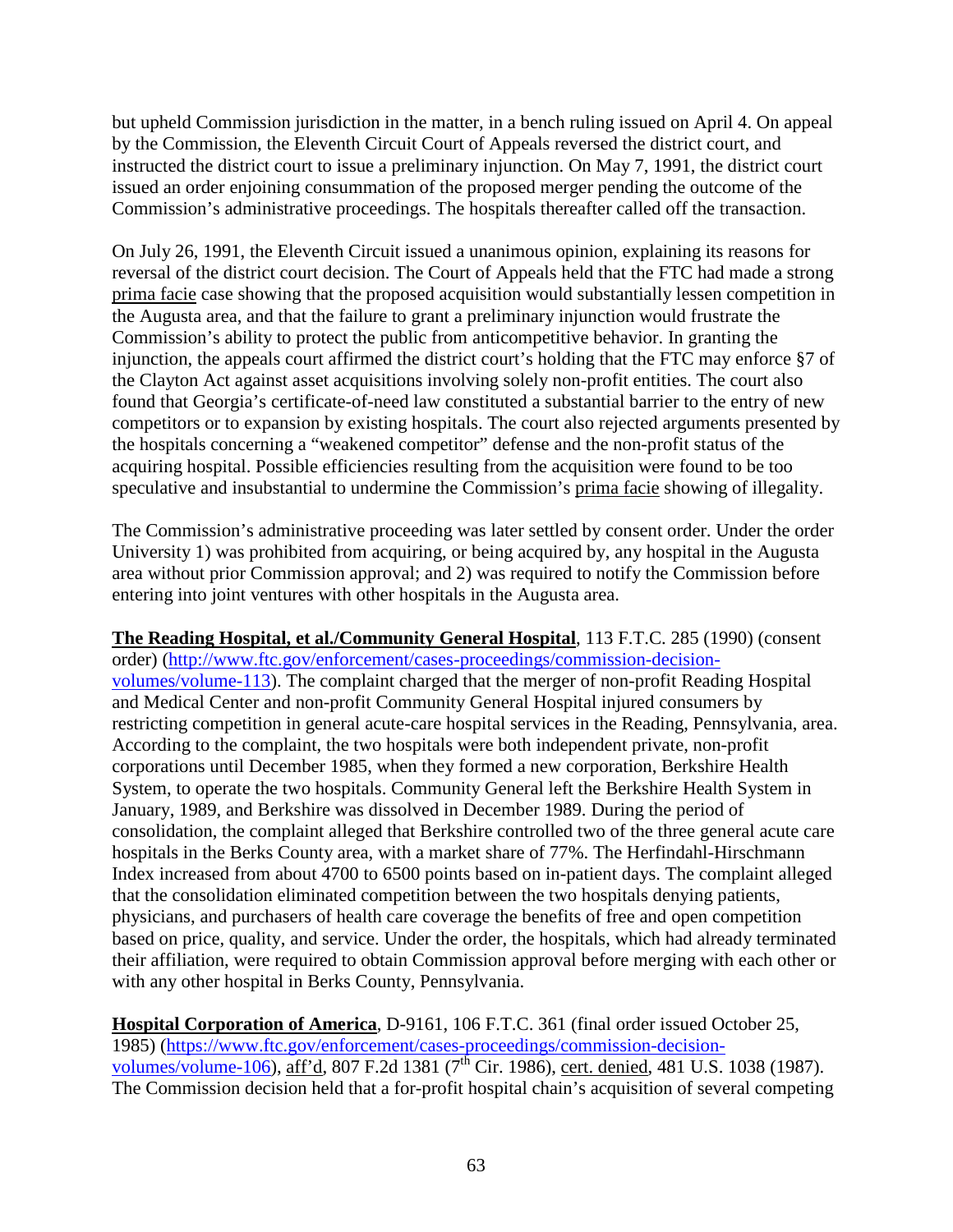hospitals in the Chattanooga, Tennessee area violated § 7 of the Clayton Act and § 5 of the FTC Act, because it tended to lessen competition substantially in the market for general acute care hospital services in Chattanooga. The Commission ordered the divestiture of two hospitals and the termination of a management contract with another hospital. The Commission rejected the argument that health care acquisitions were immune from the antitrust laws. The Commission found that Chattanooga hospitals had a history of interaction that facilitated collusion, and that the acquisitions at issue made it more likely that the hospitals could successfully collude to decrease or eliminate competition. After the acquisitions, HCA owned or managed 5 of the 11 hospitals in the Chattanooga urban area. HCA increased its market share in the Chattanooga area from 13.8 to 25.8 percent measured by inpatient days, from 13.6 to 26.7 percent measured by approved acute care beds, and from 14.3 to 25.5 percent measured by net patient revenues. The Herfindahl-Hirschman Index increased from 2028 points to 2467 measured by inpatients days, from 1932 to 2416 measured by approved acute care beds, and from 2220 to 2634 measured by net patient revenues. The Commission holding was affirmed by the Seventh Circuit Court of Appeals.

**Hospital Corporation of America/Forum Group Inc.**, C-3167, 106 F.T.C. 298 (final order issued September 30, 1985) (modified 106 F.T.C. 609 (December 16, 1985) [\(https://www.ftc.gov/enforcement/cases-proceedings/commission-decision-volumes/volume-](https://www.ftc.gov/enforcement/cases-proceedings/commission-decision-volumes/volume-106)[106\)](https://www.ftc.gov/enforcement/cases-proceedings/commission-decision-volumes/volume-106). The complaint charged that the acquisition by HCA, a for-profit hospital chain, of hospitals in the Virginia and Texas areas from Forum Group Inc., another for-profit hospital chain, violated § 7 of the Clayton Act and § 5 of the FTC Act because these acquisitions might substantially lessen local market competition in, respectively, the psychiatric hospital services market and general acute care hospital services market. HCA already owned a psychiatric hospital in the Norfolk area, and operated under management contract a large county general hospital near Forum's hospital in Midland. The complaint charged that as a result of the acquisitions, HCA increased its market share of general acute care hospital services in the Texas area from about 50% to about 58% based on licensed general acute care beds, and from about 55% to 60% based on inpatient days. The Herfindahl-Hirschman Index increased from about 3530 points to about 4350, based on licensed general acute care beds, and from about 3990 to about 4550 based on inpatient days. The complaint also charged that as a result of the acquisitions, HCA increased its market share of psychiatric hospital services in the Norfolk, Virginia, Metropolitan area from about 15% to about 45% based on licensed psychiatric beds, and from about 12% to about 38% based on psychiatric inpatient days. The Herfindahl-Hirschman Index increased from 1700 to about 2590 based on licensed psychiatric beds, and from about 1590 to about 2050 based on psychiatric patient days. HCA, agreed to divest two psychiatric hospitals in the Norfolk, Virginia, metropolitan area, and one general acute care hospital in Midland, Texas.

**American Medical International, Inc./French Hospital**, D-9158, 104 F.T.C. 1 (final order issued July 2, 1984) [\(https://www.ftc.gov/enforcement/cases-proceedings/commission-decision](https://www.ftc.gov/enforcement/cases-proceedings/commission-decision-volumes/volume-104)[volumes/volume-104\)](https://www.ftc.gov/enforcement/cases-proceedings/commission-decision-volumes/volume-104) (order modified 104 F.T.C. 617 (1984) and 107 F.T.C. 310 (1986)). The Commission decision held that a for-profit hospital chain's acquisition of a competing hospital in the city and county of San Luis Obispo, California, violated § 7 of the Clayton Act and § 5 of the FTC Act because the acquisition may substantially lessen competition in the market for general acute care hospital services in that area. The Commission rejected the agreement that the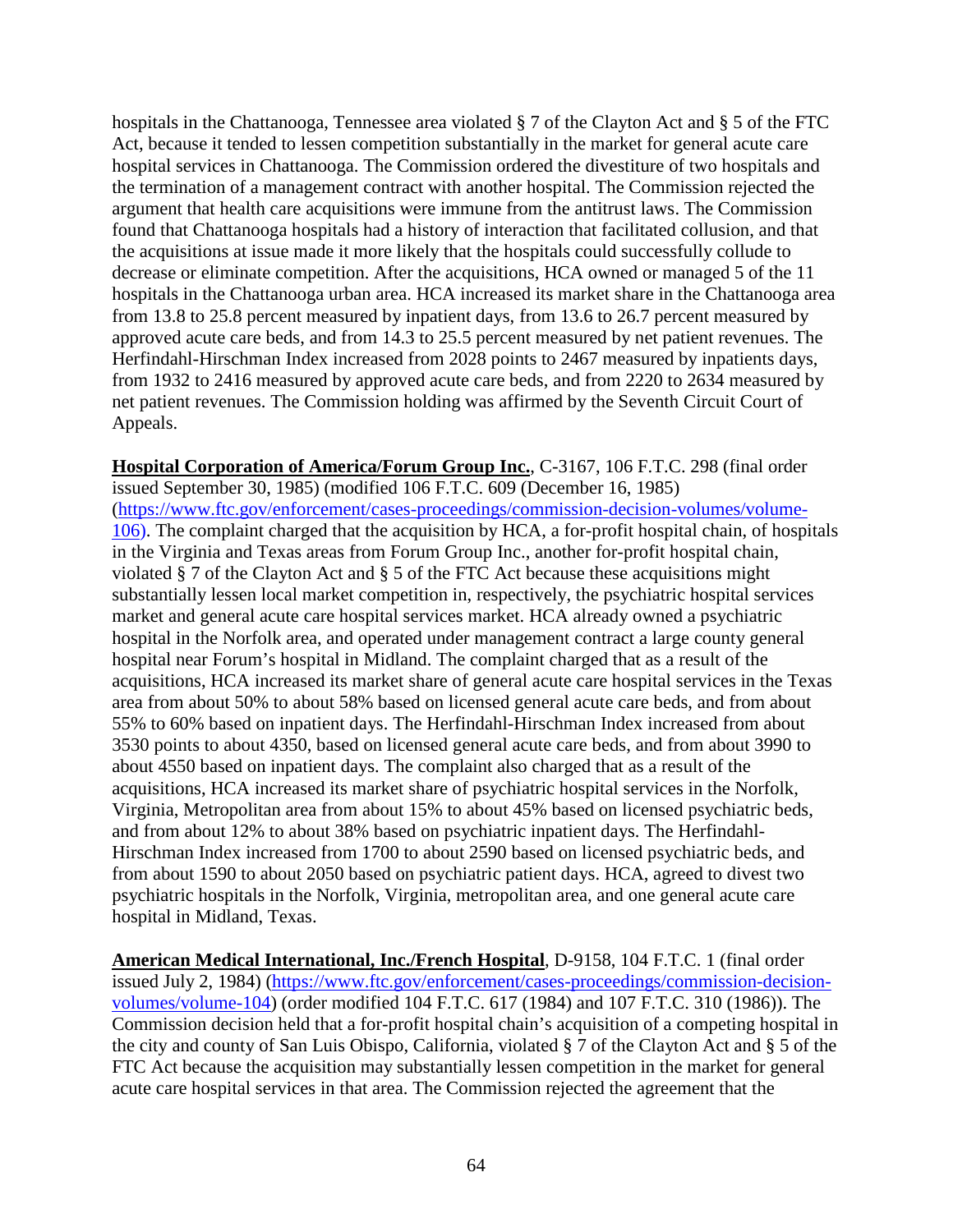acquisition was exempt from antitrust scrutiny because of the National Health Planning and Resources Act (since repealed). The Commission found that the acquisition lessened both price and nonprice competition, rejecting the argument that there is no price or nonprice competition among hospitals. AMI's acquisition gave AMI control of three of the five hospitals in San Luis Obispo County. As a result of the acquisition, AMI increased its market share from 55.6 to 75.7 percent in the county market, and from 57.8 to 87 percent in the city market, measured on the basis of inpatient days (measured on the basis of gross hospital revenues, the figures were 52.2 to 71.3 percent and 53.3 to 82.4 percent, respectively, for the county and city markets). The Herfindahl-Hirschman Index increased from 3818 points to 6025 in the county market and from 4370 to 7775 in the city market based on inpatient days (measured on the basis of gross hospital revenues, the figures were 3518 to 5507 and 3996 to 7097, respectively, in the county and city markets). The Commission ordered divestiture of the acquired hospital.

# **B. Physician Practice Groups**

**Keystone Orthopaedic Specialists, LLC,/Orthopaedic Associates of Reading, Ltd.**, C-4562,

FTC File No. 1410025 (final order issued December 14, 2015) [\(https://www.ftc.gov/enforcement/cases-proceedings/141-0025/keystone-orthopaedic-specialists](https://www.ftc.gov/enforcement/cases-proceedings/141-0025/keystone-orthopaedic-specialists-llc-orthopaedic-associates)[llc-orthopaedic-associates\)](https://www.ftc.gov/enforcement/cases-proceedings/141-0025/keystone-orthopaedic-specialists-llc-orthopaedic-associates). The complaint challenged the consummated physician practice group merger among orthopedists in Berks County, Pennsylvania. The complaint charged that in 2011, orthopedists affiliated with six independent physician groups merged their practices to form Keystone. The merger combined 19 out of 25, or 76%, of the orthopedists practicing in Berks County. One of the merging practices was Orthopaedic Associates. Three years after the merger and predating the Commission's investigation, six orthopedists left Keystone for reasons independent of the investigation and resumed doing business as Orthopaedic Associates. The complaint alleged that the merger substantially lessened competition for orthopedic physician services in Berks County, Pennsylvania, eliminated price and non-price competition, and created a dominant orthopedic practice. Following the merger, Keystone exercised unilateral market power to raise prices for orthopedic physician services.

The order settling charges preserves Orthopaedic Associates' separation by requiring Keystone and Orthopaedic Associates to obtain prior approval from the Commission before acquiring any interest in each other. The order also requires Keystone and Orthopaedic Associates to obtain prior approval from the Commission before (1) either practice may acquire another orthopedic practice located in Berks County or (2) entering into any affiliation agreement with an orthopedist who during the prior year provided services in Berks County. The order further prohibits certain joint activity among competing orthopedists who are members of or employed by Keystone or Orthopaedic Associates. The order also requires Keystone and Orthopaedic Associates to terminate, without penalty, any existing contracts with payers for the provision of orthopedic physician services at the earlier of a written request from a payer to terminate or the earliest termination or renewal date under the contract.

#### **Federal Trade Commission v. St. Luke's Health System Ltd. and Saltzer Medical Group, PA**, FTC File No. 1210069, 13-cv-00116-BLW,  $(9^{th}$  Cir. affirmed February 10, 2015)

[\(https://www.ftc.gov/enforcement/cases-proceedings/121-0069/st-lukes-health-system-ltd](https://www.ftc.gov/enforcement/cases-proceedings/121-0069/st-lukes-health-system-ltd-saltzer-medical-group-pa)[saltzer-medical-group-pa\)](https://www.ftc.gov/enforcement/cases-proceedings/121-0069/st-lukes-health-system-ltd-saltzer-medical-group-pa). The FTC, together with the Attorney General of Idaho, filed a joint complaint in federal district court to unwind St. Luke's Health System Ltd.'s consummated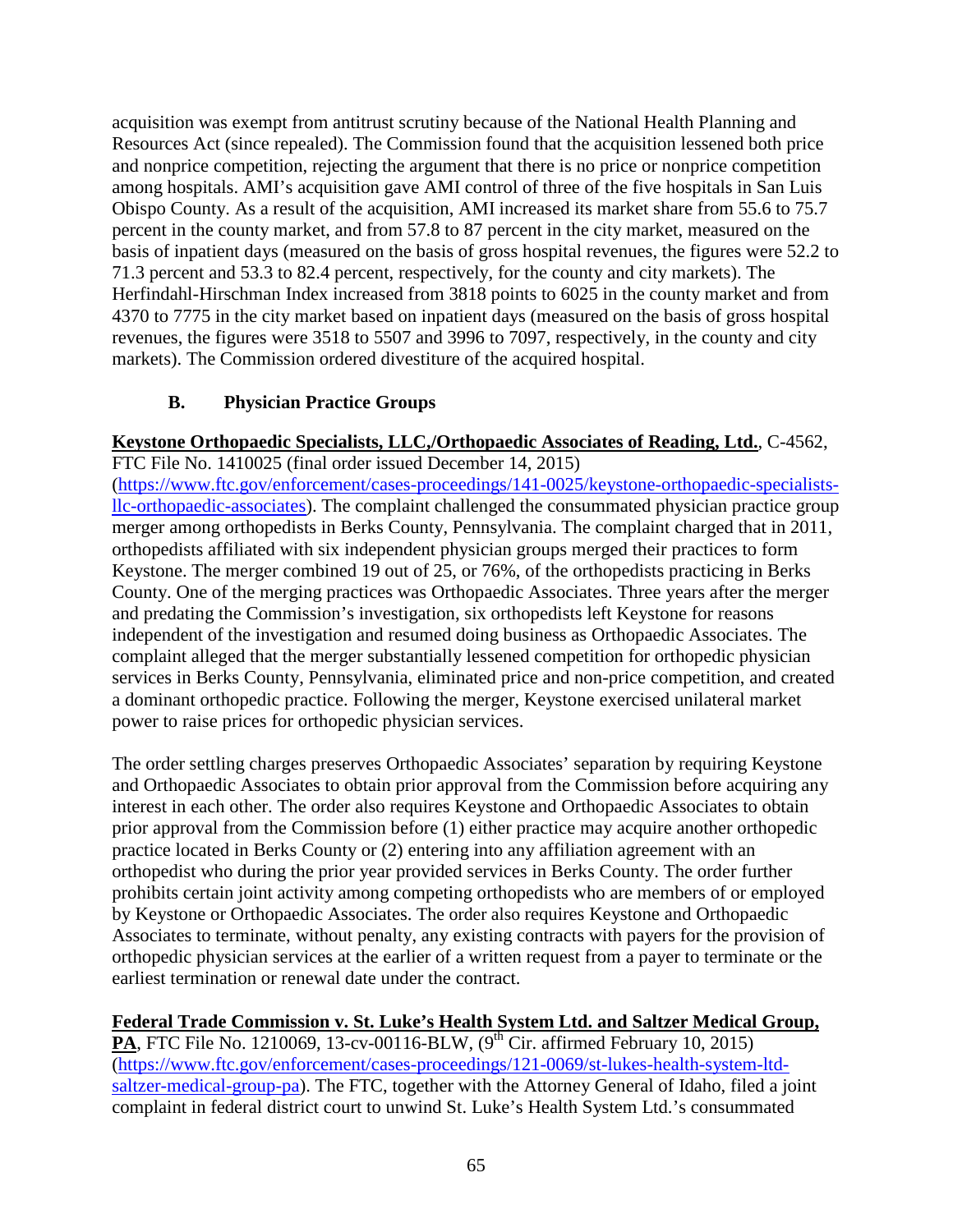acquisition of Saltzer Medical Group, P.A. According to the complaint, St. Luke's is a not-forprofit health system with headquarters in Boise, Idaho. At the time of the acquisition, it owned and operated six hospitals and employed several hundred physicians. Saltzer was the oldest and largest independent, multi-specialty physician practice group in Idaho before its acquisition by St. Luke's on December 31, 2012. The complaint alleged the acquisition combined the two largest providers of adult primary care physician services in the Nampa area, which together would command nearly an 80% share of that market. The acquisition also combined, according to the complaint, each firm's closest competitor in the market for adult primary care services, reducing the alternatives available to health plans assembling provider networks in the Nampa area. The FTC and Idaho Attorney General alleged that the acquisition would give St. Luke's greater bargaining leverage with health plans, leading to higher health care costs for local employers and their employees. The district court held that the merger violated Section 7 of the Clayton Act and Section 48-106 of the Idaho Competition Act and ordered St. Luke's to fully divest itself of Saltzer's physicians and assets. On appeal, the Ninth Circuit affirmed the judgment of the district court.

#### **Renown/HealthSierra Nevada Cardiology Associates/Sierra Nevada Cardiology Associates**,

C-4366, FTC File No. 1110101 (final order issued November 30, 2012) [\(http://www.ftc.gov/enforcement/cases-proceedings/1110101/renown-health-matter](http://www.ftc.gov/enforcement/cases-proceedings/1110101/renown-health-matter) ) The complaint charged that the acquisition of two local cardiology groups by Renown Health, the largest provider of acute care hospital services in northern Nevada, reduced competition for the provision of adult cardiology services in the Reno area. In late 2010, Renown Health acquired the medical practice of Sierra Nevada Cardiology Associates (SNCA), which consisted of 15 cardiologists. In March 2011, Renown Health acquired Reno Heart Physicians (RHP), a medical group with 16 cardiologists. At the time of the complaint, there were very few independent cardiologists practicing in the Reno area. Therefore, competition for adult cardiology services was effectively eliminated.

Contracts between Renown Health and the cardiologists contained "non-compete" provisions that prevented them from joining medical groups that competed with Renown Health. As a result of the acquisitions and the non-compete clauses, Renown Health employed 88% of the cardiologists in the Reno area. The complaint alleged that Renown Health's acquisition of two competing practices led to the elimination of competition based on price, quality and other terms. The consolidation also increased Renown Health's bargaining power with insurers and would possibly result in higher prices for adult cardiology services in the Reno area.

During the FTC public comment period, Renown Health was required to suspend the noncompete provisions for at least 30 days. During that time, former SNCA and RHP cardiologists were free to contact other employers about leaving Renown Health, and they were required to notify a special monitor appointed by the FTC about any contacts they made to ensure that they were included in a group of up to 10 cardiologists that would be allowed to join competing groups. After the FTC finalized the order, another 30-day release period began during which other cardiologists were allowed to leave Renown Health, provided that certain conditions were met, including the requirement that they continue to practice in the Reno area for at least one year.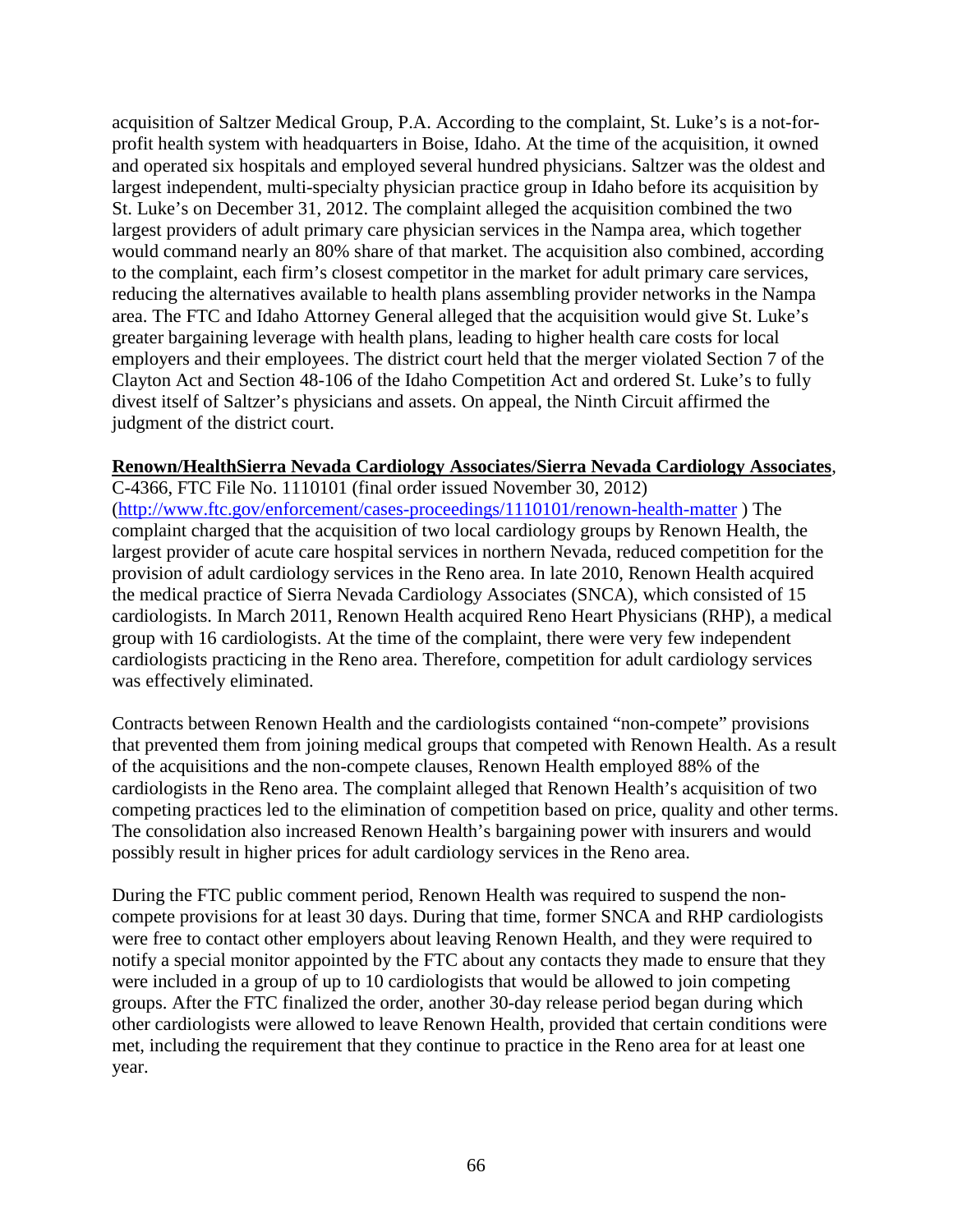At any time during the second 30-day period Renown Health could ask the FTC to end the release order if 10 of its cardiologists left for competing practices. If fewer than six cardiologists left Renown Health after the end of the release period, Renown Health was required to continue suspension of the non-compete provisions until at least six cardiologists accepted offers with competing practices in the Reno area.

## **Providence Health & Services/Spokane Cardiology and Heart Clinics Northwest**

(transactions abandoned on or about February 18, 2011) [\(https://www.ftc.gov/sites/default/files/documents/closing\\_letters/providence-health](https://www.ftc.gov/sites/default/files/documents/closing_letters/providence-health-services/spokane-cardiology-and-hearts-clinic-northwest/110321providencestatement.pdf)[services/spokane-cardiology-and-hearts-clinic-northwest/110321providencestatement.pdf\)](https://www.ftc.gov/sites/default/files/documents/closing_letters/providence-health-services/spokane-cardiology-and-hearts-clinic-northwest/110321providencestatement.pdf). On July 21, 2010, Providence Health & Services announced its intention to acquire Spokane Cardiology and Heart Clinics Northwest. Providence planned to acquire the assets of each cardiology practice group and subsequently to employ all, or virtually all, of their affiliated physicians. Federal Trade Commission staff, in cooperation with staff in the Antitrust Division of the Washington Attorney General's Office, investigated the likely competitive effects of the transactions. Commission staff expressed serious concerns to the parties regarding possible anticompetitive effects of the proposed transactions that could increase health care costs in the Spokane area, in violation of Section 7 of the Clayton Act, 15 U.S.C. § 18. On or about February 18, 2011, the parties abandoned the transactions. The Commission then voted to close its investigation.

# **C. Other Hospitals, Health Care Facilities, and Providers**

## **Rangers Renal Holding, LP and US Renal Care, Inc./Dialysis Parent, LLC and Dialysis**

**Holdco, LLC**, C-4570, FTC No. 1510215 (final order issued March 17, 2016) [\(https://www.ftc.gov/enforcement/cases-proceedings/151-0215/rangers-renal-holding-lp-us](https://www.ftc.gov/enforcement/cases-proceedings/151-0215/rangers-renal-holding-lp-us-renal-care-inc-dialysis-parent)[renal-care-inc-dialysis-parent\)](https://www.ftc.gov/enforcement/cases-proceedings/151-0215/rangers-renal-holding-lp-us-renal-care-inc-dialysis-parent). The complaint alleged that the proposed acquisition by Rangers Renal Holdings LP, the parent of US Renal Care, Inc., of Dialysis Parent, LLC, would likely substantially lessen competition in one market—Laredo, Texas core-based statistical area —for the provision of outpatient dialysis services. At the time of the complaint, US Renal Care was the third-largest provider of outpatient dialysis services in the United States. Dialysis Parent, among other things, was engaged in the provision and sale of outpatient dialysis services as DSI Renal, the sixth-largest provider of outpatient dialysis services in the United States. According to the complaint, the proposed acquisition would reduce the number of providers in the market from three to two, leaving only the combined firm and Fresenius Medical Care North America. The complaint also alleged that the proposed acquisition likely would increase the ability of the merged entity to unilaterally raise prices and reduce its incentives to improve service or quality. The order settling charges requires US Renal Care to divest DSI Renal's three outpatient dialysis clinics in Laredo, Texas to Satellite Healthcare Inc.

### **Keystone Orthopaedic Specialists, LLC,/Orthopaedic Associates of Reading, Ltd.** (See Section III B for citation and annotation.)

### **St. Luke's Health System Ltd./Saltzer Medical Group, PA** (See Section III B for citation and annotation.)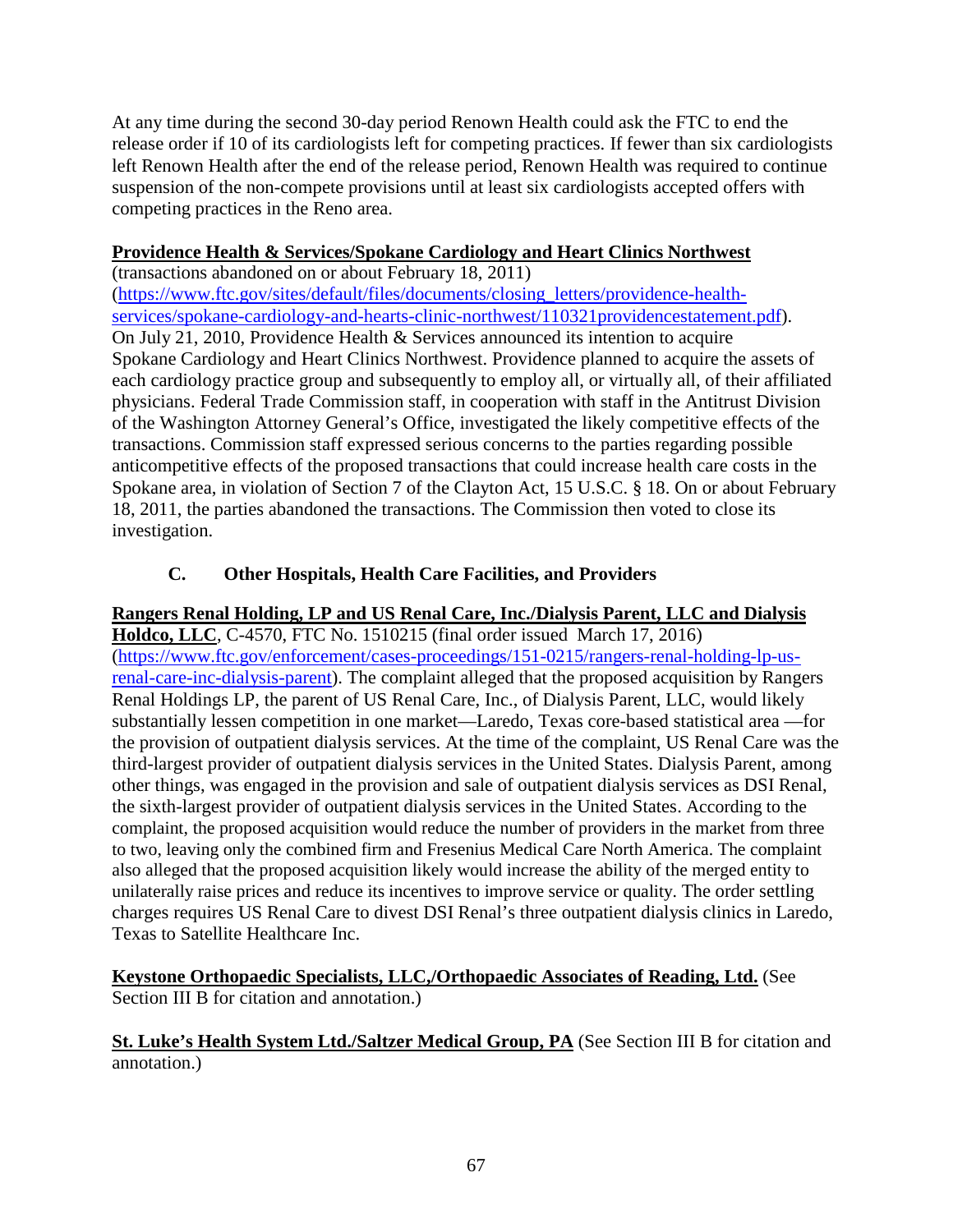**HIG Bayside Debt/Symbion Holdings Corporation**, C-4494, FTC File No. 141-0183 (final order issued December 22, 2014) [\(https://www.ftc.gov/enforcement/cases-proceedings/141-](https://www.ftc.gov/enforcement/cases-proceedings/141-0183-c-4494/hig-bayside-debt-et-al) [0183-c-4494/hig-bayside-debt-et-al\)](https://www.ftc.gov/enforcement/cases-proceedings/141-0183-c-4494/hig-bayside-debt-et-al). The complaint charged that the proposed acquisition by Surgery Center Holdings, Inc., a subsidiary of H.I.G. Bayside Debt & LBO Fund II, L.P. which does business as Surgery Partners, of Symbion Holdings Corporation would substantially lessen competition for the sale and provision of outpatient surgical services to commercial health plans and commercially insured patients in the Orange City/Deltona Area of Florida. At the time of the complaint, Surgery Partners owned, in whole or in part, 47 multi-specialty ambulatory surgery centers in 18 states. Symbion owned, in whole or in part, 44 multi-specialty ambulatory surgery centers in 21 states, as well as several short-stay surgical hospitals. According to the complaint, the proposed acquisition would have combined the only two multi-specialty ambulatory surgical centers in the Orange City/Deltona Area of Florida, and would have left commercial health plans and commercially insured patients there with only one meaningful alternative to Surgery Partners' outpatient surgical services. The complaint alleged that the proposed acquisition would eliminate direct and substantial competition between Surgery Partners and Symbion, increase the likelihood that Surgery Partners would unilaterally exercise market power, and that the likely ultimate effect of the merger would be increased prices and decreased quality or availability of outpatient surgical services in the Orange City and Deltona areas of Florida. The consent order requires Surgery Center Holdings, Inc. to divest its ownership interest in Blue Springs Surgery Center in Orange City, Florida.

**Reading Health System/Surgical Institute of Reading L.P.**, C-9353, FTC File No. 1210155 (Commission dismissed complaint December 7, 2012) [\(https://www.ftc.gov/enforcement/cases](https://www.ftc.gov/enforcement/cases-proceedings/1210155/reading-health-system-surgical-institute-reading-matter)[proceedings/1210155/reading-health-system-surgical-institute-reading-matter\)](https://www.ftc.gov/enforcement/cases-proceedings/1210155/reading-health-system-surgical-institute-reading-matter). On November 16, 2012 Commission approved the filing, jointly with the Pennsylvania Attorney General, of a complaint in the U.S. District Court for the Eastern District of Pennsylvania seeking a preliminary injunction to block the proposed acquisition of the Surgical Institute of Reading L.P. (SIR) by Reading Health System, two health care providers in Berks County, Pennsylvania. The complaint alleged that the combination would significantly reduce competition in the area surrounding Reading, Pennsylvania and result in reduced quality of care and higher health care costs to the area's employers and residents.

Reading Health System is a comprehensive, not-for-profit health care system in Berks County, Pennsylvania. Its main facility is The Reading Hospital, a 737-bed facility that provides inpatient general acute care, tertiary services and outpatient care. SIR is a for-profit physician-owned surgical specialty hospital located in Wyomissing, Pennsylvania, within Berks County. It has 15 licensed beds and provides a range of inpatient and outpatient surgical services. SIR is owned by 16 physicians and has 22 independent doctors on staff.

The FTC's administrative complaint, issued on November 16, 2912, alleged that the proposed acquisition would reduce competition in four markets where Reading Health System and SIR compete: (1) inpatient orthopedic surgical services; (2) outpatient orthopedic surgical services; (3) outpatient ear, nose and throat (ENT) surgical services; and (4) outpatient general surgical services. The complaint states that the proposed acquisition would decrease the number of meaningful competitors in the market for inpatient orthopedic surgical services in the Reading area from three to two. The markets for outpatient general surgical services and outpatient ENT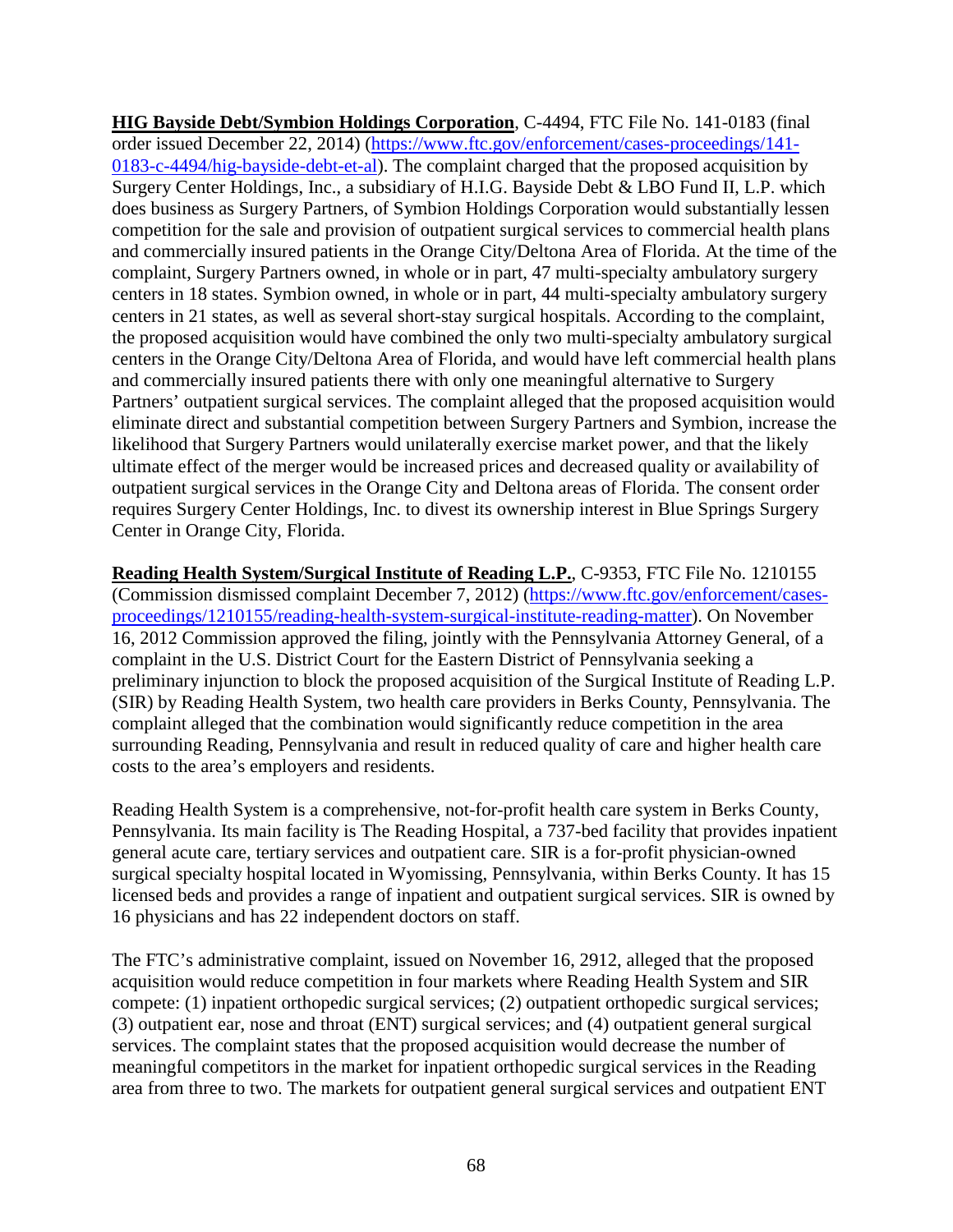surgical services would be left with one other significant competitor, and the number of competitors for outpatient orthopedic surgical services would decrease from four to three. The complaint charged that the proposed acquisition would increase Reading Health System's leverage and enable it to raise the reimbursement rates it negotiates with commercial health plans. As a result, health care costs of local employers would increase, potentially forcing them to cut benefits and burdening their employees with higher costs. The proposed acquisition would also eliminate important non-price competition between Reading Health System and SIR and lead to a decrease in the quality of existing facilities and services.

On November 30, 2012 FTC staff, Reading Health System and SIR filed a joint motion to dismiss the complaint because the parties had abandoned the proposed acquisition. The Commission ordered the dismissal of the complaint on December 7, 2012.

**Alan B. Miller/Universal Health Services**, C-4372, FTC File No. 1010142 (final order November 30, 2012) [\(https://www.ftc.gov/enforcement/cases-proceedings/1010142/universal](https://www.ftc.gov/enforcement/cases-proceedings/1010142/universal-health-services-inc-psychiatric-solutions-inc-alan-b)[health-services-inc-psychiatric-solutions-inc-alan-b\)](https://www.ftc.gov/enforcement/cases-proceedings/1010142/universal-health-services-inc-psychiatric-solutions-inc-alan-b). The complaint charged that the acquisition by Universal Health Services, Inc. (UHS) of Ascend Health Corporation would be anticompetitive and would violate federal antitrust laws. UHS owned or operated 25 acute care hospitals and 198 behavioral health facilities in 36 states, Washington, D.C., Puerto Rico and the U.S. Virgin Islands. It is one of the largest hospital management companies in the country. Ascend owned or operated nine behavioral health facilities in Arizona, Oregon, Texas, Utah and Washington State. The complaint alleged that the proposed acquisition would lead to a virtual monopoly in the provision of acute inpatient psychiatric services to commercially insured patients in the El Paso, Texas/Santa Teresa, New Mexico area. Competition between UHS and Ascend benefitted consumers in the El Paso/Santa Teresa area through lower health care costs, higher quality of care, and improved services. According to the FTC's complaint, the proposed acquisition would have increased the likelihood that UHS could have increased prices for acute inpatient psychiatric services or decreased the quality or availability of such services in the El Paso, Texas/Santa Teresa, New Mexico area. The order requires UHS to sell its Peak Behavioral Health Services facility in the El Paso/Santa Teresa area within six months to an FTC-approved buyer. To ensure that the Peak assets attract a buyer that can effectively compete with UHS after the sale, the order allows the Commission to require a second UHS behavioral health facility, Mesilla Valley Hospital in Las Cruces, New Mexico, to be sold together with Peak if Peak alone is not divested to an approved buyer within six months.

**Renown/HealthSierra Nevada Cardiology Associates/Sierra Nevada Cardiology Associates** (See Section III B for citation and annotation.)

**Fresenius Medical Care AG & Co. KgaA/Liberty Dialysis Holdings, Inc.** C-4348, FTC. File No. 1110170 (modified final order issued May 25, 2012) [\(http://www.ftc.gov/enforcement/cases](http://www.ftc.gov/enforcement/cases-proceedings/111-0170/fresenius-medical-care-ag-co-kgaa-matter)[proceedings/111-0170/fresenius-medical-care-ag-co-kgaa-matter\)](http://www.ftc.gov/enforcement/cases-proceedings/111-0170/fresenius-medical-care-ag-co-kgaa-matter). The complaint charges that the acquisition by Fresenius of Liberty Dialysis Holdings, Inc. would harm competition in numerous local markets for outpatient dialysis services around the country. Fresenius operates more than 1800 outpatient dialysis clinics throughout the United States. Liberty is the thirdlargest provider of outpatient dialysis services in the country. It operates 260 dialysis centers in 32 states and the District of Columbia.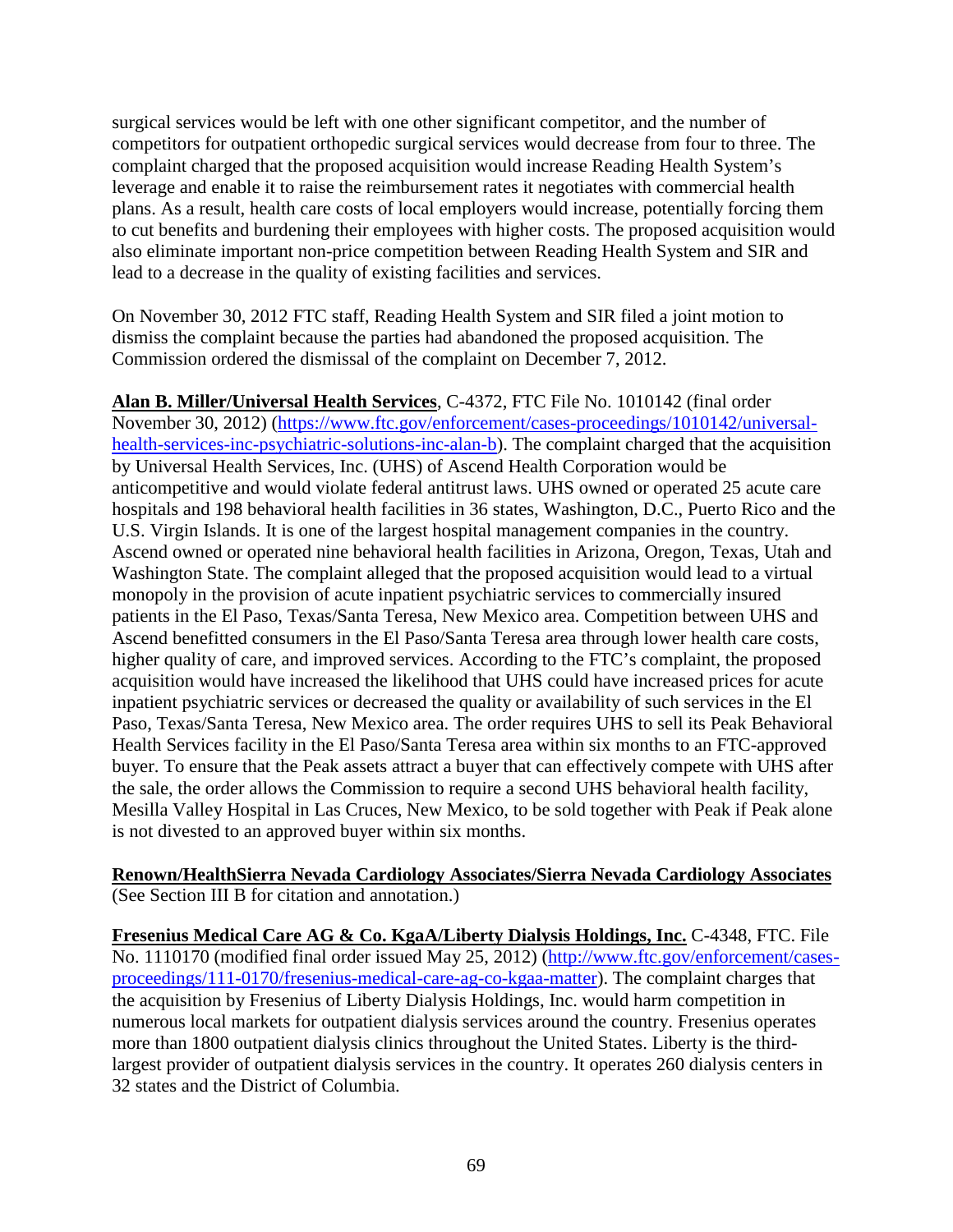According to the complaint, the proposed acquisition would violate Section 5 of the FTC Act and Section 7 of the Clayton Act by eliminating competition in 43 local markets. It would lead to monopolies for outpatient dialysis services in 17 of the 43 markets. In 24 other markets the proposed acquisition would cause the number of dialysis providers to drop from three to two. In the remaining two markets competition would be significantly reduced. The elimination of headto-head competition between the two firms is likely to lead to higher prices and reduced quality for dialysis consumers.

The final order required Fresenius to divest 52 clinics to Dialysis Newco, Inc. of Nashville, Tennessee, one outpatient clinic to Alaska Investment Partners LLC of Anchorage, Alaska, five clinics to Dallas Renal Group, of Dallas, Texas and two clinics to Satellite Healthcare, Inc. of San Jose, California. It also required Fresenius to end one management services agreement, under which it managed an outpatient dialysis clinic on behalf of a third party. For each clinic it is selling, Fresenius must also assure that the physicians currently working there will stay with the clinic after it is sold. To ensure that the required divestitures are successful, the order also contained additional terms, *e.g.*, providing each buyer with an opportunity to interview and hire employees for the clinics they are buying; requiring Fresenius to provide transition services to the divested clinics for up to 12 months, if necessary; and requiring Fresenius to provide each buyer with a license to use its policies, procedures, and medical protocols at the divested clinics.

**Laboratory Corporation of America Holdings/Orchid Cellmark, Inc.**, D-4341, FTC File No. 1110155 (final order issued January 30, 2012) [\(http://www.ftc.gov/enforcement/cases](http://www.ftc.gov/enforcement/cases-proceedings/111-0155/laboratory-corporation-america-holdings-orchid-cellmark-inc)[proceedings/111-0155/laboratory-corporation-america-holdings-orchid-cellmark-inc](http://www.ftc.gov/enforcement/cases-proceedings/111-0155/laboratory-corporation-america-holdings-orchid-cellmark-inc) ) The complaint alleged that LabCorp's acquisition of Orchid Cellmark, Inc. would reduce competition in the national market for paternity testing services provided to government agencies. These agencies contract with laboratory testing companies to provide DNA testing services, and they use those tests to resolve paternity issues. At the time of the complaint, LabCorp and Orchid were the two most significant providers of these paternity testing services in the U.S., and they conducted a substantial majority of all paternity tests performed for government agencies. They were routinely the top two choices and the lowest-priced bidders for providing paternity testing services to government agencies. The order requires LabCorp and Orchid to divest the portion of Orchid's U.S. paternity testing business that focuses on sales to government agencies, and related assets, to DNA Diagnostics Center (DDC).

**Healthcare Technology Holdings, Inc./SDI Health LLC**, C-4340, FTC File No. 1110097 (final order issued January 9, 2012) [\(http://www.ftc.gov/enforcement/cases-proceedings/111-](http://www.ftc.gov/enforcement/cases-proceedings/111-0097/healthcare-technology-holdings-inc-matter) [0097/healthcare-technology-holdings-inc-matter](http://www.ftc.gov/enforcement/cases-proceedings/111-0097/healthcare-technology-holdings-inc-matter) ). The FTC in its complaint alleged that the proposed acquisition of SDI Health LLC by Healthcare Technology Holdings, Inc., through its wholly owned subsidiary IMS Health Inc., would substantially increase IMS' share in the promotional audit and medical audit markets while eliminating the direct competition of SDI, its only significant competitor. As a result, the acquisition likely would lead to a unilateral exercise of market power by IMS in these markets and an increase in prices.

At the time of the complaint, IMS and SDI produced and sold health care data and analytics to customers such as pharmaceutical and biotechnology firms. Customers use these data and analytics to promote and market their products, and otherwise manage their operations. IMS and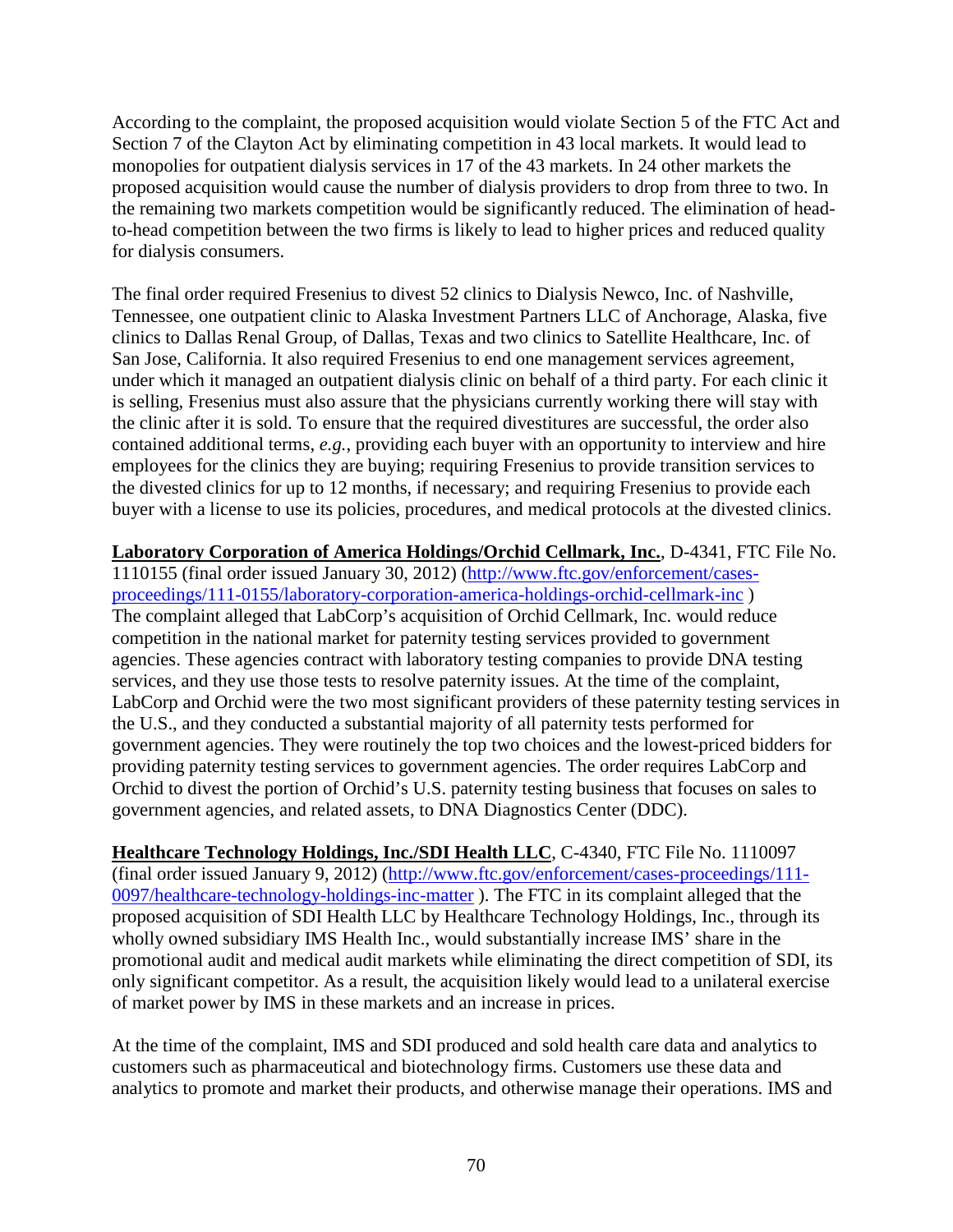SDI also competed in the provision of promotional audits, which are market research products that estimate advertising and other promotional activities for branded drugs. Pharmaceutical manufacturers and other customers use promotional audits to determine how much to spend in various categories to promote their branded drugs. IMS and SDI were also competing providers of medical audits, which estimate actual medical diagnoses made, and therapies described, by physicians. Customers use medical audit data to assess which products are used to treat specific diseases, and to help them understand drug prescription and treatment trends in the health care marketplace.

The complaint alleged that the U.S. market for promotional audits was highly concentrated, with IMS, SDI and Cegedim S.A. as the only competitors. SDI had 68% of the market; IMS has a 30% share and Cegedim has only 2 % of the market. In the market for medical audits, IMS and SDI were the only two competitors. IMS controlled 53% of the market while SDI held the remaining 47%.

The order requires Healthcare Technology to sell all of the overlapping SDI businesses related to both promotional and medical audits to a FTC-approved buyer within three months of the consummation of the acquisition.

**DaVita, Inc./CDSI I Holding Company**, C-4334, FTC File No.111-0103 (final order issued October 21, 2011) [\(http://www.ftc.gov/enforcement/cases-proceedings/1110103/davita-inc\)](http://www.ftc.gov/enforcement/cases-proceedings/1110103/davita-inc). The complaint alleged that DaVita's proposed acquisition of CDSI I Holding Company would result in higher prices and lower quality for outpatient dialysis services. (Dialysis treatment, a lifesustaining therapy for patients with end-stage renal disease, replicates kidney function by removing toxins and excess fluid from the blood.) According to the complaint, in 16 local markets the proposed acquisition would either give DaVita a monopoly or reduce the number of dialysis providers from three to two. In six other markets, the merged firm would have a major share of the market and face only two significant competitors. The consent order requires DaVita to sell 29 dialysis clinics in Alabama, Arizona, Florida, Georgia, Illinois, Indiana, Kentucky, Louisiana, South Carolina, Tennessee and Texas. The order preserves competition in 22 geographic markets where the Commission alleged that consumers would be harmed by the acquisition. The settlement requires DaVita to sell the clinics to Dialysis Newco, Inc., a corporation formed by venture capital firms Frazier Healthcare and New Enterprise Associates.

**Universal Health Services, Inc./Psychiatric Solutions, Inc.**, C-4309, FTC File No. 1010142 (final modified order issued April 19, 2011) [\(https://www.ftc.gov/enforcement/cases](https://www.ftc.gov/enforcement/cases-proceedings/1010142/universal-health-services-inc-psychiatric-solutions-inc-alan-b)[proceedings/1010142/universal-health-services-inc-psychiatric-solutions-inc-alan-b\)](https://www.ftc.gov/enforcement/cases-proceedings/1010142/universal-health-services-inc-psychiatric-solutions-inc-alan-b). The complaint alleged that the acquisition of Psychiatric Solutions, Inc. by Universal Health Services, Inc. would reduce competition in the provision of acute inpatient psychiatric services in three local markets: Delaware, Puerto Rico and metropolitan Las Vegas. Universal Health is one of the nation's largest hospital management companies. Facilities owned by Universal Health and Psychiatric Solutions are the leading providers of acute inpatient psychiatric services in each of the three markets. The complaint charged that the combined market share of Universal Health and Psychiatric Solutions in each market is 60% or more. The acquisition would have significantly increased Universal Health's market power and enabled it to profit by unilaterally raising reimbursement rates negotiated with commercial health plans. In each of the relevant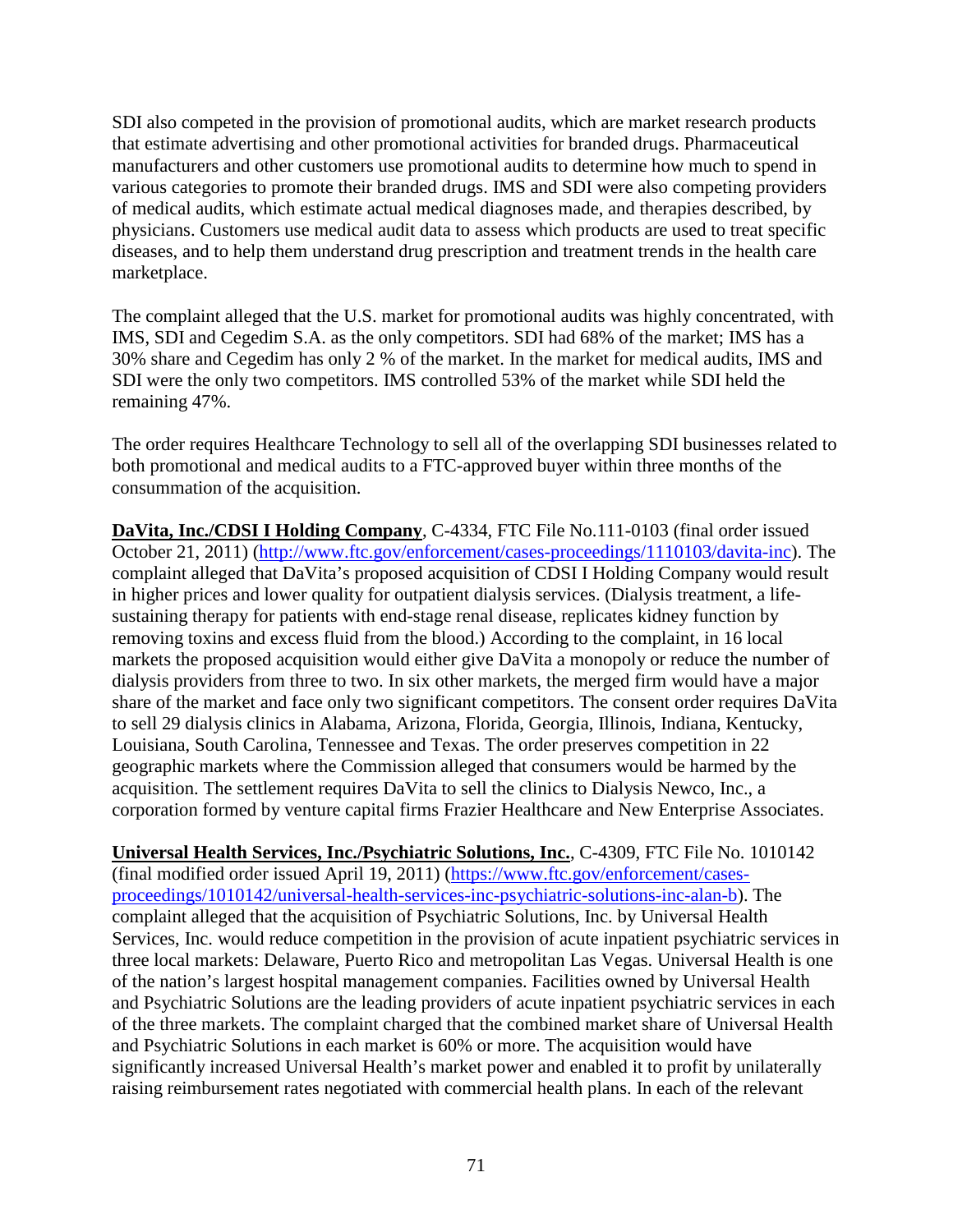markets regulatory requirements pose a significant barrier to entrants seeking to establish new psychiatric facilities or expand their existing facilities.

As a condition of its acquisition of Psychiatric Solutions, Universal Health was required by the order to sell 15 psychiatric facilities: two inpatient hospitals in Las Vegas; one inpatient hospital in Delaware; and one inpatient hospital and 11 affiliated outpatient clinics in Puerto Rico.

## **Laboratory Corporation of America/Westcliff Medical Laboratories, Inc.**, D-9345, FTC File

No. 1010152, (complaint dismissed April 21, 2011) [\(https://www.ftc.gov/enforcement/cases](https://www.ftc.gov/enforcement/cases-proceedings/1010152/laboratory-corporation-america-laboratory-corporation-america)[proceedings/1010152/laboratory-corporation-america-laboratory-corporation-america\)](https://www.ftc.gov/enforcement/cases-proceedings/1010152/laboratory-corporation-america-laboratory-corporation-america). The Commission filed an administrative complaint alleging that LabCorp's acquisition of Westcliff Medical Laboratories, Inc., which was consummated on June 16, 2010, would lead to higher prices and lower quality in the Southern California market for the sale of clinical laboratory testing services to physician groups. LabCorp, Westcliff and Quest Diagnostics Incorporated serve the vast majority of the physician groups in the area. LabCorp and Westcliff perform clinical laboratory testing services at the request of a patient's individual physician, but the ultimate payer varies depending on the patient's health plan. In California, physician groups typically contract to pay for laboratory tests performed by HMOs. A physician group will usually contract on a capitation basis; however, some physician groups pay laboratories on a fee-forservice basis.

According to the complaint, Westcliff had been expanding its share of physician group business and had priced its capitated laboratory testing services more aggressively than its most significant competitors, LabCorp and Quest. In several instances, Westcliff thwarted LabCorp's attempts to raise prices by offering lower capitated contract rates to physician groups. The acquisition gave LabCorp and Quest approximately 89% of the market. It made it more likely that the two remaining firms would increase prices, and it deprived physician groups of leverage to keep prices low for clinical laboratory testing services. The complaint alleged that entry into the market for the sale of clinical laboratory services to physician groups, or expansion by small fringe firms, was unlikely to restore the competition lost as a result of the acquisition. Barriers to entry include economies of scale, which create significant advantages for larger laboratories and limit the entry and expansion of smaller firms; high fixed costs that characterize the clinical laboratory testing business; and the assumption of substantial financial risk when contracting with physician groups on a capitated basis.

On June 25, 2010, LabCorp agreed to hold the Westcliff assets separate and apart while the Commission investigated the acquisition. The Commission filed an action in federal court on December 3, 2010 requiring LabCorp to continue holding the Westcliff assets separate and apart during the administrative proceeding. On February 22, 2011, the court denied the Commission's motion. It held that the Commission's alleged product market of the sale of capitated clinical laboratory testing services to physician groups should be expanded to include fee-for-service contracts with independent physician associations. The court also rejected the Commission's proposed geographic market of Southern California and held that the geographic market should be based on the locations of the labs of LabCorp and Westcliff in Northern and Southern California. The court also found that there were new entrants in Southern California and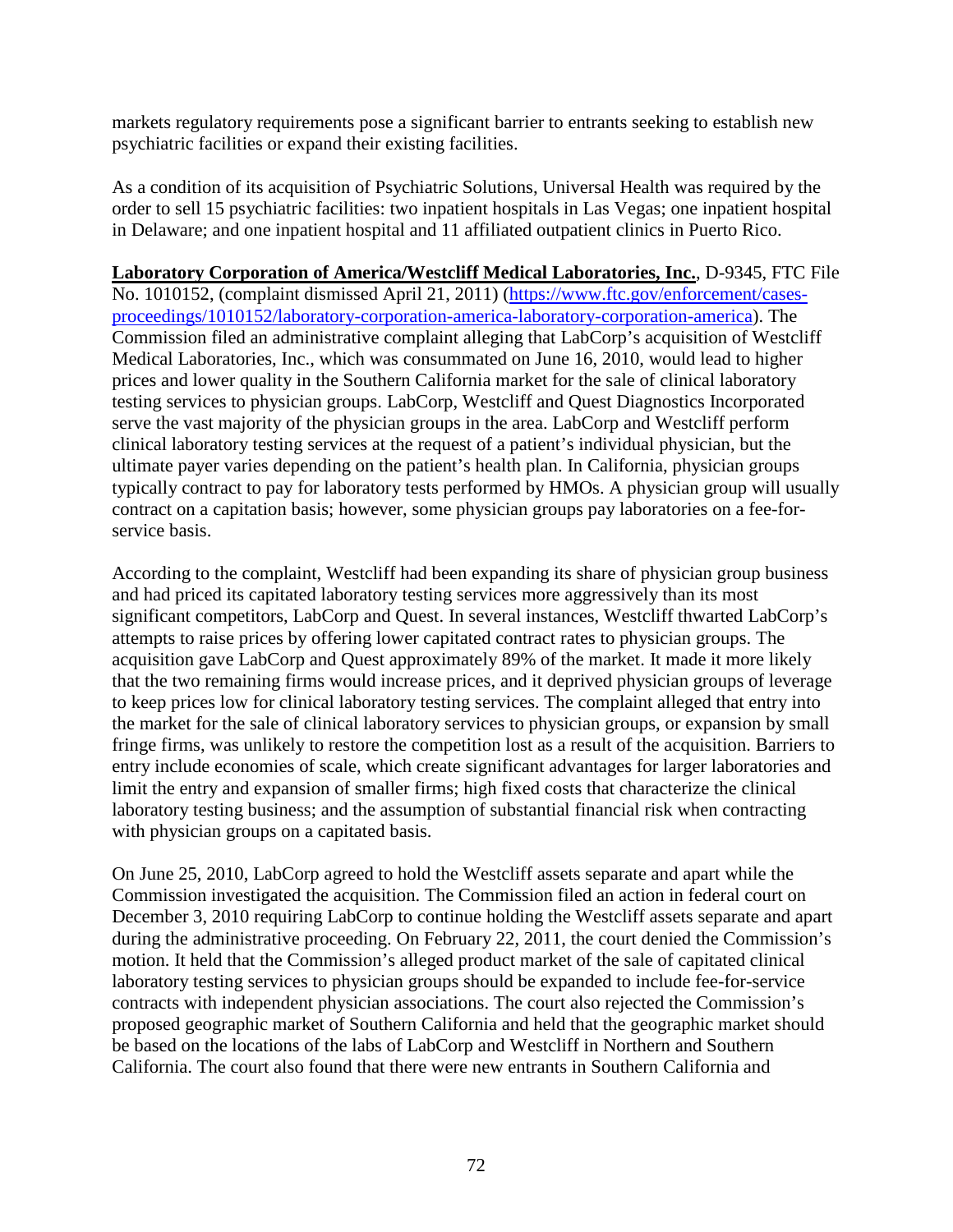accepted LabCorp's assertion that, absent a hold separate, the transaction would result in over \$22 million annually in merger-specific efficiencies.

On February 28, 2011, the Commission filed in the Ninth Circuit an emergency motion for an injunction pending appeal. On March 14, 2011, the court denied the Commission's emergency motion. The Commission withdrew its appeal on March 23, 2011, and on April 21, 2011, the Commission issued an order dismissing its complaint.

#### **Providence Health & Services/Spokane Cardiology and Heart Clinics Northwest** (See Section III B for citation and annotation.)

**Carilion Clinic/Center for Advanced Imaging and the Center for Surgical Excellence**, D-9338, FTC File No. 0810259 (final order issued November 23, 2009; order to maintain assets issued October 6, 2009) [\(https://www.ftc.gov/enforcement/cases-proceedings/0810259/carilion](https://www.ftc.gov/enforcement/cases-proceedings/0810259/carilion-clinic-corporation-matter)[clinic-corporation-matter\)](https://www.ftc.gov/enforcement/cases-proceedings/0810259/carilion-clinic-corporation-matter). The Commission's complaint challenged Carilion's acquisition of the Center for Advanced Imaging (CAI) and the Center for Surgical Excellence (CSE), the only independent (*i.e.*, non-hospital-owned) competing providers of advanced outpatient imaging services and outpatient surgical services in the Roanoke, Virginia, area. According to the complaint, Carilion was the dominant hospital system in southwest Virginia, and had an ownership interest in various healthcare businesses – including outpatient imaging and surgical services – in that area. Carilion's acquisition of CAI and CSE left only one other competitor – an HCA hospital – in the markets for advanced outpatient imaging services and outpatient surgical services in the Roanoke area. The complaint stated that, prior to the acquisition, CAI and CSE offered patients outpatient imaging and surgery services more conveniently, and at prices substantially lower, than Carilion or HCA. The complaint also alleged that competition from CAI and CSE spurred Carilion to improve the quality, services, and amenities at its own outpatient facilities, and would have continued to spur such competition absent the acquisition.

The complaint charged that the acquisition would produce several anticompetitive price and nonprice effects. First, eliminating CAI and CSE as competitors would substantially reduce the leverage of health insurance plans to negotiate prices for services to be charged at CAI and CSE facilities, resulting in Carilion's unilateral ability to charge health plans higher prices at these facilities. Indeed, Carilion acknowledged that it would increase post-acquisition prices for CAI and CSE services. Second, the acquisition would directly and substantially harm patients by increasing their out-of-pocket costs. For example, Carilion planned to increase the out-of-pocket cost for a brain MRI for many patients at CAI facilities by almost 900%, from about \$40 to \$350. Third, the acquisition would decrease the incentive of Carilion's only remaining post-acquisition competitor for outpatient imaging and surgical services, HCA, to compete aggressively, and would increase the likelihood of coordinated action between Carilion and HCA.

The Commission's orders required Carilion, within three months, to divest CAI and CSE in a manner that restored them as viable, independent competitors. Among other things, the orders require that Carilion: (1) maintain the viability, marketability, and competitiveness of CAI and CSE assets prior to divestiture; (2) refrain, for six months, from soliciting for employment any physician practice that has referred patients to CAI since January 1, 2008, in order to allow CAI to reestablish its referral base; (3) refrain, for one year, from making any changes that would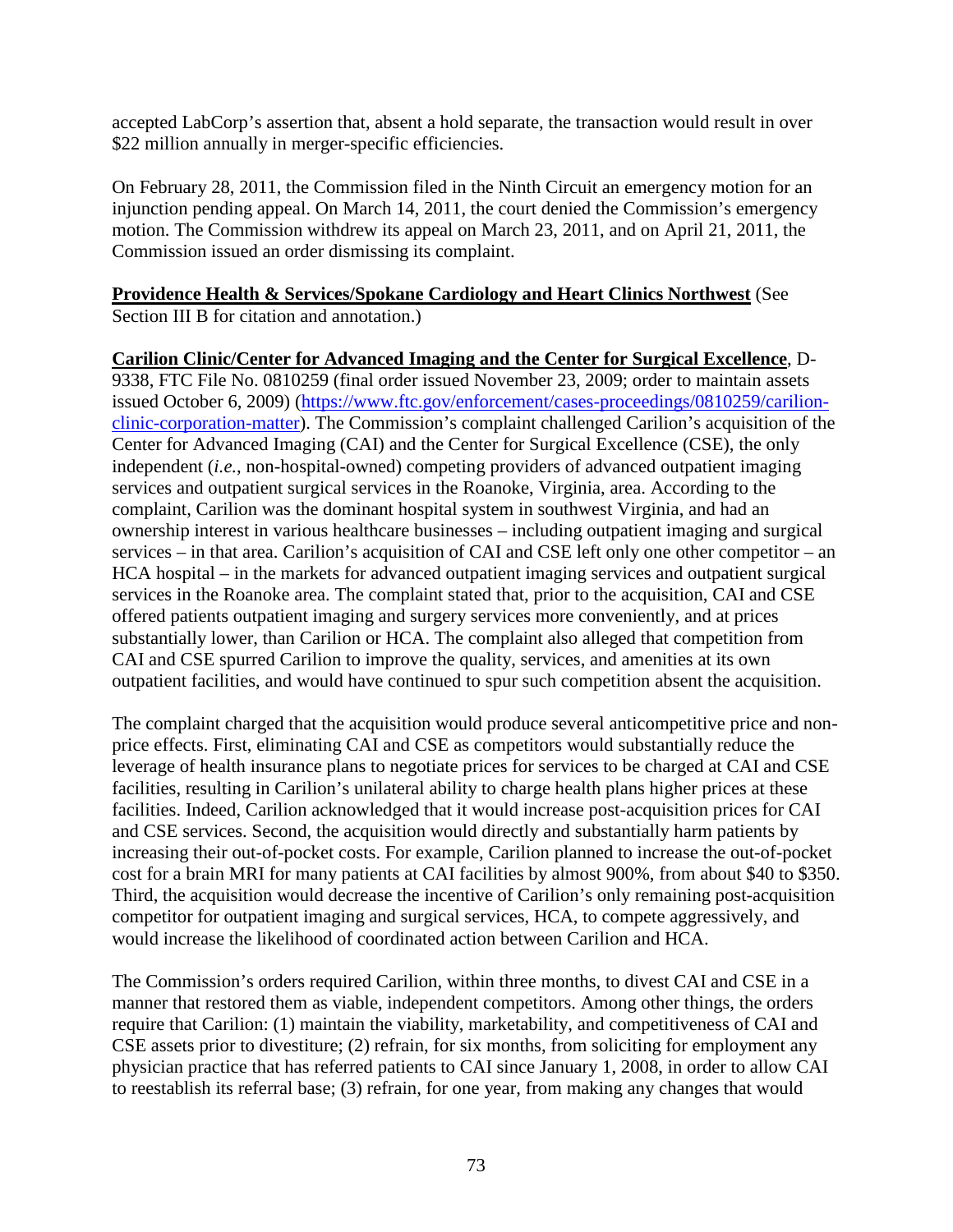restrict Carilion's own physicians who have referred patients to CAI from doing so; (4) facilitate and refrain from hindering the hiring or re-hiring of employees by CAI and CSE after their divestiture; and (5) refrain from using or disclosing competitively sensitive information. In March 2010, the Commission approved Carilion's divestment of CSE to Fairlawn Surgery Center, LLC. On August 12, 2010, the Commission approved the divestiture of CAI to InSight Health Corporation.

**Fresenius AG/American Renal Associates**, C-4202, FTC File No. 0510234 (final order issued October 17, 2007) [\(https://www.ftc.gov/enforcement/cases-proceedings/0510234/american](https://www.ftc.gov/enforcement/cases-proceedings/0510234/american-renal-associates-inc-corporation-fresenius-medical)[renal-associates-inc-corporation-fresenius-medical.](https://www.ftc.gov/enforcement/cases-proceedings/0510234/american-renal-associates-inc-corporation-fresenius-medical) ARA and Fresenius entered into an asset purchase agreement under which ARA agreed to pay Fresenius \$1.6 million to close three clinics in Rhode Island, and to purchase five other clinics from Fresenius in Rhode Island. The complaint charged that the agreement to close the three clinics, each of which was located close to a competing ARA clinic, was a per se illegal horizontal agreement to eliminate competition. The complaint also charged that ARA's acquisition of two kidney dialysis clinics from Fresenius in Rhode Island, combining the only two providers of outpatient dialysis services in the Warwick/Cranston area, substantially reduced competition in violation of Section 7 of the Clayton Act. According to the complaint, health plans benefitted from the direct competition between ARA and Fresenius when negotiating benefits for their members, and as a result, the acquisition would lead to higher prices and reduced incentives to improve service. The complaint also stated that the difficulty of locating nephrologists to serve as clinic medical directors made timely entry unlikely. The parties terminated the agreement after the FTC raised antitrust concerns. The order prohibits ARA and Fresenius from entering into any agreement for ten years with any clinic operator to close any clinic or allocate any dialysis services market, territory, or customer. The order also requires ARA to give prior notice to the Commission for ten years if it acquires any dialysis clinics in the Warwick/Cranston area.

**Fresenius AG/Renal Care Group**, C-4159, FTC File No. 051 0154 (final order issued June 30, 2006) [\(https://www.ftc.gov/enforcement/cases-proceedings/051-0154/fresenius-ag-matter\)](https://www.ftc.gov/enforcement/cases-proceedings/051-0154/fresenius-ag-matter). The complaint charged that Fresenius' acquisition of kidney dialysis clinics from Renal Care Group would substantially lessen competition and/or create a monopoly for outpatient kidney dialysis services in 66 geographic markets nationwide. Fresenius and Renal Care Group, the largest and third largest chains of outpatient kidney dialysis clinics in the country, operated over 1600 outpatient kidney dialysis clinics. In the 66 markets where Fresenius and Renal Care Group competed with each other, few competitors provided outpatient kidney dialysis services, and the difficulty of locating nephrologists to serve as clinic medical directors made entry unlikely. According to the complaint, the relevant geographic market is local and limited by factors such as the distance patients are able to travel for treatment. The order requires Fresenius to divest 91 outpatient kidney dialysis clinics and Renal Care Group's joint venture equity interests in 12 clinics to National Renal Institutes. In order to ensure continuity of care, the order requires Fresenius, among other things, to obtain the agreement of the doctors and lessors of the divested clinics to continue to provide service under the new management. In addition, the proposed order restricts Fresenius from contracting with the medical directors of the divested clinics for three years and prevents Fresenius from offering the employees of the divested clinics incentives to decline NRI's offer of employment. Fresenius is also required to notify the Commission before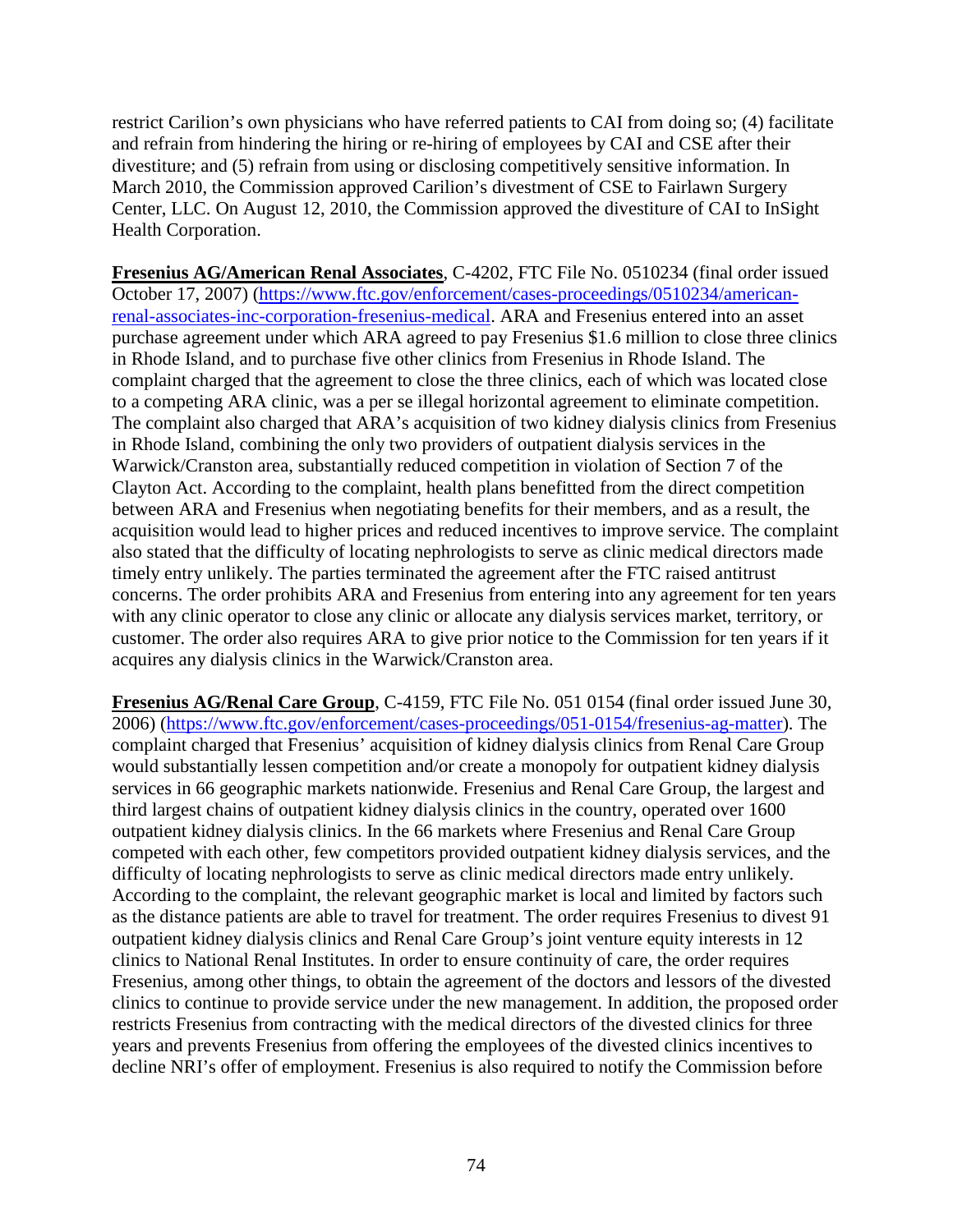acquiring or selling any outpatient dialysis clinics in the 66 markets. Fresenius' acquisition was allowed to proceed in the other markets.

**DaVita Inc./Gambro Healthcare**, C-4152, FTC File No. 0510051, 140 F.T.C. 609 (final order issued November 14, 2005) [\(https://www.ftc.gov/enforcement/cases-](https://www.ftc.gov/enforcement/cases-proceedings/0510051/davita-inc)

[proceedings/0510051/davita-inc\)](https://www.ftc.gov/enforcement/cases-proceedings/0510051/davita-inc). The complaint charged that DaVita's acquisition of dialysis clinics from Gambro Healthcare would substantially lessen competition for outpatient dialysis services in 35 geographic markets nationwide. DaVita and Gambro were the second and third largest chains of outpatient dialysis clinics in the country, and operated over 1200 outpatient dialysis clinics. In the 35 markets where DaVita and Gambro competed, few competitors provided outpatient dialysis services and the difficulty of locating nephrologists to serve as clinic medical directors made entry unlikely. According to the complaint, the relevant geographic market is local and limited by factors such as the distance patients are able to travel for treatment. The order requires DaVita to divest 69 outpatient dialysis clinics and end two management services contracts. The Commission approved the sale of 68 of the divested clinics to Renal Advantage Inc., and one clinic to the clinic's medical director and partner. The Commission also entered an order to maintain the assets of the divested clinics as competitive and viable entities until their sale and transfer occurs. The order also requires DaVita to notify the Commission before acquiring any outpatient dialysis clinics in the 35 markets for five years from final Commission approval of the order. DaVita's acquisition was allowed to proceed in the other markets.

## **Quest Diagnostics Inc./Unilab Corporation**, C-4074, FTC File No. 0210140, 135 F.T.C. 350 (final order issued April 3, 2003) [\(https://www.ftc.gov/enforcement/cases-](https://www.ftc.gov/enforcement/cases-proceedings/0210140/quest-diagnostics-incorporated-unilab-corporation)

[proceedings/0210140/quest-diagnostics-incorporated-unilab-corporation\)](https://www.ftc.gov/enforcement/cases-proceedings/0210140/quest-diagnostics-incorporated-unilab-corporation). The complaint charged that the merger of Unilab, and Quest, two of the largest independent clinical laboratories competing in the market for clinical laboratory testing services in Northern California, would result in prices increases for IPAs, other physician groups, and consumers. Both companies operate patient service centers, full service clinical laboratories and smaller stat (rapid response) laboratories, and together have more than 70% of the clinical laboratory testing services market. According to the complaint, Quest and Unilab compete for contracts to provide laboratory testing services to the patients of physician groups that assume substantial financial risk under capitation arrangements with managed care plans, including providing lab services to their patients enrolled in the health plans. The proposed order requires that the companies divest to Laboratory Corporation of America 46 patient services centers, 5 stat laboratories, all of Quest's and one of Unilab's contracts with physicians groups in Northern California, and related assets, including customer lists, necessary for the provision of clinical laboratory testing services. In addition, the proposed order contains provisions to ensure the success of the divestiture including the provision of transitional services and incentives for employees to accept employment with Laboratory Corporation of America, and the appointment of an interim monitor.

**Federal Trade Commission v. The Hearst Trust, et. al.**, (First Data Bank, Inc./Medi-Span, Inc.), Civil Action No. 1:01CV00734 (D.D.C. filed April 5, 2001); Civil Action No. 1:01CV02119 (D.D.C. filed October 11, 2001) (civil penalty action) [\(http://www.ftc.gov/enforcement/cases-proceedings/9910323b/hearst-trust-hearst-corporation](http://www.ftc.gov/enforcement/cases-proceedings/9910323b/hearst-trust-hearst-corporation-us-ftc)[us-ftc\)](http://www.ftc.gov/enforcement/cases-proceedings/9910323b/hearst-trust-hearst-corporation-us-ftc). In a complaint filed in U.S. District Court for the District of Columbia, the Commission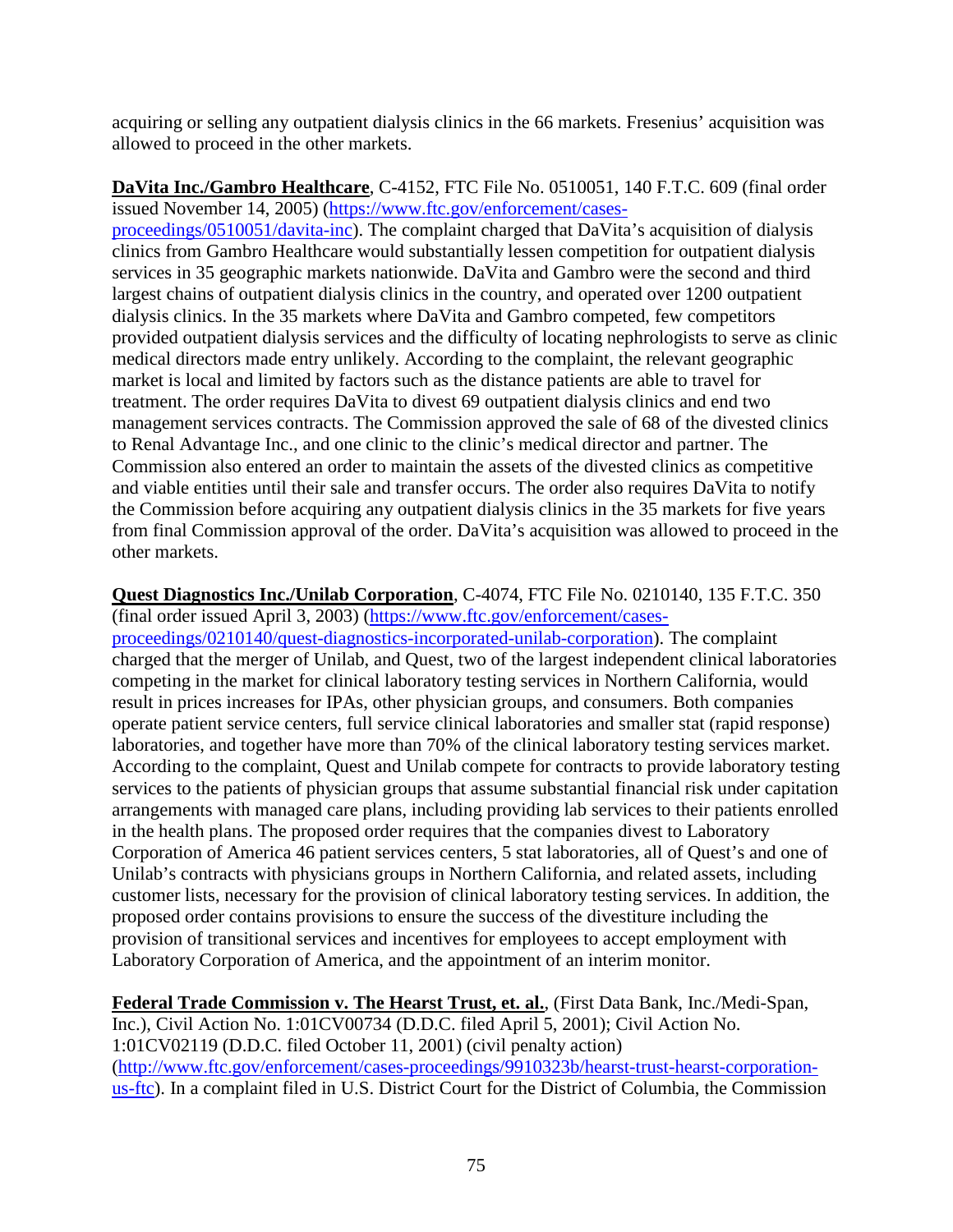charged Hearst and its wholly owned subsidiary, First DataBank, Inc., with illegally acquiring a monopoly in the market for electronic integratable drug information databases, in violation of Section 7 of the Clayton Act and Section 5 of the FTC Act. According to the complaint, the 1998 acquisition of Medi-Span, Inc., allowed First DataBank to institute substantial price increases to its customers for use of the electronic databases which contain clinical, pricing and other information on prescription and non-prescription drugs. The complaint also charged Hearst with violating Section 7A (a) of the Clayton Act, by illegally withholding certain 4(c) documents about the Medi-Span acquisition that were required for pre-merger notification review under the Hart-Scott-Rodino Act. The complaint asked the Court to order Hearst to create and divest a new competitor to replace Medi-Span, and to disgorge the illegally gained profits from the anticompetitive price increases. On December 14, 2001, the Commission voted to approve a proposed settlement that required Hearst to divest the former Medi-Span to Facts and Comparisons and to pay \$19 million in disgorgement of illegal profits to its customers. Commissioners Leary and Swindle issued dissenting statements concerning the disgorgement portion of the order. The district court approved the final order and stipulated permanent injunction on December 18, 2001. The Commission also asked the Department of Justice to file a separate complaint in U.S. District Court seeking civil penalties for Hearst's failure to comply with pre-merger notification reporting requirements.

In a final judgment filed on October 11, 2001, Hearst agreed to pay \$4 million in civil penalties. On January 9, 2002, the Commission filed a brief as intervenor opposing the private class plaintiffs' petition for an award of \$5 million in attorney fees which represented 22% of the total direct purchaser settlement payment of \$24 million. The Commission argued that private counsels' fees should be reduced to reflect the minimal legal work and limited incremental value that the private attorneys contributed to the settlement after the Commission had reached a tentative settlement with the parties of \$16 million. On May 21, 2002, the district court ruled that the private attorneys were only entitled to a percentage of the settlement attributable to their efforts in the litigation and reduced their award to \$2.4 million.

**Yellowstone Community Health Plan/Blue Cross Blue Shield of Montana**, FTC No. 9910028 (closing letter sent July 14, 1999). This matter involved the merger of Blue Cross Blue Shield of Montana (BCBSMT) and Yellowstone Community Health Plan (Yellowstone), two of the largest health insurers in Montana. The Commission's closing letter stated that although the transaction raised significant antitrust concerns, the Commission closed this investigation in light of conditions placed on the merger by the Montana Insurance Commissioner, in consultation with Commission staff. These conditions included requirements that providers' contracts with the merged entity not prohibit or discourage providers form serving as or contracting with any other health plans, insurers, or HMOs. The conditions also disallowed the sale or transfer of any stock in the joint venture without the written consent of the Commissioner, and required the merged entity to file quarterly reports with the Commissioner.

**Charter Medical Corporation/National Enterprises**, C-3558, 119 F.T.C. 245 (final order issued February 14, 1995) [\(https://www.ftc.gov/enforcement/cases-proceedings/commission](https://www.ftc.gov/enforcement/cases-proceedings/commission-decision-volumes/volume-119)[decision-volumes/volume-119\)](https://www.ftc.gov/enforcement/cases-proceedings/commission-decision-volumes/volume-119). The complaint charged that Charter Medical Corporation's (Charter) planned purchase of psychiatric facilities from National Medical Enterprises (NME) would substantially lessen competition for inpatient psychiatric services in four geographic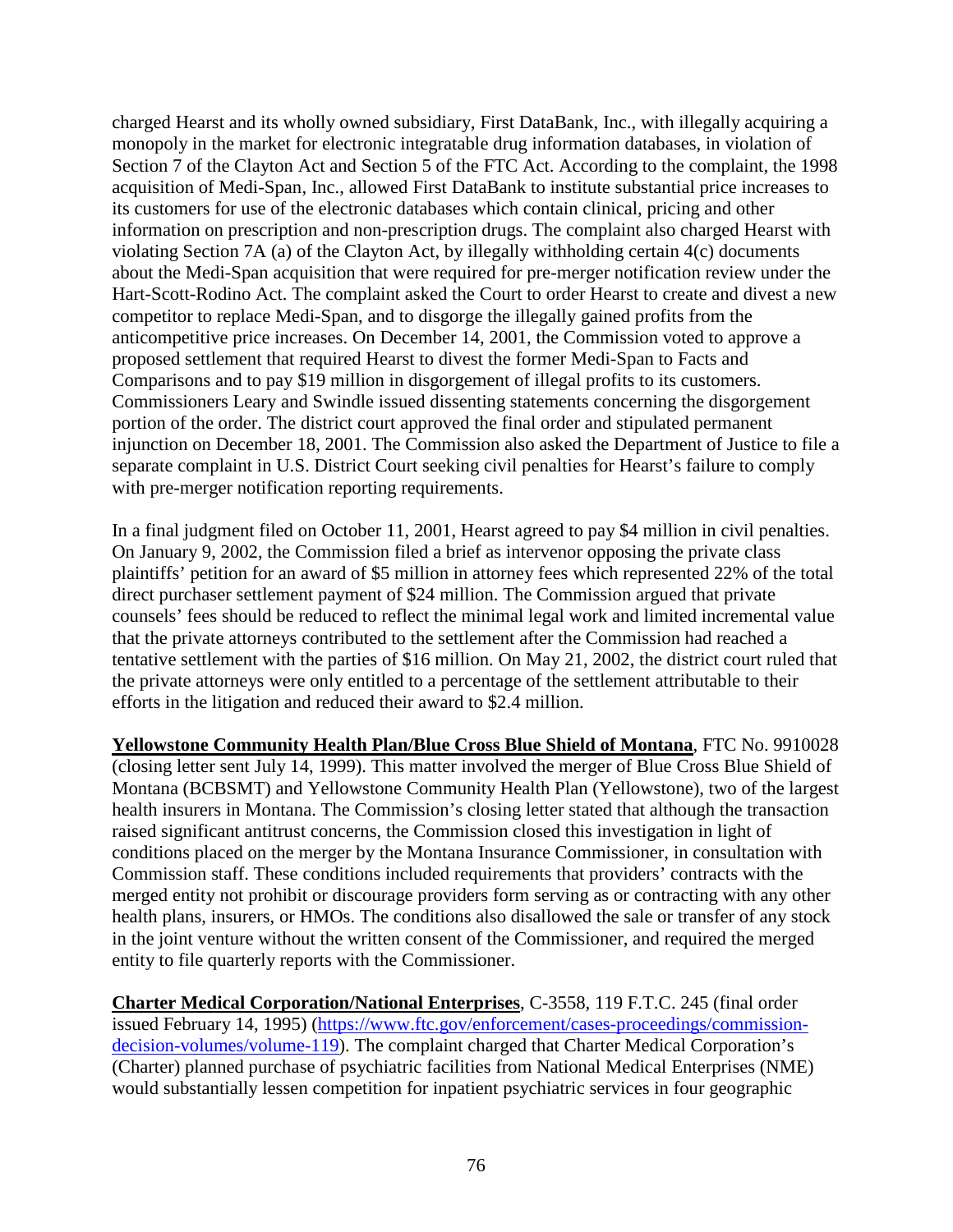markets, in violation of Section 7 of the Clayton Act and Section 5 of the FTC Act. Charter and NME are the two largest chains of psychiatric hospitals in the country. According to the complaint, Charter and NME are competitors in the Atlanta, Memphis, Orlando, and Richmond markets, where there are few competitors providing inpatient psychiatric services and entry is difficult due to state certificate of need regulations and other factors.

The order requires Charter to exclude the acquisition of NME's psychiatric facilities in Atlanta, Memphis, Orlando, and Richmond from the acquisition agreement. The order also requires Charter to obtain prior Commission approval before acquiring or selling any psychiatric facilities in those markets for ten years from final Commission approval of the order. Charter's acquisition was allowed to proceed in the other markets.

**Healthsouth Rehabilitation Corp./ReLife Inc.**, C3570, 119 F.T.C. 495 (final order issued April 12, 1995) [\(https://www.ftc.gov/enforcement/cases-proceedings/commission-decision](https://www.ftc.gov/enforcement/cases-proceedings/commission-decision-volumes/volume-119)[volumes/volume-119\)](https://www.ftc.gov/enforcement/cases-proceedings/commission-decision-volumes/volume-119). The complaint charged that the planned merger of two large rehabilitation hospital systems, HEALTHSOUTH Rehabilitation Corp. (HEALTHSOUTH) and ReLife Inc. (ReLife), would substantially lessen competition for impatient rehabilitation hospital services in three geographic markets, in violation of Section 7 of the Clayton Act and Section 5 of the FTC Act. According to the complaint, HEALTHSOUTH and ReLife are competitors in Birmingham, Alabama, Charleston, South Carolina, and Nashville, Tennessee. All three rehabilitation hospital services markets are highly concentrated, and entry is difficult because of state certificate of need regulations.

The order requires HEALTHSOUTH to: 1) divest Nashville Rehabilitation Hospital in Nashville within 12 months; 2) terminate a HEALTHSOUTH management contract to operate a rehabilitation unit at Medical Center East in Birmingham within 90 days; and, 3) terminate a ReLife management contract to operate a rehabilitation unit at Roper Hospital in Charleston by October 1, 1995. HEALTHSOUTH's acquisition was allowed to proceed in the other markets. The order also requires HEALTHSOUTH to obtain FTC approval before it merges any of its rehabilitation hospital facilities with any competing rehabilitation hospital facility in those markets. HEALTHSOUTH also must give the Commission prior notice before carrying out certain joint ventures with competing rehabilitation facilities in the three markets.

**Columbia/HCA-John Randolph**, C-3627, 120 F.T.C. 949 (final order issued November 24, 1995) [\(https://www.ftc.gov/enforcement/cases-proceedings/commission-decision](https://www.ftc.gov/enforcement/cases-proceedings/commission-decision-volumes/volume-120)[volumes/volume-120\)](https://www.ftc.gov/enforcement/cases-proceedings/commission-decision-volumes/volume-120). The complaint alleged that Columbia/HCA's acquisition of John Randolph Medical Center in Hopewell, Virginia would increase Columbia/HCA's market share for psychiatric hospital services in the Tri-Cities (Petersburg and its suburbs) area of Virginia from 50 to 70 percent, in violation of Section 7 of the Clayton Act and Section 5 of the FTC Act. John Randolph Medical Center is a 150-bed general hospital with a 34-bed psychiatric inpatient unit and Columbia owns Poplar Springs Hospital, a psychiatric hospital in Petersburg, Virginia. There is only one other hospital in the area offering psychiatric hospital services and entry is difficult due to state certificate of need regulations.

Under the order, Columbia may acquire John Randolph Medical Center only if it divests Poplar Springs Hospital within 12 months of the Commission's final approval of the order. The order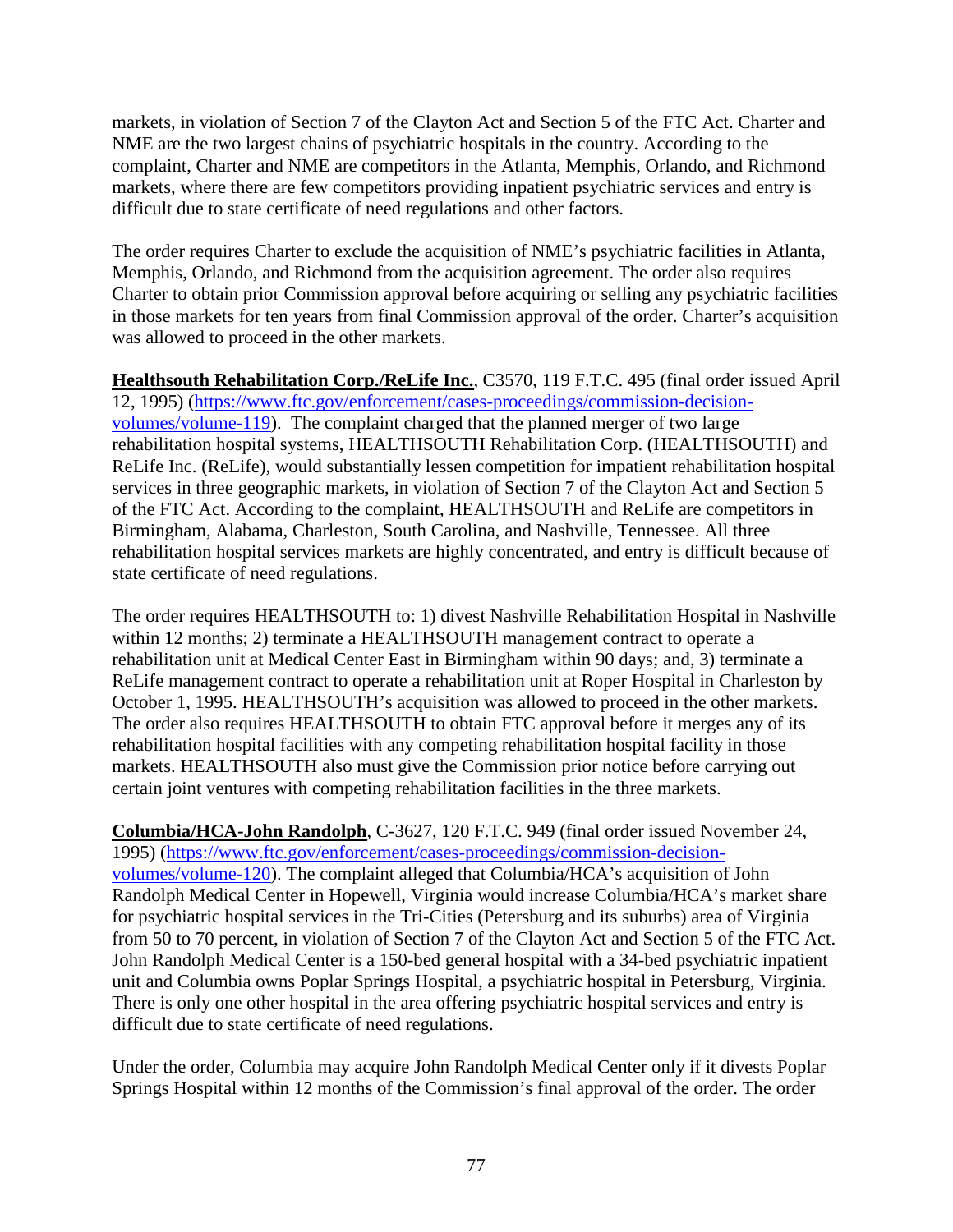also requires Columbia/HCA to notify the Commission before combining its psychiatric facility with any other psychiatric facility in the Tri-Cities area for ten years from final Commission approval of the order.

**Columbia/HCA Healthcare Corporation/Medical Care America**, C-3544, 118 F.T.C. 1174 (final order issued December 6, 1994); 126 F.T.C. 181 (1998) (modifying order substituting a prior notice provision for the prior approval requirement) [\(https://www.ftc.gov/enforcement/cases-proceedings/commission-decision-volumes/volume-](https://www.ftc.gov/enforcement/cases-proceedings/commission-decision-volumes/volume-118)[118\)](https://www.ftc.gov/enforcement/cases-proceedings/commission-decision-volumes/volume-118). The complaint charged that the merger of Columbia/HCA Healthcare Corporation and Medical Care America may substantially lessen competition in the market for outpatient surgical services in the Anchorage, Alaska area, in violation of Section 7 of the Clayton Act and Section 5 of the FTC Act. Columbia, a large for-profit hospital chain, and Medical Care America, a large ambulatory surgical center chain, both had facilities in Anchorage. According to the complaint, Columbia operated a hospital in Anchorage which competed with Medical Care America's ambulatory surgical facility in that city, Alaska Surgery Center. The complaint further alleged that the market for outpatient surgical services in Anchorage was highly concentrated, and that entry is difficult. Finally, the complaint alleged that the merger may substantially lessen competition by significantly increasing the already high level of concentration in the market, and enhancing the possibility of collusion or interdependent coordination by the remaining firms in the market.

Under the order, Columbia was required to divest the Alaska Surgery Center within 12 months after the order became final, to a purchaser approved by the FTC. Columbia was also required to hold the Alaska Surgery Center separate from its other operations, and to maintain its marketability and viability as an independent competitor in the market until the divestiture is completed. For a period of ten years, the required Columbia to receive prior Commission approval before either acquiring another outpatient surgical facility in Anchorage, or transferring an outpatient surgical facility to anyone operating another outpatient surgical facility in Anchorage. In addition, for a period of ten years, the acquirer of Alaska Surgery Center must obtain Commission approval before selling the facility in Anchorage.

**Hospital Corporation of America** (See Section III A for citation and annotation.)

# **IV. MERGERS OF MEDICAL DEVICE AND EQUIPMENT MANUFACTURERS**

**Federal Trade Commission v. Steris Corporation and Synergy Health PLC**, D-9365, FTC File No. 1510032, No. 1:15 CV 1080 (district court denied FTC motion for preliminary injunction September 24, 2015; Commission dismissed administrative complaint October 30, 2015) [\(https://www.ftc.gov/enforcement/cases-proceedings/151-0032/sterissynergy-health](https://www.ftc.gov/enforcement/cases-proceedings/151-0032/sterissynergy-health-matter)[matter\)](https://www.ftc.gov/enforcement/cases-proceedings/151-0032/sterissynergy-health-matter). On May 28, 2015, the Commission issued an administrative complaint alleging that Steris's proposed \$1.9 billion acquisition of Synergy would eliminate likely future competition for contract radiation sterilization services, particularly gamma or x-ray sterilization services, in certain regional markets in the United States. Sterilization is a critical final step in the manufacture of many healthcare products, as it is necessary to eliminate bacteria and other microorganisms living on or within products and is required by the U.S. Food and Drug Administration. At the time of the complaint, Steris and Synergy were the second and third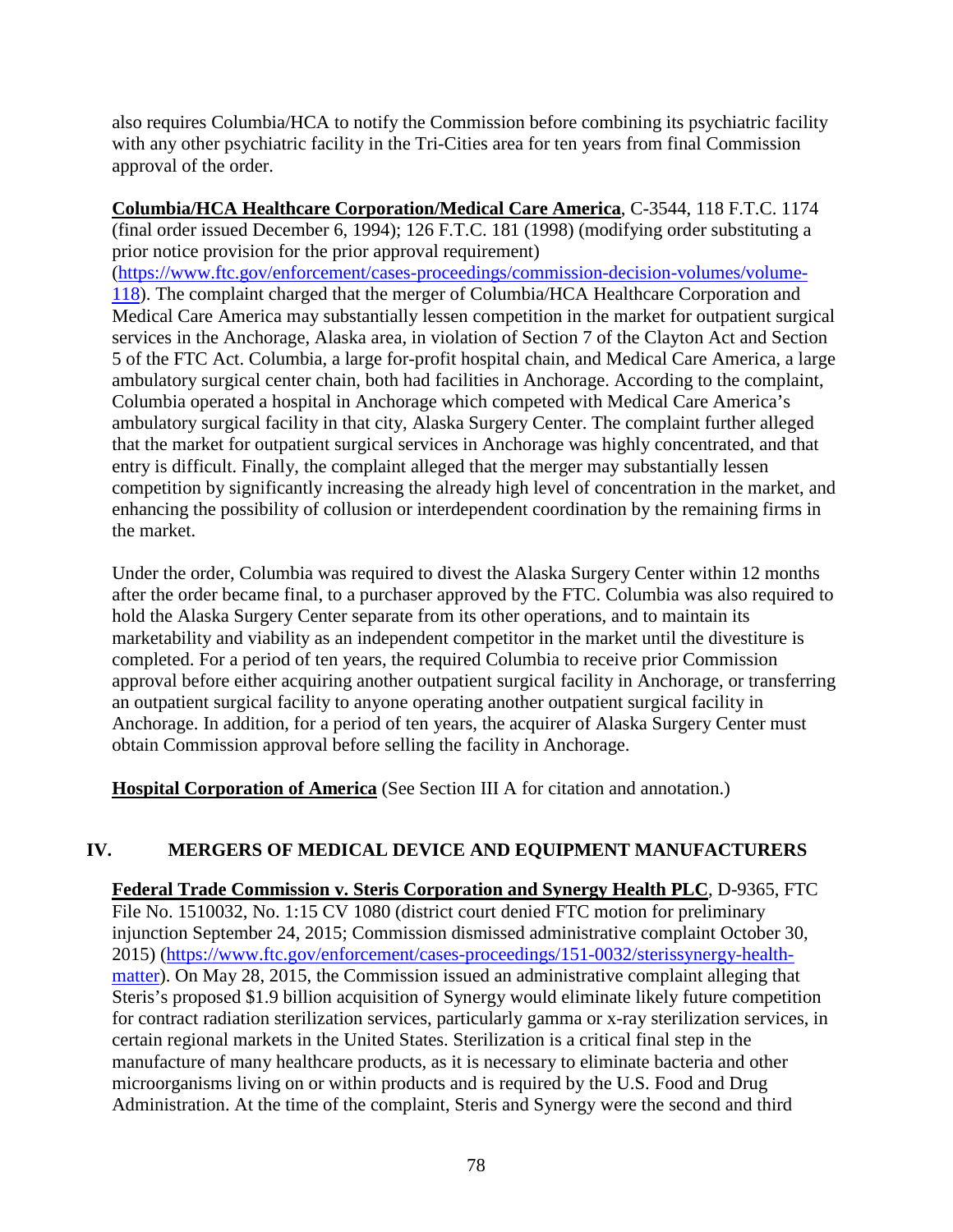largest sterilization companies in the world. Steris also was the largest and one of only two suppliers of gamma radiation sterilization services in the United States. Synergy operated gamma sterilization facilities outside of the United States and offered other services in the United States. The complaint alleged that the proposed acquisition would eliminate likely future competition between Steris's gamma sterilization facilities and Synergy's planned x-ray sterilization facilities in the United States, thus depriving customers of an alternative sterilization service and additional competition in certain regional markets.

On May 29, 2015, the Commission asked the United States District Court for the Northern District of Ohio to enjoin the transaction pending the conclusion of the administrative litigation. On September 24, 2015, the district court denied the FTC motion for a preliminary injunction. On October 30, 2015, the Commission dismissed the administrative complaint.

**Wright Medical Group, Inc./Tornier N.V.**, C-4559, FTC File No. 1510018 (final order issued November 5, 2015) [\(https://www.ftc.gov/enforcement/cases-proceedings/151-0018/wright](https://www.ftc.gov/enforcement/cases-proceedings/151-0018/wright-medical-group-inctornier-nv)[medical-group-inctornier-nv\)](https://www.ftc.gov/enforcement/cases-proceedings/151-0018/wright-medical-group-inctornier-nv). The complaint alleged that the proposed merger of Wright Medical Group, Inc. and Tornier, N.V. would lessen current competition in the markets for (1) total ankle replacements, used to treat end-stage ankle arthritis; (2) total silastic big toe joint replacements, used to treat an arthritic condition in the first metatarsophalangeal joint of the big toe; and (3) total silastic toe joint replacements for the second through fifth "lesser" toes, used to treat severe arthritis in the lesser metatarsophalangeal joints of the lesser toes. According to the complaint, Wright and Tornier were each other's closest competitor and two of only three significant suppliers of total ankle replacements in the United States. The complaint further alleged that the two companies were the two major suppliers of total silastic big toe joint replacements, with approximately 60% and 38% of the market, respectively. In the market for total silastic lesser toe joint replacements, the complaint alleged that Wright had a market share of approximately 44% and Tornier had a share of approximately 32%. Wright and Tornier were each other's closest competitor. By eliminating competition between the two companies, the complaint charged that the proposed merger would increase the likelihood that: (1) a combined Wright-Tornier would be able to unilaterally exercise market power; (2) research and development would be reduced; and (3) customers would be forced to pay higher prices. The order requires the parties to divest to Integra Lifesciences Corporation all of Tornier's rights and assets related to the following reconstructive joint markets: (1) total ankle replacements; (2) total silastic big toe joint replacements; and (3) total silastic toe joint replacements for the lesser toes.

**Zimmer Holdings, Inc./Biomet, Inc.**, C-4534, FTC File No. 1410144 (final order issued August 11, 2015) [\(https://www.ftc.gov/enforcement/cases-proceedings/141-0144/zimmer-holdings-inc](https://www.ftc.gov/enforcement/cases-proceedings/141-0144/zimmer-holdings-inc-biomet-inc)[biomet-inc\)](https://www.ftc.gov/enforcement/cases-proceedings/141-0144/zimmer-holdings-inc-biomet-inc). The complaint alleged that Zimmer Holdings, Inc.'s proposed acquisition of Biomet, Inc. and its parent company, LVB Acquisition, Inc., would likely reduce competition in the markets for unicondylar knee implants, total elbow implants, and bone cement. According to the complaint, Zimmer and Biomet were two of only three substantial competitors in the U.S. markets for unicondylar knee implants and total elbow implants, and two of only four significant competitors in the U.S. market for bone cement. By eliminating competition between Zimmer and Biomet and reducing the number of competitors for the sale of each product, the complaint charged that the proposed acquisition would likely lead to Zimmer unilaterally exercising market power in each market, resulting in lower levels of quality and service and higher prices for consumers. The order requires the merged company to divest Zimmer's U.S. ZUK unicondylar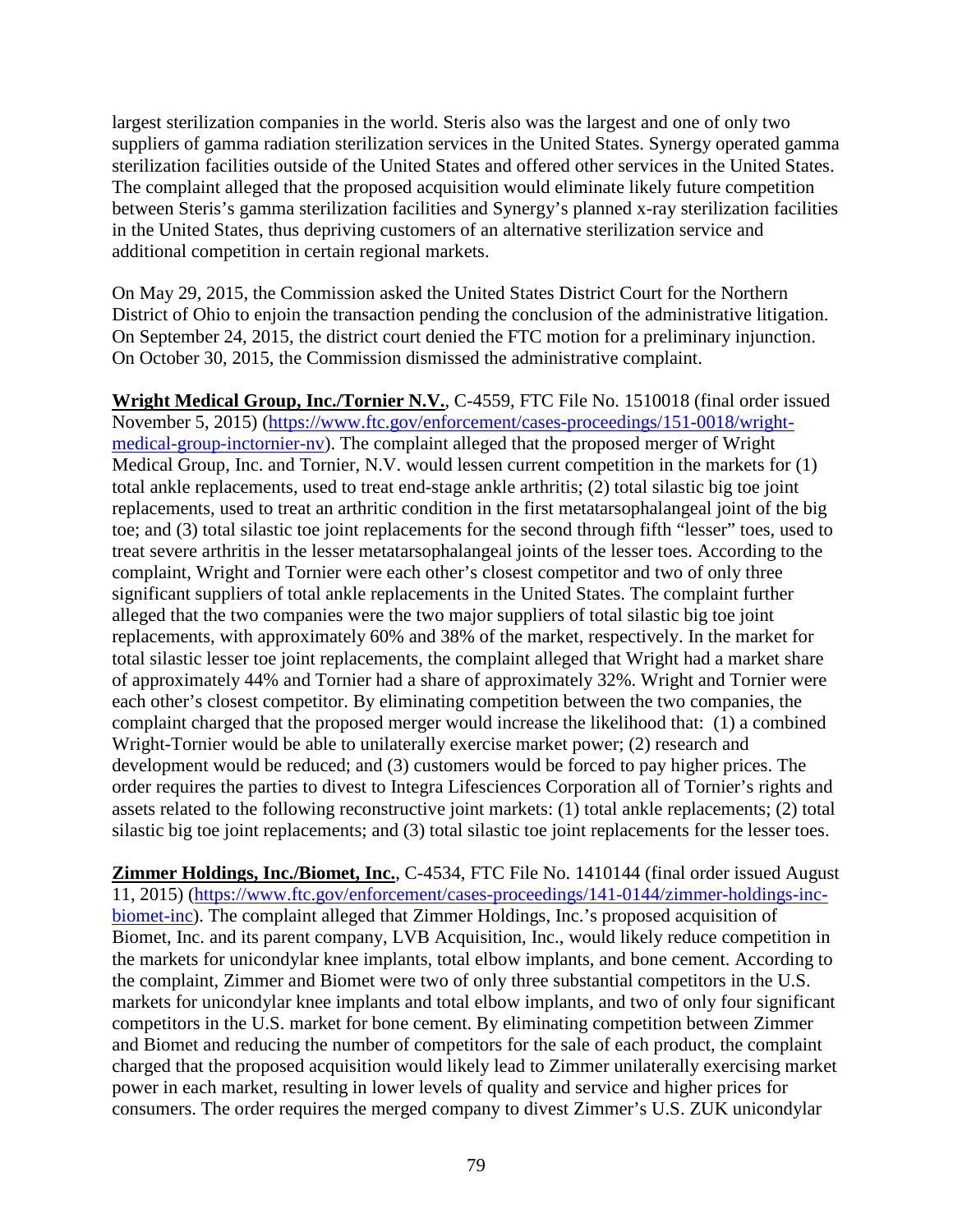knee implant rights and assets, and Biomet's U.S. Discovery total elbow implant and Cobalt bone cement rights and assets to approved buyers.

**Medtronic, Inc./Covidien plc**, C-4503, FTC File No. 1410187 (final order issued January 13, 2015) [\(https://www.ftc.gov/enforcement/cases-proceedings/141-0187/medtronic-inc-covidien](https://www.ftc.gov/enforcement/cases-proceedings/141-0187/medtronic-inc-covidien-plc-matter)[plc-matter\)](https://www.ftc.gov/enforcement/cases-proceedings/141-0187/medtronic-inc-covidien-plc-matter). The complaint alleged that Medtronic, Inc.'s proposed acquisition of Covidien plc would eliminate future competition between Medtronic and Covidien in the highly concentrated market for developing, manufacturing, and selling drug-coated balloon catheters used to treat peripheral artery disease in the femoropopliteal (fem-pop) artery. The complaint charged that Medtronic and Covidien were the only two prospective suppliers that had advanced clinical-trials for fem-pop drug-coated balloon catheters and were, thus, the only competitors likely to enter the monopoly market. As a result, the complaint concluded that the proposed acquisition would reduce future competition, increase the likelihood one of the companies would forego or delay entry, reduce the likelihood of price competition, and reduce research and development in the market for drug-coated balloon catheters used in fem-pop arteries. The order requires the companies to divest Covidien's drug-coated balloon catheter business to an approved buyer.

**Thermo Fisher Scientific Inc./Life Technologies Corporation**, C-4431, FTC File No. 131 0134 (final order issued January 30, 2014) [\(https://www.ftc.gov/enforcement/cases](https://www.ftc.gov/enforcement/cases-proceedings/131-0134/thermo-fisher-scientific-inc-matter)[proceedings/131-0134/thermo-fisher-scientific-inc-matter\)](https://www.ftc.gov/enforcement/cases-proceedings/131-0134/thermo-fisher-scientific-inc-matter). The complaint alleged that Thermo Fisher Scientific Inc.'s proposed acquisition of Life Technologies Corporation would likely lessen competition and increase the likelihood of higher prices in the following three markets by eliminating direct competition between the companies:

■Cell culture media are mixtures of salts, sugars, amino acids, vitamins, ions, and trace elements that are used to support the growth of cells. The complaint alleged that the proposed acquisition would reduce the number of major suppliers of cell culture media from three to two.

■Cell culture sera complement media by providing growth factors and other nutrients necessary for mammalian cells. The complaint charged that the proposed acquisition would substantially increase concentration in the cell culture sera market by combining the two most significant competitors and reducing the number of major suppliers from three to two.

■The short/small interfering ribonucleic acid (siRNA) reagents are used to study gene function by silencing gene expression and protein synthesis. The companies are two of only four significant competitors. The complaint alleged that the proposed acquisition would substantially increase concentration in the market for siRNA reagents.

The order settling the Commission's charges requires Thermo Fisher to divest its gene modulation business, Dharmacon, which includes the siRNA reagents business, as well as its cell culture media and sera business, HyClone.

#### **Corning Incorporated/Becton-Dickinson and Company's Discovery Labware Division**, C-

4380, FTC File No.1210133 (final order issued December 20, 2012) [\(https://www.ftc.gov/enforcement/cases-proceedings/1210133/corning-incorporated\)](https://www.ftc.gov/enforcement/cases-proceedings/1210133/corning-incorporated). The complaint alleged that the proposed acquisition by Corning Incorporated of Becton-Dickinson and Company's Discovery Labware Division would violate the FTC Act and Section 7 of the Clayton Act in the U.S. markets for cell culture dishes, cell culture flasks, and tissue culture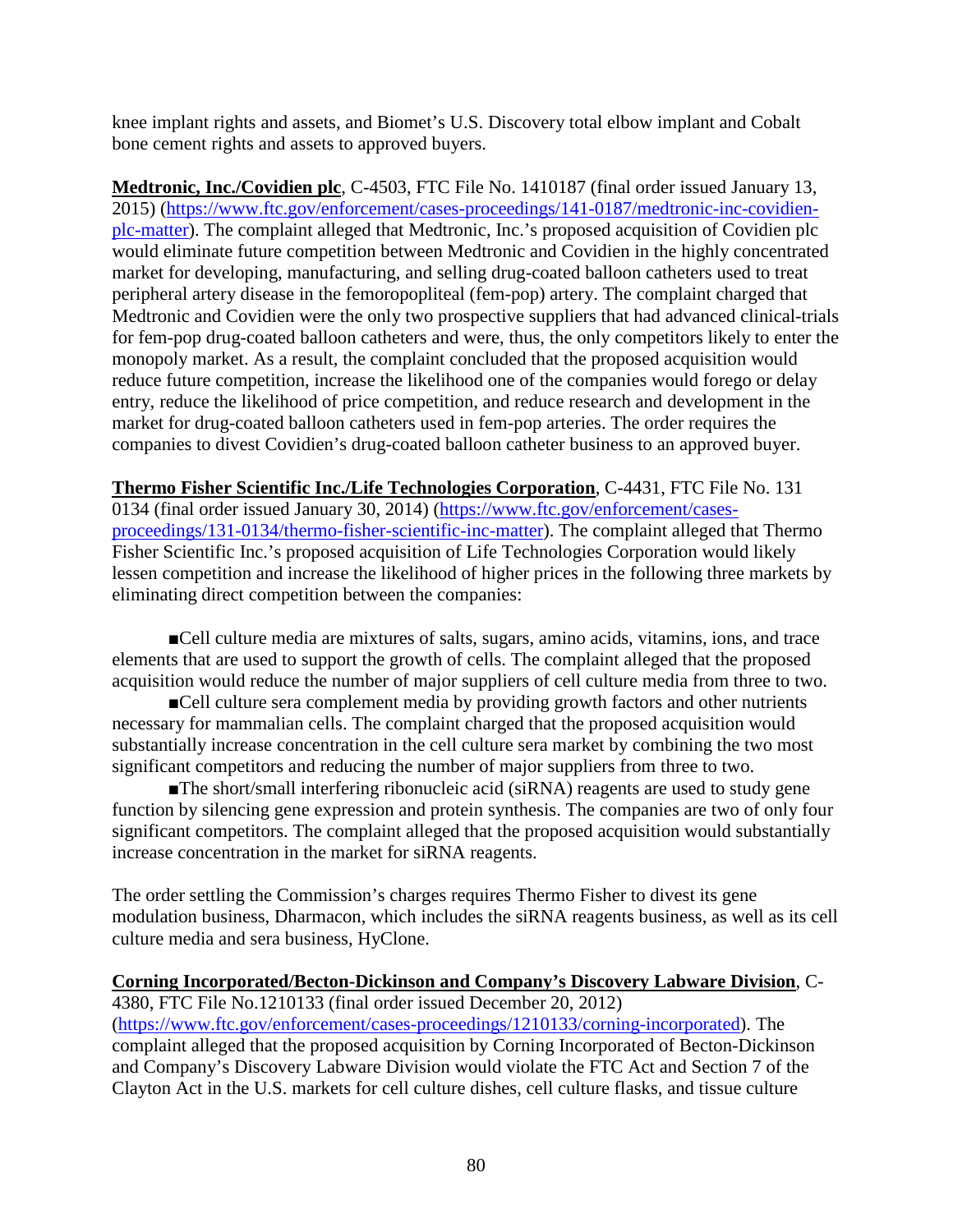treated (TCT) cell culture multi-well plates. These products are specially treated to promote cell growth, and they feature surfaces or containers upon which to cultivate cells. They are used by researchers at drug companies, bio-tech firms, and universities in their cell culture work.

Corning, headquartered in New York, is the leading manufacturer of specialty plates, glass, plastics, and ceramics for a variety of applications. Corning's Life Sciences division is a leading producer of plastic lab ware, including cell culture dishes, TCT cell culture multi-well plates, and cell culture flasks. Discovery Labware, Inc. is a division of Becton-Dickinson and is based in Bedford, Massachusetts . Becton-Dickinson is a global medical technology company that supplies plastic lab ware through Discovery Labware, including TCT cell culture multi-well plates, cell culture dishes, and cell culture flasks.

The Commission's complaint alleged that the North American markets for the three markets– TCT cell culture multi-well plates, cell culture dishes and cell culture flasks–were highly concentrated. At the time of the complaint, Corning and Discovery Labware were the leading suppliers in each market. The complaint stated that the proposed acquisition would eliminate the direct competition between Corning and Discovery Labware in the three markets. By purchasing its most significant competitor, Corning could raise prices for these lab ware products.

The order requires Corning to provide assets and assistance to Sigma-Aldrich Co., LLC to manufacture Corning's line of TCT cell culture multi-well plates, cell culture dishes and cell culture flasks in a manner similar to Corning's process. Until Sigma Aldrich develops its own manufacturing capabilities for these products, Corning will supply the products to Sigma Aldrich to be marketed under Sigma Aldrich's own brand, allowing Sigma Aldrich to immediately replace the competition lost as a result of Corning's acquisition of Discovery Labware.

**Johnson & Johnson/Synthes, Inc.,** C-4363, FTC File No. 1110160 (final order issued August 7, 2012) [\(https://www.ftc.gov/enforcement/cases-proceedings/1110160/johnson-johnson-synthes](https://www.ftc.gov/enforcement/cases-proceedings/1110160/johnson-johnson-synthes-inc)[inc\)](https://www.ftc.gov/enforcement/cases-proceedings/1110160/johnson-johnson-synthes-inc). The complaint charged that Johnson & Johnson's proposed acquisition of Synthes, Inc. would harm competition in the U.S. market for distal radius plating systems, which are internal devices that are surgically implanted on the underside of the wrist to achieve proper alignment of the radius bone after a fracture. Distal radius fractures occur when a portion of the radius closest to the wrist is broken and typically happen when a person braces for a fall. They are among the most common types of fractures, and they happen most often when an older person falls or when people play sports.

At the time of the complaint, the U.S. market for volar distal radius plating systems was highly concentrated. According to the complaint, Synthes, the leading maker of these plating systems in the U.S. accounted for 42% of all U.S. sales in 2010. Johnson & Johnson acquired its volar distal radius plating system from Hand Innovations in 2006, and the system was one of the first anatomically contoured volar distal radius plating systems on the market. Johnson & Johnson's system accounted for 29% of all system sales in 2010. The proposed acquisition would permit Johnson & Johnson to raise prices unilaterally for the systems by eliminating its only significant competitor.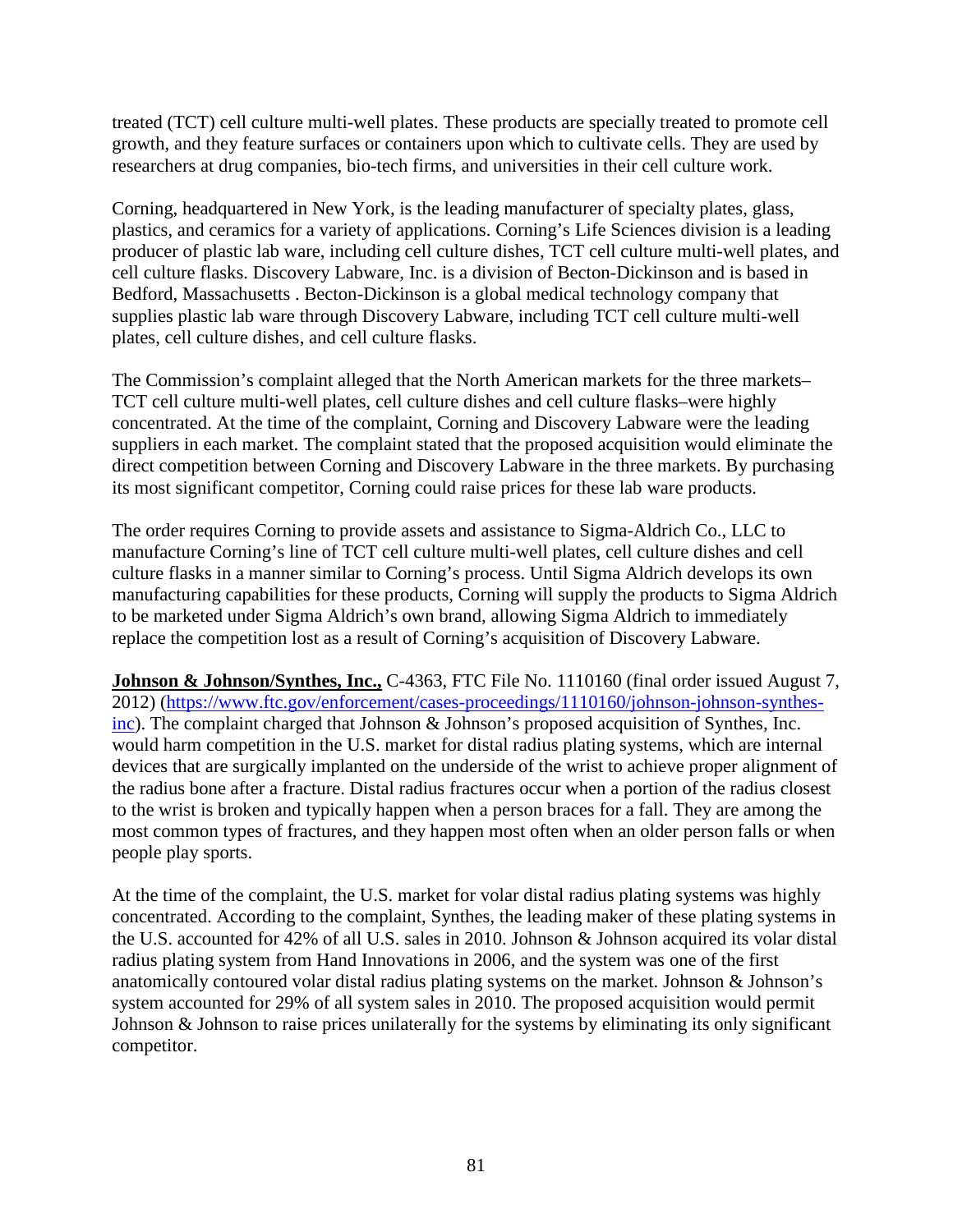The proposed order requires Johnson & Johnson to sell its U.S. volar distal radius plating systems to a qualified. Johnson & Johnson selected Biomet to purchase its entire trauma portfolio, including the volar distal radius plating systems. Biomet is a successful orthopedics company with a volar distal radius plating system that is not competitively significant

**Grifols. S.A./Talecris Biotherapeutics Holdings Corp.**, C 4322, FTC File No. 1010153 (final order issued July 20, 2011) [\(https://www.ftc.gov/enforcement/cases](https://www.ftc.gov/enforcement/cases-proceedings/1010153/grifols-sa-talecris-biotherapeutics-holdings-corp-matter)[proceedings/1010153/grifols-sa-talecris-biotherapeutics-holdings-corp-matter\)](https://www.ftc.gov/enforcement/cases-proceedings/1010153/grifols-sa-talecris-biotherapeutics-holdings-corp-matter). The complaint charged that Grifols, S.A.'s proposed acquisition of Talecris Biotherapeutics Holdings Corp. would be anticompetitive because it would eliminate direct competition for products in three blood plasma-derived markets. The Commission approved a final order on July 20, 2011 requiring Grifols to make significant divestitures prior to its acquisition of Talecris. Grifols, headquartered in Barcelona, Spain develops and manufactures human blood plasma-derived products and has facilities in Barcelona and Los Angeles. Talecris is based in Research Triangle Park, North Carolina and also develops, manufactures and sells blood plasma-derived products worldwide. The FTC complaint alleged that Grifols' proposed acquisition of Talecris would lessen competition in the U.S. markets for three blood plasma-derived products: (1) Immune globulin (Ig), which is used to treat, among other things, immune deficiencies and neurological disorders; (2) albumin, which is used to expand blood volume, prime heart valves during cardiac surgery, treat burn victims, and replace proteins in patients suffering from liver failure; and (3) plasma-derived Factor VIII (pdFVIII), which is used to treat bleeding disorders, primarily hemophilia and von Willebrand disease. Each of these products must be approved by the Food and Drug Administration for sale in the United States. The FDA requires that the products be made only from plasma collected in the United States and manufactured at FDA-approved plants.

At the time of the complaint, Grifols and Talecris had approximately 8.4% and 22.8% of the U.S. Ig market, respectively. Their merger would leave only three significant manufacturers with nearly all of the U.S. Ig sales. In the market for albumin, the companies had shares in the U.S. of approximately 13% each, and the acquisition would leave only four significant competitors. Grifols and Talecris had 23% and 3.6% of the U.S. pdFVIII market, and after the merger there would be only three main competitors. According to the FTC, with fewer competitors in the market, the remaining firms could more easily work together through coordinated interaction to reduce supply and raise price for consumers.

The FTC's order requires Grifols to (1) sell the fractionation facility Talecris currently owns in Melville, New York to Kedrion, S.p.A. (Kedrion), a manufacturer of plasma-derived products in Europe and other markets and a new entrant in the U.S. plasma-derived products industry; (2) sell to Kedrion its plasma collection centers in Mobile, Alabama, and Winston-Salem, North Carolina; (3) sell Talecris' Koate pdFVIII business, including the Koate brand name in the United States, to Kedrion; and (4) manufacture private-label Ig, private label albumin, and Koate for seven years for Kedrion to sell in the United States. The order is designed to expedite Kedrion's entry as an additional competitor into each of the three blood plasma-derived markets by ensuring that Kedrion will have adequate supplies of Ig, albumin and pdFVIII to sell in the United States.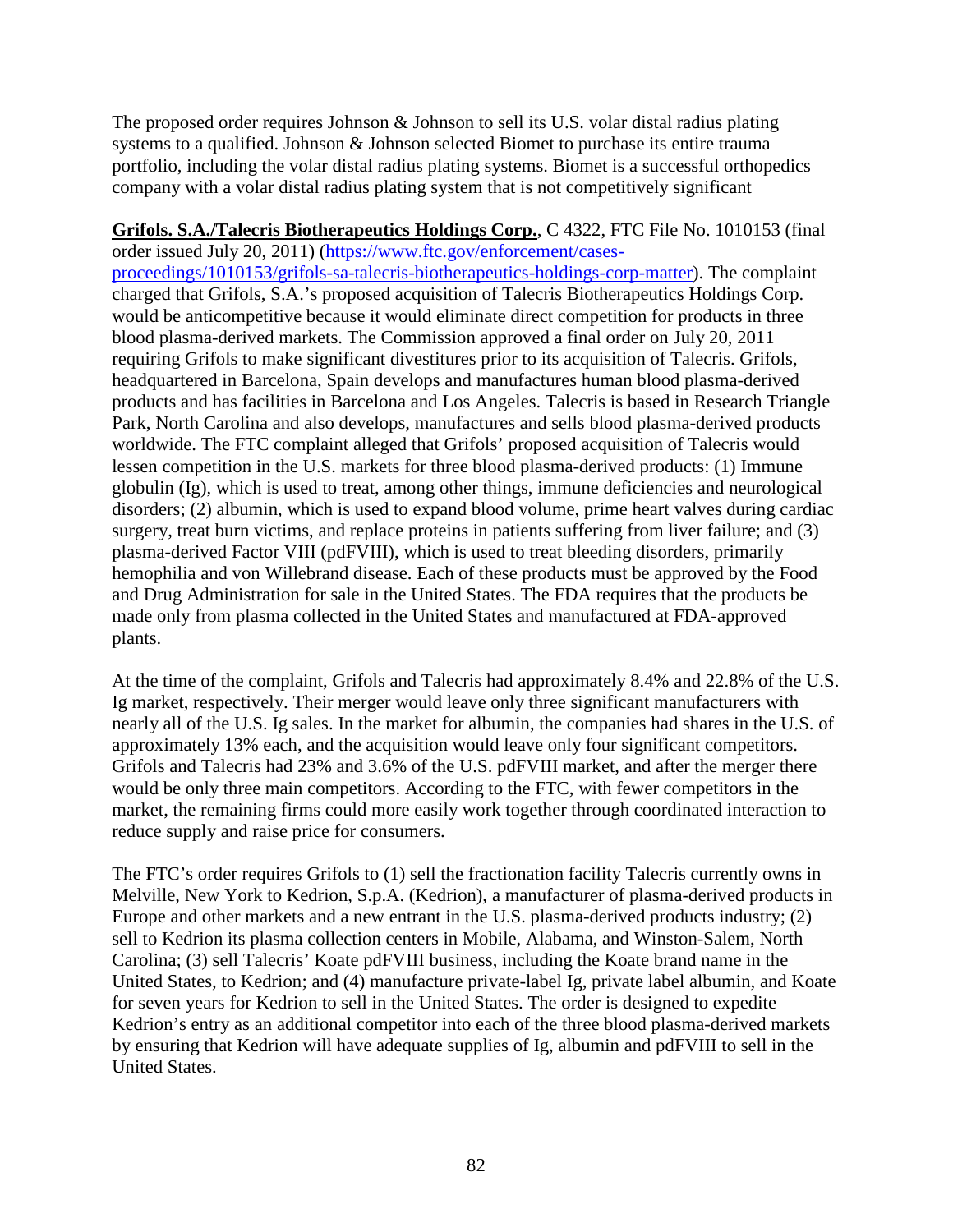**Agilent Technologies, Inc./Varian, Inc.**, C-4292, FTC File No. 0910135 (final order issued June 25, 2010) [\(http://www.ftc.gov/enforcement/cases-proceedings/091-0135/agilent](http://www.ftc.gov/enforcement/cases-proceedings/091-0135/agilent-technologies-inc-matter)[technologies-inc-matter](http://www.ftc.gov/enforcement/cases-proceedings/091-0135/agilent-technologies-inc-matter) ). The Commission's complaint challenged the proposed \$1.5 billion proposed acquisition of Varian, Inc., by Agilent Technologies, Inc. Agilent is a global supplier of a wide array of scientific measurement instruments and related products and services, including machines that determine the contents of human tissue samples, and microarrays that are used to analyze gene expression, which are commonly used in cancer research. At the time of the complaint, Varian supplied scientific instruments and chemical analysis technologies to customers worldwide. Those customers included academic researchers, forensics laboratories, food safety and agriculture laboratories, and pharmaceutical companies. The complaint alleged that the proposed acquisition would have anticompetitive effects in three U.S. markets: (1) inductively coupled plasma-mass spectrometry instruments, among others, that are used to analyze inorganic materials, most often in testing water samples; (2) Triple Quadrupole Gas Chromatography-Mass Spectrometry (3Q GC-MS) instruments, which combine a gas chromatograph with a mass spectrometer, and which are used to identify and quantify trace amounts of substances in a wide variety of samples, such as performance enhancing drugs in blood and pesticides in food; and (3) micro gas chromatography instruments that are used to detect the presence of toxins in the air or in emissions. They are used primarily in the oil, mining, and waster disposal industries.

According to the Commission's complaint, the proposed merger would eliminate close competition between the products sold by Agilent and those sold by Varian. The proposed acquisition would reduce the number of providers for the first two products in the United States from four to three, and would create a monopoly in the market for micro gas chromatography instruments. The order requires Agilent to divest the assets of Varian's inductively coupled plasma-mass spectrometry instruments and 3Q GC-MS instruments business to Bruker Corp. and Agilent's micro gas chromatography instruments to Inficon.

**Danaher Corporation/MDS, Inc./MDS Analytical Technologies, Inc.**, C-4283, FTC File No. 0910159 (final order issued March 16, 2010) [\(https://www.ftc.gov/enforcement/cases](https://www.ftc.gov/enforcement/cases-proceedings/091-0159/danaher-corporation-mds-inc-matter)[proceedings/091-0159/danaher-corporation-mds-inc-matter\)](https://www.ftc.gov/enforcement/cases-proceedings/091-0159/danaher-corporation-mds-inc-matter). The Commission's complaint challenged the proposed \$650 million acquisition of MDS, Inc.'s MDS Analytical Technologies (US), Inc. (MDS) subsidiary by Danaher Corporation. Danaher and MDS are competitors in the North American market for laser microdissection devices (LMDs). LMDs are used to separate small groups of (or even single) cells from larger tissue samples for specialized tests, such as DNA or RNA analysis or protein profiling. These techniques are particularly useful in the fields of oncology, cell biology, molecular pathology, and forensic medicine, in order to analyze disease progression and develop more targeted treatments. The complaint charged that, while other techniques exist for separating cells or proteins, they cannot reliably and precisely create pure cell samples, and are not substitutes for LMDs. The proposed acquisition would reduce the number of LMD suppliers in the North American market from four to three, and would leave the combined firm with a 50% market share. The complaint charged that entry by other LMD firms was unlikely to be timely or sufficient to counteract the anticompetitive effects of the acquisition, due primarily to technology development, licensing, and marketing hurdles. The consent order requires Danaher to divest the assets of MDS's Arcturus Life Sciences business segment (which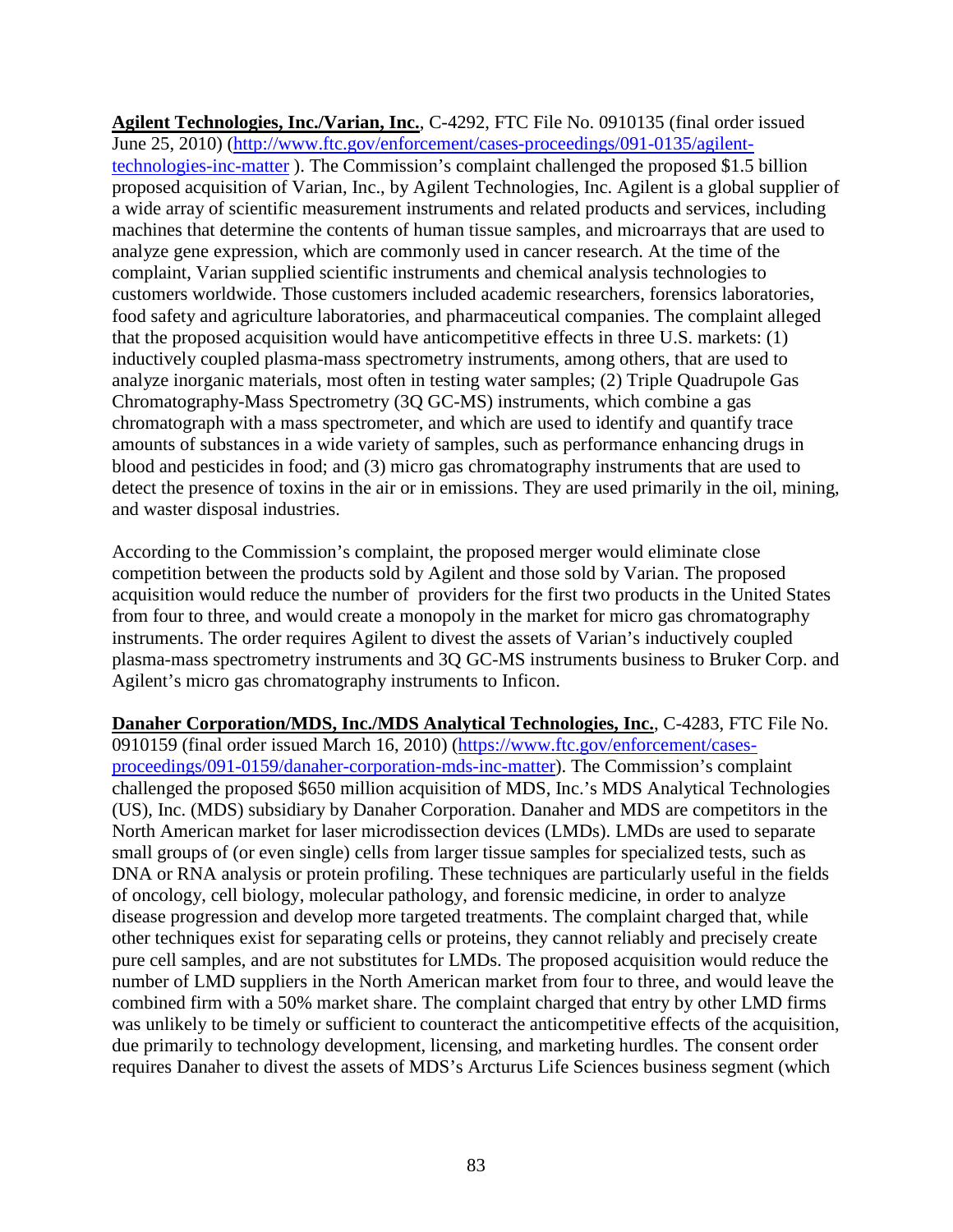includes assets and licenses relating to the manufacture and sale of LMDs and associated reagent products) to Life Technologies Corporation.

**Thoratec Corporation/HeartWare International, Inc.**, D-9339, FTC File No. 0910064 (order dismissing complaint August 11, 2009) [\(https://www.ftc.gov/enforcement/cases](https://www.ftc.gov/enforcement/cases-proceedings/0910064/thoratec-corporation-heartware-international-inc-matter)[proceedings/0910064/thoratec-corporation-heartware-international-inc-matter\)](https://www.ftc.gov/enforcement/cases-proceedings/0910064/thoratec-corporation-heartware-international-inc-matter). In its complaint, the Commission charged that Thoratec's proposed \$282 million acquisition of HeartWare would eliminate the one company poised to challenge Thoratec's monopoly of the U.S. left ventricular assist device (LVAD) market. LVADs are a life-sustaining technology for treating end-stage heart failure patients. The complaint stated that Thoratec's products were the only LVADs approved for sale in the U.S. by the FDA. HeartWare was developing an innovative new LVAD (called the HVAD) that promised superior reliability with fewer surgical complications. The HVAD was expected to enter the market in late 2011 or early 2012. (The complaint stated that a few other companies were developing LVADs, but that none had HeartWare's potential to challenge Thoratec's monopoly – and none would reach the market prior to HeartWare's HVAD.) The complaint charged that Thoratec was willfully attempting to monopolize and conspiring to maintain its monopoly in the U.S. LVAD market, thereby denying patients the potentially life-saving benefits of competition between Thoratec and HeartWare. According to the complaint, competition would intensify once HeartWare's HVAD received FDA approval, resulting in lower prices and enhanced features for this product. On July 31, 2009, Thoratec and HeartWare announced that they had terminated the merger agreement, and decided not to proceed with the acquisition at that time. The Commission issued an order dismissing the complaint on August 11, 2009.

**Endocare, Inc./Galil Medical, Ltd.**, FTC File No. 0910026 (Endocare announced it had terminated merger agreement with Galil; Chairman, Commissioners issued statements June 9, 2009) [\(https://www.ftc.gov/public-statements/2009/06/endocare-inc-and-galil-medical-ltd\)](https://www.ftc.gov/public-statements/2009/06/endocare-inc-and-galil-medical-ltd). The Commission investigated the proposed merger of two companies that manufacture and sell products used for a therapeutic treatment of prostate and renal cancer. These products consist of consoles and consumables that physicians (primarily urologists) administer to provide "cryotherapy" – a form of therapy that combats cancer by freezing it (in contrast to other therapies, such as radiation therapy or surgery). In June 2009, Endocare announced it had terminated its merger agreement with Galil. The Chairman and two Commissioners issued a joint statement, and one Commissioner issued a separate statement, concerning Endocare's announcement.

**CSL Limited/Cerberus-Plasma Holdings, LLC**, D-9337, FTC File No. 0812255 (Case No. 09 cv-1000-CKK) (D.D.C. May 29, 2009) (administrative complaint issued May 27, 2009) [\(https://www.ftc.gov/enforcement/cases-proceedings/081-0255/csl-limited-corporation-cerberus](https://www.ftc.gov/enforcement/cases-proceedings/081-0255/csl-limited-corporation-cerberus-plasma-holdings-llc-matter)[plasma-holdings-llc-matter\)](https://www.ftc.gov/enforcement/cases-proceedings/081-0255/csl-limited-corporation-cerberus-plasma-holdings-llc-matter). The Commission issued and administrative complaint to block CSL Limited's proposed \$3.1 billion acquisition of Talecris Biotherapeutics Holdings Corp. (a wholly owned subsidiary of Cerberus-Plasma Holdings, LLC. The Commission also sought a preliminary injunction in federal court to halt the transaction pending the outcome of the administrative trial. The administrative complaint charged that the proposed acquisition would substantially lessen competition in the U.S. markets for four plasma-derivative protein therapies: Immune globulin (Ig); Albumin; Alpha-1; and Rho-D. The complaint further alleged that the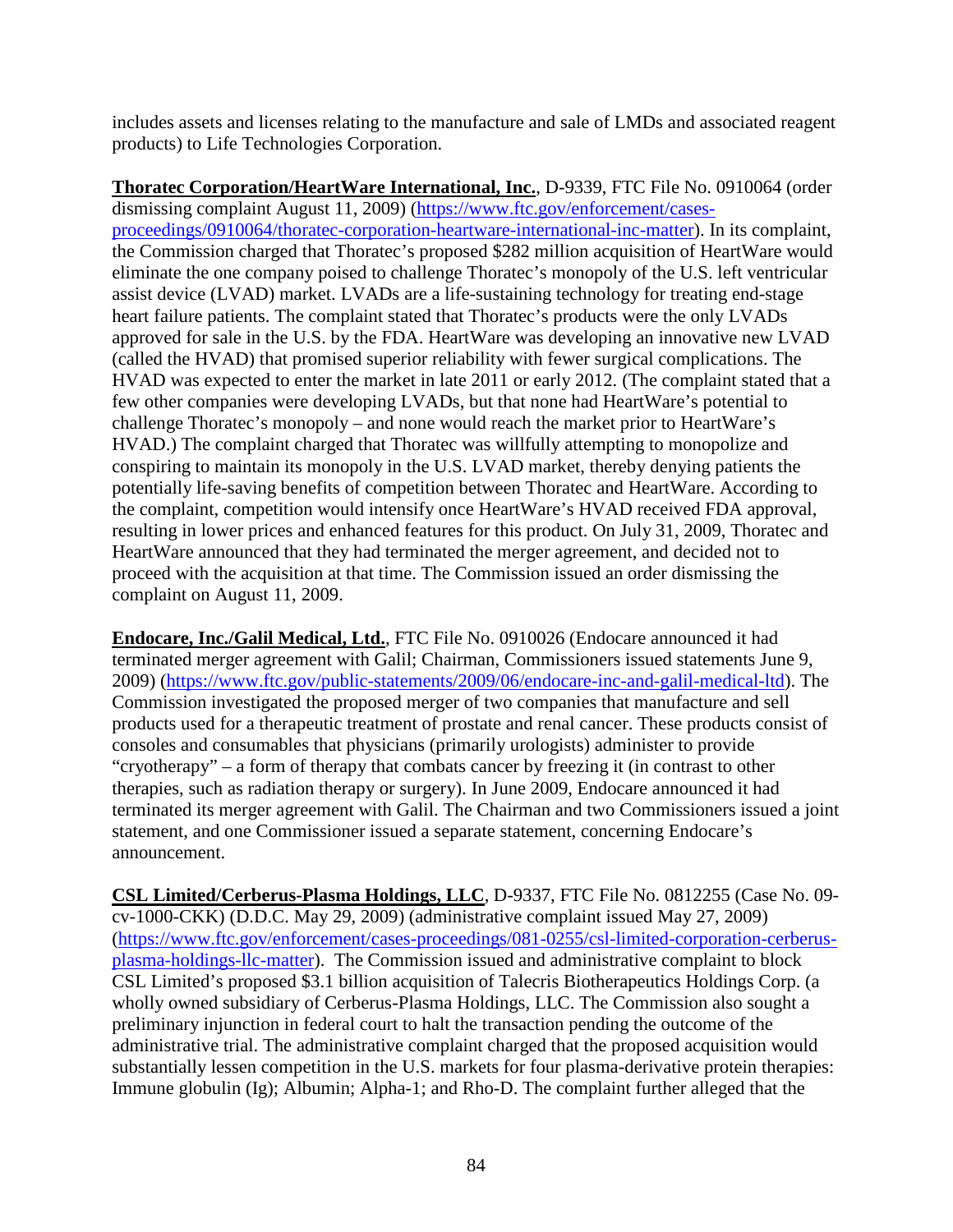effect would be further tightening of supply relative to demand and steeper price increases – potentially depriving critically ill patients of needed treatments (which can cost more than \$90,000 annually per patient). At the time of the complaint, CSL was the world's second-largest supplier of plasma-derivative protein therapies. CSL owned and operated more than 70 plasma collection facilities in the U.S. and Germany, and three manufacturing facilities in Europe and the U.S. Talecris was the world's third-largest producer of plasma-derivative protein therapies. Like CSL, Talecris owned a number of plasma collection centers, as well as two manufacturing facilities, in the U.S. The complaint stated that the plasma-derivatives products industry had become much more concentrated since 1990 (from 13 firms to five), and had resulted in an oligopolistic industry wherein competition had been greatly curtailed. The complaint charged that the proposed acquisition would have further anticompetitive effects in each of the following markets:

IG and Albumin. IG is a widely-prescribed drug, used most commonly to treat primary immunodeficiency diseases and certain neurological conditions. IVIG, the predominant form of IG, has over 20 FDA-approved indications, and as many as 150 off-label uses. Albumin is used as a blood volume expander and to prime heart valves during surgery. There are no good substitutes for IG or Albumin. The acquisition would decrease the number of firms in these markets from five to four, and the combined firm would control nearly 50% of the market.

Alpha-1. Alpha-1 is FDA-approved to treat alpha-1 antitrypsin deficiency-related lung disease. There are no good substitutes. The acquisition would reduce the number of competitors in this market from three to two, with the combined CSL/Talecris holding a market share of over 80%, and would eliminate the existing vigorous competition.

Rho-D. Rho-D is used to prevent hemolytic disease in newborns. There are no good substitutes. The acquisition would reduce the number of competitors in this market from three to two, and CSL/Talecris would have a 40% market share.

The complaint also charged that there were significant regulatory, intellectual property, and capital requirements in these markets that make entry or expansion unlikely to occur to a degree sufficient to offset the anticompetitive effects of the proposed acquisition. Following the Commission's filing of its administrative complaint and the preliminary injunction lawsuit, CSL announced that it would not proceed with the proposed acquisition of Talecris.

**Getinge AB/Datascope Corp.**, C-4251, FTC File No. 091 0000 (final order issued March 9, 2009) [\(http://www.ftc.gov/enforcement/cases-proceedings/091-0000/getinge-ab-datascope-corp](http://www.ftc.gov/enforcement/cases-proceedings/091-0000/getinge-ab-datascope-corp-matter)[matter\)](http://www.ftc.gov/enforcement/cases-proceedings/091-0000/getinge-ab-datascope-corp-matter). The complaint charged that Getinge's proposed acquisition of Datascope would lessen competition in the U.S. market for endoscopic vessel harvesting (EVH) devices, which are used in coronary artery bypass graft (CABG) surgery to remove a vein from the patient's leg or arm for use as a conduit to bypass one or more blocked coronary arteries. According to the complaint, Getinge and Datascope are two of only three companies selling EVH devices in the U.S. The complaint charged that a combined Getinge/Datascope would control approximately 90% of the highly-concentrated EVH device market in the U.S., and result in a duopoly, which likely would lead to increased prices and decreased innovation for those devices. New entry into this market would be difficult because developing, working around or acquiring licenses to critical intellectual property, obtaining FDA approval, and marketing the devices would take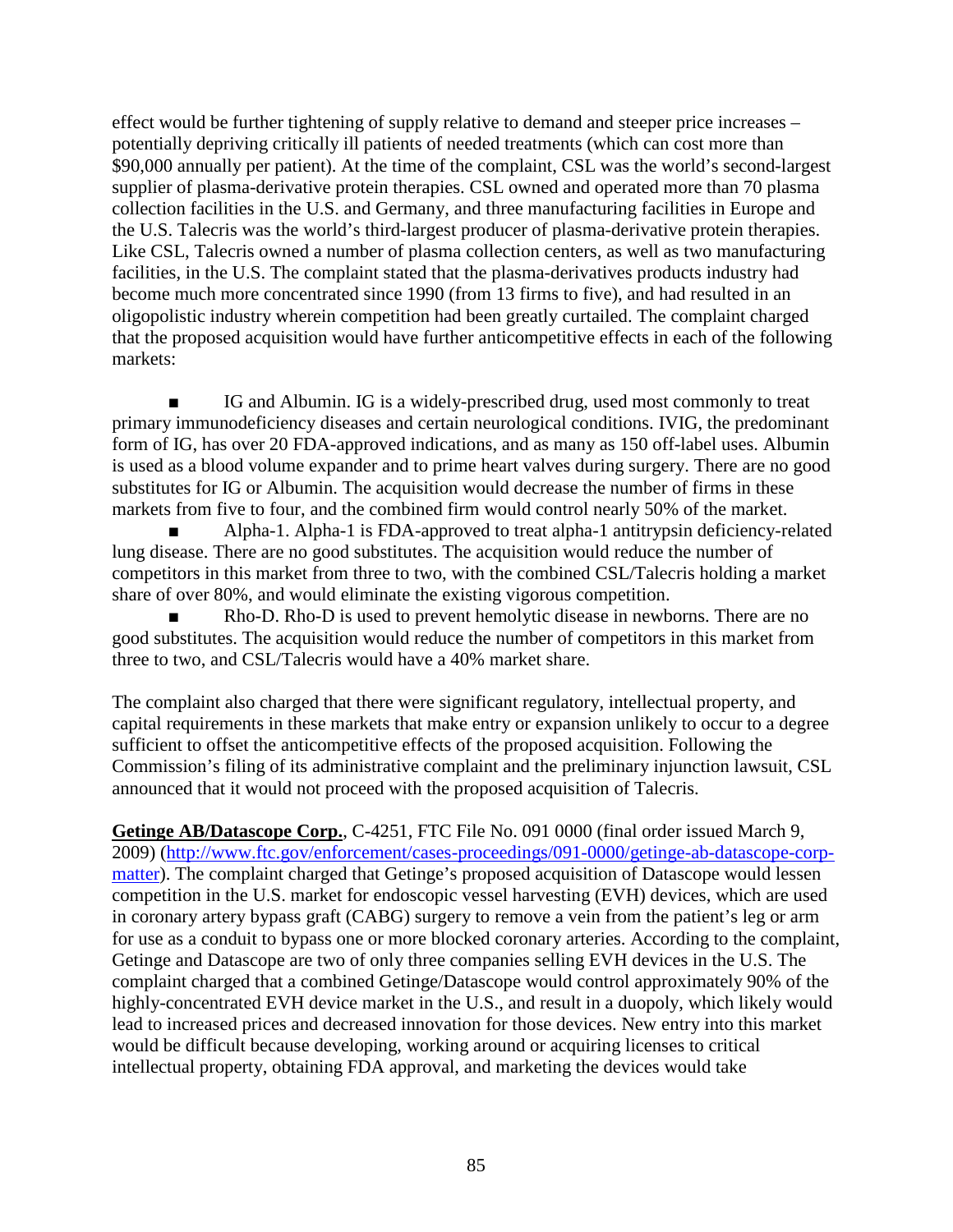significantly more than two years. The consent order settling the charges requires Datascope to divest its EVH product line to Sorin Group USA, Inc.

### **Inverness Medical Innovations, Inc.** (See Section II A for citation and annotation.)

**Fresenius Medical Care/Daiichi Sankyo**, C-4236, FTC File No. 0810146 (final order issued October 20, 2008) [\(https://www.ftc.gov/enforcement/cases-proceedings/081-0146/fresenius](https://www.ftc.gov/enforcement/cases-proceedings/081-0146/fresenius-medical-care-ag-co-kgaa-et-al-matter)[medical-care-ag-co-kgaa-et-al-matter\)](https://www.ftc.gov/enforcement/cases-proceedings/081-0146/fresenius-medical-care-ag-co-kgaa-et-al-matter). The complaint alleged that Fresenius' acquisition of an exclusive sublicense to manufacture and supply the intravenous iron drug Venofer to dialysis clinics would allow Fresenius, the largest provider of dialysis services and products, to increase Medicare reimbursement payments for Venofer. Venofer is used to treat iron deficiency anemia in patients undergoing chronic hemodialysis and is reimbursed by Medicare under the Medicare Part B end-stage renal disease program based on the manufacturer's average sales price (ASP) plus 6%. Drug manufacturers are required to submit their ASP to the Center for Medicare & Medicaid Services (CMS) each calendar quarter and that information is used to calculate the CMS reimbursement rate. According to the complaint, the acquisition would give Fresenius the ability and incentive to report higher prices for Venofer used in its own clinics to CMS thereby increasing Fresenius' ASP. Under the order, Fresenius will be restricted from reporting an intracompany transfer price higher than the level set in the order, which is derived from current market prices. In addition, the order provides that if a generic Venofer product receives final approval by the FDA, Fresenius will be required to report its intra-company transfer price at the lowest of either the level set forth in the order or the lowest price at which Fresenius sells Venofer to any customer until December 31, 2011. On January 1, 2012, CMS will implement a new reimbursement methodology based on a new bundled pricing system, which will eliminate the concerns raised by the transaction.

**Kyphon Inc./Disc-O-Tech Medical Technologies LTD**., C-4201, FTC File No. 071 0101 (final order issued December 3, 2007) [\(https://www.ftc.gov/enforcement/cases-proceedings/071-](https://www.ftc.gov/enforcement/cases-proceedings/071-0101/kyphon-inc-disc-o-tech-medical-technologies-ltd-et-al-matter) [0101/kyphon-inc-disc-o-tech-medical-technologies-ltd-et-al-matter\)](https://www.ftc.gov/enforcement/cases-proceedings/071-0101/kyphon-inc-disc-o-tech-medical-technologies-ltd-et-al-matter). The complaint charged that Kyphon's acquisition of Disc-O-Tech would harm competition and allow Kyphon to unilaterally raise prices in the market for minimally invasive vertebral compression fracture treatment products used in the treatment of vertebral compression fractures. Disc-O-Tech's Confidence system competed directly with Kyphon's kyphoplasty product. Disc-O-Tech introduced its Confidence system in 2006, and was expected to make significant inroads into Kyphon's nearmonopoly position. According to the complaint, Kyhon appeared to have undertaken the acquisition with the specific intent of precluding other major spine companies from acquiring the Confidence system and marketing it against Kyphon. The order requires Kyphon to divest all assets related to the Confidence system, rights to certain of Disc-O-Tech's development efforts related to the system and any other additional assets not included in the divestiture that would allow the acquirer to immediately enter the market for minimally invasive vertebral compression fracture treatment as a viable competitor. In addition, the order contains provisions to ensure the success of the divestiture including the provision of transitional services, and maintaining the viability of the assets to be divested until they have been transferred to a Commission-approved buyer. The order also bars Kyphon from suing the buyer for infringing on any intellectual property rights acquired from Disc-O-Tech.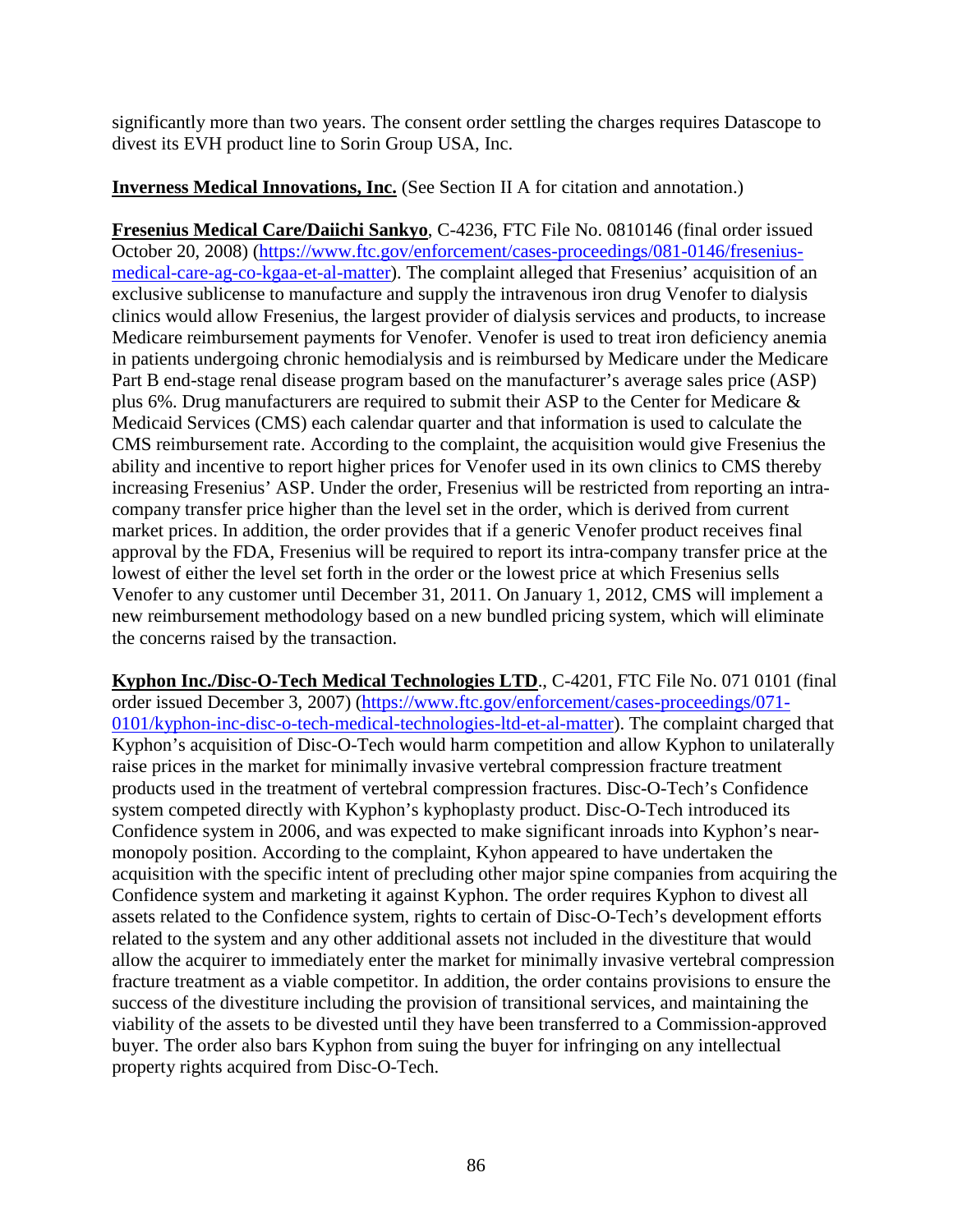**Hologic, Inc./Fischer Imaging Corporation**, C-4165 FTC File No. 0510263 (final order issued August 9, 2006) [\(https://www.ftc.gov/enforcement/cases-proceedings/0510263/hologic-inc](https://www.ftc.gov/enforcement/cases-proceedings/0510263/hologic-inc-matter)[matter\)](https://www.ftc.gov/enforcement/cases-proceedings/0510263/hologic-inc-matter). The complaint alleged that the acquisition of Fischer Imaging Corporation's breast cancer screening and diagnosis business would eliminate Hologic's only significant competitor for the sale of prone stereotactic breast biopsy systems. The complaint argued that there was little chance for new entry by other competitors because of the strength and breath of Hologic's patent holdings, and research, development, and regulatory barriers. The consent order requires Hologic to divest to Siemens all of the prone stereotactic breast biopsy related assets it acquired from Fischer.

**Boston Scientific/Guidant Corporation**, C-4164, FTC File No. 0610046 (final order issued July 21, 2006) [\(https://www.ftc.gov/enforcement/cases-proceedings/0610046/boston-scientific](https://www.ftc.gov/enforcement/cases-proceedings/0610046/boston-scientific-corporation-guidant-corporation-matter)[corporation-guidant-corporation-matter\)](https://www.ftc.gov/enforcement/cases-proceedings/0610046/boston-scientific-corporation-guidant-corporation-matter). The complaint charged that competition or potential competition would be harmed in four medical device markets if Boston Scientific acquired Guidant. The four markets are drug eluting stents, PTCA balloon catheters, coronary guidewires and implantable cardioverter defibrillators. Drug eluting stents are used to treat patients with coronary artery disease by propping open clogged arteries and eluting a drug that helps prevent the arteries from renarrowing. According to the complaint, the merger would remove one of two potential competitors with the ability to offer a drug eluting stent with the RX delivery system. PTCA balloon catheters are long thin flexible tubes with a small inflatable balloon at its tip used in interventional cardiology procedures. A coronary guidewire is an extremely thin wire with a flexible tip which is used to deliver the PTCA balloon catheter to a lesion site. The complaint alleged that the merger would eliminate competition between Boston Scientific and Guidant and reduce the number of significant competitors in both the PTCA balloon catheter and coronary guidewire markets. The consent order requires Boston Scientific to divest Guidant's vascular business, which includes its drug eluting stent development program, and its PTCA balloon catheter and coronary guidewire products to Abbott.

Implantable cardioverter defibrillators are small electronic devices implanted to prevent sudden death from cardiac arrest due to abnormal heart rhythms, and to restore normal heart rhythms. Medtronic, Guidant, and St. Jude Medical accounted for more than 98% of U.S. sales of implantable cardioverter defibrillators in the U.S. Boston Scientific, however, had an option to purchase Cameron, a potential entrant into the market. The option gave Boston Scientific rights to certain nonpublic information about Cameron's ICD product, and control over certain Cameron activities. The consent order imposes limits on Boston Scientific's access to Cameron's information, its ability to exercise control over Cameron, and contains provisions governing its equity investment in Cameron. The consent order also requires Abbott to relinquish voting rights to the small equity position it owns in Boston Scientific, and to divest that equity position within 30 months.

**Johnson &Johnson/Guidant Corporation**, C-4154, FTC File No. 0510050, 140 F.T.C. 1062 (final order issued December 21, 2005); Order Reopening and Setting Aside Order issued May 25, 2006 [\(https://www.ftc.gov/enforcement/cases-proceedings/051-0050/johnson-johnson](https://www.ftc.gov/enforcement/cases-proceedings/051-0050/johnson-johnson-matter)[matter\)](https://www.ftc.gov/enforcement/cases-proceedings/051-0050/johnson-johnson-matter). The complaint alleged that Johnson & Johnson's acquisition of Guidant would lessen direct or potential competition between the two companies in three highly concentrated markets for drug eluting stents, endoscopic vessel harvesting devices, and proximal anastomotic assist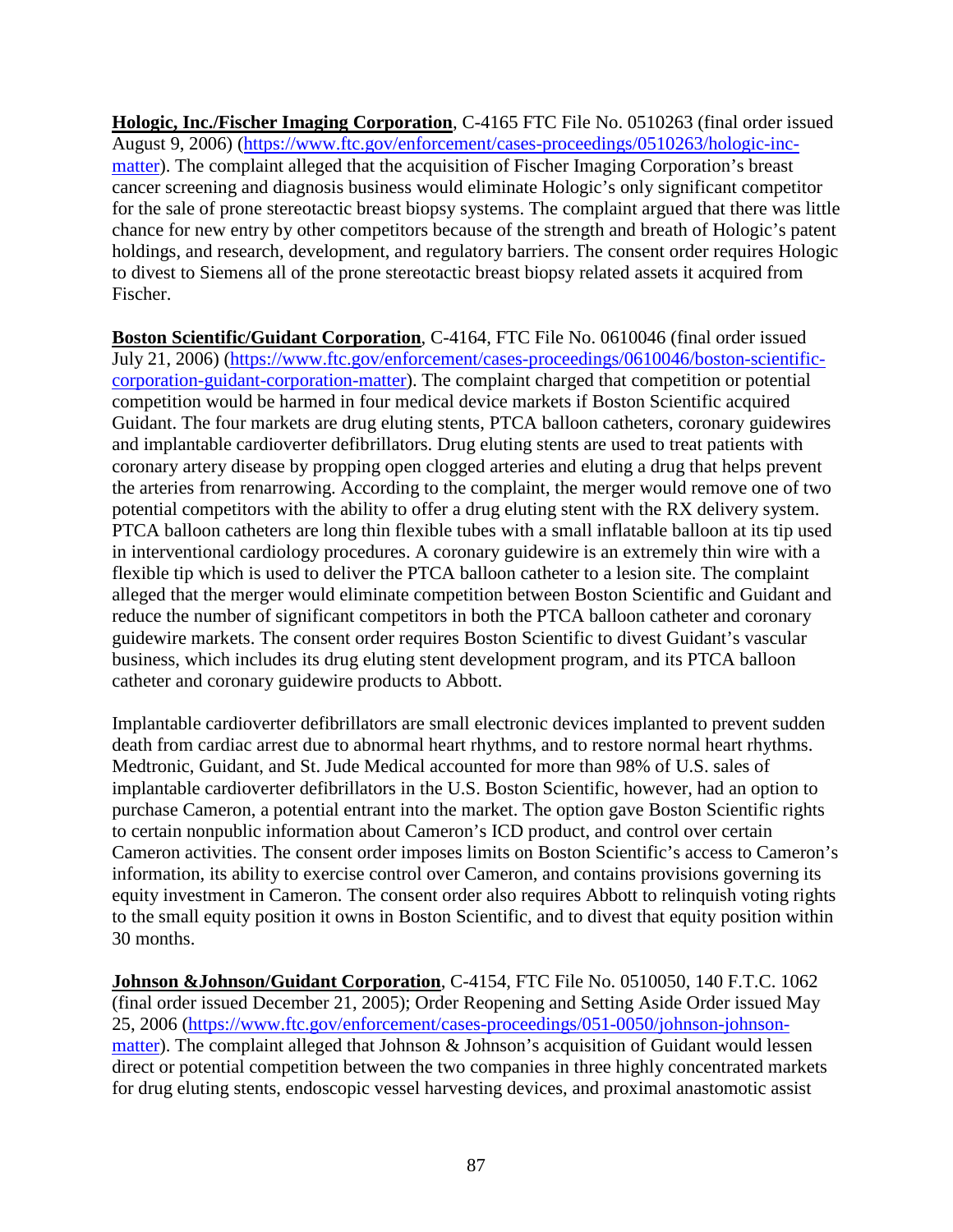devices. After a consent order was issued by the Commission and before Johnson & Johnson completed its acquisition of Guidant, Boston Scientific made a competing bid for Guidant, and Guidant agreed to be acquired by Boston Scientific (see Boston Scientific/Guidant above). On January 25, 2006, Guidant terminated its agreement with Johnson & Johnson. On May 25, 2006, the Commission reopened and set aside the order.

**Cytyc Corp./Digene Corp.**, FTC File No.0210098 (preliminary injunction authorized June 24, 2002) [\(https://www.ftc.gov/news-events/press-releases/2002/06/ftc-seeks-block-cytyc-corps](https://www.ftc.gov/news-events/press-releases/2002/06/ftc-seeks-block-cytyc-corps-acquisition-digene-corp)[acquisition-digene-corp\)](https://www.ftc.gov/news-events/press-releases/2002/06/ftc-seeks-block-cytyc-corps-acquisition-digene-corp). The Commission authorized staff to seek a preliminary injunction that would block the proposed merger of two corporations that manufacture and sell tests used in screening for cervical cancer. Cytyc's product accounted for 93% of the US market for liquidbased Pap tests used in primary screening for cervical cancer. Only one other company, Tripath Imaging, marketed an FDA-approved liquid-based Pap test, and a few other companies may have entered the market in the future. Digene was the only FDA approved supplier of a DNA-based test for the human papillomavirus (HPV) which is thought to be the cause of cervical cancer. Digene's HPV test was used as a back-up test for equivocal Pap tests but was likely to become a primary screening test, first in conjunction with a liquid Pap test, and then as a stand-alone test. Cytyc was the only company that had FDA approval to market the use of the HPV test from its liquid Pap test samples. If filed in court, the Commission's complaint would have alleged that as a result of the acquisition, Cytyc would be in a position to eliminate Tripath as a competitor by limiting access to Digene's HPV test, and to prevent the entry of other companies that had plans to sell liquid Pap tests in the future. The Commission also cited concerns that the acquisition would eliminate future competition between Cytyc's liquid Pap test and Digene's HPV test as a primary screening test. Within a week after the Commission's decision to challenge the transaction, Digene terminated its acquisition agreement with Cytyc.

**Tyco International, Ltd./Mallinckrodt , Inc.**, C-3985, FTC File No. 0010208 (final order issued December 1, 2000) [\(http://www.ftc.gov/enforcement/cases-proceedings/0010208/tyco](http://www.ftc.gov/enforcement/cases-proceedings/0010208/tyco-international-ltd-matter)[international-ltd-matter](http://www.ftc.gov/enforcement/cases-proceedings/0010208/tyco-international-ltd-matter) ). The complaint alleged that the acquisition of Mallinckrodt by Tyco would lesson competition in the U.S. market for endotracheal tubes, the principle means by which anesthesia and oxygen are administered to patients in operating and emergency rooms. The merger would have provided Tyco with over 86% of the market. According to the complaint, new entry into the endotracheal tube market was unlikely because it requires the development of a full line of products in a number of sizes and configurations, procurement of manufacturing equipment, establishment of production practices in conformity with FDA regulations, and the development of a track record and customer base. The consent order required the divestiture of Tyco's endotracheal tube business to Hudson RCI.

**Medtronic Inc./Avecor Cardiovascular, Inc.**, C-3879, FTC File No. 9810329, 127 F.T.C. 842 (final order issued June 3, 1999) [\(https://www.ftc.gov/enforcement/cases](https://www.ftc.gov/enforcement/cases-proceedings/9810329/medtronic-inc)[proceedings/9810329/medtronic-inc\)](https://www.ftc.gov/enforcement/cases-proceedings/9810329/medtronic-inc). The complaint charged that the merger of Medtronic and Avecor would lessen competition for the research, development, manufacture and sale of nonocclusive arterial pumps in the U.S. Non-occlusive arterial pumps are perfusion devices used to circulate the blood in heart/lung machines during cardiac surgery. Avecor had recently introduced its technologically advanced non-occlusive arterial pump to compete against Medtronic's Bio-Pump, the market leader. According to the complaint, the two companies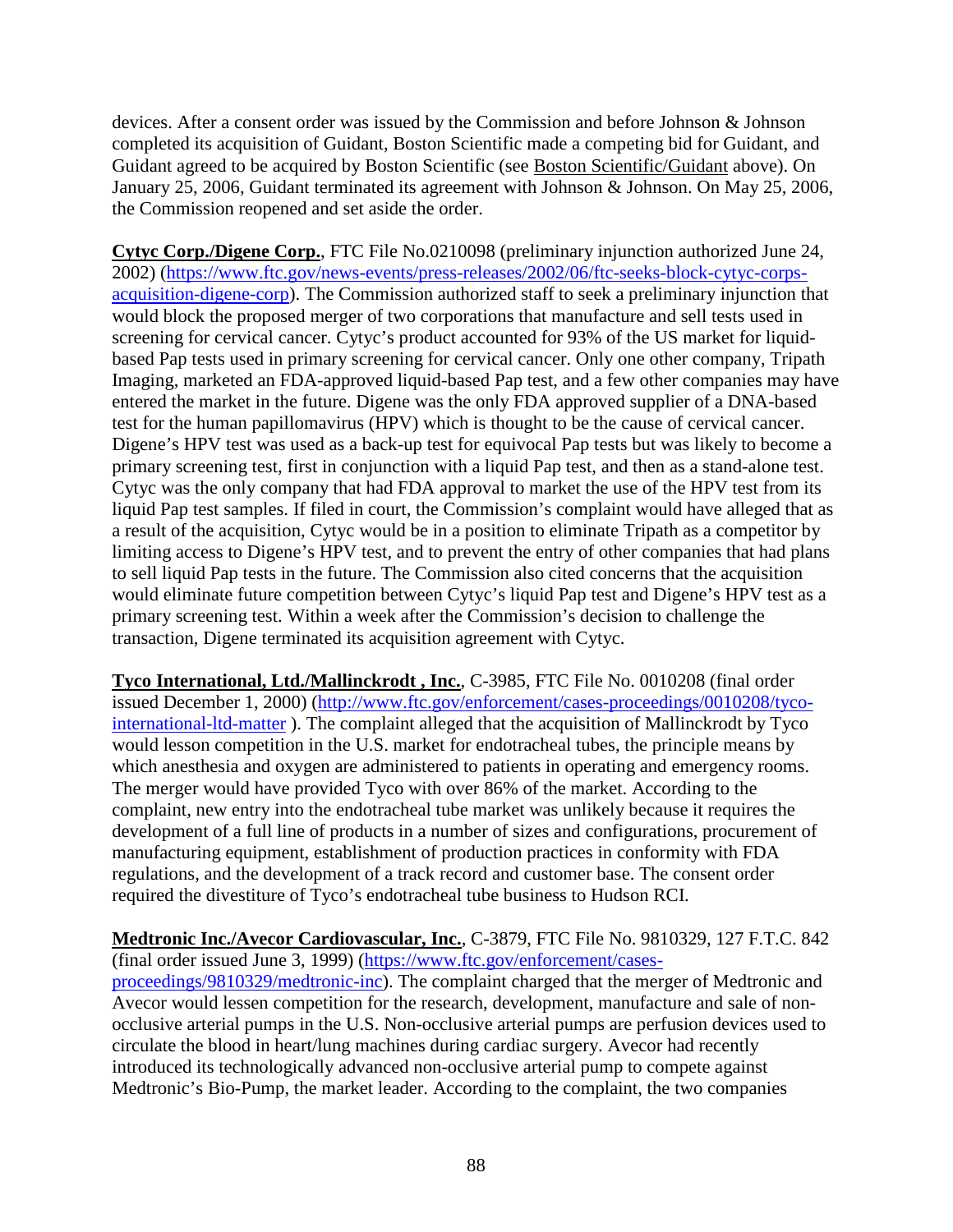competed directly with each other in a highly concentrated market. The consent order requires Medtronic to divest Avecor's non-occlusive arterial pump assets to Baxter Healthcare Corp.

**SNIA S.p.a./COBE Cardiovascular Inc.**, C-3889, FTC File No. 9910095, 128 F.T.C.168 (final order issued July 28, 1999) [\(https://www.ftc.gov/enforcement/cases-proceedings/9910095/snia](https://www.ftc.gov/enforcement/cases-proceedings/9910095/snia-spa-matter)[spa-matter\)](https://www.ftc.gov/enforcement/cases-proceedings/9910095/snia-spa-matter). The complaint alleged that SNIA's acquisition of COBE from Gambro AB would substantially lessen competition in the market for research, development, manufacturer and sale of heart-lung machines. SNIA and COBE were the largest and third largest manufacturers of heart-lung machines in the U.S. The complaint also alleged that new entry was unlikely because of the time required to design and develop a new machine, gain customer acceptance, obtain FDA approval and develop a national sales and service network. The consent order requires SNIA to divest COBE's heart-lung machine business to Baxter Healthcare Corporation.

## **Medtronic Inc./Physio-Control International Corp.**, C-3842, 9810324,126 F.T.C. 865

(December 21, 1998) [\(https://www.ftc.gov/enforcement/cases-proceedings/9810324/medtronic](https://www.ftc.gov/enforcement/cases-proceedings/9810324/medtronic-inc-matter)[inc-matter\)](https://www.ftc.gov/enforcement/cases-proceedings/9810324/medtronic-inc-matter). The complaint charged that Medtronic's acquisition of Physio-Control's automated external defibrillator business would lessen competition, reduce innovation and increase prices in the market for automated external defibillators. Automated external defibrillators are portable automated devices used by emergency personnel to treat persons suffering from sudden cardiac arrest. Although Medtronic did not manufacture automated external defibrillators, it had an ownership interest, including the right to name a member to the company's board of directors and receive certain non-public competitively sensitive information, in SurVivaLink Corp., one of Physio-Control's direct competitors. The consent order prohibited Medronic from exercising its right to name a member to SurVivalink's Board of Directors, participating in any business decisions, proposing any corporate action, and receiving any competitively sensitive information.

**Mediq Inc./Universal Hospital Services**, FTC File No. 9610066, Civ. No. 97-1916 (D.D.C.) (preliminary injunction filed August 22, 1997) [\(https://www.ftc.gov/news-events/press](https://www.ftc.gov/news-events/press-releases/1997/09/mediq-informs-ftc-it-will-abandon-merger-uhs-face-challenge)[releases/1997/09/mediq-informs-ftc-it-will-abandon-merger-uhs-face-challenge\)](https://www.ftc.gov/news-events/press-releases/1997/09/mediq-informs-ftc-it-will-abandon-merger-uhs-face-challenge). On August 22, 1997, the Commission filed for a preliminary injunction to block the acquisition of Universal Hospital Services by Mediq Inc. The complaint alleged that the merger of the two largest national firms that rent movable medical equipment to hospitals would give Mediq a monopoly in the market for national customers, and a dominant share of the rental markets in many metropolitan areas. Hospitals rent movable medical equipment, including respiratory, infusion, and monitoring devices, during periods of peak need. According to the complaint, hospitals enter into long-term contracts in which they agree to use a supplier for a large percentage of their rental needs in return for relatively low prices. The complaint argued that it would take a new entrant too long to compete effectively with the merged firm. A month after the Commission challenged the transaction in court, the parties abandoned the transaction.

## **Wesley-Jessen Corporation/Pilkington Barnes Hind International, Inc.**, C-3700, FTC File

No. 9610060, 123 F.T.C. 1 (final order issued January 3, 1997) [\(https://www.ftc.gov/enforcement/cases-proceedings/9610060/wesley-jessen-corporation](https://www.ftc.gov/enforcement/cases-proceedings/9610060/wesley-jessen-corporation-matter)[matter\)](https://www.ftc.gov/enforcement/cases-proceedings/9610060/wesley-jessen-corporation-matter). The complaint alleged that the acquisition by Wesley-Jessen of Pilkington would create a near monopoly in the market for the manufacturer and sale of opaque contact lenses. Opaque contact lenses are corrective or solely-cosmetic lenses that change the appearance of the wearer's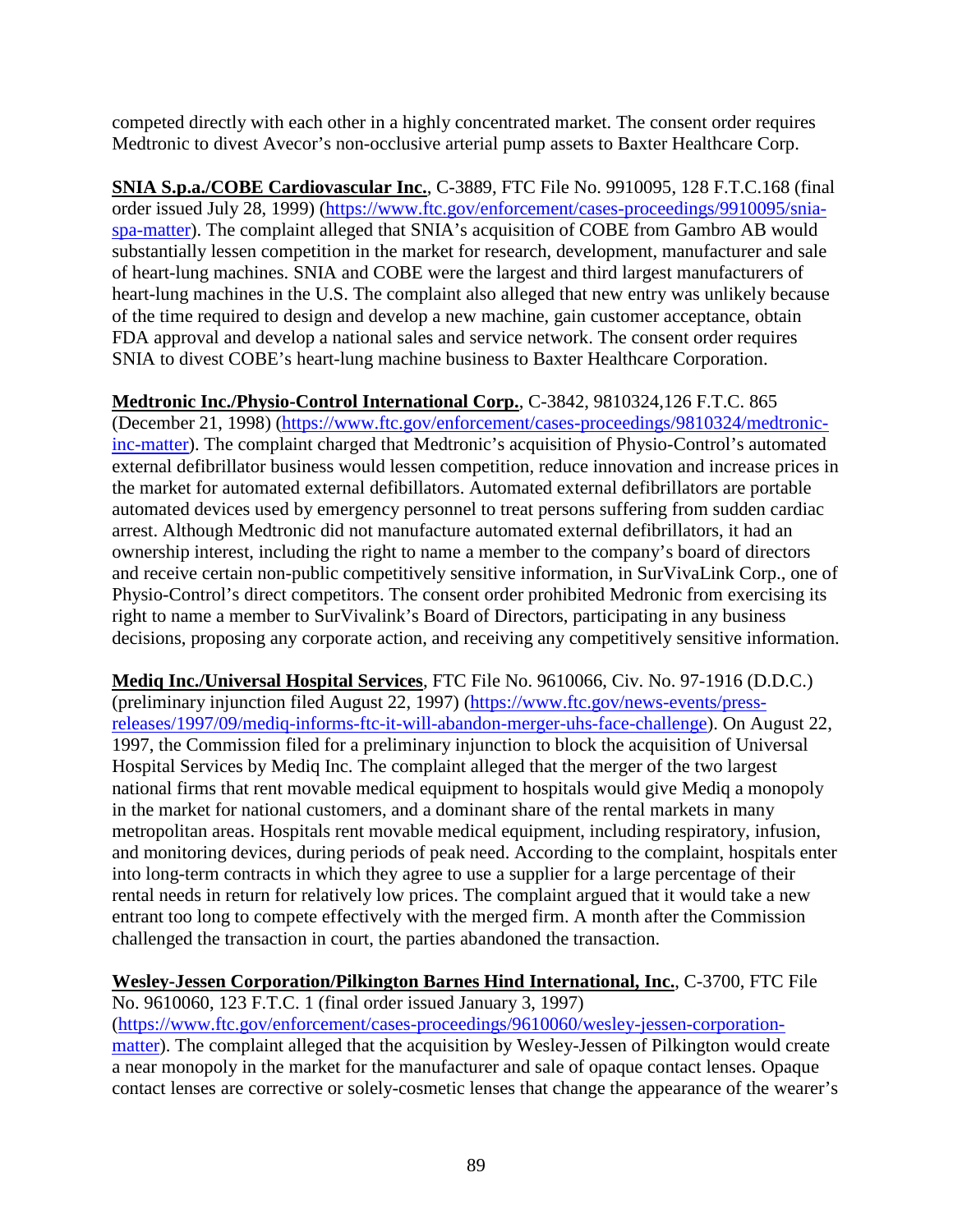eye color. According to the complaint, the merged firm would control 90% of the U.S. market, and was unlikely to face new competition because of broad patents for the design and manufacture of opaque lenses held by the parties. The complaint also alleged that prices for opaque contact lens had dropped substantially when Pilkington introduced its Natural Touch line in 1992, and the result of the merger would be higher consumer prices and reduced innovation and quality. The consent order required Wesley-Jessen to divest the opaque contact lens business of Pilkington to a Commission-approved buyer, and required the acquirer to obtain the necessary FDA approvals and begin producing its own lenses within 18 months of Commission approval of the settlement.

## **Fresenius AG and Fresenius USA, Inc./National Medical Care**, C-3689, FTC File No.

9610053, 122 F.T.C. 310 (final order issued October 15, 1996)

[\(http://www.ftc.gov/enforcement/cases-proceedings/9610053/fresenius-ag-fresenius-usa-inc](http://www.ftc.gov/enforcement/cases-proceedings/9610053/fresenius-ag-fresenius-usa-inc-matter)[matter](http://www.ftc.gov/enforcement/cases-proceedings/9610053/fresenius-ag-fresenius-usa-inc-matter) ). The complaint alleged that the acquisition of National Medical Care by Fresenius would lessen competition in the U.S. market for the manufacture and sale of hemodialysis concentrate, a bicarbonate solution used in hemodialysis treatment. Fresenius was one of the world's leading producers of kidney dialysis equipment, and National Medical Care was the largest dialysis services company in the U.S. Fresenius and National Medical Care competed directly with each other and controlled approximately 50% of the market for the hemodialysis concentrate. The consent order requires Fresenius to divest it's Lewisberry, Pennsylvania hemodialysis concentrate manufacturing facility to Di-Chem, and to maintain the marketability, viability, and competitiveness of the Lewisberry plant.

## **Johnson & Johnson/Cordis Corp.**, 121 F.T.C. 149 (1996) (consent order)

[\(https://www.ftc.gov/enforcement/cases-proceedings/commission-decision-volumes/volume-](https://www.ftc.gov/enforcement/cases-proceedings/commission-decision-volumes/volume-121)[121\)](https://www.ftc.gov/enforcement/cases-proceedings/commission-decision-volumes/volume-121). The complaint alleged that Johnson & Johnson's acquisition of Cordis Corp. would reduce competition and innovation in the market for neurological shunts used to treat hydrocephalus, a brain disorder that primarily afflicts young children. According to the complaint, the combined companies would control 85% of the U.S. market. The complaint also alleged that entry by a new competitor was unlikely because of the difficulty of developing new designs, establishing manufacturing facilities, organizing a sales force and obtaining FDA approval. The consent order required the divestiture of Cordis' Neuroscience Business to a Commission-approved buyer within 12 months, and required that the viability and competitiveness of the Cordis assets be maintained until the divestiture was complete.

# **V. STATE ACTION DEFENSES**

**Federal Trade Commission v. Phoebe Putney Health System. Inc.** (See Section III A for citation and annotation.)

**The North Carolina State Board of Dental Examiners v. Federal Trade Commission** (See Section II D 1 for citation and annotation.)

**South Carolina State Board of Dentistry** (See Section II D 1 for citation and annotation.)

**Surgical Care Center of Hammond v. Hospital Service Dist. No. 1 of Tangipahoa Parish** (See Section VII for citation and annotation of *amicus* brief).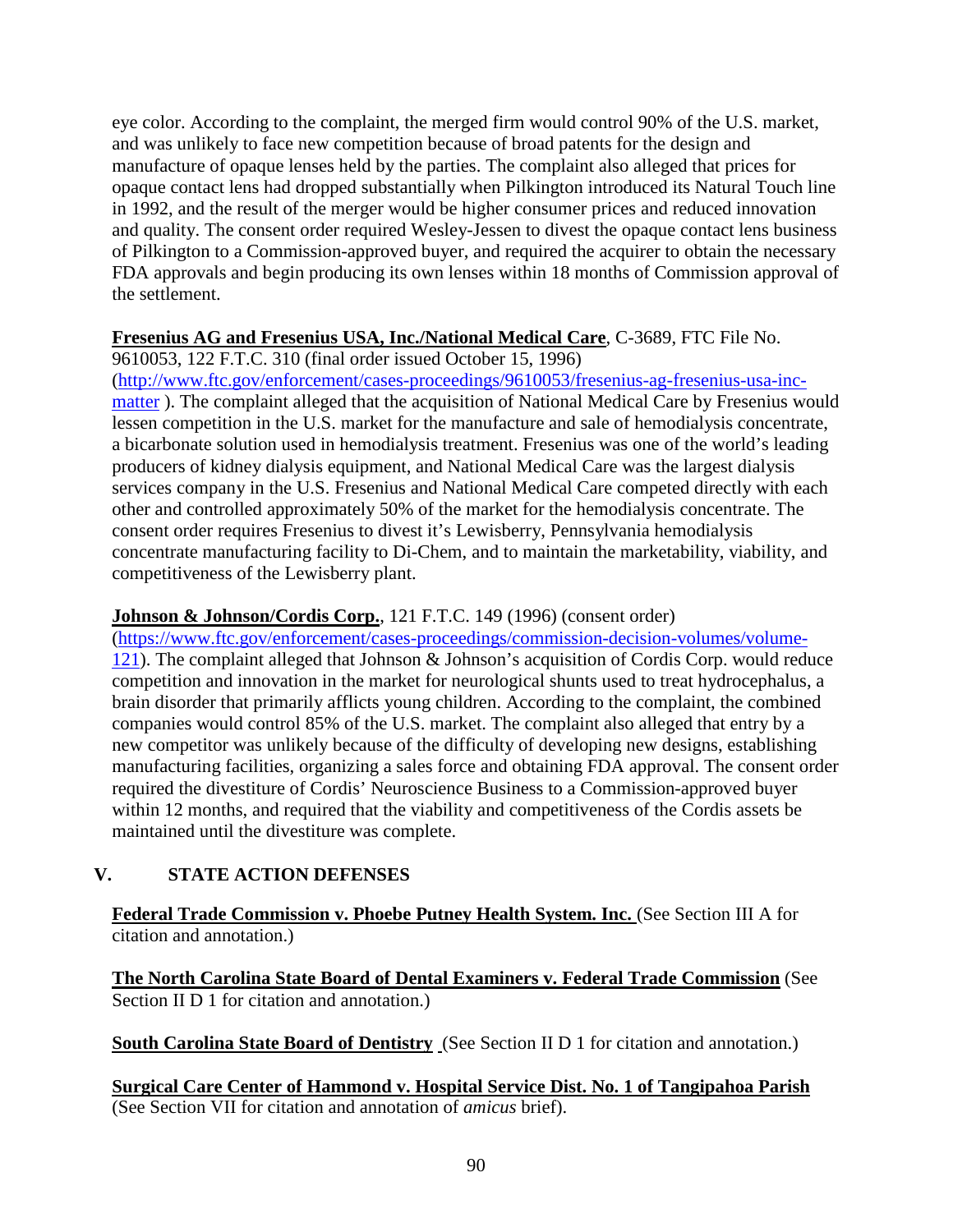**Bolt v. Halifax Hospital Medical Center** (See Section VII for citation and annotation of *amicus* brief).

**Massachusetts Board of Registration in Optometry** (See Section II D 1 for citation and annotation.)

**Patrick v. Burget** (See Section VII for citation and annotation of *amicus* brief).

**Lombardo v. Our Lady of Mercy Hospital** (See Section VII for citation and annotation of *amicus* brief).

**North Carolina ex rel. Edmisten v. P.I.A. Asheville, Inc.** (See Section VII for citation and annotation of *amicus* brief).

## **VI. INDUSTRY GUIDANCE STATEMENTS INVOLVING HEALTH CARE SERVICES AND PRODUCTS**

## **A. 1996 Statement of Antitrust Enforcement Policy in Health Care**

On September 15, 1993, the Federal Trade Commission and the Department of Justice jointly issued six policy statements containing "safety zones" for provider conduct that the agencies generally would not challenge under the antitrust laws. These statements reflected prosecutorial standards based on the agencies' previous advisory opinions, case law, and experience with respect to the covered activities. The policy statements were updated and expanded on September 27, 1994, when the agencies issued nine statements of enforcement policy and analytical principles. Seven of the statements contained safety zones, and two statements described the agencies' analytical process for analyzing certain health care activities. On August 28, 1996, in response to changes in the health care market, the agencies issued revisions to statements eight and nine concerning physician network joint ventures and multiprovider networks.<sup>[6](#page-93-0)</sup>

1. Mergers. Except in extraordinary circumstances, the Commission will not challenge mergers of general hospitals where one hospital has fewer than 100 beds, fewer than 40 patients a day, and is more than five years old.

<span id="page-93-0"></span> 6 *Statements of Antitrust Enforcement Policy in Health Care*, issued on August 28, 1996, 4 Trade Reg. Rep. (CCH) ¶13,153; *Statements of Enforcement Policy and Analytical Principles Relating to Health Care and Antitrust*, issued on September 27, 1994, 4 Trade Reg. Rep. (CCH) ¶13,152; and *Department of Justice and Federal Trade Commission Antitrust Enforcement Policy Statements in the Health Care Area*, issued on September 15, 1993, 4 Trade Reg. Rep. (CCH) ¶13,151. The 1996 Policy Statements are available on the FTC's website at [https://www.ftc.gov/sites/default/files/attachments/competition-policy](https://www.ftc.gov/sites/default/files/attachments/competition-policy-guidance/statements_of_antitrust_enforcement_policy_in_health_care_august_1996.pdf)[guidance/statements\\_of\\_antitrust\\_enforcement\\_policy\\_in\\_health\\_care\\_august\\_1996.pdf.](https://www.ftc.gov/sites/default/files/attachments/competition-policy-guidance/statements_of_antitrust_enforcement_policy_in_health_care_august_1996.pdf)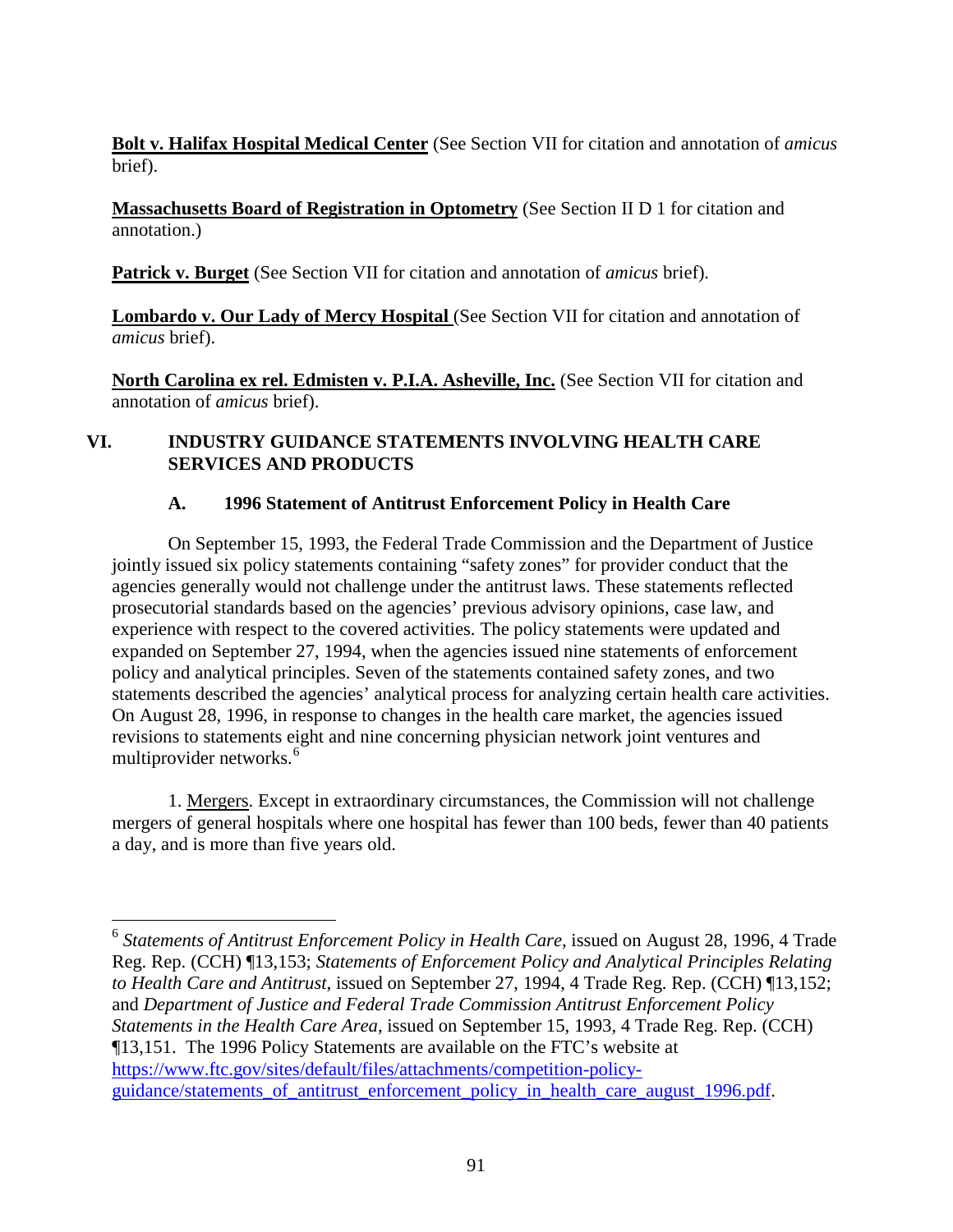2. High Tech Joint Ventures. Except in extraordinary circumstances, the Commission will not challenge joint ventures among hospitals to purchase, operate and market high-technology or other expensive medical equipment, that involve only the number of hospitals necessary to support the equipment. If more than the minimum number of hospitals are included in the venture, but the additional hospitals could not support the equipment on their own or through a competing joint venture, the agencies will not challenge the venture. Neither the FTC nor the Justice Department has challenged an integrated joint venture to provide such services.

3. Joint Ventures Involving Specialized Clinical or other Expensive Health Care Services. The statement explains how the agencies will analyze hospital joint ventures to provide specialized clinical or other expensive health care services. Under a "rule-of-reason" analysis, the agencies define the relevant market, weigh any anticompetitive effects against any procompetitive efficiencies generated by the venture, and examine whether collateral restraints, if any, are necessary to achieve the efficiencies sought by the venture. The statement does not include a safety zone for such ventures, because the agencies believe that they must acquire more expertise in evaluating the cost of, demand for, and potential benefits from such joint ventures before they can articulate a meaningful safety zone. Neither the FTC nor the Justice Department has challenged an integrated joint venture to provide such services.

4. Information Sharing. Except in extraordinary circumstances, the Commission will not challenge the collective provision by health care providers of medical information to help purchasers of their services resolve issues about the mode, quality or efficiency of medical treatment. Thus, the FTC would not object to a medical society collecting outcome data from its members about a particular procedure, and then providing that information to purchasers. Nor would the FTC challenge the development of suggested standards for clinical patient care by physicians. This safety zone does not protect provider conduct to coerce compliance with recommendations, and does not cover the collective provision of fee-related information to purchasers.

5. Information Collection. Except in extraordinary circumstances, the Commission will not challenge health care providers' collective provision of current or historical, but not prospective, fee-related information to health care purchasers, as long as the activity meets conditions designed to ensure that providers cannot share the information among themselves to coordinate prices or engage in other conduct that harms consumers. A third party must manage the collection of the information. Any information that is shared among the providers generally must be more than three months old and it must be based on information from at least five providers; no one provider's data can represent more than 25% of the statistic; and the data must be aggregated so recipients cannot identify the prices charged by an individual provider. The policy statement goes on to caution that such collective provision of fee-related information by competing providers may not involve joint negotiation of, or agreement on, price or other competitively-sensitive terms by the health care providers, or involve any coercive collective conduct.

6. Price Surveys. Except in extraordinary circumstances, the Commission will not challenge participation by competing providers in surveys of prices for hospital services, or salaries, wages, or benefits of hospital personnel, under certain conditions designed to ensure the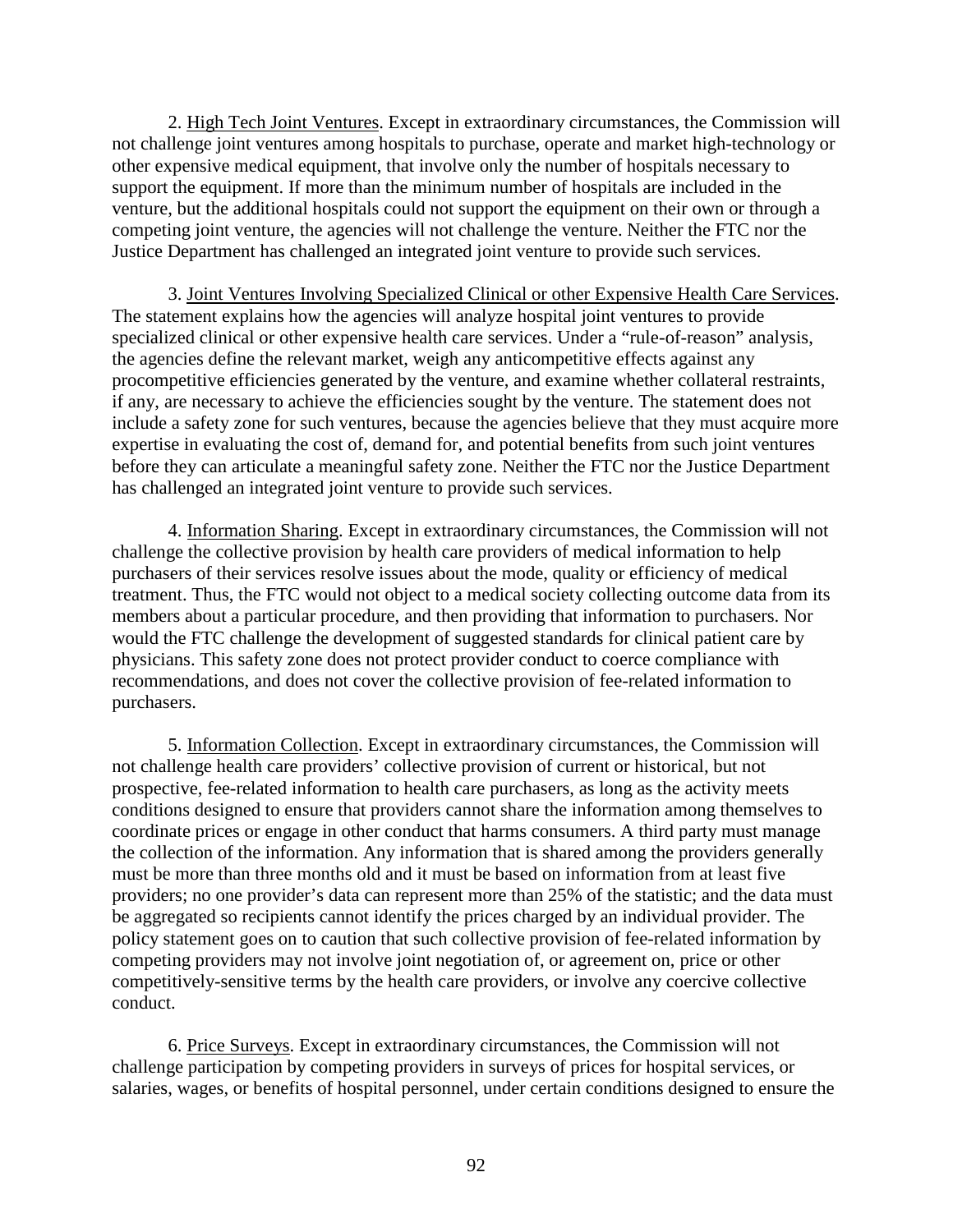data is not used to coordinate prices or costs. To satisfy these conditions, the survey must be managed by a legitimate third-party; the data provided by hospitals must be more than three months old; and at least five hospitals must report the data on which each statistic is based. No one hospital's data can represent more than 25% of the statistic, and the survey results must be sufficiently aggregated to make it impossible to determine the prices or compensation for any particular hospital.

7. Purchasing Arrangements. Except in extraordinary circumstances, the Commission will not challenge joint purchasing arrangements among health care providers, as long as they meet conditions designed to ensure they do not become vehicles for monopsonistic purchasing or for price fixing. To fall within this safety zone, the purchases made by the health care providers must account for less than 35% of the total market for the purchased items; and for joint purchasing arrangements including direct competitors, the cost of the purchased items must account for less than 35% of the total market for the purchased items, and the cost of the purchased items must account for less than 20% of the total revenues of each purchaser.

8. Physician Network Joint Ventures. The revised statement on physician network joint ventures provides an expanded discussion of the antitrust principles that apply to such ventures. The statement explains that where physicians' integration through the network is likely to produce significant efficiencies, any agreements on price reasonably necessary to accomplish the venture's procompetitive benefits will be analyzed under the rule of reason. The revisions focus on the analysis of networks that fall outside the safety zones, particularly those networks that do not involve the sharing of substantial financial risk by their physician participants. The safety zones for physician network joint ventures (exclusive physician network joint ventures comprised of no more than 20% of the physicians in any specialty in a geographic market who have active hospital staff privileges and who share substantial financial risk; non-exclusive physician network joint ventures comprised of no more than 30% of the physicians in each specialty in a geographic market who have active staff privileges and who share substantial financial risk) remain unchanged, but the revised statement identifies additional types of financial risk-sharing arrangements that can qualify a network for the safety zones. The statement adds three hypothetical examples to show how the agencies will apply the antitrust laws to specific situations.

9. Multiprovider Networks. Multiprovider networks are ventures among providers to jointly market their services to health benefits plans and others. Because multiprovider networks involve a large variety of structures and relationships among many different types of health care providers, the agencies are unable to set out a safety zone. The 1996 statement explains that multiprovider networks will be evaluated under the rule of reason, and will not be viewed as per se illegal if the providers' integration through the network is likely to produce significant efficiencies that benefit consumers, and if any price agreements by the networks are reasonably necessary to realize those efficiencies. The revised statement gives examples of arrangements through which financial risk can be shared among competitors in a multiprovider network, but does not foreclose other possibilities. Many of the revisions to this statement reflect changes made to the revised statement on physician network joint ventures. The statement also sets forth four hypothetical examples of how the agencies will apply the antitrust laws to specific situations involving multiprovider networks.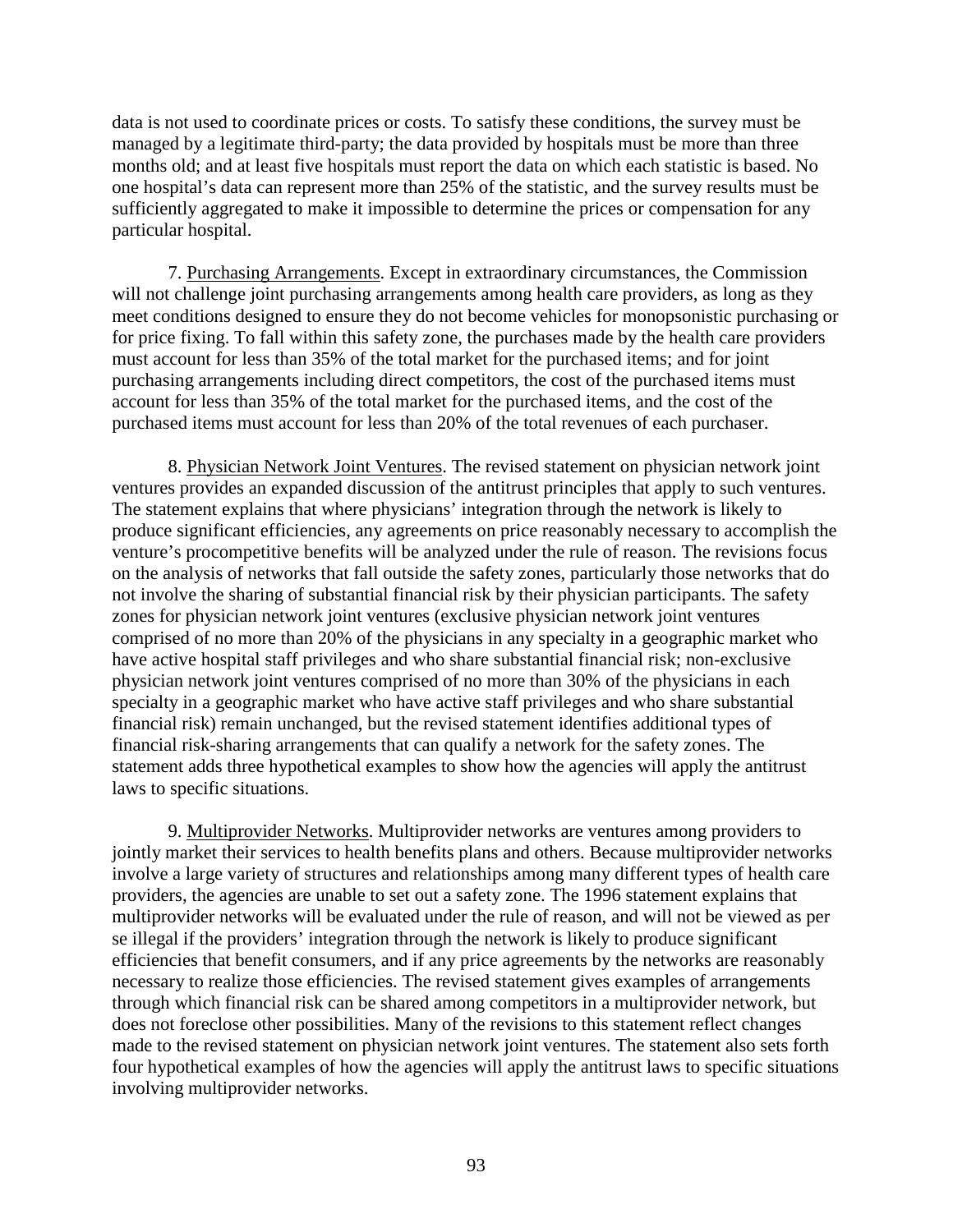#### **B. 2011 Statement of Antitrust Enforcement Policy Regarding Accountable Care Organizations**

On October 20, 2011, the Federal Trade Commission and the Department of Justice issued a final version of the Statement of Antitrust Enforcement Policy Regarding Accountable Care Organizations Participating in the Medicare Shared Savings Program. [\(http://www.gpo.gov/fdsys/pkg/FR-2011-10-28/pdf/2011-27944.pdf\)](http://www.gpo.gov/fdsys/pkg/FR-2011-10-28/pdf/2011-27944.pdf). The Shared Savings Program promotes the formation and operation of Accountable Care Organizations (ACOs) to serve Medicare fee-for-service beneficiaries. An ACO is a group of health care providers that seek to improve quality and reduce the cost of health care by, among other things, becoming accountable for a patient population through integrated health care delivery systems. The Policy Statement is intended to ensure that health care providers have the antitrust clarity and guidance needed to form procompetitive ACOs that participate in both the Medicare and commercial markets. It applies to all provider collaborations that are eligible and intend, or have been approved, to participate in the Medicare Shared Savings Program.

The agencies will not challenge as *per se* illegal an ACO that participates in the Shared Savings Program and jointly negotiates with private insurers to serve patients in commercial markets if the ACO meets certain conditions. The ACO must comply with CMS' eligibility criteria and use the same governance and leadership structures and clinical and administrative processes to serve patients in both Medicare and commercial markets. ACOs meeting these criteria will be subject to a "rule of reason" analysis by the agencies in analyzing their joint pricing activities.

The Policy Statement also provides for an antitrust "safety zone" for certain ACOs. Barring extraordinary circumstances the agencies will not challenge ACOs that fall within the safety zone. With some exceptions, eligibility for the safety zone is based on the combined Primary Service Area (PSA) shares of ACO participants that provide a common service (*e.g.*, the same physician specialty or the same inpatient service) to patients from the same PSA. To fall within the safety zone, an ACO's independent participants that provide a common service must have a combined share of 30% or less of each common service in each participant's PSA, where two or more participants provide that service to patients in that PSA. The Policy Statement emphasizes that certain ACOs that fall outside of the safety zone may be perfectly lawful.

The Policy Statement contains examples of conduct that, under certain circumstances, may raise anticompetitive concerns. All ACOs should refrain from, and implement safeguards against, conduct that may facilitate collusion among ACO participants in the sale of competing services outside of the ACO. In addition, for ACOs that may have market power, the Policy Statement identifies four types of conduct that, depending on the circumstances, may prevent private insurers from obtaining lower prices and better quality services for their enrollees. They are (1) discouraging private payers from incentivizing patients to choose certain providers through provisions such as "anti-steering", "anti-tiering" or "most-favored-nation"; (2) tying sales of the ACO's services to the private payer's purchase of other services from providers outside the ACO; (3) contracting on an exclusive basis with ACO physicians, hospitals, ambulatory surgery centers or other providers, thereby preventing or discouraging these providers from contracting with private payers outside the ACO; and (4) restricting a private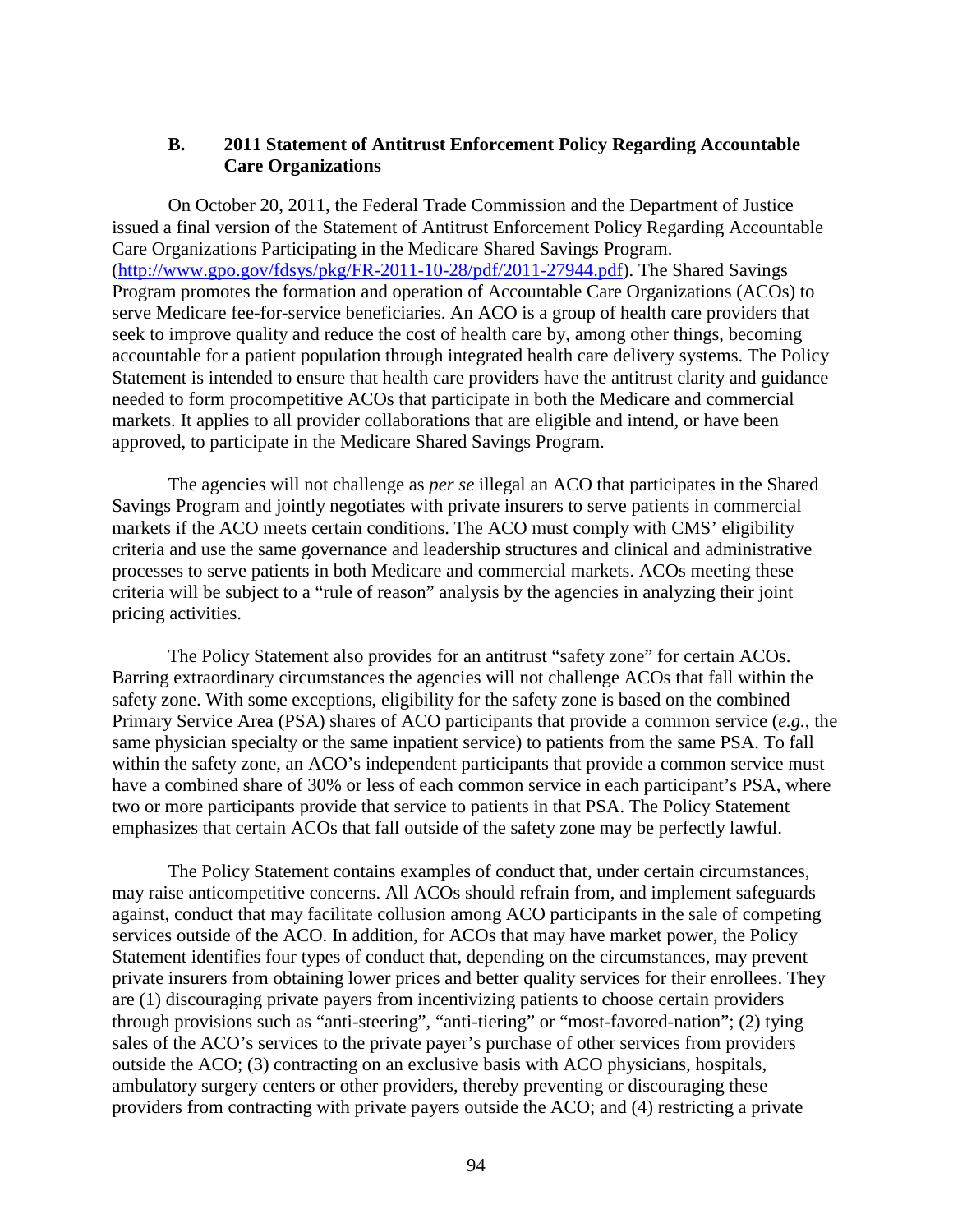payer's ability to make available to its health plan enrollees cost, quality, efficiency and performance information to help enrollees evaluate and select providers in the health plan if that information is similar to the cost, quality, efficiency and performance measures used in the Shared Savings Program.

The agencies will offer voluntary expedited 90-day reviews for newly-formed ACOs that are seeking additional antitrust guidance. The Policy Statement contains detailed instructions for any newly-formed ACO that wishes to take advantage of the voluntary expedited antitrust review process. The agencies also provide additional information in *Frequently Asked Questions About Voluntary Expedited Review Under the Statement of Antitrust Enforcement Policy Regarding ACOs Participating in the Medicare Shared Savings Program* at [https://www.ftc.gov/system/files/attachments/press-releases/federal-trade-commission](https://www.ftc.gov/system/files/attachments/press-releases/federal-trade-commission-department-justice-issue-final-statement-antitrust-policy-enforcement/111020acofaq.pdf)[department-justice-issue-final-statement-antitrust-policy-enforcement/111020acofaq.pdf.](https://www.ftc.gov/system/files/attachments/press-releases/federal-trade-commission-department-justice-issue-final-statement-antitrust-policy-enforcement/111020acofaq.pdf)

## **C. Advisory Opinions**

Under the statements, the Commission has committed to responding within 90 days to requests for advice from health care plans or providers about matters addressed by the "safety zones" or the non-merger policy statements; and within 120 days to requests for advice regarding multiprovider networks and other non-merger health care matters. The response period will commence once all necessary information has been received by the Commission. Information regarding advisory opinions is set forth in *the Topic And Yearly Indices of Health Care Advisory Opinions By Commission And By Staff.* The index and the text of the advisory opinions are available at the FTC's website at [https://www.ftc.gov/tips-advice/competition-guidance/industry](https://www.ftc.gov/tips-advice/competition-guidance/industry-guidance/health-care)[guidance/health-care.](https://www.ftc.gov/tips-advice/competition-guidance/industry-guidance/health-care)

## **D. Other Guidance Involving Health Care Services and Products**

## **1. 2004 Report: Improving Health Care: A Dose of Competition**

In July 2004, the Federal Trade Commission and Department of Justice issued a joint report to inform consumers, businesses, and policy-makers on a range of issues affecting the cost, quality, and accessibility of health care. [\(https://www.ftc.gov/reports/improving-health](https://www.ftc.gov/reports/improving-health-care-dose-competition-report-federal-trade-commission-department-justice)[care-dose-competition-report-federal-trade-commission-department-justice\)](https://www.ftc.gov/reports/improving-health-care-dose-competition-report-federal-trade-commission-department-justice). The report is based on 27 days of FTC/DOJ Joint Hearings on Health Care and Competition Law and Policy, held from February through October 2003; an FTC-sponsored workshop in September 2002; and independent research. The report addresses two basic questions. First, what is the current role of competition in health care, and how can it be enhanced to increase consumer welfare? Second, how has, and how should, antitrust enforcement work to protect existing and potential competition in health care? The report provides significant recommendations and observations on a variety of topics. With respect to pharmaceuticals, it addresses the impact of competition law and policy on cost, innovation, and access to pharmaceutical products, as well as the role of pharmaceutical benefit managers and direct to consumer advertising.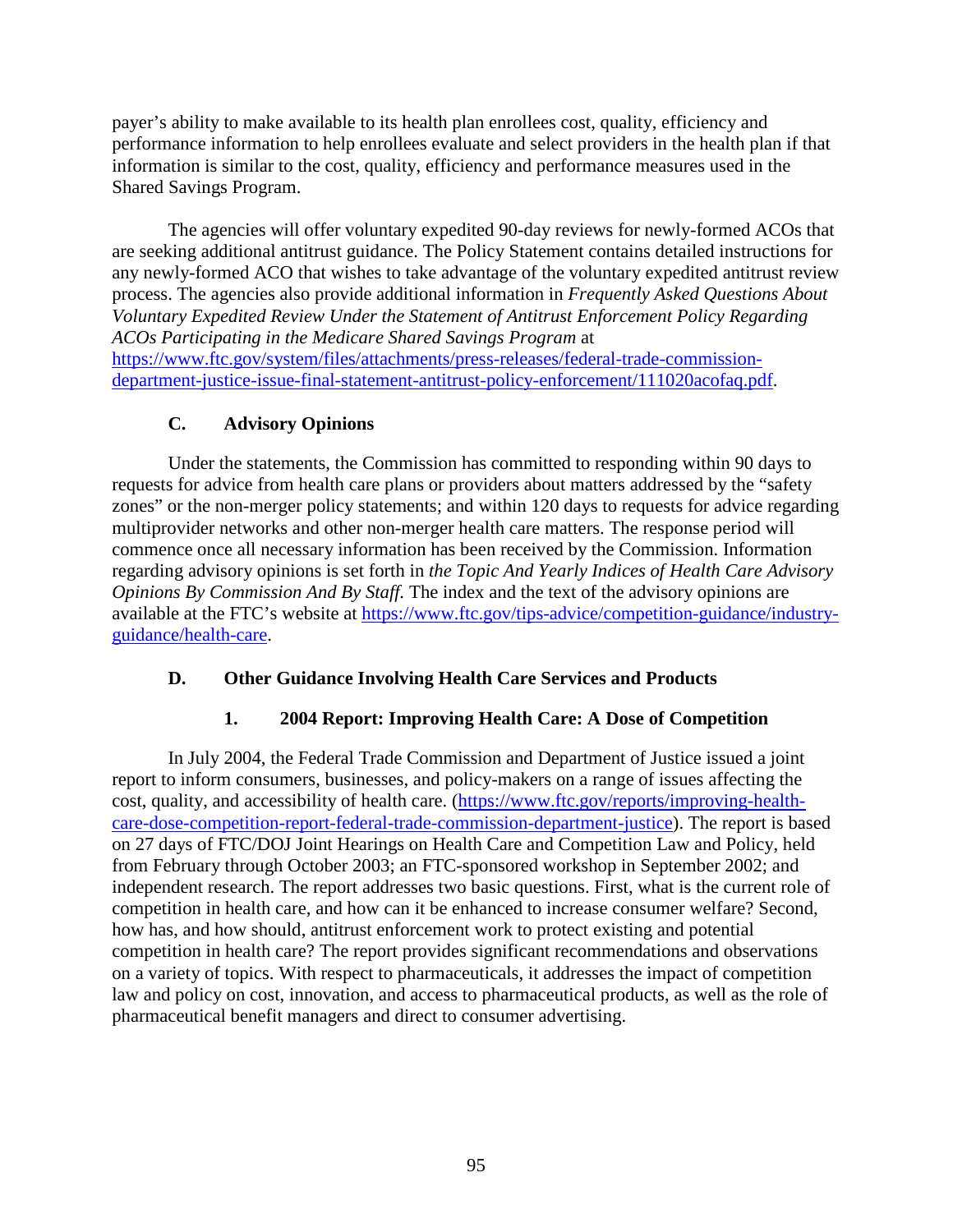## **2. 1981 Commission Policy Statement**

**Federal Trade Commission, Enforcement Policy with Respect to Physician Agreements to Control Medical Prepayment Plans**, 46 Fed. Reg. 48,982 (1981). The Commission Statement sets forth enforcement policies in connection with physician control of prepayment plans. Under the Commission's policy, physicians' control of a prepayment plan will raise antitrust concerns when formation or operation of the plan eliminates potential competition or reduces competition among physicians or competing plans – for example, where a plan with significant market power artificially inflates fees, unreasonably excludes certain types of providers from coverage, or prevents the formation of competing plans.

## **VII. AMICUS BRIEFS INVOLVING HEALTH CARE SERVICES AND PRODUCTS**

**Surgical Care Center of Hammond v. Hospital Service Dist. No. 1 of Tangipahoa Parish**, **Brief for the United States and the Federal Trade Commission as Amici Curiae in Support of Suggestion of Rehearing En Banc, Supplemental En Banc Brief for the United States and the Federal Trade Commission as Amici Curiae urging reversal in support of Appellant,**  153 F.3d 220 (5<sup>th</sup> Cir. 1998); reh'g granted en banc, 162 F.3d 294 (5<sup>th</sup> Cir. 1998); rev'd and remanded, 171 F.3d 231 ( $5^{th}$  Cir. 1999), cert denied, 120 S. Ct. 398 (1999). An outpatient surgical center sued a Louisiana hospital service district alleging anticompetitive activity in violation of Section 2 of the Sherman Act that included signing exclusive contracts with five managed care plans. The district court and a panel of the Fifth Circuit concluded that the hospital district, as a state political subdivision, was entitled to state action immunity because the conduct was a foreseeable result of the state statutory scheme which authorizes hospital districts and specifies their powers and duties. The Department of Justice and Commission filed an amicus brief in support of a rehearing *en banc*, and later a supplemental amicus brief on the merits in support of reversal, arguing that state action immunity protects state subdivisions only when there is a clearly articulated state policy to displace competition. The briefs also argued that the panel's ruling held conduct immune from the Sherman Act and gave the hospital district, in the absence of a state policy to displace competition, special license to violate the antitrust laws.

**Ertag v. Naples Community Hospital**, **Brief for the United States and the Federal Trade Commission as Amicis Curiae,** No. 92-341-CIV-FTM-25D, slip op. (M.D. Fla., July 31, 1995); No. 95-3134 (11<sup>th</sup> Cir.). In a case where neurologists alleged that a hospital violated the federal antitrust laws by restricting the official interpretation of MRI scans to radiologists, the district court granted summary judgment for the defendant hospital on the ground that the complaining neurologists lacked standing under Todorov v. DCH Healthcare Auth., 921 F.2d 1438 (11<sup>th</sup> Cir. 1991), because they could not show antitrust injury nor were they efficient enforcers of antitrust law. The Commission and the Justice Department filed an amicus brief arguing that Todorov did not establish a general rule barring suits by excluded competitors. The brief also argued that a general rule denying standing to excluded competitors whenever there is a possibility consumers or the government could sue is inconsistent with Supreme Court precedent.

**Blue Cross and Blue Shield United of Wisconsin v. Marshfield Clinic**, **Brief for the United States and the Federal Trade Commission as Amici Curiae in Support of Petition for Rehearing**, 65 F.3d 1406 (7<sup>th</sup> Cir. 1995), cert. denied, 116 S. Ct. 1288 (1996). A health insurer filed an antitrust suit against a clinic, claiming that the clinic had monopolized the market for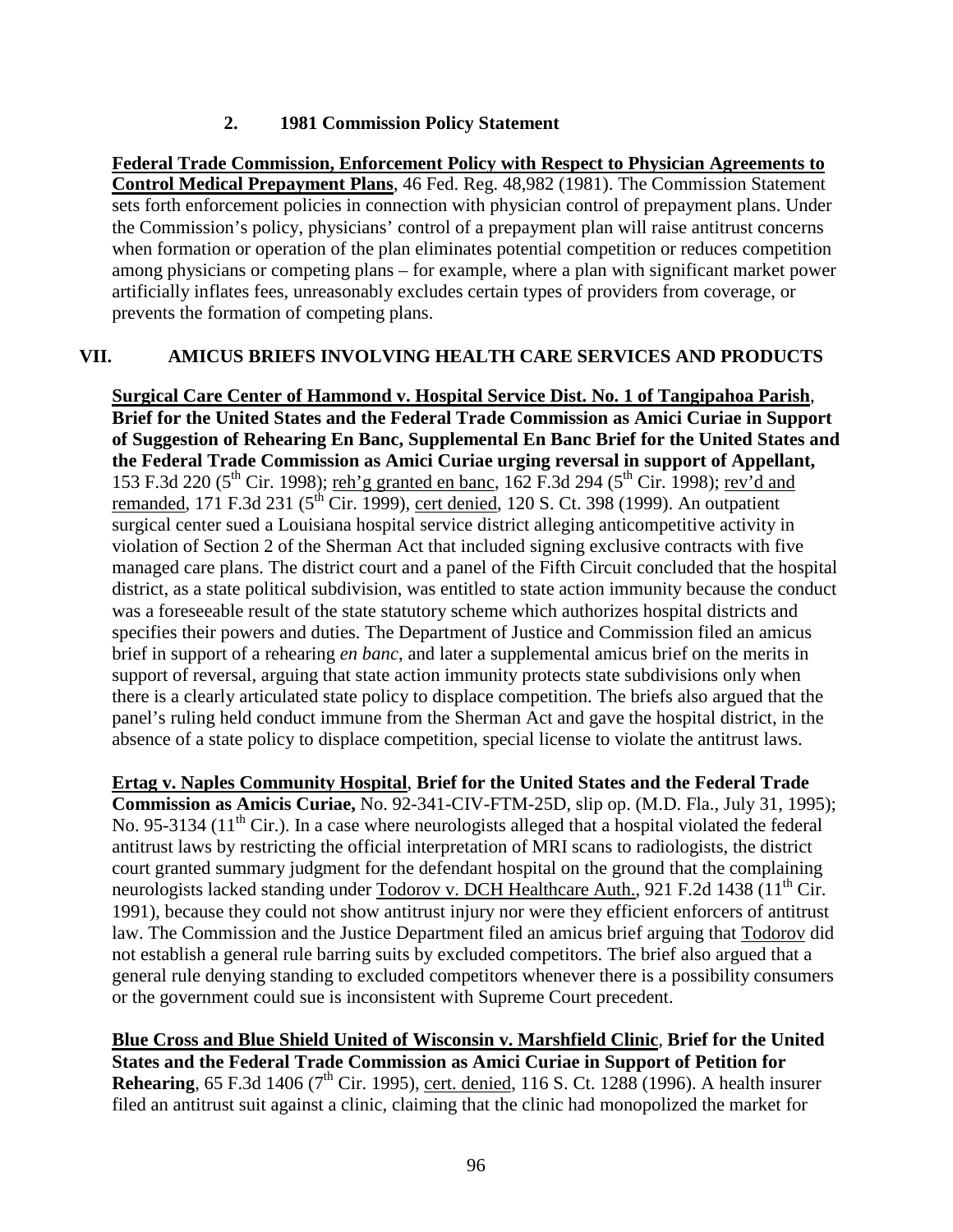HMOs and engaged in various anticompetitive agreements. The Commission and Justice Department filed an amicus brief in support of a petition for rehearing, asking that the court modify its opinion on the subject of whether HMOs constitute an antitrust market, and whether "most favored nations" provisions may be anticompetitive.

**Nurse Midwifery Associates v. Hibbett**, **Brief of the Federal Trade Commission as Amicus Curiae on Appeal from United States District Court**, 918 F.2d 605 (6<sup>th</sup> Cir. 1990), appealing 689 F. Supp. 799 (M.D. Tenn. 1988). In an antitrust case by two self-employed nurse midwives against a physician-owned malpractice insurance company, which had canceled the malpractice insurance of an obstetrician who had agreed to collaborate with the nurse midwives, the Commission filed an amicus brief arguing that the District Court erred in holding that the physician-controlled corporation must be viewed as a single entity and that its conduct therefore could not be deemed to be concerted action cognizable under the antitrust laws.

**Bolt v. Halifax Hospital Medical Center, En Banc Brief of the Federal Trade Commission as Amicus Curiae on Appeal from United States District Court**, appealing 851 F.2d 1273  $(11<sup>th</sup> Cir. 1988)$ , vacated, reh'g granted en banc, 861 F.2d 1233  $(11<sup>th</sup> Cir. 1988)$ , remanded to panel, 874 F.2d 810 (11<sup>th</sup> Cir. 1990), cert. denied, 109 L. Ed. 322 (1990). In an antitrust action brought by a vascular and general surgeon, whose medical staff privileges had been revoked at three hospitals, against the hospitals, members of their medical staffs, and the local medical society, at issue was whether the "active supervision" component of the state action doctrine was satisfied by the availability of common law judicial review. In its amicus brief, the Commission argued that the Eleventh Circuit Court panel had previously erred in holding that "active supervision" was met by common law judicial review, which entailed consideration of the fairness of the procedures used by the private parties, the validity of the private decision makers' criteria under state law, and the sufficiency of the evidence. The Commission stated that even if Florida courts in fact provided sufficient review to meet the panel's standard, that standard would not satisfy the standard set forth by the Supreme Court in Patrick v. Burget, 486 U.S. 94 (1988), for "active supervision" – that the state undertake a thorough, on-the-merits review of individual private decisions to determine whether that conduct is in accordance with state policy.

**Patrick v. Burget, Brief of the United States and Federal Trade Commission as Amici Curiae on Petition for Writ of Certiorari, and Brief of the United States and Federal Trade Commission as Amicus Curiae on Writ of Certiorari**, 486 U.S. 94 (1988). A jury verdict in favor of a physicians who had alleged bad faith termination of staff privileges by physicians and a hospital in violation of the antitrust laws was reversed by the Ninth Circuit, which held that the defendants' action was protected by the state action doctrine because state law required hospitals to conduct peer review to promote quality of care. The Department of Justice and Commission filed an amicus brief supporting certiorari, and later an amicus brief on the merits in support of reversal, arguing that the state action doctrine did not immunize the challenged conduct from antitrust liability because there was no state supervision of that conduct.

**Parker v. Kentucky Board of Dentistry**, **Brief of the Federal Trade Commission as Amicus Curiae**, 818 F.2d 504 (6<sup>th</sup> Cir. 1987). In a case where a dentist challenged the constitutionality of the Kentucky Board of Dentistry's advertising restrictions, which allowed the Board to prohibit the use of terms such as "orthodontics," "braces," and "brackets" in advertisements by general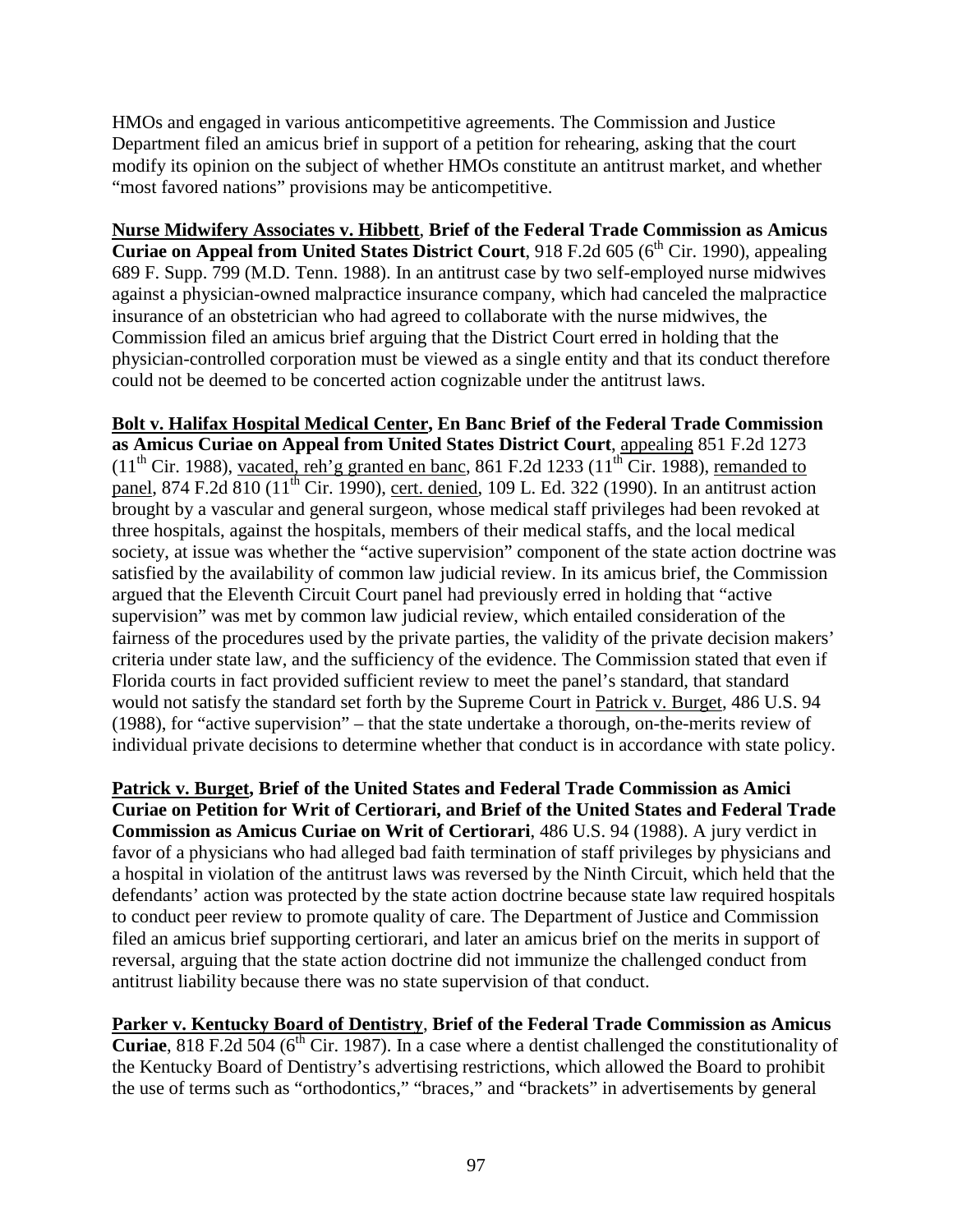dentists, the Commission filed an amicus brief arguing that such advertisements were not misleading and, therefore, could not be prohibited by the state under the First Amendment. The Commission also argued that there are strong public policy reasons for allowing truthful advertising by professionals, and that unnecessary restrictions on such advertising hinder competition as well as the flow of useful consumer education.

**Bhan v. NME Hospitals, Inc.**, **Brief of the Federal Trade Commission as Amicus Curiae on Appeal from United States District Court**, 772 F.2d 1467 (9<sup>th</sup> Cir. 1985). In a nurse anesthetist's suit challenging a hospital's policy of allowing only physician anesthesiologists to perform anesthesia services in the hospital's operating rooms, the Commission filed an amicus brief arguing for reversal of the district court's dismissal of the case based on that court's reasoning that physician anesthesiologists and nurse anesthetists did not compete. The Commission argued that California law does not preclude competition between the two groups, and that the district court's finding was contrary to established precedent and the premises of antitrust law.

### **Lombardo v. Our Lady of Mercy Hospital, Brief of the Federal Trade Commission as**

Amicus Curiae, No. 85-2474 (7<sup>th</sup> Cir. Amicus brief filed Nov. 7, 1985), appeal dismissed, (appealing Lombardo v. Sisters of Mercy Health Corp., 1985-2 Trade Cases (CCH) ¶66,749 (N.D. Ill. 1985). In a case brought by two osteopathic physicians charging that an Indiana hospital's denial of staff and surgical privileges violated federal and state antitrust laws, the Commission filed an amicus brief arguing that the state action doctrine would not protect from antitrust scrutiny the denial of privileges and the participation of private physicians in adopting and implementing the hospital policy excluding osteopathically-trained surgeons. The Commission argued that neither of the two requirements for state action – a clear articulation of an intention to supplant competition or active state supervision – was met under the relevant statute which required hospitals to have peer review systems and hospital privilege review mechanisms.

**Jefferson Parish Hospital District No. 2 v. Hyde, Brief of the United States and Federal Trade Commission as Amicus Curiae on Petition for Writ of Certiorari** ,466 U.S. 2 (1984). Hyde concerned whether a contract for a single group of anesthesiologists to provide exclusive anesthesia services to a Louisiana hospital was per se illegal under the Sherman Act, as a "tie in" of surgical and anesthesia services. The Department of Justice and the Commission filed an amicus brief arguing that exclusive contracts should be judged under the rule of reason rather than under the per se standard, because such contracts may enhance competition among hospitals and among anesthesiologists, and because the allegedly tied products are normally used as a unit. The Supreme Court ruled that the answer to the question whether one or two products are involved turns not on the functional relationship between them (i.e., not on whether it is a functionally integrated package of services), but rather on the character of the demand for the two items. Per se condemnation is appropriate only if the seller is able to "force" the tied product onto buyers by virtue of its market power.

**North Carolina ex rel. Edmisten v. P.I.A. Asheville, Inc., Brief of the Federal Trade Commission as Amicus Curiae on Appeal from United States District Court**, 722 F.2d 59  $(4<sup>th</sup> Cir. 1983)$ , cert. denied, 471 U.S. 1003 (1985). The Attorney General of North Carolina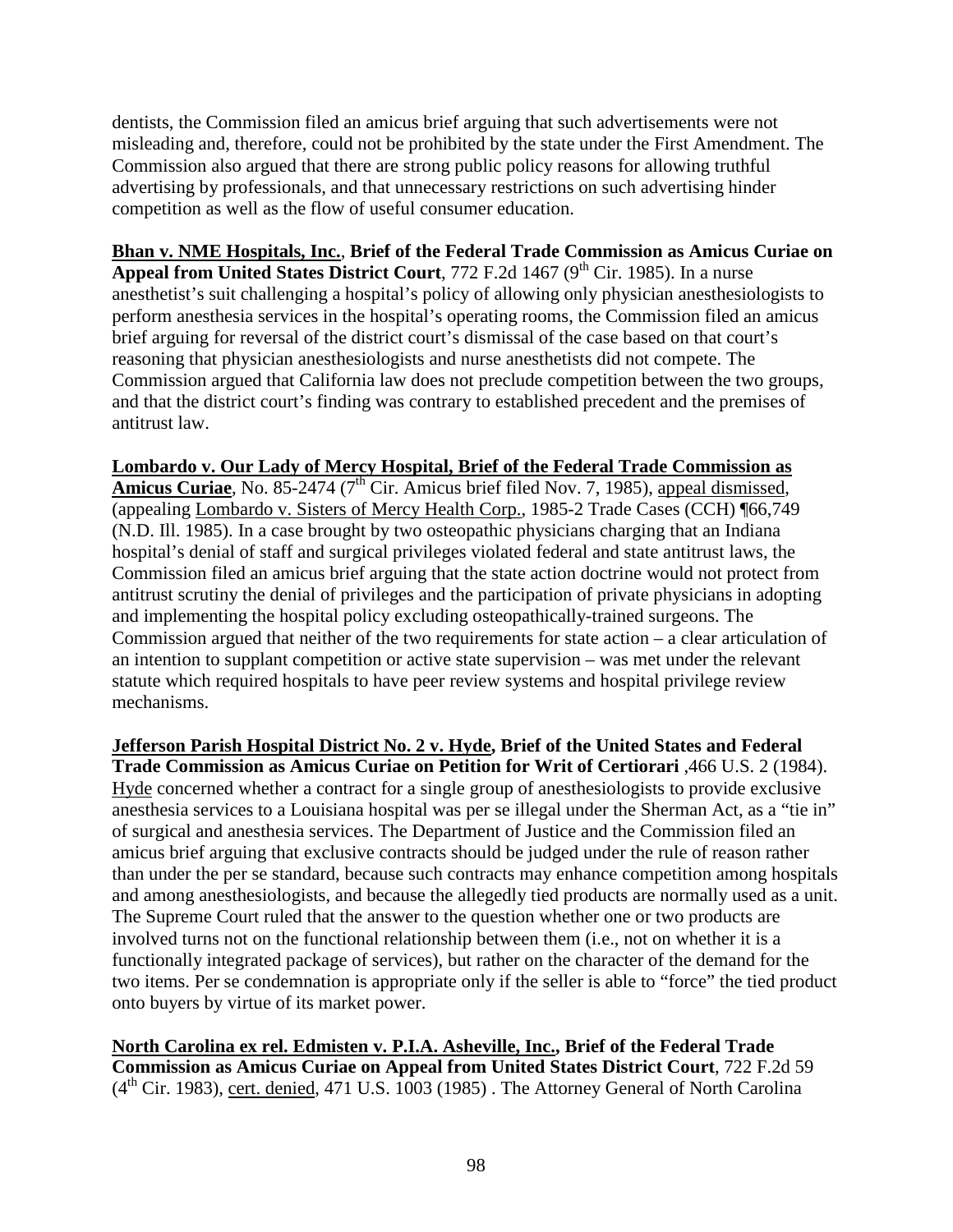brought suit alleging that the acquisition of a private psychiatric hospital by a hospital system, which would result in the system's ownership of all the private psychiatric hospitals within the area served by the Western North Carolina Health Systems Agency, violated the federal and state antitrust laws. The Commission and Department of Justice filed an amicus brief arguing that the National Health Planning Act and the state statute adopted pursuant to that Act did not impliedly repeal the antitrust laws, because there was no "plain repugnancy" between the regulatory scheme and the antitrust laws. They also argued that the defendants' activities were not exempt from antitrust scrutiny under the state action doctrine.

# **Trustees of Rex Hospital v. Hospital Building Co., Brief of the United States and Federal**

**Trade Commission as Amici Curiae on Petition for Writ of Certiorari**, 464 U.S. 890 and 904 (1983) (denying writ of certiorari) . In an antitrust suit brought by a hospital operator alleging a conspiracy by other hospital operators to prevent the plaintiff from expanding its hospital facilities, the Commission and Department of Justice filed an amicus brief in support of the petition for certiorari, arguing that the Court of Appeals had erred in creating a special rule-ofreason standard under the Sherman Act for evaluating the actions of private health care providers who had attempted to block the construction or expansion of competing hospital facilities through the certificate-of-need (CON) process. The Department of Justice and Commission argued that the rule of reason analysis adopted by the lower court might improperly protect abuse of the CON process by hospital competitors.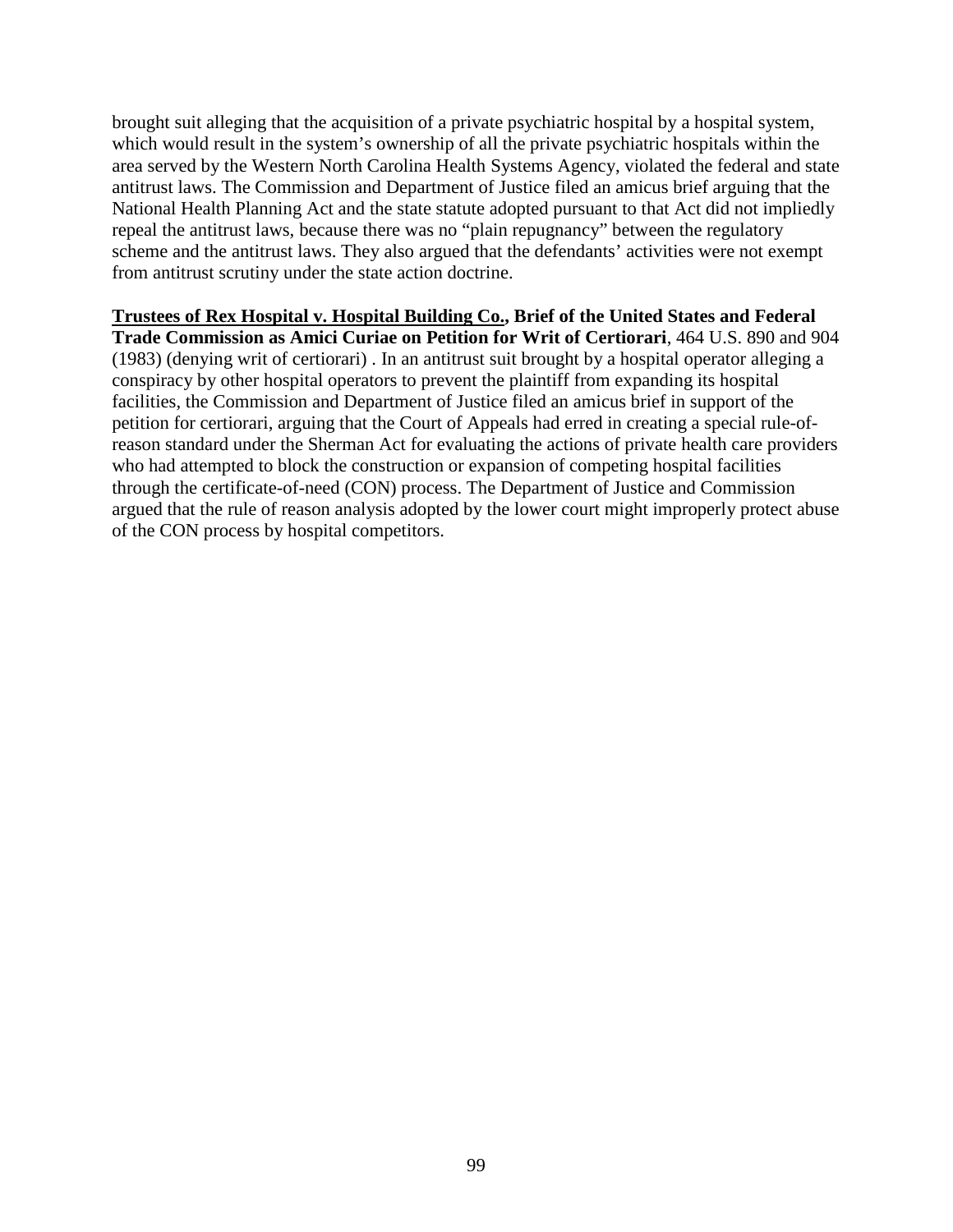# **VIII. INDEX - TABLE OF CASES AND BRIEFS**

| Adventist Health System/West/Ukiah General Hospital, D-9234, 117 F.T.C. 224 (final order                                                                                                                                                                                            |
|-------------------------------------------------------------------------------------------------------------------------------------------------------------------------------------------------------------------------------------------------------------------------------------|
|                                                                                                                                                                                                                                                                                     |
| <b>Advocate Health Care Network, Advocate Health and Hospitals Corporation/NorthShore</b>                                                                                                                                                                                           |
|                                                                                                                                                                                                                                                                                     |
| Advocate Health Partners, et. al., C-4184, FTC File No. 0310021 (final order issued February                                                                                                                                                                                        |
| Agilent Technologies, Inc./Varian, Inc., C-4292, FTC File No. 0910135 (final order issued                                                                                                                                                                                           |
| Alan B. Miller/Universal Health Services, C-4372, FTC File No. 1010142 (final order                                                                                                                                                                                                 |
| Alaska Healthcare Network, Inc., C-4007, File No. 9910103, 131 F.T.C. 893 (final order                                                                                                                                                                                              |
| Alta Bates Medical Group, Inc., C-4260, FTC File No. 0510260 (final order issued July 10,                                                                                                                                                                                           |
| American Academy of Optometry, C-3193, 108 F.T.C. 25 (final order issued July 21, 1986) 38                                                                                                                                                                                          |
| American Academy of Orthopaedic Surgeons, C-2856, 88 F.T.C. 968 (final order issued<br>December 14, 1976) (modified 105 F.T.C. 248 (1985)) (set aside order, 119 F.T.C. 609 (1995)) 34                                                                                              |
| American College of Obstetricians & Gynecologists, C-2855, 88 F.T.C. 955 (final order                                                                                                                                                                                               |
| American College of Radiology, C-2871, 89 F.T.C. 144 (final order issued March 1, 1977) .33                                                                                                                                                                                         |
| American Dental Association, et al., D-9093, 94 F.T.C. 403 (final order issued September 6,                                                                                                                                                                                         |
| American Medical Association v. Federal Trade Commission, D-9064, 94 F.T.C. 701 (final<br>order issued October 12, 1979) aff'd as modified, 638 F.2D 443 (2d Cir. 1980), aff'd by an<br>equally divided Court, 455 U.S. 676 (1982) (order modified 99 F.T.C. 440 (1982), 100 F.T.C. |
| American Medical International, Inc./French Hospital, D-9158, 104 F.T.C. 1 (final order                                                                                                                                                                                             |
| American Psychological Association, C-3406, 115 F.T.C. 993 (final order issued December 16,                                                                                                                                                                                         |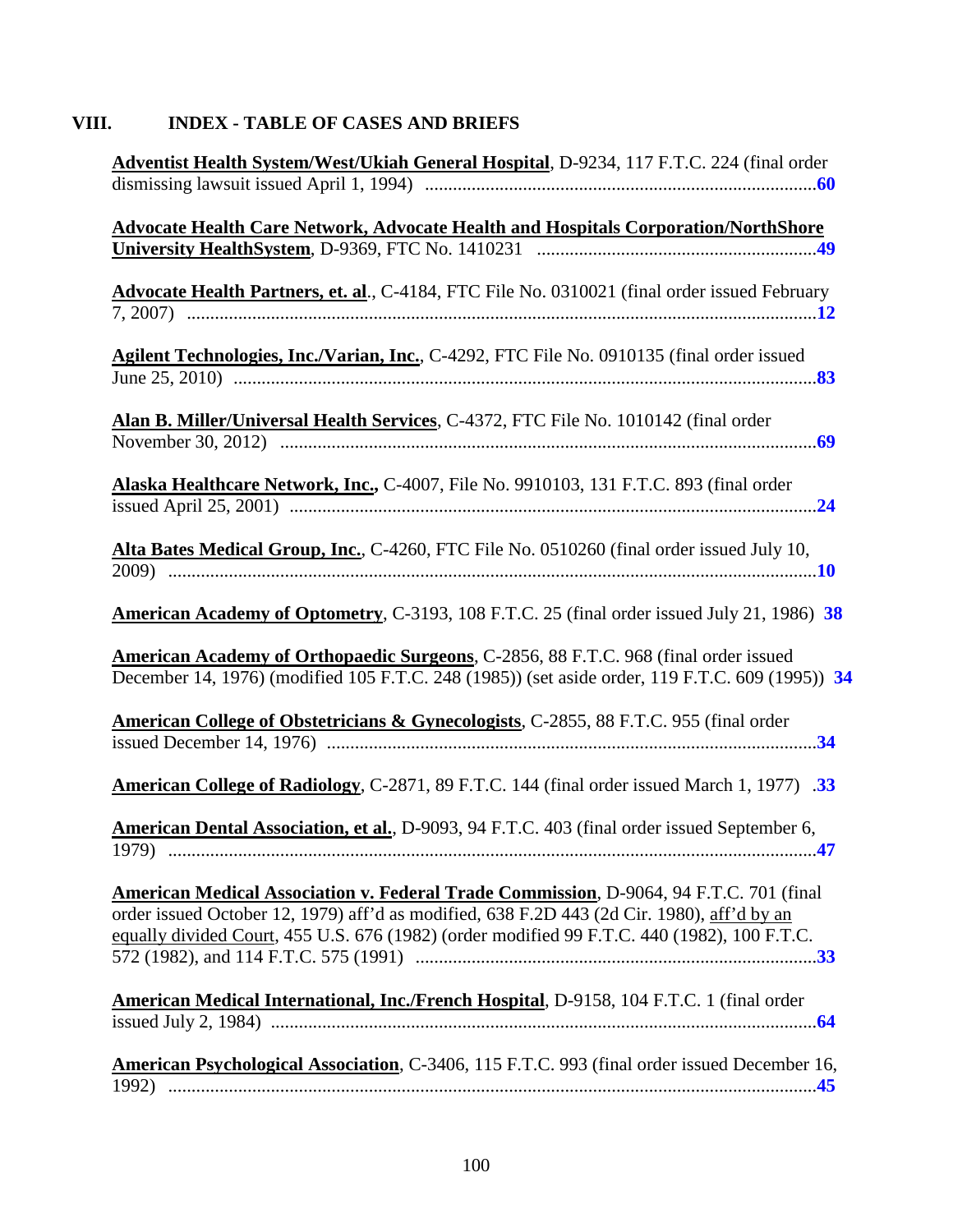| American Society of Anesthesiologists, Inc., C-2952, 93 F.T.C. 101 (final order issued January |  |  |  |
|------------------------------------------------------------------------------------------------|--|--|--|
|                                                                                                |  |  |  |

| Anesthesia Medical Group, Inc., C-4085, 136 F.T.C. 81 and Grossmont Anesthesia Services                                                                                                                                                                                                               |
|-------------------------------------------------------------------------------------------------------------------------------------------------------------------------------------------------------------------------------------------------------------------------------------------------------|
| Medical Group, C-4086, FTC File No. 0210006, 136 F.T.C. 65 (final orders issued July 11,                                                                                                                                                                                                              |
|                                                                                                                                                                                                                                                                                                       |
| Association of Independent Dentists, C-3097, 100 F.T.C. 518 (final order issued October 22,                                                                                                                                                                                                           |
| Aurora Associated Primary Care Physicians, L.L.C., C-4055, File No. 0110174, 134 F.T.C.                                                                                                                                                                                                               |
| <b>Bhan v. NME Hospitals, Inc., Brief of the Federal Trade Commission as Amicus Curiae on</b>                                                                                                                                                                                                         |
| Blue Cross and Blue Shield United of Wisconsin v. Marshfield Clinic, Brief for the United<br>States and the Federal Trade Commission as Amici Curiae in Support of Petition for                                                                                                                       |
| <b>Bolt v. Halifax Hospital Medical Center, En Banc Brief of the Federal Trade Commission</b><br>as Amicus Curiae on Appeal from United States District Court, appealing 851 F.2d 1273<br>$(11th$ Cir. 1988), vacated, reh'g granted en banc, 861 F.2d 1233 (11 <sup>th</sup> Cir. 1988), remanded to |
| Boston Scientific/Guidant Corporation, C-4164, FTC File No. 0610046 (final order issued                                                                                                                                                                                                               |
| Boulder Valley Individual Practice Association, C-4285, FTC File No. 0510252 (final order                                                                                                                                                                                                             |
| Broward County Medical Association, C-3091, 99 F.T.C. 622 (final order issued June 28,                                                                                                                                                                                                                |
| Cabell Huntington Hospital, Inc./St. Mary's Medical Center, Inc., D-9366, FTC File No.                                                                                                                                                                                                                |
| California Dental Association v. Federal Trade Commission, 121 F.T.C. 190 (1996) (final<br>order), aff'd 128 F.3d 720 (9 <sup>th</sup> Cir. 1997); vacated, remanded 526 U.S. 756 (1999); rev'd,<br>remanded 224 F.3d 942 ( $9th$ Cir. 2000); Order Returning Matter to Adjudication and Dismissing   |
| California Medical Association, C-2967, 93 F.T.C. 519 (final order issued April 17, 1979)                                                                                                                                                                                                             |
| California Pacific Medical Group, Inc., D-9306, FTC File No. 0210143, 137 F.T.C. 411 (final                                                                                                                                                                                                           |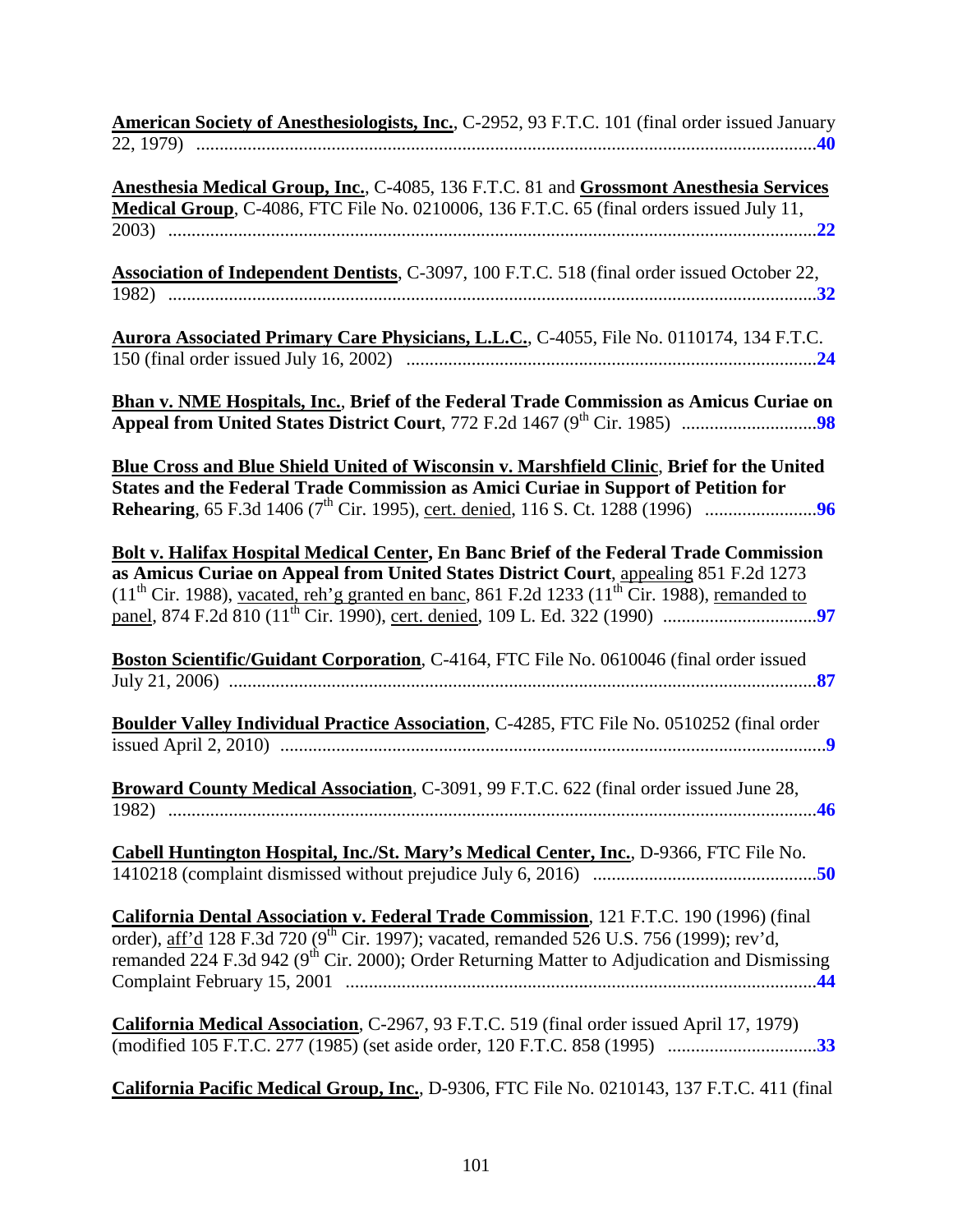| Carilion Clinic/Center for Advanced Imaging and the Center for Surgical Excellence, D-<br>9338, FTC File No. 0810259 (final order issued November 23, 2009; order to maintain assets                                                                                                  |
|---------------------------------------------------------------------------------------------------------------------------------------------------------------------------------------------------------------------------------------------------------------------------------------|
| Carlsbad Physician Association, C-4081, FTC File No. 0310002, 135 F.T.C. 804 (final order                                                                                                                                                                                             |
| Charter Medical Corporation/National Enterprises, C-3558, 119 F.T.C. 245 (final order                                                                                                                                                                                                 |
| Colegio de Cirujanos Dentistas de Puerto Rico, C-3953, FTC File No. 9710038 (final order                                                                                                                                                                                              |
| Colegio de Optometras de Puerto Rico, C-4199, FTC File No. 0510044 (final order issued                                                                                                                                                                                                |
| College of Physicians-Surgeons of Puerto Rico, FTC File No. 9710011, Civil No. 97-2466-HL                                                                                                                                                                                             |
| <b>Columbia Healthcare Corporation/HCA-Hospital Corporation of America, C-3505, 118</b>                                                                                                                                                                                               |
| Columbia Hospital Corporation/Galen Health Care, Inc., C-3472, 116 F.T.C. 1362 (final                                                                                                                                                                                                 |
| Columbia Hospital Corporation/Medical Center Hospital, D-9256, 117 F.T.C. 587 (final<br>order issued May 5, 1994); 126 F.T.C. 192 (1998) (modifying order substituting a prior notice<br>provision for the prior approval requirement); No. 93-30-FTM-CIV-23D (M.D. Fla., preliminary |
| Columbia/HCA Healthcare Corporation/Heathtrust, Inc.-The Hospital Company, C-3619,                                                                                                                                                                                                    |
| <b>Columbia/HCA Healthcare Corporation/Medical Care America, C-3544, 118 F.T.C. 1174</b><br>(final order issued December 6, 1994); 126 F.T.C. 181 (1998) (modifying order substituting a                                                                                              |
| Columbia/HCA-John Randolph, C-3627, 120 F.T.C. 949 (final order issued November 24,                                                                                                                                                                                                   |
| <b>Columbus Hospital/Montana Deaconess Medical Center, FTC File No. 9510117 (closing</b>                                                                                                                                                                                              |

# **Community Health Systems, Inc./Health Management Associates, Inc.**, C-4427, FTC File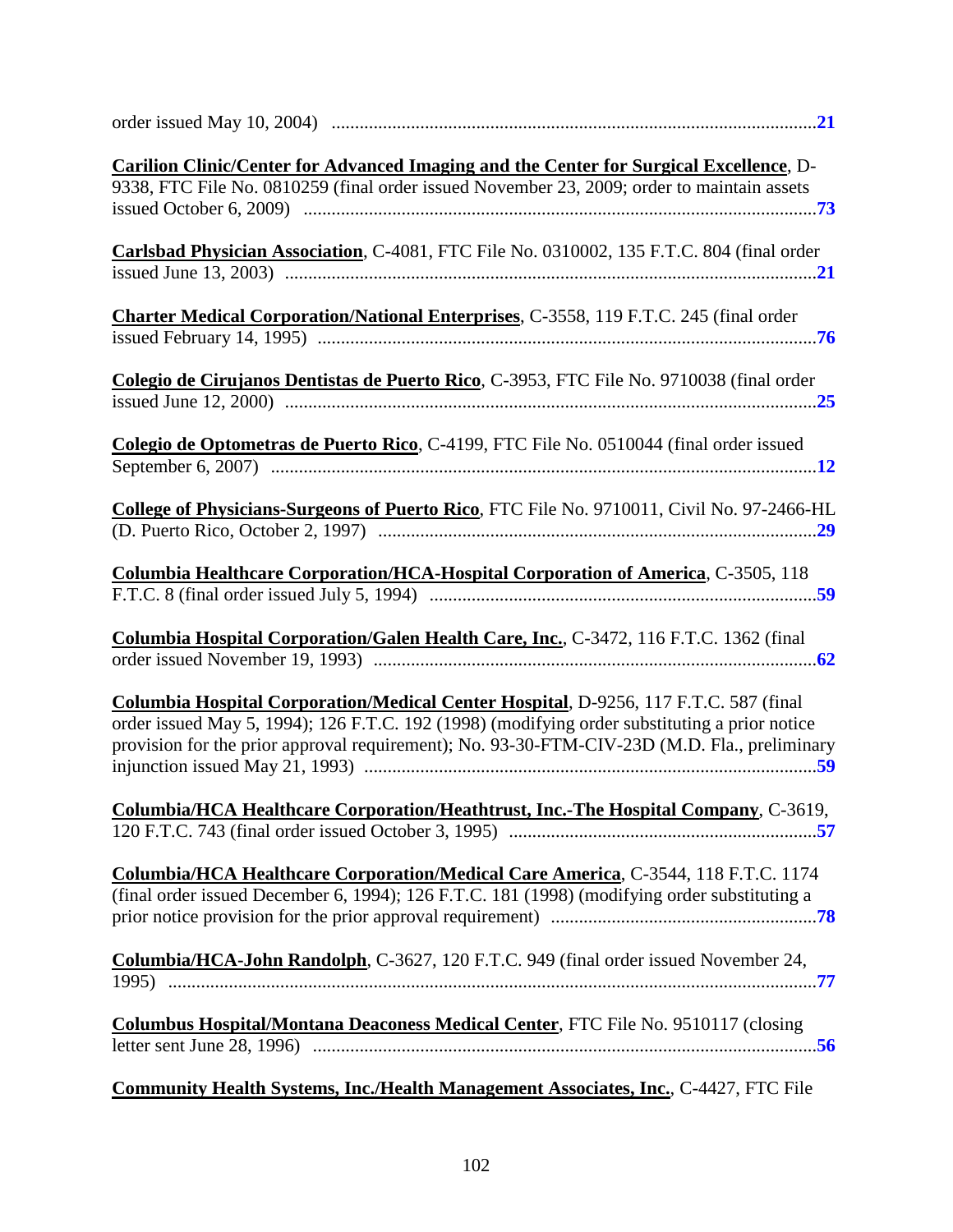| Connecticut Chiropractic Association, C-3351, 114 F.T.C. 708 (final order issued November                                                                                                 |  |
|-------------------------------------------------------------------------------------------------------------------------------------------------------------------------------------------|--|
| Connecticut Chiropractic Association, C-4217, FTC File No. 0710074 (final order issued                                                                                                    |  |
| <b>Corning Incorporated/Becton-Dickinson and Company's Discovery Labware Division, C-</b>                                                                                                 |  |
| CSL Limited/Cerberus-Plasma Holdings, LLC, D-9337, FTC File No. 0812255 (Case No. 09-<br>cv-1000-CKK) (D.D.C. May 29, 2009) (administrative complaint issued May 27, 2009) 84             |  |
| Cytyc Corp./Digene Corp., FTC File No.0210098 (preliminary injunction authorized June 24,                                                                                                 |  |
| Danaher Corporation/MDS, Inc./MDS Analytical Technologies, Inc., C-4283, FTC File No.                                                                                                     |  |
| DaVita Inc./Gambro Healthcare, C-4152, FTC File No. 0510051, 140 F.T.C. 609 (final order                                                                                                  |  |
| DaVita, Inc./CDSI I Holding Company, C-4334, FTC File No.111-0103 (final order issued                                                                                                     |  |
| Debes Corporation, C-3390, 115 F.T.C. 701 (final order issued August 4, 1992) 30                                                                                                          |  |
| Diran Seropian, M.D., D-9248, 115 F.T.C. 891 (final order issued September 11, 1992) 35                                                                                                   |  |
| Dominican Santa Cruz Hospital/AMI-Community Hospital of Santa Cruz, C-3521, 118                                                                                                           |  |
| Endocare, Inc./Galil Medical, Ltd., FTC File No. 0910026 (Endocare announced it had<br>terminated merger agreement with Galil; Chairman, Commissioners issued statements June 9,          |  |
| Ernesto L. Ramirez Torres, D.M.D., et al., C-3851, FTC File No. 981 0154, 127 F.T.C. 134                                                                                                  |  |
| <b>Ertag v. Naples Community Hospital, Brief for the United States and the Federal Trade</b><br>Commission as Amicis Curiae, No. 92-341-CIV-FTM-25D, slip op. (M.D. Fla., July 31, 1995); |  |
| Eugene M. Addison, M.D., C-3243, 111 F.T.C. 339 (final order issued November 15, 1988) 36                                                                                                 |  |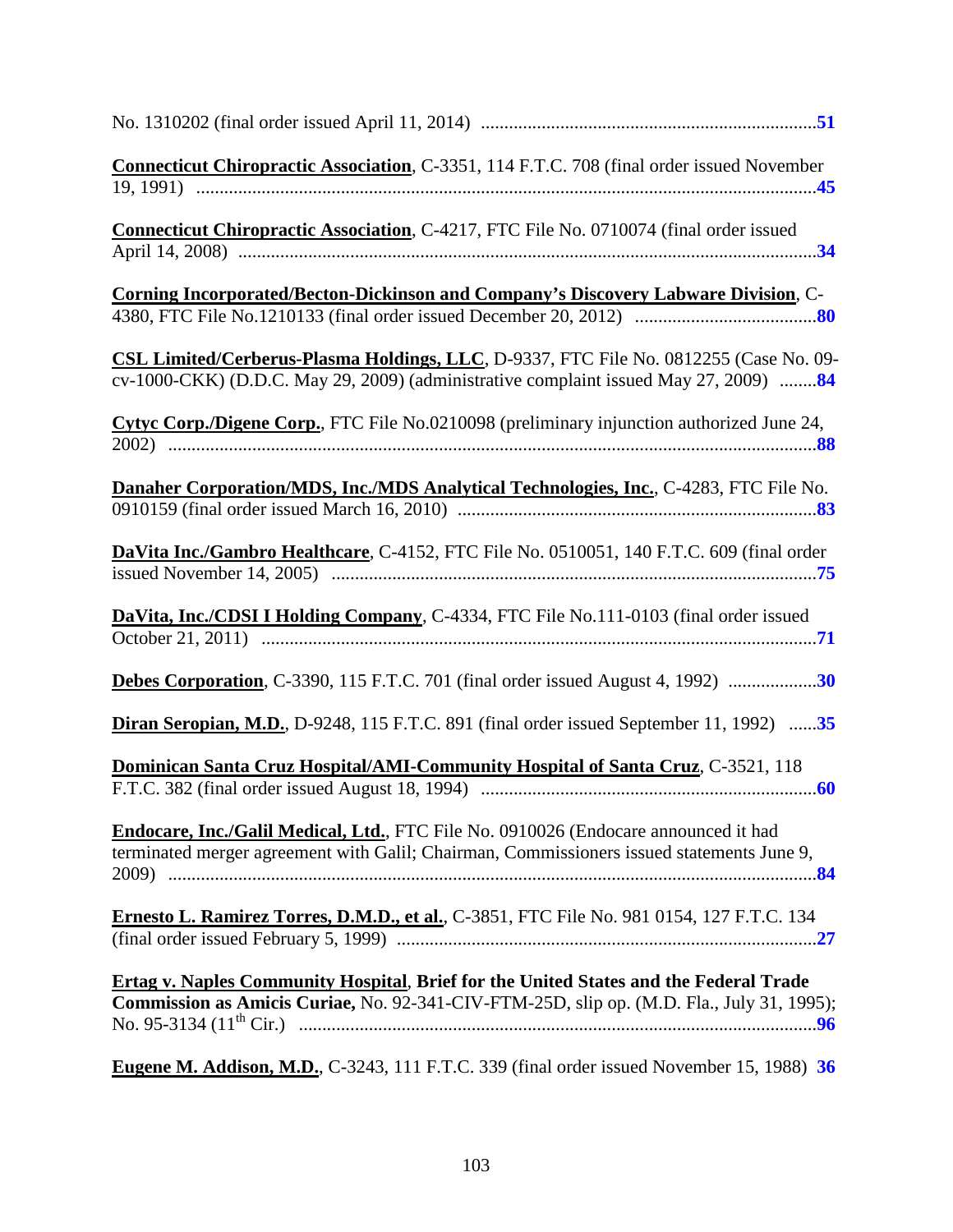| <b>Evanston Northwestern Healthcare Corporation/ENH Medical Group, Inc., D-9315, FTC</b>                                                                                                                                                                                                    |
|---------------------------------------------------------------------------------------------------------------------------------------------------------------------------------------------------------------------------------------------------------------------------------------------|
| File No. 011 0234 (complaint issued February 10, 2004; consent order with one respondent                                                                                                                                                                                                    |
|                                                                                                                                                                                                                                                                                             |
| <b>Evanston Northwestern Healthcare Corporation/Highland Park Hospital, D-9315, FTC File</b><br>No. 0110234 (initial decision issued October 17, 2005; Commission opinion and order issued                                                                                                  |
| Federal Trade Commission v. Butterworth Health Corp. and Blodgett Memorial Medical                                                                                                                                                                                                          |
| Center, D-9283, FTC File No. 9510126, 124 F.T.C. 424 (1997) (order granting motion to                                                                                                                                                                                                       |
| dismiss); 1996-2 Trade Case ¶71,571 (W.D. Mich); 1997-2 Trade Case ¶71,863 (6 <sup>th</sup> Cir.) (Sixth                                                                                                                                                                                    |
|                                                                                                                                                                                                                                                                                             |
|                                                                                                                                                                                                                                                                                             |
| Federal Trade Commission v. Freeman Hospital, D-9273, 911 F. Supp.1213 (W.D. Mo.                                                                                                                                                                                                            |
|                                                                                                                                                                                                                                                                                             |
| <b>Federal Trade Commission v. Hospital Board of Directors of Lee County (Lee Memorial</b><br>Hospital/Cape Coral Hospital), D-9265; 1994-1 Trade Case.¶ 70,593 (M.D. Fla.); aff'd 38 F.3d                                                                                                  |
| Federal Trade Commission v. St. Luke's Health System Ltd. and Saltzer Medical Group,                                                                                                                                                                                                        |
|                                                                                                                                                                                                                                                                                             |
|                                                                                                                                                                                                                                                                                             |
| <b>Federal Trade Commission v. Steris Corporation and Synergy Health PLC, D-9365, FTC</b><br>File No. 1510032, No. 1:15 CV 1080 (district court denied FTC motion for preliminary                                                                                                           |
| injunction September 24, 2015; Commission dismissed administrative complaint October 30,                                                                                                                                                                                                    |
|                                                                                                                                                                                                                                                                                             |
| Federal Trade Commission v. Tenet Healthcare Corp., et al. (Doctors Regional Medical<br>Center), D-9289; FTC File No. 9710090, No. 98-3123EML, 17 F. Supp. 2 <sup>nd</sup> 937 (E.D. Mo.<br>1998); rev'd 186 F.3d 1045 (8 <sup>th</sup> Cir. 1999), 128 F.T.C. 793 (1999) (order dismissing |
| Federal Trade Commission v. The Hearst Trust, et. al., (First Data Bank, Inc./Medi-Span,                                                                                                                                                                                                    |
| Inc.), Civil Action No. 1:01CV00734 (D.D.C. filed April 5, 2001); Civil Action No.                                                                                                                                                                                                          |
|                                                                                                                                                                                                                                                                                             |
|                                                                                                                                                                                                                                                                                             |
| Forbes Health System Medical Staff, C-2994, 94 F.T.C. 1042 (final order issued October 15,                                                                                                                                                                                                  |
| Fresenius AG and Fresenius USA, Inc./National Medical Care, C-3689, FTC File No.                                                                                                                                                                                                            |
|                                                                                                                                                                                                                                                                                             |
| Fresenius AG/American Renal Associates, C-4202, FTC File No. 0510234 (final order issued                                                                                                                                                                                                    |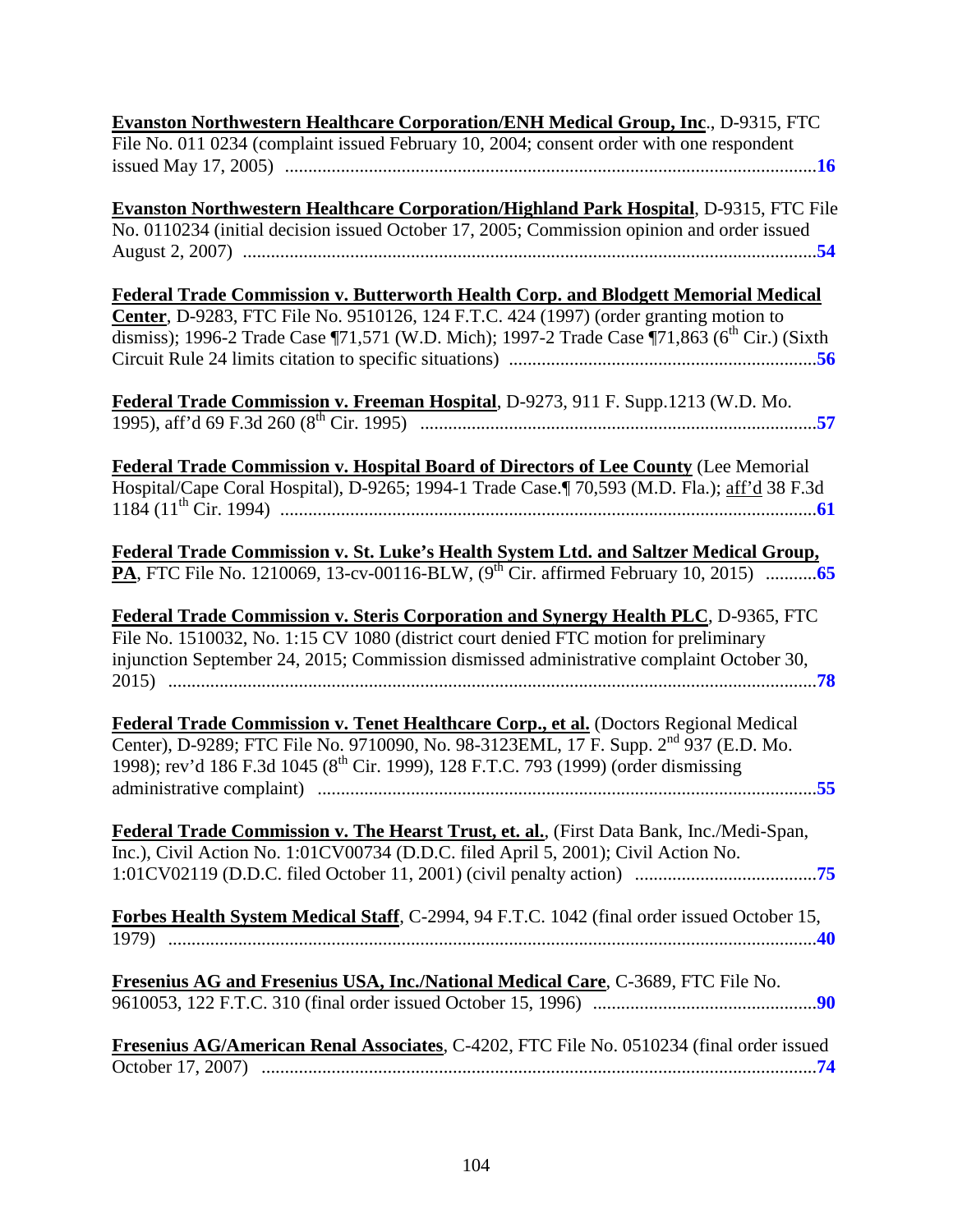| Fresenius AG/Renal Care Group, C-4159, FTC File No. 051 0154 (final order issued June 30,                                                                                                                                                                                                                                                                                   |
|-----------------------------------------------------------------------------------------------------------------------------------------------------------------------------------------------------------------------------------------------------------------------------------------------------------------------------------------------------------------------------|
| Fresenius Medical Care AG & Co. KgaA/Liberty Dialysis Holdings, Inc. C-4348, FTC. File                                                                                                                                                                                                                                                                                      |
| Fresenius Medical Care/Daiichi Sankyo, C-4236, FTC File No. 0810146 (final order issued                                                                                                                                                                                                                                                                                     |
| Gerald S. Friedman, M.D., C-3290, 113 F.T.C. 625 (final order issued June 18, 1990) 48                                                                                                                                                                                                                                                                                      |
| Getinge AB/Datascope Corp., C-4251, FTC File No. 091 0000 (final order issued March 9,                                                                                                                                                                                                                                                                                      |
| Grifols. S.A./Talecris Biotherapeutics Holdings Corp., C 4322, FTC File No. 1010153 (final                                                                                                                                                                                                                                                                                  |
| Hawaii Dental Service Corp., C-3158, 106 F.T.C. 25 (final order issued July 26, 1985) 38                                                                                                                                                                                                                                                                                    |
| Health Care Alliance of Laredo, C-4158, FTC File No. 0410097 (final order issued March 23,                                                                                                                                                                                                                                                                                  |
| Health Care Management Corp. (formerly Medical Staff of North Mobile Community<br>Hospital), C-3182, 107 F.T.C. 285 (final order issued February 20, 1986) 38                                                                                                                                                                                                               |
| Healthcare Technology Holdings, Inc./SDI Health LLC, C-4340, FTC File No. 1110097                                                                                                                                                                                                                                                                                           |
| Healthsouth Rehabilitation Corp./ReLife Inc., C3570, 119 F.T.C. 495 (final order issued April                                                                                                                                                                                                                                                                               |
| <b>Healthtrust, Inc.-The Hospital Company/Holy Cross Health Services of Utah, C-3538, 118</b><br>F.T.C. 959 (final order issued October 20, 1994); 126 F.T.C. 170 (1998) (modifying order<br>substituting a prior notice provision for the prior approval requirement); Civil Action No.<br>1:98CV01889 (D.D.C. filed July 30, 1998) (order violation final judgement) (see |
| HIG Bayside Debt/Symbion Holdings Corporation, C-4494, FTC File No. 141-0183 (final                                                                                                                                                                                                                                                                                         |
| Hologic, Inc./Fischer Imaging Corporation, C-4165 FTC File No. 0510263 (final order issued                                                                                                                                                                                                                                                                                  |
| <b>Home Oxygen and Medical Equipment Co., C-3530, 118 F.T.C. 661 (final order issued)</b><br>September 14, 1994), 122 F.T.C. 278 (1996) (order set aside for John E. Sailor – retirement from<br>medical practice); Home Oxygen Pulmonologists, C-3531, 118 F.T.C. 685 (final order issued                                                                                  |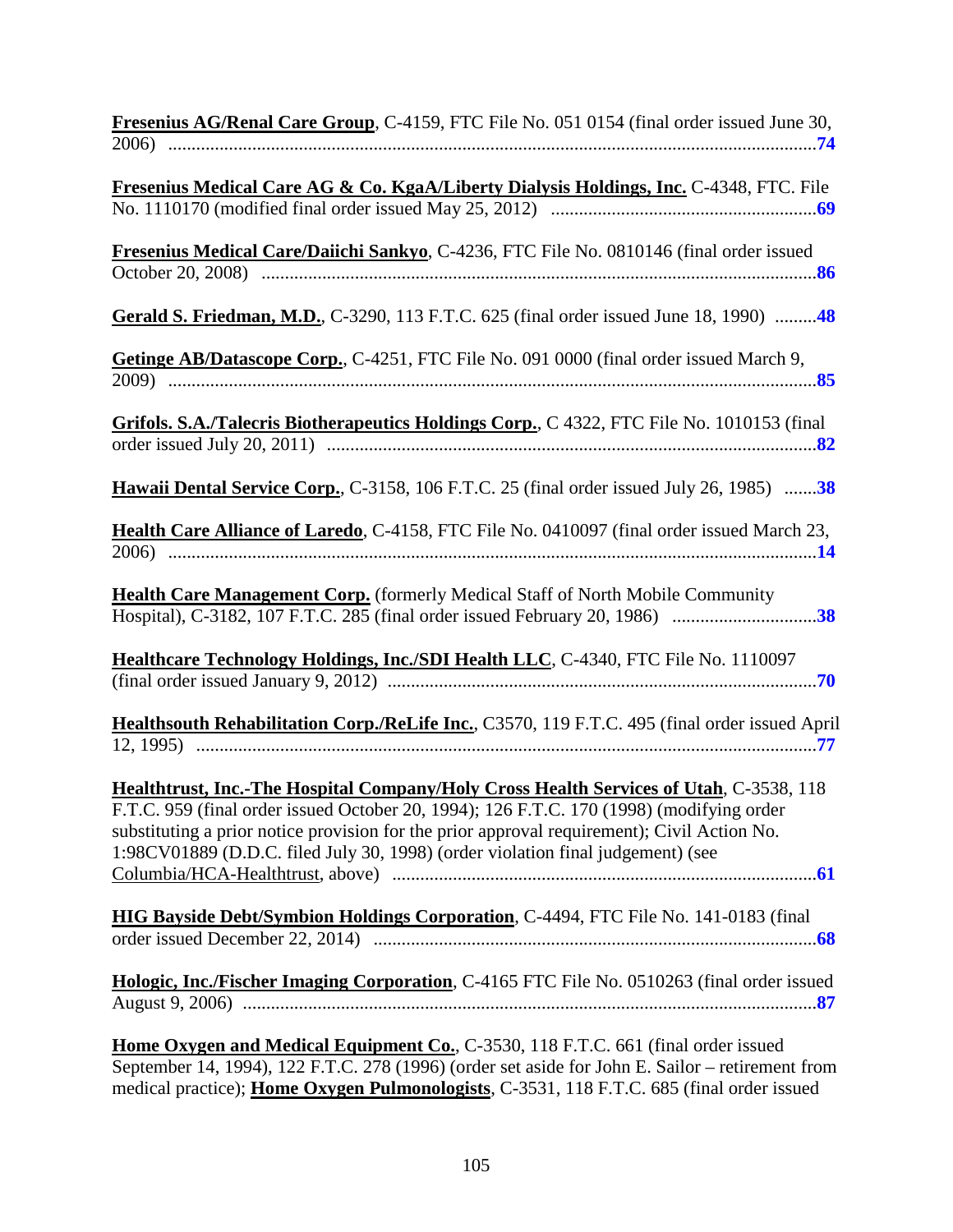| September 14, 1994); and <b>Homecare Oxygen and Medical Equipment Co.</b> , C-3532, 118                                                                                                 |
|-----------------------------------------------------------------------------------------------------------------------------------------------------------------------------------------|
| <b>Hospital Corporation of America</b> , D-9161, 106 F.T.C. 361 (final order issued October 25,                                                                                         |
| Hospital Corporation of America/Forum Group Inc., C-3167, 106 F.T.C. 298 (final order                                                                                                   |
| <b>IDEXX Laboratories, Inc., C-4383, FTC File No. 1010023 (final order issued February 11,</b>                                                                                          |
| Independent Physician Associates Medical Group, Inc., dba AllCare IPA, C-4245, FTC File                                                                                                 |
| Indiana Dental Association, et al., C-2957, 93 F.T.C. 392 (final order issued March 14, 1979) 40                                                                                        |
| Indiana Federation of Dentists v. Federal Trade Commission, D-9118, 101 F.T.C. 57 (1983)                                                                                                |
| Inova Health System Foundation/Prince William Hospital, 1:08CV460-CMH/JFA, FTC File                                                                                                     |
| <b>Inverness Medical Innovations, Inc., C-4244, FTC File No. 061123 (final order issued January</b>                                                                                     |
| <b>Iowa Chapter of American Physical Therapy Association, C-3242, 111 F.T.C. 199 (final</b>                                                                                             |
| Jefferson Parish Hospital District No. 2 v. Hyde, Brief of the United States and Federal<br>Trade Commission as Amicus Curiae on Petition for Writ of Certiorari, 466 U.S. 2 (1984). 98 |
|                                                                                                                                                                                         |
| Johnson & Johnson/Synthes, Inc., C-4363, FTC File No. 1110160 (final order issued August 7,                                                                                             |
| Johnson & Johnson/Guidant Corporation, C-4154, FTC File No. 0510050, 140 F.T.C. 1062<br>(final order issued December 21, 2005); Order Reopening and Setting Aside Order issued May      |
| Keystone Orthopaedic Specialists, LLC,/Orthopaedic Associates of Reading, Ltd., C-4562,                                                                                                 |
| Kyphon Inc./Disc-O-Tech Medical Technologies LTD., C-4201, FTC File No. 071 0101 (final                                                                                                 |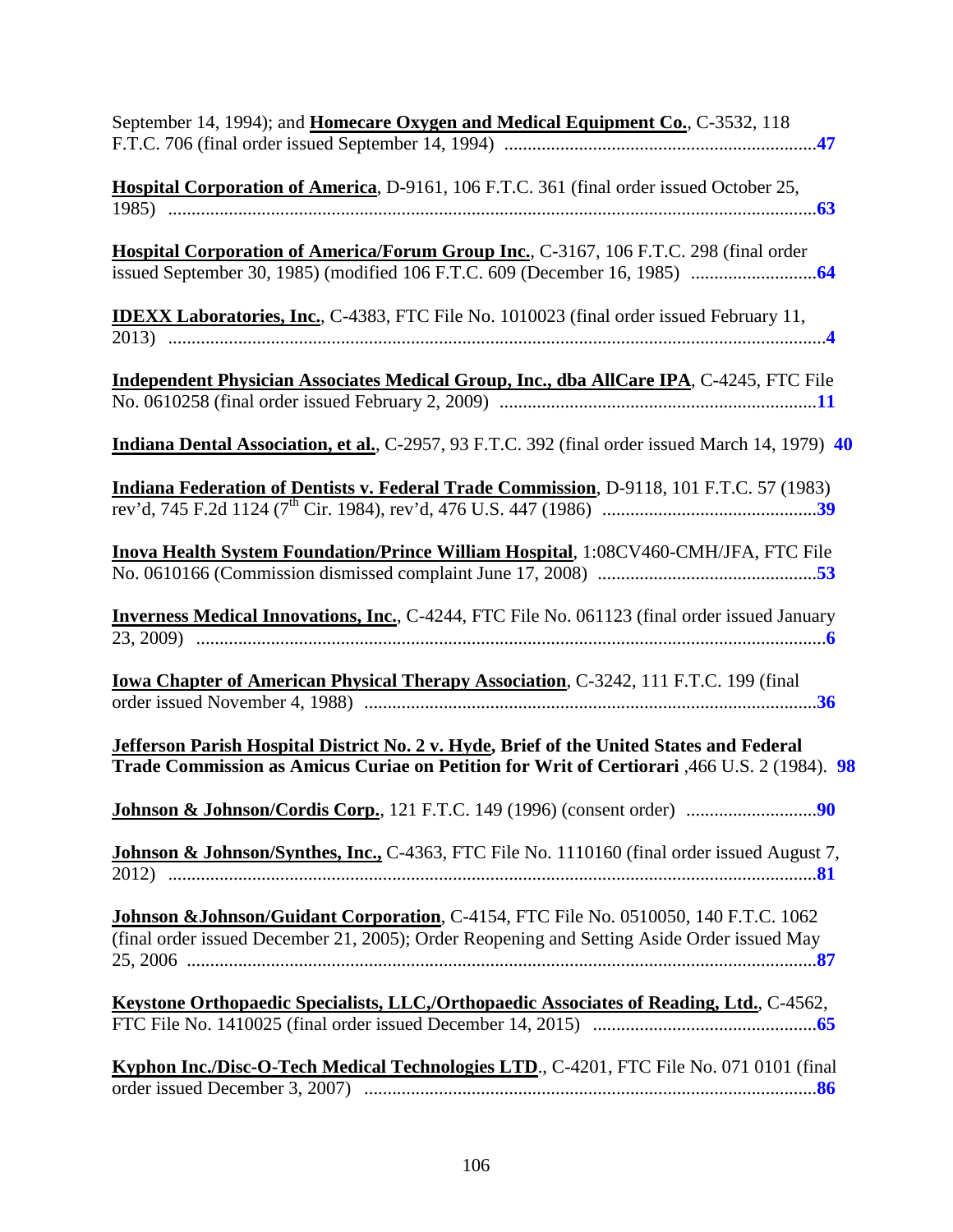| La Asociacion Medica de Puerto Rico, C-3583, 119 F.T.C. 772 (final order issued June 2,             |
|-----------------------------------------------------------------------------------------------------|
|                                                                                                     |
|                                                                                                     |
| Laboratory Corporation of America Holdings/Orchid Cellmark, Inc., D-4341, FTC File No.              |
|                                                                                                     |
| Laboratory Corporation of America/Westcliff Medical Laboratories, Inc., D-9345, FTC File            |
|                                                                                                     |
|                                                                                                     |
| <b>Lee M. Mabee, M.D., D-9214, 112 F.T.C. 535 (final order issued November 15, 1989)</b> 36         |
| Local Health System, Inc. (Port Huron Hospital/Mercy Hospital), C-3618, 120 F.T.C. 732              |
|                                                                                                     |
|                                                                                                     |
| Lombardo v. Our Lady of Mercy Hospital, Brief of the Federal Trade Commission as                    |
| <b>Amicus Curiae</b> , No. 85-2474 ( $7th$ Cir. Amicus brief filed Nov. 7, 1985), appeal dismissed, |
| (appealing Lombardo v. Sisters of Mercy Health Corp., 1985-2 Trade Cases (CCH) [66,749              |
|                                                                                                     |
|                                                                                                     |
| <b>Louisiana State Board of Dentistry</b> , D-9188, 106 F.T.C. 65 (final order issued August 26,    |
|                                                                                                     |
|                                                                                                     |
| <b>M. Catherine Higgins, C-4286, FTC File No. 0510252 (final order issued March 30, 2010) 9</b>     |
|                                                                                                     |
| M.D. Physicians of Southwest Louisiana Inc., C-3824, FTC File No. 9410095, 126 F.T.C. 219           |
|                                                                                                     |
| Maine Health Alliance, C-4095, FTC File No. 0210017, 136 F.T.C. 616 (2003) (final order             |
|                                                                                                     |
|                                                                                                     |
| <b>Massachusetts Board of Registration in Optometry, D-9195, 110 F.T.C. 549 (final order</b>        |
|                                                                                                     |
|                                                                                                     |
| McLean County Chiropractic Association, C-3491, 117 F.T.C. 396 (final order issued April 7,         |
|                                                                                                     |
|                                                                                                     |
| Medical Service Corp. of Spokane County, et al., C-2853, 88 F.T.C. 906 (final order issued          |
|                                                                                                     |
|                                                                                                     |
| Medical Staff of Broward General Medical Center, C-3344 114 F.T.C. 542 (final order issued          |
|                                                                                                     |
|                                                                                                     |
| Medical Staff of Dickinson County Memorial Hospital, C-3259, 112 F.T.C. 33 (final order             |
|                                                                                                     |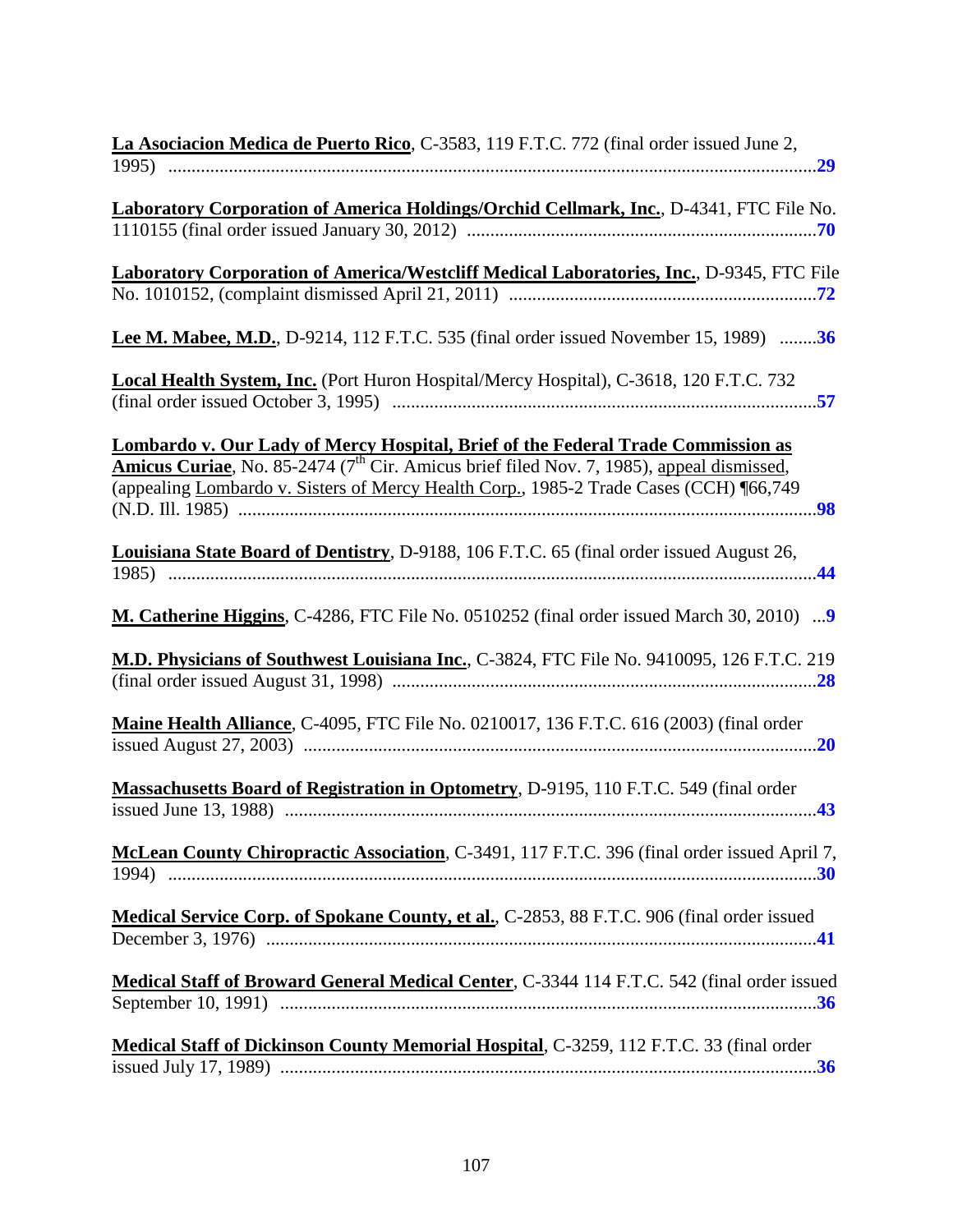| Medical Staff of Doctors' Hospital of Prince George's County, C-3226, 110 F.T.C. 476 (final  |
|----------------------------------------------------------------------------------------------|
| Medical Staff of Good Samaritan Regional Medical Center, C-3554, 119 F.T.C. 106 (final       |
| Medical Staff of Holy Cross Hospital, C-3345, 114 F.T.C. 555 (final order issued September   |
| Medical Staff of John C. Lincoln Hospital & Health Center, C-3166, 106 F.T.C. 291 (final     |
| Medical Staff of Memorial Medical Center, C-3231, 110 F.T.C. 541 (final order issued June 1, |
| Mediq Inc./Universal Hospital Services, FTC File No. 9610066, Civ. No. 97-1916 (D.D.C.)      |
| Medtronic Inc./Avecor Cardiovascular, Inc., C-3879, FTC File No. 9810329, 127 F.T.C. 842     |
| Medtronic Inc./Physio-Control International Corp., C-3842, 9810324,126 F.T.C. 865            |
| Medtronic, Inc./Covidien plc, C-4503, FTC File No. 1410187 (final order issued January 13,   |
| Memorial Hermann Health Network Providers, C-4104, FTC File No. 0310001, 137 F.T.C.          |
| Mesa County Physicians Independent Practice Association, Inc., D-9284, FTC File No.          |
| Michael T. Berkley, D.C. and Mark A. Cassellius, D.C., C-3936, FTC File No. 9910278 (final   |
| Michigan Association of Osteopathic Physicians & Surgeons, C-3112, 102 F.T.C 1092 (final     |
| Michigan Optometric Association, C-3170, 106 F.T.C. 342 (final order issued October 10,      |
| Michigan State Medical Society, D-9129, 101 F.T.C. 191 (final order issued February 17,      |
|                                                                                              |

**Minnesota Rural Health Cooperative**, C-4311, FTC File No. 0510199 (final order issued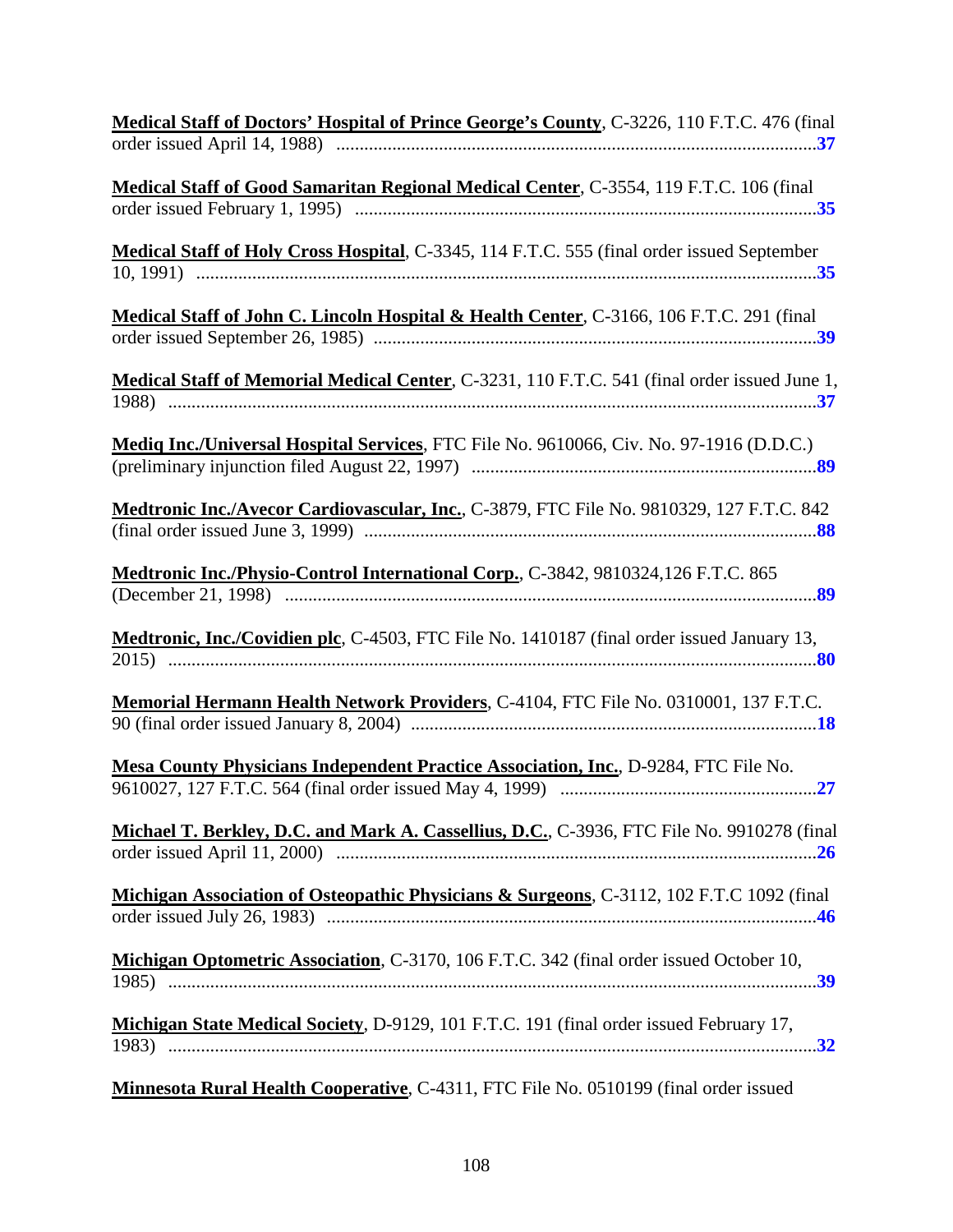| Minnesota State Medical Association, C-2909, 90 F.T.C. 337 (final order issued October 31,                                                                                                               |
|----------------------------------------------------------------------------------------------------------------------------------------------------------------------------------------------------------|
| <b>Montana Associated Physicians, Inc./Billing Physician Hospital Alliance, Inc. C-3704, FTC</b>                                                                                                         |
| Montana Board of Optometrists, C-3161, 106 F.T.C. 80 (final order issued August 29, 1985) 44                                                                                                             |
| National Association of Social Workers, C-3416, 116 F.T.C. 140 (final order issued March 3,                                                                                                              |
| New Century Health Quality Alliance, Inc., C-4169, FTC File No. 0510137 (final order issued                                                                                                              |
| New Millennium Orthopaedics, LLC, C-4140, FTC File No. 0310087, 139, F.T.C. 378 (final                                                                                                                   |
| New York State Chiropractic Association, D-9210, 111 F.T.C. 331 (final order issued                                                                                                                      |
| North Carolina ex rel. Edmisten v. P.I.A. Asheville, Inc., Brief of the Federal Trade<br>Commission as Amicus Curiae on Appeal from United States District Court, 722 F.2d 59                            |
| North Carolina Orthopaedic Association, C-3200, 108 F.T.C. 116 (final order issued                                                                                                                       |
| North Lake Tahoe Medical Group, Inc., C-3885, FTC File No. 9810261, 128 F.T.C. 75 (final                                                                                                                 |
| North Texas Specialty Physicians v. Federal Trade Commission, D-9312 (Commission<br>decision issued November 29, 2005, aff'd 528 F.3d 346 (5 <sup>th</sup> Cir. 2008), cert. denied 555 U.S.             |
| <b>Nurse Midwifery Associates v. Hibbett, Brief of the Federal Trade Commission as Amicus</b><br>Curiae on Appeal from United States District Court, 918 F.2d 605 (6 <sup>th</sup> Cir. 1990), appealing |
| <b>Obstetrics and Gynecology Medical Corporation of Napa Valley, C-4048, FTC File No.</b>                                                                                                                |
| Oklahoma Optometric Association, D-9191, 106 F.T.C. 556 (final order issued November 19,<br>1985)                                                                                                        |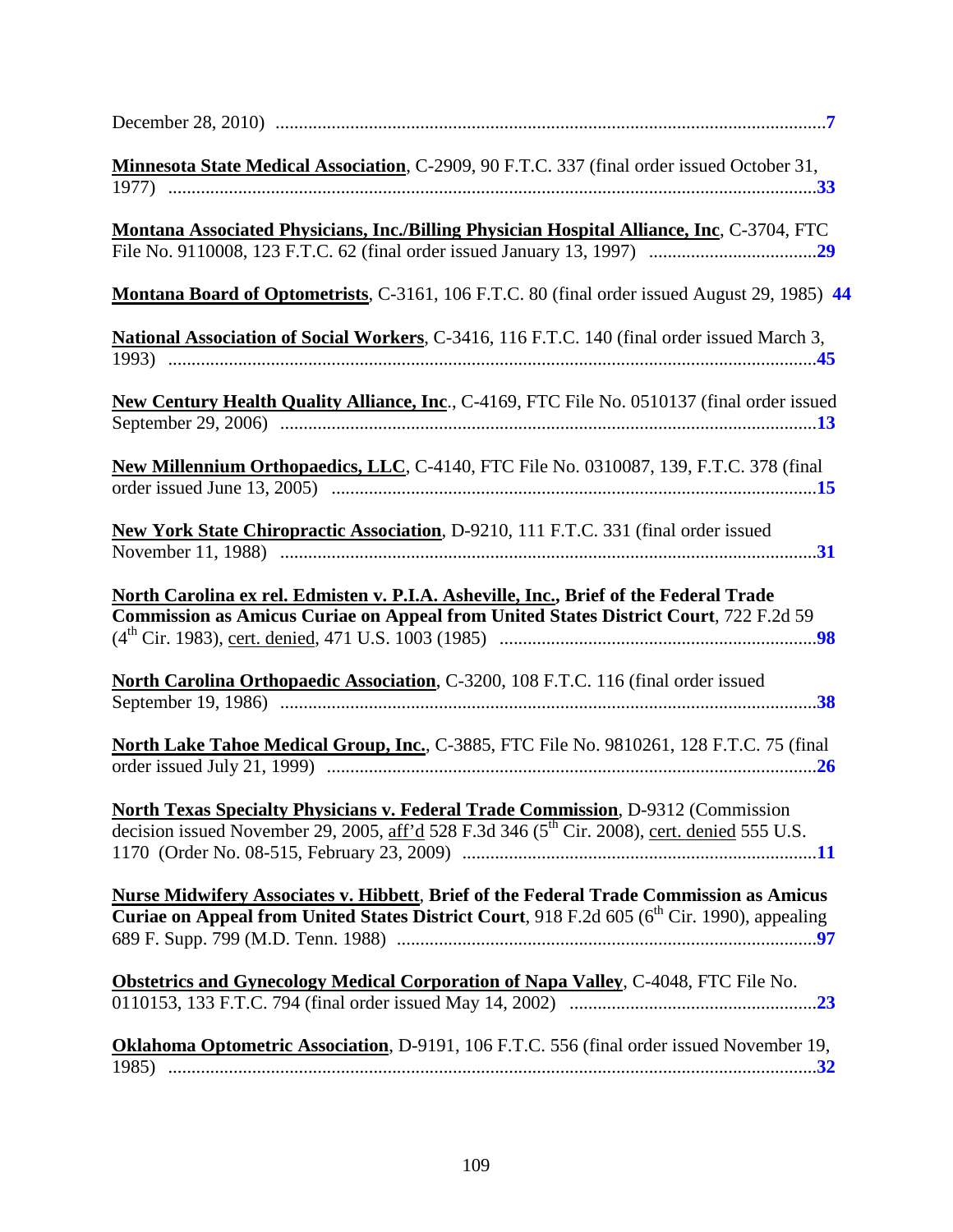| OSF Healthcare System/Rockford Health System, D-9349, FTC file No. 1110102 (complaint                                                                                                                                                                                                                      |
|------------------------------------------------------------------------------------------------------------------------------------------------------------------------------------------------------------------------------------------------------------------------------------------------------------|
| Parker v. Kentucky Board of Dentistry, Brief of the Federal Trade Commission as Amicus                                                                                                                                                                                                                     |
| Parkview Episcopal Medical Center/St. Mary-Corwin Hospital, File No. 9310025                                                                                                                                                                                                                               |
| Partners Health Network, Inc., C-4149, File No. 0410100, 140 F.T.C. 244 (final order issued                                                                                                                                                                                                                |
| Patrick S. O'Halloran, M.D. (Formerly Newport Rhode Island Obstetricians), C-3232, 111                                                                                                                                                                                                                     |
| Patrick v. Burget, Brief of the United States and Federal Trade Commission as Amici<br>Curiae on Petition for Writ of Certiorari, and Brief of the United States and Federal Trade                                                                                                                         |
| <b>Physician Group, Inc.</b> , C-3610, 120 F.T.C. 567 (final order issued August 11, 1995) 35                                                                                                                                                                                                              |
| Physician Network Consulting, L.L.C., C-4094, FTC File No. 0210178, 136 F.T.C. 658 (final                                                                                                                                                                                                                  |
| <b>Physicians Integrated Services of Denver, Inc., C-4054, File No. 0110173, 134 F.T.C 118</b>                                                                                                                                                                                                             |
|                                                                                                                                                                                                                                                                                                            |
| Piedmont Health Alliance, D-9314, FTC File No. 0210119i, 138 F.T.C. 675 (final order issued                                                                                                                                                                                                                |
| <b>Práxedes E. Alvarez Santiago, M.D. et al., C-4402, FTC File No. 121-0098 (final order issued</b>                                                                                                                                                                                                        |
| <b>Preferred Health Services, Inc., C-4134, File No. 041 0099, 139 F.T.C. 266 (final order issued</b>                                                                                                                                                                                                      |
| <b>Preferred Physicians, Inc., C-3222, 110 F.T.C. 157 (final order issued February 26, 1988)</b> 31                                                                                                                                                                                                        |
| ProMedica Health System, Inc. v. Federal Trade Commission, C-9346 (initial decision issued<br>January 5, 2012; Commission opinion and final order issued March 28, 2012); No. 12-3583 (6 <sup>th</sup><br>Cir. affirmed April 22, 2014); U.S. Supreme Court denied petition for certiorari May 4, 2015) 52 |
| <b>Providence Health &amp; Services/Spokane Cardiology and Heart Clinics Northwest</b>                                                                                                                                                                                                                     |

(transactions abandoned on or about February 18, 2011) ...........................................................**67**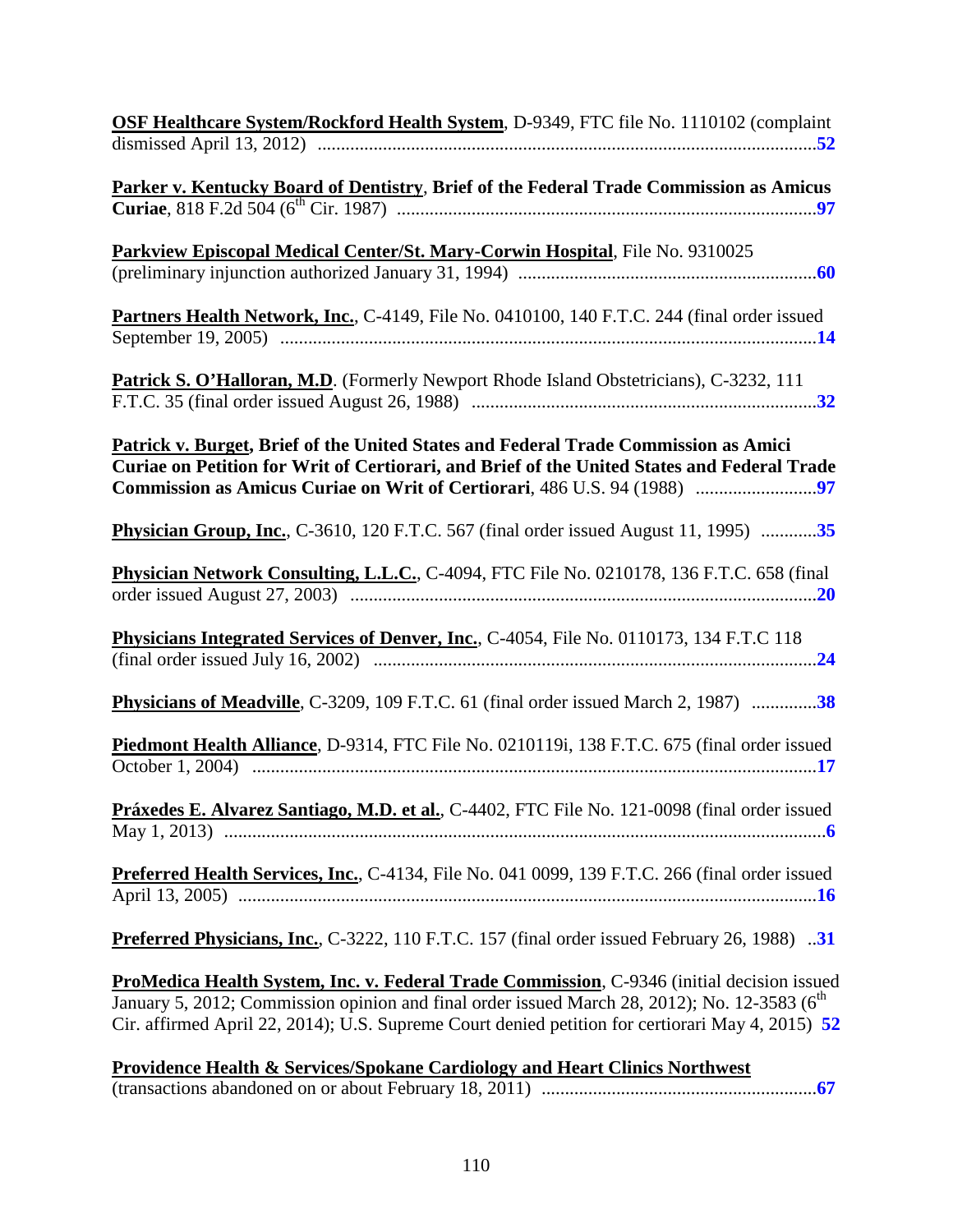| Puerto Rico Association of Endodontists, Corp., C-4166, FTC File No. 0510170 (final order         |
|---------------------------------------------------------------------------------------------------|
|                                                                                                   |
| <b>Quest Diagnostics Inc./Unilab Corporation, C-4074, FTC File No. 0210140, 135 F.T.C. 350</b>    |
|                                                                                                   |
| R.T. Welter and Associates, C-4063, FTC File No. 0110175, 134 F.T.C. 472 (final order issued      |
|                                                                                                   |
| Rangers Renal Holding, LP and US Renal Care, Inc./Dialysis Parent, LLC and Dialysis               |
|                                                                                                   |
| Reading Health System/Surgical Institute of Reading L.P., C-9353, FTC File No. 1210155            |
|                                                                                                   |
|                                                                                                   |
| Renown/HealthSierra Nevada Cardiology Associates/Sierra Nevada Cardiology Associates,             |
|                                                                                                   |
| Roaring Fork Valley Physicians IPA, Inc., C-4288, FTC File No. 0610172 (final order issued        |
|                                                                                                   |
|                                                                                                   |
| Robert E. Harvey, M.D., C-3239, 111 F.T.C. 57 (final order issued August 26, 1988) 37             |
| Roberto Fojo, M.D., C-3373, 115 F.T.C. 336 (final order issued March 2, 1992)                     |
| Rochester Anesthesiologists, et al., D-9199, 110 F.T.C. 175 (final order issued March 8, 1988) 31 |
| San Juan IPA, Inc., C-4142, FTC File No. 0310181, 139 F.T.C. 513 (final order issued June 30,     |
| Sandoz Pharmaceuticals Corporation, C-3385, 115 F.T.C. 625 (final order issued July 28,           |
| Scott & White Healthcare/King's Daughters Hospital, FTC File No. 0910084 (investigation           |
|                                                                                                   |
| <b>Sherman A. Hope, M.D., D-9144, 98 F.T.C. 58 (final order issued August 5, 1981)</b> 40         |
| Sioux Falls Obstetricians, C-3241, 111 F.T.C. 122 (final order issued October 11, 1988) 37        |
| SNIA S.p.a./COBE Cardiovascular Inc., C-3889, FTC File No. 9910095, 128 F.T.C.168 (final          |
| <b>South Carolina State Board of Dentistry v. Federal Trade Commission, D. 9311 (petition for</b> |

certiorari denied January 16, 2007; final order issued September 6, 2007) ...............................**42**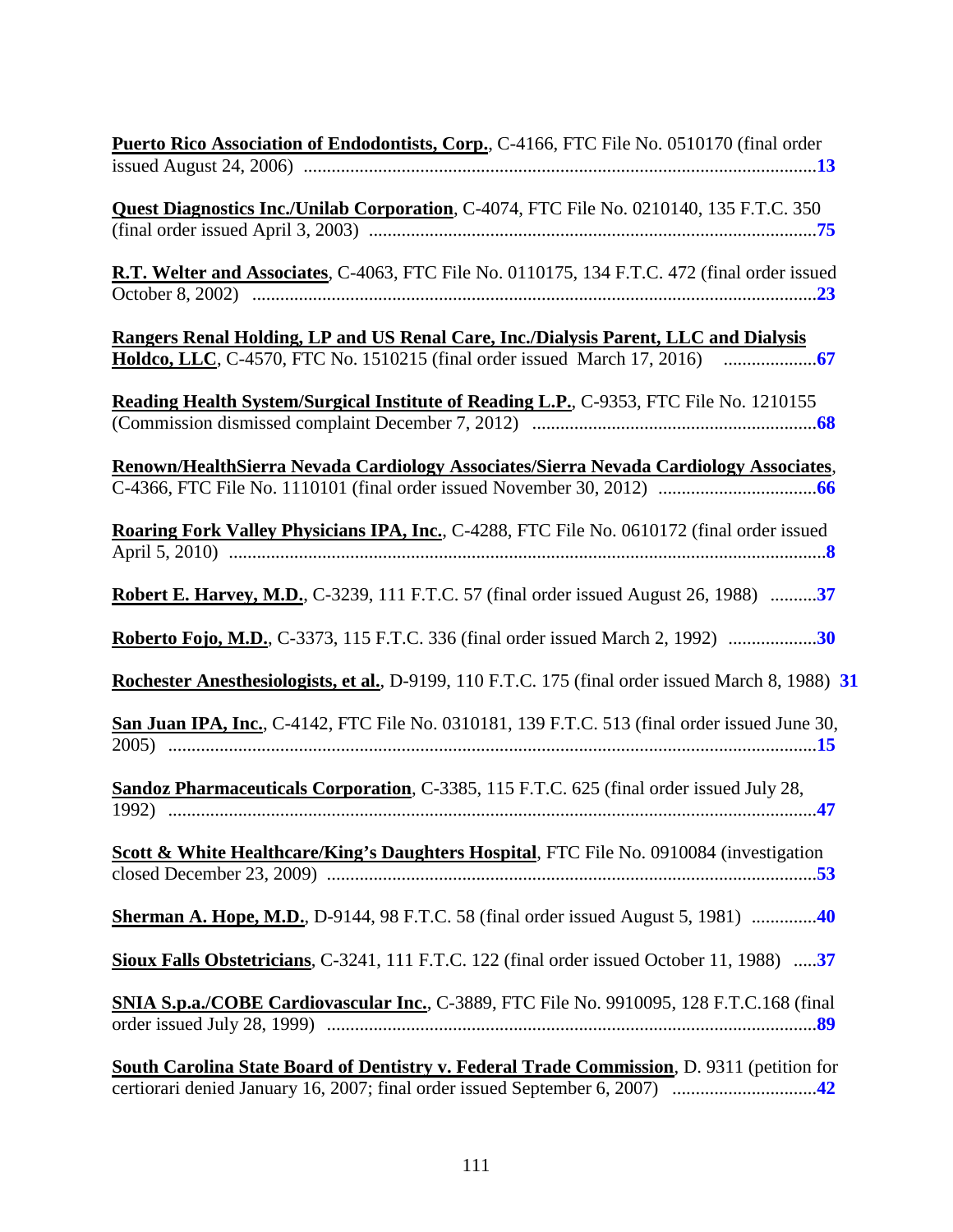| South Georgia Health Partners, L.L.C., C-4100, FTC File No. 0110222, 136 F.T.C. 748                                                                                                                                                                                                                                                                                                                                                                                                                                                                                                                             |
|-----------------------------------------------------------------------------------------------------------------------------------------------------------------------------------------------------------------------------------------------------------------------------------------------------------------------------------------------------------------------------------------------------------------------------------------------------------------------------------------------------------------------------------------------------------------------------------------------------------------|
| <b>Southbank IPA, Inc., C-3355, 114 F.T.C. 783 (final order issued December 20, 1991)</b> 30                                                                                                                                                                                                                                                                                                                                                                                                                                                                                                                    |
| Southeastern New Mexico Physicians IPA, Inc., C-4113, FTC File No. 0310134, 138 F.T.C.                                                                                                                                                                                                                                                                                                                                                                                                                                                                                                                          |
| <b>Southwest Health Alliances, Inc., d/b/a BSA Provider Network, C-4327, FTC File No.</b>                                                                                                                                                                                                                                                                                                                                                                                                                                                                                                                       |
| SPA Health Organization (dba Southwest Physician Associates), C-4088, File No. 0110197,                                                                                                                                                                                                                                                                                                                                                                                                                                                                                                                         |
| State Volunteer Mutual Insurance Company, Inc., C-3115, 102 F.T.C. 1232 (final order                                                                                                                                                                                                                                                                                                                                                                                                                                                                                                                            |
| <b>Surgical Care Center of Hammond v. Hospital Service Dist. No. 1 of Tangipahoa Parish,</b><br>Brief for the United States and the Federal Trade Commission as Amici Curiae in Support<br>of Suggestion of Rehearing En Banc, Supplemental En Banc Brief for the United States and<br>the Federal Trade Commission as Amici Curiae urging reversal in support of Appellant,<br>153 F.3d 220 (5 <sup>th</sup> Cir. 1998); <u>reh'g granted en banc</u> , 162 F.3d 294 (5 <sup>th</sup> Cir. 1998); <u>rev'd and</u><br>Surgical Specialists of Yakima, C-4101, FTC File No. 0210242, 136 F.T.C 840 (final order |
| System Health Providers, C-4064, FTC File No. 0110196, 134 F.T.C 553 (2002) (final order                                                                                                                                                                                                                                                                                                                                                                                                                                                                                                                        |
|                                                                                                                                                                                                                                                                                                                                                                                                                                                                                                                                                                                                                 |
| <b>Tarrant County Medical Society, C-3219, 110 F.T.C. 119 (final order issued November 2,</b>                                                                                                                                                                                                                                                                                                                                                                                                                                                                                                                   |
| Tenet Healthcare Corp./Frye Regional Medical Center, Inc., C-4106, FTC File No.                                                                                                                                                                                                                                                                                                                                                                                                                                                                                                                                 |
| Tenet Healthcare Corporation/OrNda Healthcorp, C-3743, FTC File No. 9710024, 123                                                                                                                                                                                                                                                                                                                                                                                                                                                                                                                                |
| Texas Board of Chiropractic Examiners, C-3379, 115 F.T.C. 470 (final order issued April 21,                                                                                                                                                                                                                                                                                                                                                                                                                                                                                                                     |
| Texas Dental Association, D-9139, 100 F.T.C. 536 (final order issued November 19, 1982) .40                                                                                                                                                                                                                                                                                                                                                                                                                                                                                                                     |
| Texas Surgeons, P.A., C-3944, FTC File No. 9810124 (final order issued May 18, 2000) 25                                                                                                                                                                                                                                                                                                                                                                                                                                                                                                                         |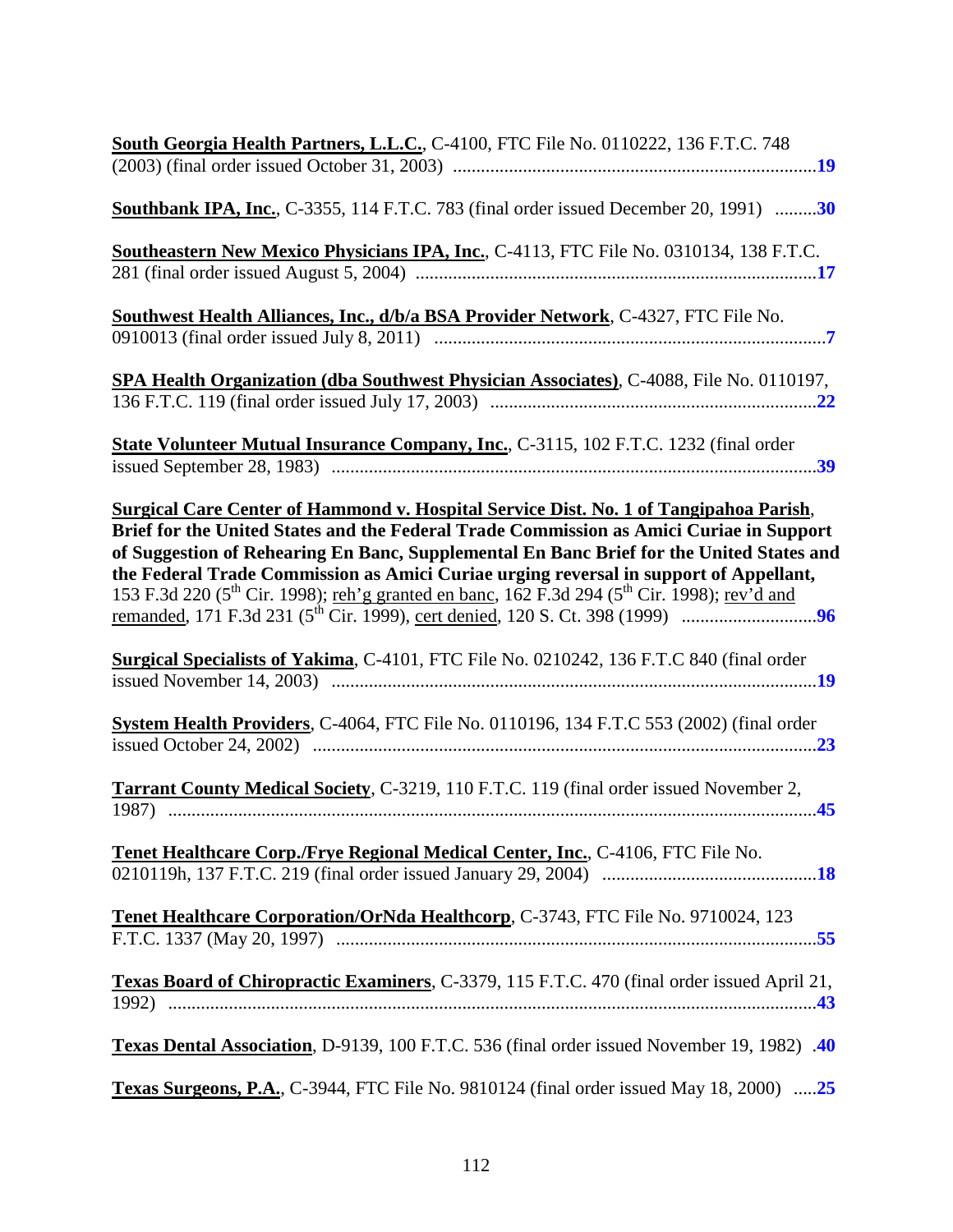| The North Carolina State Board of Dental Examiners v. Federal Trade Commission, C-                   |
|------------------------------------------------------------------------------------------------------|
| 9343 (initial decision issued July 14, 2011; Commission opinion and final order issued               |
| December 2, 2011; affirmed by the U.S. Court of Appeals for the Fourth Circuit May 31, 2013;         |
| petition for certiorari granted March 3, 2014; U.S. Supreme Court affirmed February 25, 2015) 41     |
| The Penn State Hershey Medical Center/PinnacleHealth System, D-9368, FTC File No.                    |
|                                                                                                      |
|                                                                                                      |
| The Reading Hospital, et al./Community General Hospital, 113 F.T.C. 285 (1990) (consent              |
|                                                                                                      |
|                                                                                                      |
| Thermo Fisher Scientific Inc./Life Technologies Corporation, C-4431, FTC File No. 131                |
|                                                                                                      |
|                                                                                                      |
| Thoratec Corporation/HeartWare International, Inc., D-9339, FTC File No. 0910064 (order              |
|                                                                                                      |
| <b>Transitions Optical, Inc., C-4289, FTC File No. 0910062 (final order issued April 22, 2010) 5</b> |
|                                                                                                      |
| Trauma Associates of North Broward, Inc., C-3541, 118 F.T.C. 1130 (final order issued                |
|                                                                                                      |
|                                                                                                      |
| Trustees of Rex Hospital v. Hospital Building Co., Brief of the United States and Federal            |
| Trade Commission as Amici Curiae on Petition for Writ of Certiorari, 464 U.S. 890 and 904            |
|                                                                                                      |
|                                                                                                      |
| Tyco International, Ltd./Mallinckrodt, Inc., C-3985, FTC File No. 0010208 (final order               |
|                                                                                                      |
|                                                                                                      |
| Universal Health Services, Inc./Psychiatric Solutions, Inc., C-4309, FTC File No. 1010142            |
|                                                                                                      |
|                                                                                                      |
| University Health, Inc./St. Joseph Hospital, C-9246, 115 F.T.C. 880 (final order issued              |
|                                                                                                      |
|                                                                                                      |
| Urological Stone Surgeons, Inc., C-3791, 9310028, 125 F.T.C. 513 (final order issued April 6,        |
|                                                                                                      |
|                                                                                                      |
| Victrex plc/Invibio Limited/Invibio, Inc., FTC File No. 1410042 (proposed consent order              |
|                                                                                                      |
|                                                                                                      |
| Washington University Physician Network, C-4093, FTC File No. 0210188, 136 F.T.C. 538                |
|                                                                                                      |
| Washington, D.C. Dermatological Society, C-3118, 102 F.T.C. 1292 (final order issued                 |
|                                                                                                      |